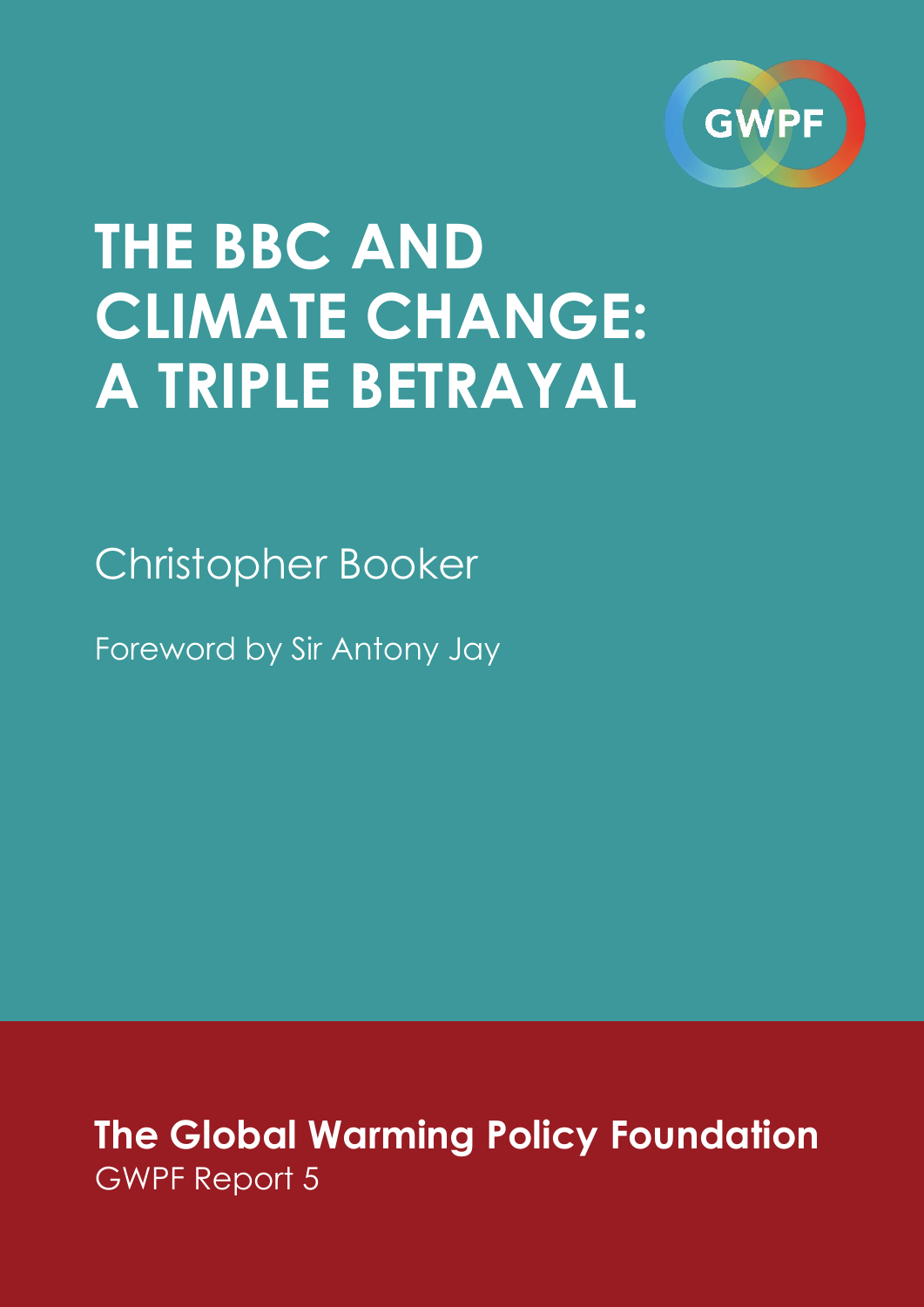#### **GWPF Reports**

Views expressed in the publications of the *Global Warming Policy Foundation* are those of the authors, not those of the GWPF, its Trustees, its Academic Advisory Council members or its Directors.

#### **The Global Warming Policy Foundation**

#### **Director**

Dr Benny Peiser

#### **Board of Trustees**

Lord Lawson (Chairman) Lord Barnett Lord Donoughue Lord Fellowes Rt Rev Peter Forster Bishop of Chester

Sir Martin Jacomb Henri Lepage Baroness Nicholson Lord Turnbull

#### **Academic Advisory Council**

Professor David Henderson (Chairman) Adrian Berry (Viscount Camrose) Sir Samuel Brittan Sir Ian Byatt Professor Robert Carter Professor Vincent Courtillot Professor Freeman Dyson Christian Gerondeau Dr Indur Goklany Professor William Happer Professor Terence Kealey Professor Anthony Kelly Professor Deepak Lal

Professor Richard Lindzen Professor Ross McKitrick Professor Robert Mendelsohn Professor Sir Alan Peacock Professor Ian Plimer Professor Gwyn Prins Professor B P Radhakrishna Professor Paul Reiter Dr Matt Ridley Sir Alan Rudge Professor Philip Stott Professor Richard Tol Dr David Whitehouse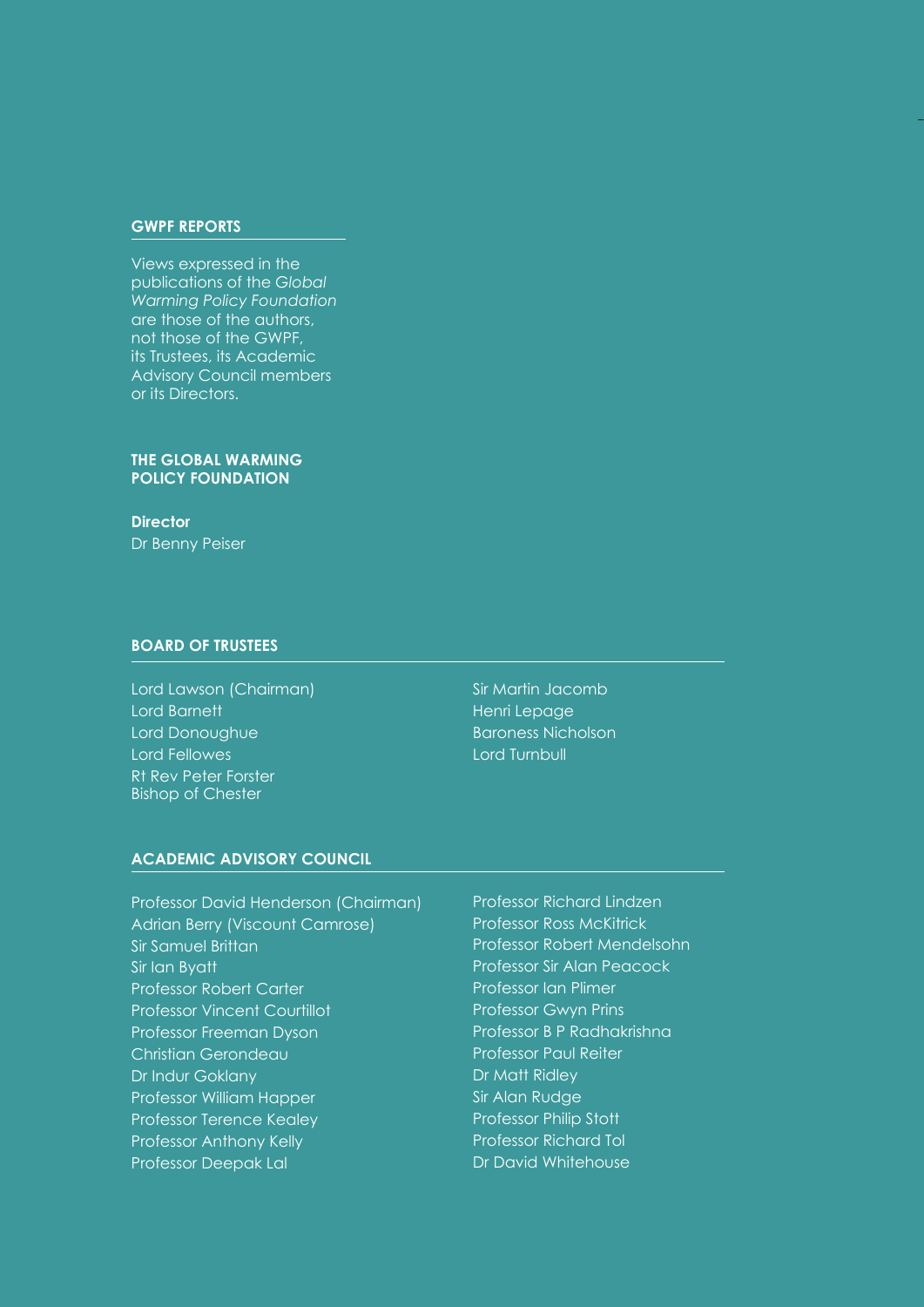# **The BBC and Climate Change: A Triple Betrayal**

## Christopher Booker

Foreword by Sir Antony Jay

ISBN: 978-0-9566875-5-5 © Copyright 2011 The Global Warming Policy Foundation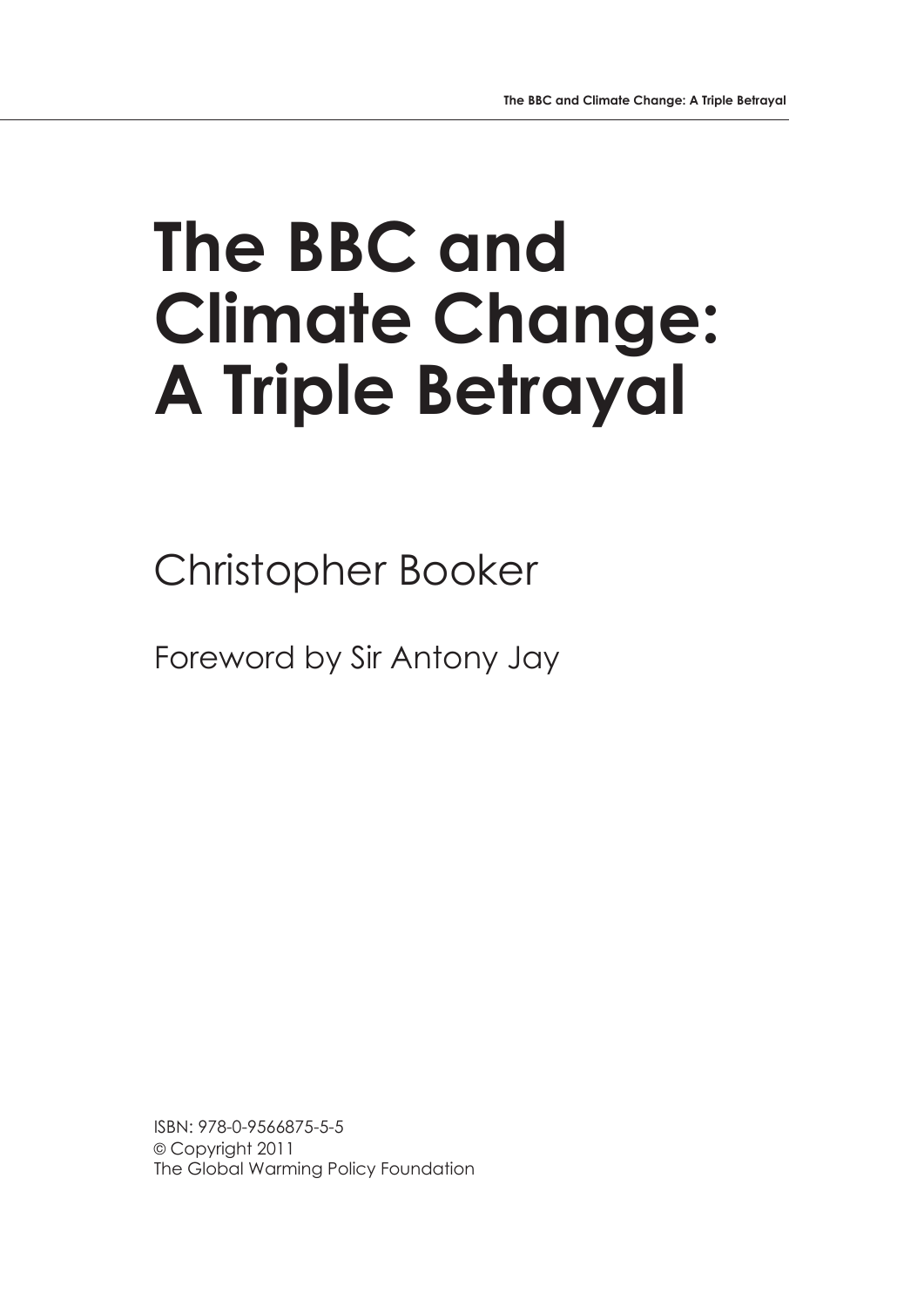## **Contents**

| <b>Table of Contents</b>                                     | 4  |
|--------------------------------------------------------------|----|
| About the Author                                             | 4  |
| Foreword by Sir Antony Jay                                   | 5  |
| Author's Foreword                                            | 8  |
| Summary                                                      | 11 |
| Introduction                                                 | 13 |
| Chapter One: (2005-6) 'We have now moved on in our coverage' | 16 |
| Chapter Two: (2006-7) The BBC goes on the offensive          | 22 |
| Chapter Three: (2007) First cracks In the 'consensus'        | 29 |
| Chapter Four: (2008) Losing the plot                         | 34 |
| Chapter Five: (2009) 'Everything worse than predicted'       | 43 |
| Chapter Six: (2010) Trying to hold the line                  | 49 |
| Chapter Seven: (2010-11) Whistling in the dark               | 55 |
| Epilogue: (2011) 'We need more bias, not less'               | 60 |
| Conclusions                                                  | 63 |
| Postscript                                                   | 68 |
| Acknowledgements                                             | 74 |

## **Christopher Booker**

Christopher Booker is an author and journalist. In recent years, in his weekly column in the *Sunday Telegraph*, he has regularly reported on scientific and political issues related to global warming. In 2009 he published a detailed history of how global warming developed into one of the most important and controversial issues of our time: *The Real Global Warming Disaster: Is the obsession with 'climate change' turning out to be the most costly scientific blunder in history?* (Continuum, 2009). In December 2010 it was named by *The Bookseller* as having been one of the three best-selling books on the subject in Britain over the previous decade, alongside works by Al Gore and James Lovelock.

## **Sir Antony Jay**

Antony Jay has enjoyed a distinguished career as writer, broadcaster and producer. He was a founder and editor of the BBC's legendary *Tonight* programme and is famous for his political comedies *Yes Minister* and *Yes, Prime Minister* (1980-88). He is the editor of *The Oxford Dictionary of Political Quotations*. He was knighted in 1988.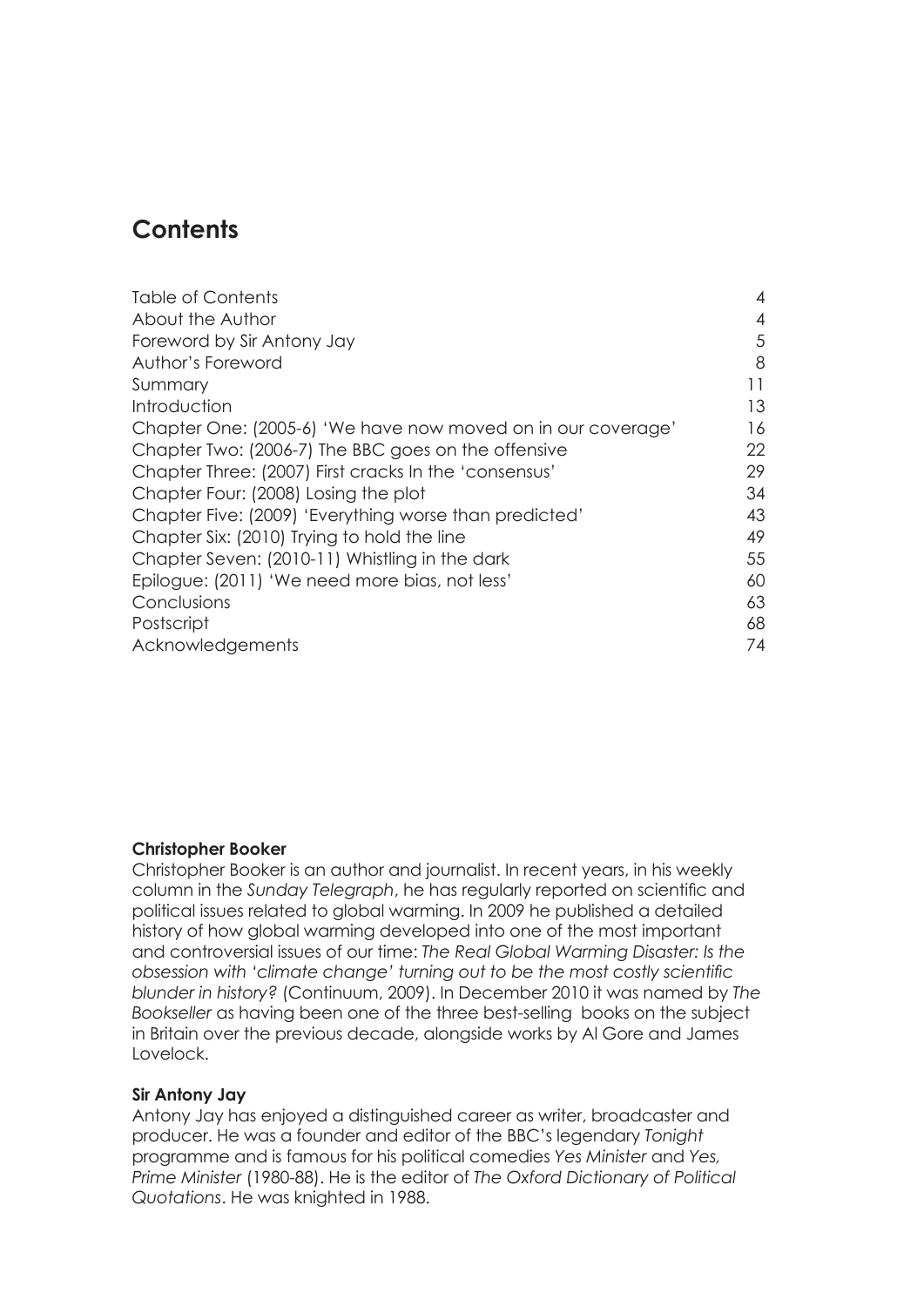## **Foreword**

The British Broadcasting Corporation (BBC) has a duty of impartiality, as we all know. But what exactly does 'impartiality' mean? If it simply means giving equal time to Labour and Conservative politicians on matters of party contention, the BBC fulfils its duty fairly well. But if it means not having, or at least never revealing, any views of its own on any subject of public debate, well, that is quite another matter.

Anyone familiar with large organisations knows that over the years they develop and perpetuate their own ethos, their own value system, their own corporate beliefs and standards. The police, the Army, the National Health Service, the Civil Service – they all subscribe to their own central orthodoxy, even if not every member accepts every item of it. Connoisseurs of Whitehall are aware that different Ministries have different and even conflicting attitudes – the conservatism of the Home Office, the Ministry of Defence and the Department of Trade and Industry contrasts with the liberalism of the Departments of Education, Health and Social Services and the Department of Environment, though they are united in their belief in a large and well remunerated Civil Service. Those at the top of the tree are the custodians of corporate orthodoxy; they recruit applicants in their own image, and the applicants are steadily indoctrinated with the organisation's principles and practices. Heretics tend to leave fairly early in their careers.

It would be astonishing if the BBC did not have its own orthodoxy. It has been around for 85 years, recruiting bright graduates, mostly with arts degrees, and deeply involved in current affairs issues and news reporting. And of course for all that time it has been supported by public money. One result of this has been an implicit belief in government funding and government regulation. Another is a remarkable lack of interest in industry and a deep hostility to business and commerce.

At this point I have to declare an interest, or at least admit to previous. I joined BBC television, my first job after university and National Service, in 1955, six months before the start of commercial television, and stayed for nine years as trainee, producer, editor and finally head of a production department. I absorbed and expressed all the accepted BBC attitudes: hostility to, or at least suspicion of, America, monarchy, government, capitalism, empire, banking and the defence establishment, and in favour of the Health Service, state welfare, the social sciences, the environment and state education. But perhaps our most powerful antagonism was directed at advertising. This is not surprising; commercial television was the biggest threat the BBC had ever had to face. The idea that television should be financed by businessmen promoting their products for profit created in us an almost spiritual revulsion. And when our colleagues, who we had thought were good BBC men, left to join commercial broadcasters, they became pariahs. We could hardly bring ourselves to speak to them again. They had not just gone to join a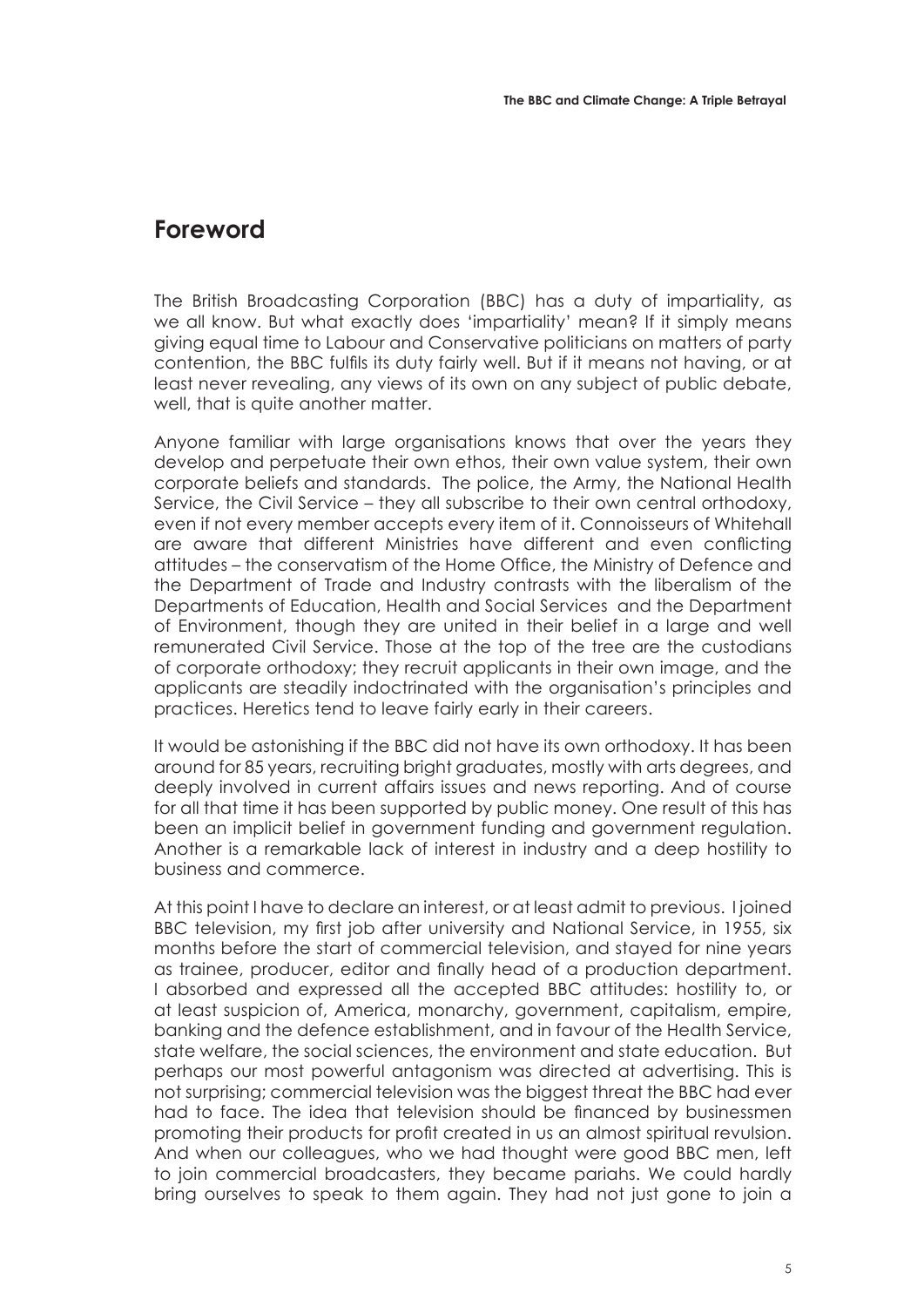rival company; they had sinned against the true faith, they were traitors, deserters, heretics.

This deep hostility to people and organisations who made and sold things was not of course exclusive to the BBC. It permeated a lot of upper middle class English society (and has not vanished yet). But it was wider and deeper in the BBC than anywhere else, and it is still very much a part of the BBC ethos. Very few of the BBC producers and executives have any real experience of the business world, and as so often happens, this ignorance, far from giving rise to doubt, increases their certainty.

We were masters of the techniques of promoting our point of view under the cloak of impartiality. The simplest was to hold a discussion between a fluent and persuasive proponent of the view you favoured, and a humourless bigot representing the other side. With a big story, like shale gas for example, you would choose the aspect where your case was strongest: the dangers of subsidence and water pollution, say, rather than the transformation of Britain's energy supplies and the abandonment of wind farms and nuclear power stations. And you could have a 'balanced' summary with the view you favoured coming last: not "the opposition claim that this will just make the rich richer, but the government point out that it will create 10,000 new jobs" but "the government claim it will create 10,000 new jobs, but the opposition point out that it will just make the rich richer." It is the last thought that stays in the mind. It is curiously satisfying to find all these techniques still being regularly used forty seven years after I left the BBC.

The issue of man-made global warming could have been designed for the BBC. On the one side are the industrialists, the businessmen, the giant corporations and the bankers (or at least those who are not receiving generous grants, subsidies and contracts from their government for climate-related projects such as wind farms or electric cars), on the other the environmentalists, the opponents of commercial expansion and industrial growth. Guessing which side the BBC will be on is a no-brainer, but no one has documented it in such meticulous detail as Christopher Booker. His case is unanswerable. The costs to Britain of trying to combat global warming are horrifying, and the BBC's role in promoting the alarmist cause is, quite simply, shameful.

So what do we do about the BBC? One course of action that would be doomed from the start is to try and change its ethos, its social attitudes and its political slant. They have been unchanged for over half a century and just about all the influential and creative people involved in political programme commissioning and production are thoroughly indoctrinated. So do we abolish the BBC? After all, we do not have any newspapers or magazines that are subsidised with nearly four billion pounds of taxpayers' money; why should broadcasting be different? If broadcasting were to start now, with all the benefits of cable and satellite technology, I cannot see anyone suggesting a system devised for the era of restricted wavelengths in which the BBC was born in the 1920s.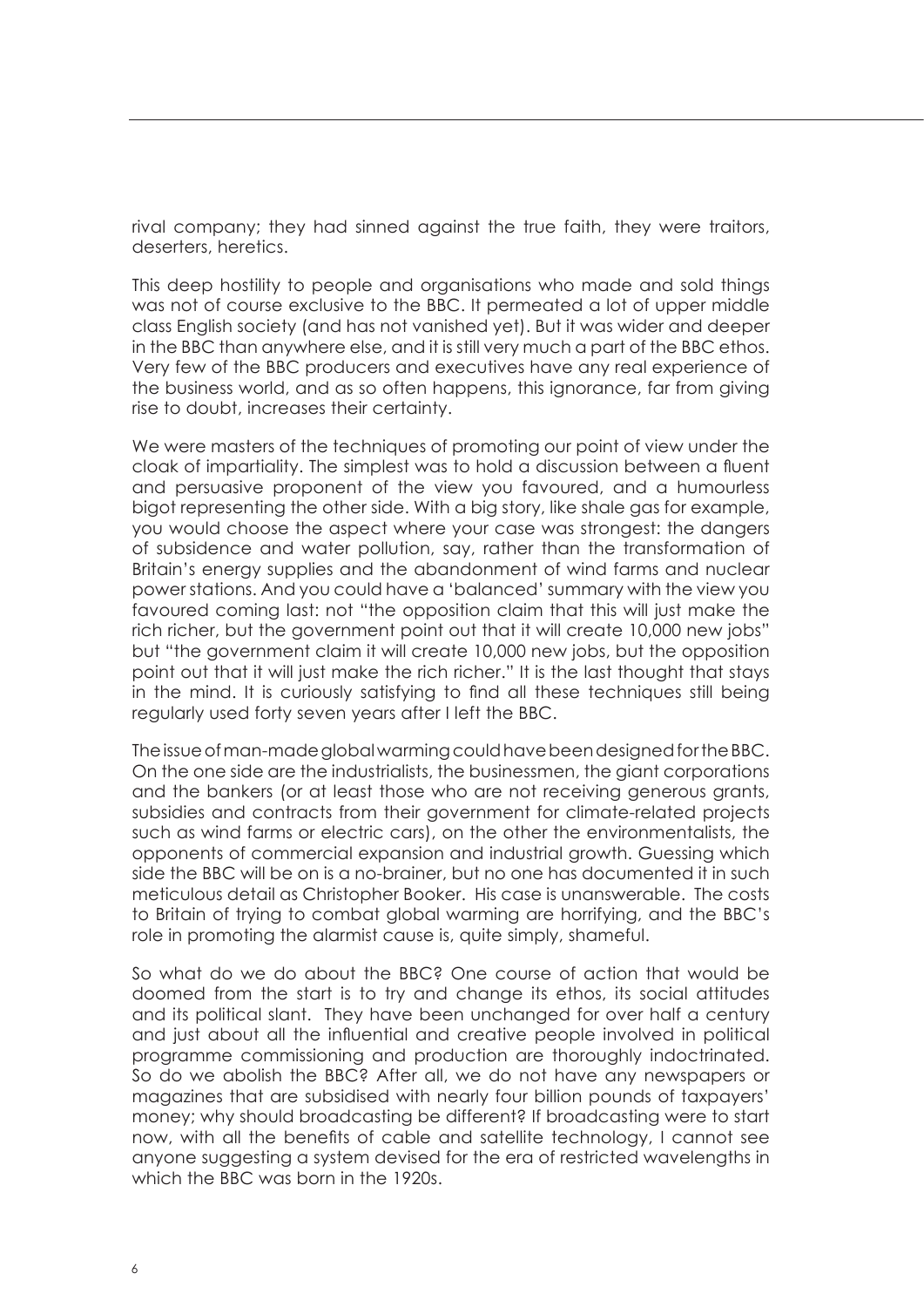Of course no government would actually face up to the problem of privatising the BBC. And there are strong arguments for keeping it: some of its production units are among the best in the world. There is also a case for leaving its news and current affairs operation alone; it may have a built-in liberal/statist bias, but there are lots of other news channels which are commercially funded, so there is no great damage done if one of them is run by the middle class liberal elite.

No, what really needs changing is the size of the BBC. All we need from it is one television channel and one speech radio station – Radio 4, in effect. All its other mass of activities – publishing, websites, orchestras, digital channels, music and local radio stations – could be disposed of without any noticeable loss to the cultural life of the country, and the licence fee could probably be cut by two-thirds.

Could it happen? As the economic squeeze tightens, the case for a drastic slimming down of the BBC gets stronger every day. Cash-strapped households might be glad of the extra £100 a year, even at the expense of repeats, movies, imported programmes, quiz show and panel games – not to mention the sporting events we would see on other channels if the BBC hadn't outbid them - that the BBC currently uses to fill out its schedules. But in some ways, the strongest case of all is made by Christopher Booker: if the BBC is to be paid to propagate the opinions of a liberal elite minority, it should not be allowed to dominate the national airwaves as it does today. Its voice should be heard, but it should not be allowed to drown out the others.

Sir Antony Jay

December 2011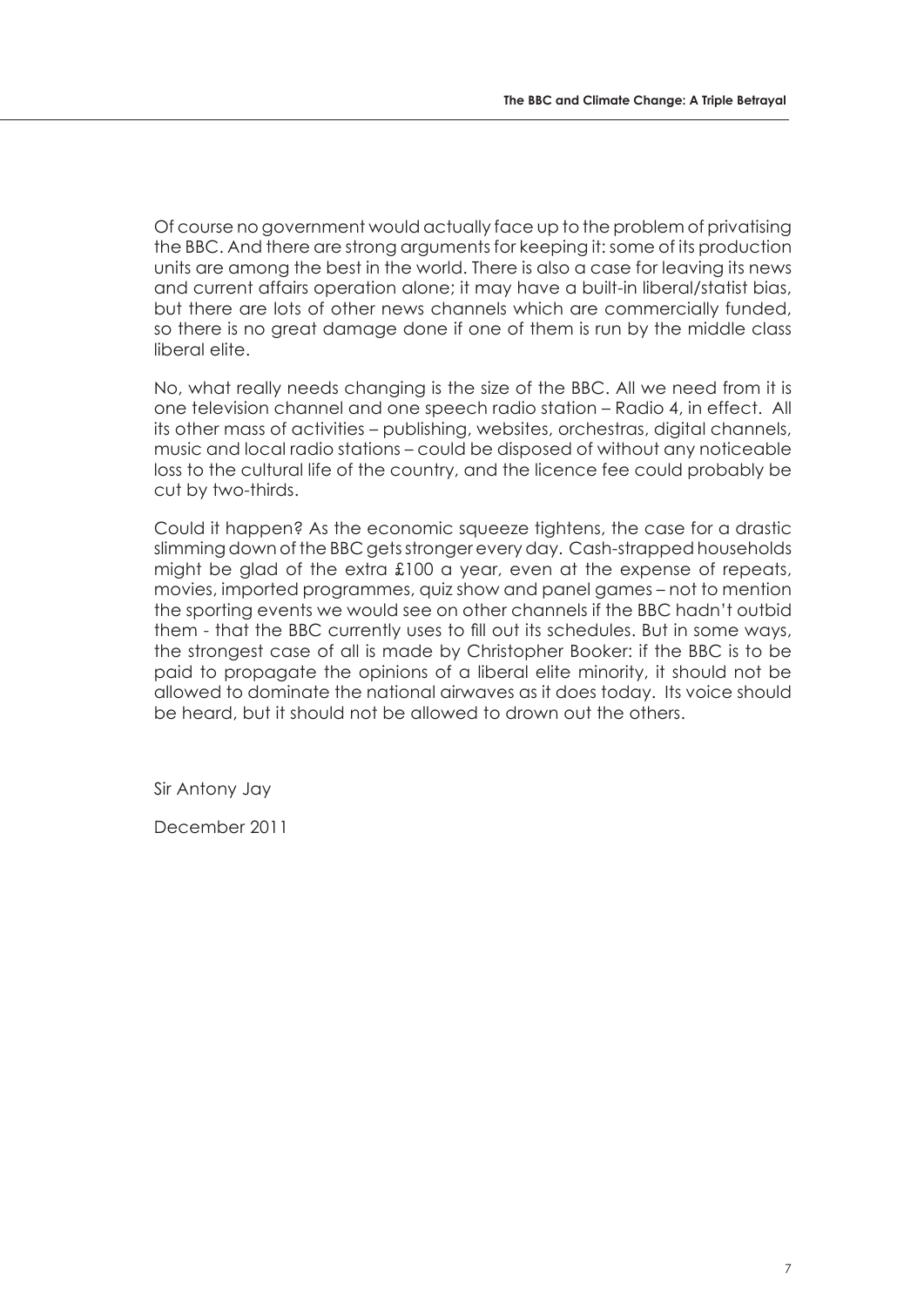## **Author's Foreword**

By any measure, concern over global warming has been one of the major stories of our time, raising questions of profound relevance to all our futures.

How much of such global warming as has taken place can be ascribed to human activity? Have predictions that this faces the world with an unprecedented threat been based on truly reliable evidence? Considering their immense economic and social implications, how far have the measures put forward by politicians to avert that threat been in practice justified?

This report examines the coverage of these issues by the BBC, as the largest and arguably most influential media organisation on earth. The BBC has had no prouder boast over the years than that it has won unique respect for the impartiality and independence of its reporting. Its duty to remain at all times impartial is enshrined by law in regulations under its Royal Charter.

Nevertheless there are many who would question the extent to which it has always lived up to this obligation. Ever longer in recent years has been the list of issues on which the BBC has a clearly identifiable 'party line', which is allowed to dictate the nature and slant of its coverage.

On few issues, however, if any, has the BBC shown itself to be more conspicuously committed to a particular point of view than the belief in man-made global warming. And it is important to recognise the extent to which this has been the result of deliberate policy.

Around the middle of the last decade, as these pages will show, the BBC's senior executives, including those in charge of news and current affairs, along with its team of environmental journalists, took a decision that its coverage on issues related to climate change should be more overtly partisan. They justified this on the basis that belief in the threat of man-made global warming was now accepted by such an overwhelming 'consensus' of scientists that it was the BBC's duty not merely to accept that view but actively to promote it - and to ignore the views of those who disagreed.

Significantly, however, it was precisely around this time that the global warming story was entering a new phase. It was beginning to throw up more serious questioning, both scientific and political, than ever before. Ever more scientists, many of them leaders in their fields, were beginning to challenge the assumption on which the global warming theory rested: that the chief cause of rising world temperatures was man-made emissions of CO2 and other greenhouse gases. Foremost in giving authority to this view since 1990 had been the series of major reports issued by the United Nations' Intergovernmental Panel on Climate Change, the IPCC.

Other experts were beginning to expose serious flaws in the scientific meth-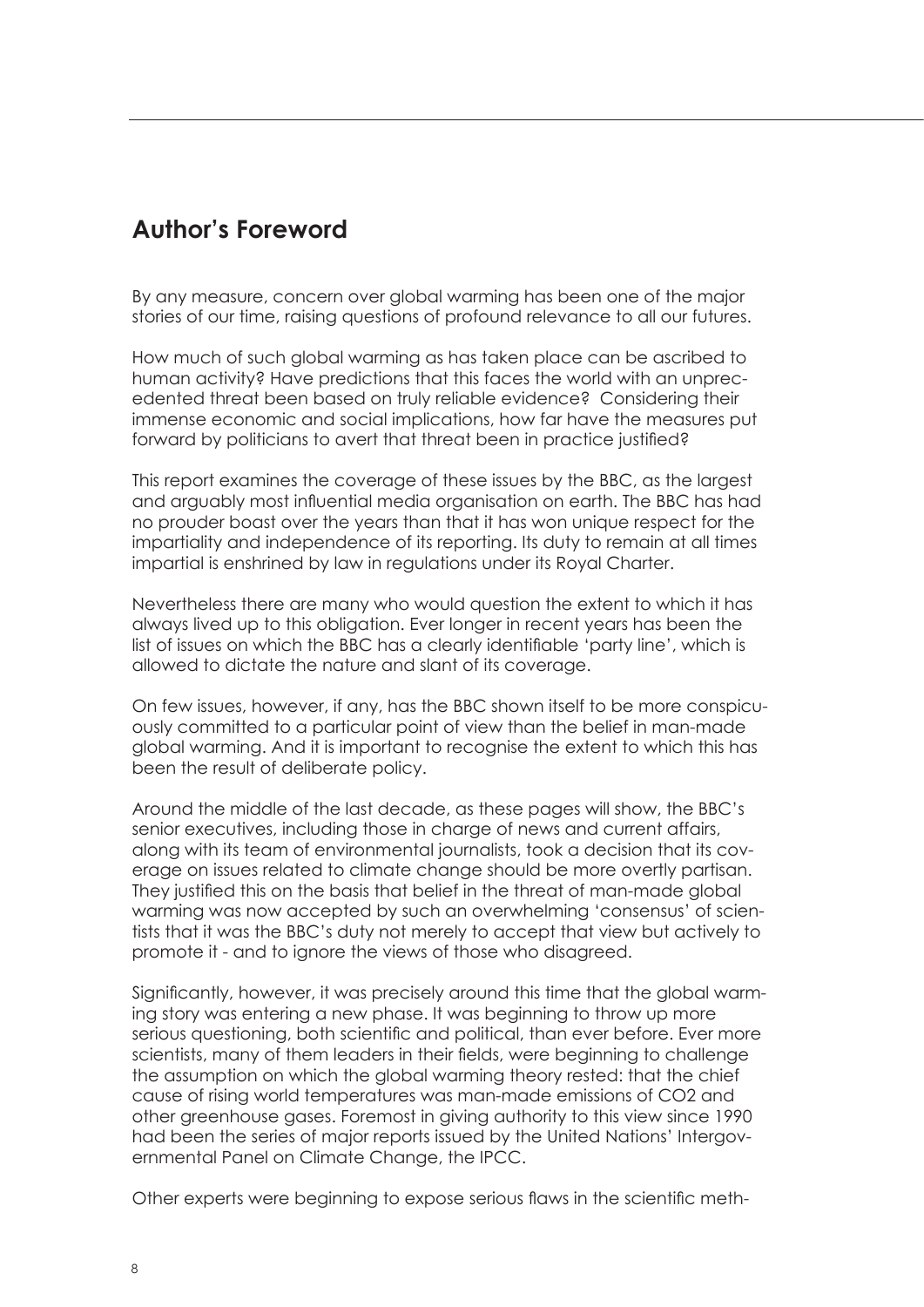ods by which the cause had been promoted - most notably in the IPCC's exceptionally prominent use of the famous 'hockey stick' graph, which was its chief evidence for claiming that global temperatures had suddenly shot up in the late 20th century to by far their highest level in 1,000 years.

After years of negotiation, December 2009 saw the dramatic failure, for political reasons, of the Copenhagen climate conference, the largest the world had ever seen. Here it had been hoped that the world's leaders would sign a treaty agreeing to cuts in emissions of greenhouse gases so drastic and so costly that these would have presented mankind with easily the largest bill in its history.

The BBC's journalists made no secret of their dismay at the breakdown of negotiations in Copenhagen. But also, around that same time in the winter of 2009/10, came the revelations of the 'Climategate' emails, and those other scandals surrounding the IPCC, which dealt such a blow to that body's authority that it would not be easy to recover.

This sequence of events amounted to a wholly new phase in the climate change story, one which should have called more than ever for informed and dispassionate reporting. Yet through it all, the BBC's coverage remained so defensively one-sided that it was at best peculiarly selective, while to much of what was happening it remained studiously oblivious.

In the very years when the global warming issue was becoming more controversial than at any time since the scare was first launched on its way in the 1980s, the BBC continued to promote the received orthodoxy on climate change and the political response to it without ever exposing either to serious questioning.

The BBC's journalists went out of their way to publicise almost every alarmist claim the promoters of the scare could come up with, even after these had been shown to be without scientific foundation. Almost the only occasions on which they have paid attention to the views of dissenters from the orthodoxy has been when they have produced programmes designed to trivialise and caricature those views, portraying them as being held by only a tiny and disreputable minority of 'deniers'.

They have lent enthusiastic support to every political measure proposed to 'fight climate change', while consistently failing to explain the immense financial cost of those proposals and their enormous economic implications. In their relentless promotion of the benefits of 'renewable energy', such as wind power, they have consistently endorsed the often absurdly exaggerated claims of the commercial interests involved in 'renewables', while failing to explain their practical shortcomings.

In doing this, as this report will try to show, the BBC has not only failed in its professional duty to report fully and accurately on one of the biggest scien-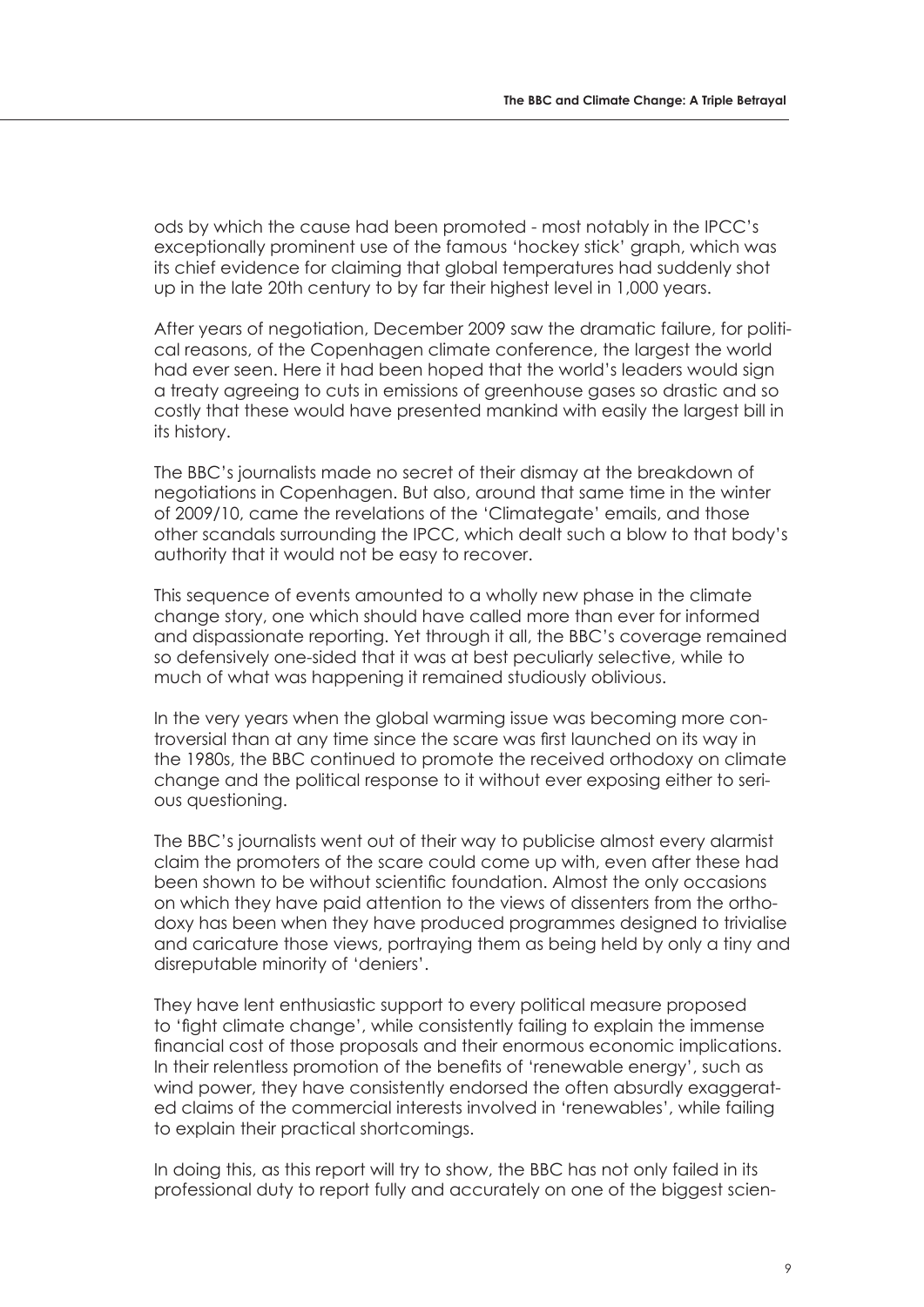tific and political stories of our time: it has betrayed its own principles, in three respects.

First, it has betrayed its statutory obligation to be impartial, using the excuse that any dissent from the official orthodoxy was so insignificant that it should just be ignored or made to look ridiculous.

Second, it has betrayed the principles of responsible journalism, by allowing its coverage to become so one-sided that it has too often amounted to no more than propaganda.

Third, it has betrayed the fundamental principles of science, which relies on unrelenting scepticism towards any theory until it can be shown to provide a comprehensive explanation for the observed evidence.

In all these respects, the BBC has above all been guilty of abusing the trust of its audience, and of all those compelled to pay for it. On one of the most important and far-reaching issues of our time, its coverage has been so tendentious that it has given its viewers a picture not just misleading but at times even fraudulent.

Such are the issues this report sets out to discuss.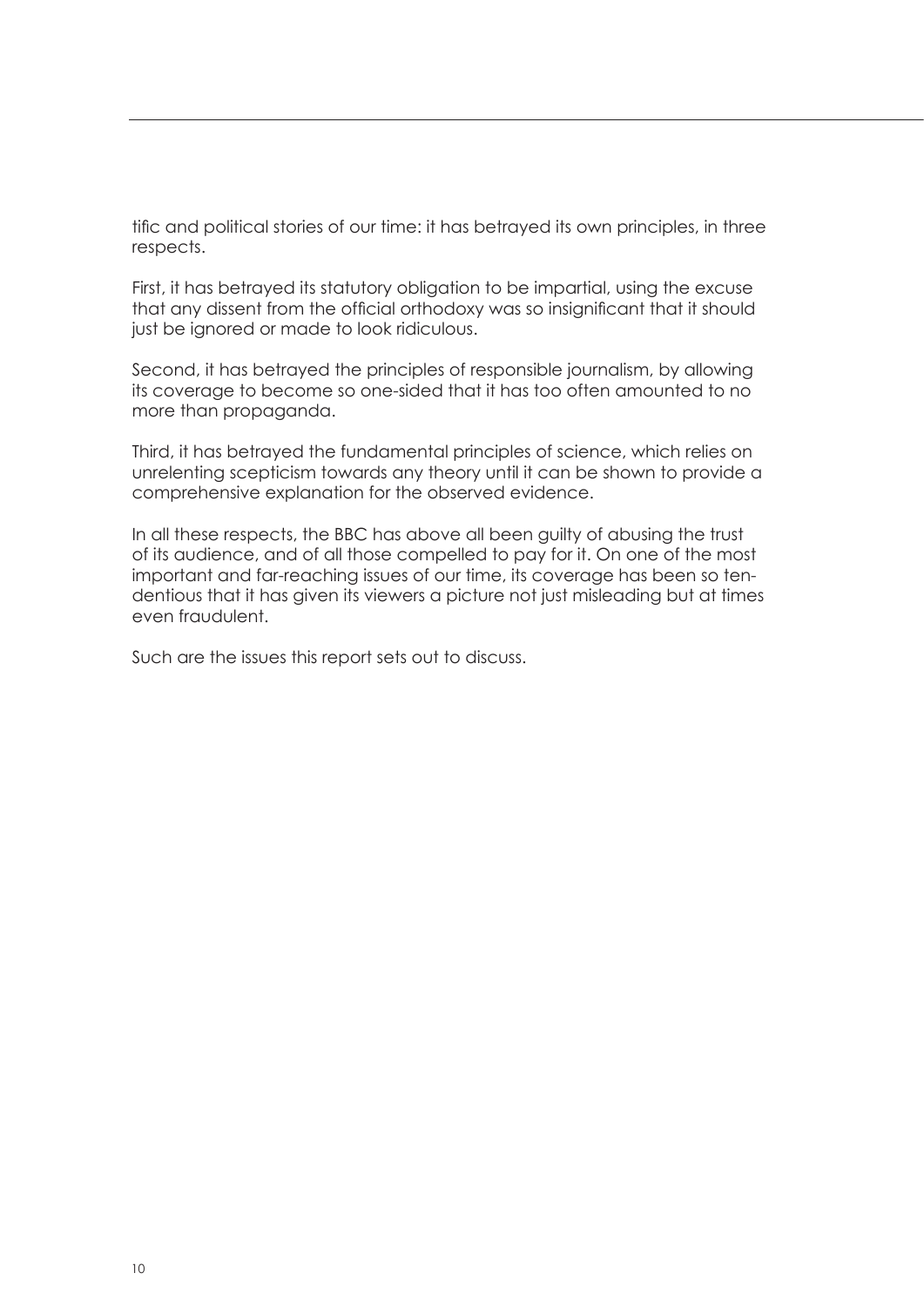## **Summary**

The purpose of this report is to measure the BBC's coverage of all aspects of the climate change issue between 2005 and the present day against its statutory obligation to report on the world 'with due accuracy and impartialitly'.

The report shows how in 2005 and 2006 the BBC adopted a new interpretation of what was meant by impartiality in this context. It took the view that the 'consensus' supporting a belief in the threat of man-made global warming was now so overwhelming that it was now the BBC's duty actively to promote that belief, while ignoring or belittling any views or evidence which contradicted it.

The report consequently examines the BBC's one-sided coverage of some of the major climate-related events of 2006 and 2007, such as Al Gore's film *An Inconvenient Truth*, the Stern Report and the IPCC's Fourth Assessment Report, while failing to report evidence which indicated that the scientific 'consensus' was now beginning to be questioned seriously.

In 2007 the Channel 4 documentary *The Great Global Warming Swindle* aroused widespread interest by publicising the views of eminent dissenting scientists which the BBC had ignored, as it did the evidence of a sharp if temporary drop in temperatures, which raised questions over the projections of the computer models on which the 'consensus' relied.

In 2008 the BBC responded to Channel 4's documentary by attacking some of the scientists it had featured in one of its own, *Climate Wars*. It also omitted to report on the huge financial costs and practical shortcomings of the measures now being proposed by politicians to meet the supposed warming threat, notably those of the government's wind power programme and the Climate Change Act.

In 2009 the BBC went out of its way to publicise various scientific papers and publicity stunts designed to heighten alarm over global warming in advance of the Copenhagen conference; and could not hide its dismay when the conference ended in acrimony without the far-reaching treaty it had hoped for. The BBC tried to hold the line for the 'climate establishment' through all the scandals which assailed it during that winter, from the publishing of the 'Climategate' emails to the revelations surrounding the IPCC.

In 2010 it supported the establishment over the various inquiries staged to downplay the significance of Climategate. So far had these events put the BBC and the cause it supported on the back foot, that in 2011 it turned more aggressively than ever on the 'deniers' who had dared question the 'consensus'. Most bizarrely of all this was reflected in a review on 'impartiality' in reporting on science commissioned by the BBC Trust, which in effect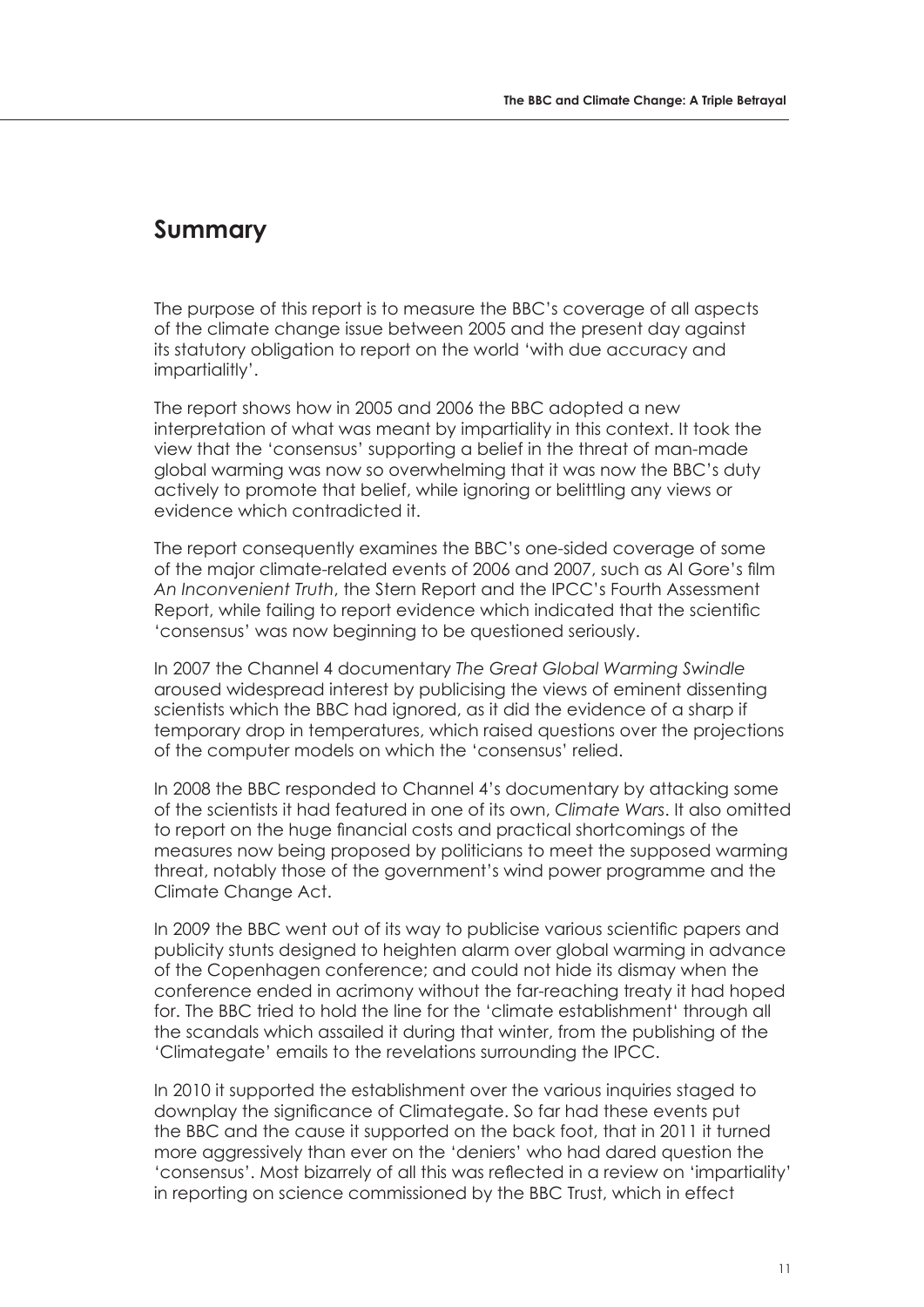recommended that, far from needing to become more balanced in its coverage, the BBC should show more bias than ever.

This report's conclusions discuss some of the reasons for the BBC's inability to recognise why its coverage of climate change has been so fundamentally flawed, and why there seems little likelihood that, at any time in the immediate future, it will amend its policy to comply with its statutory obligations.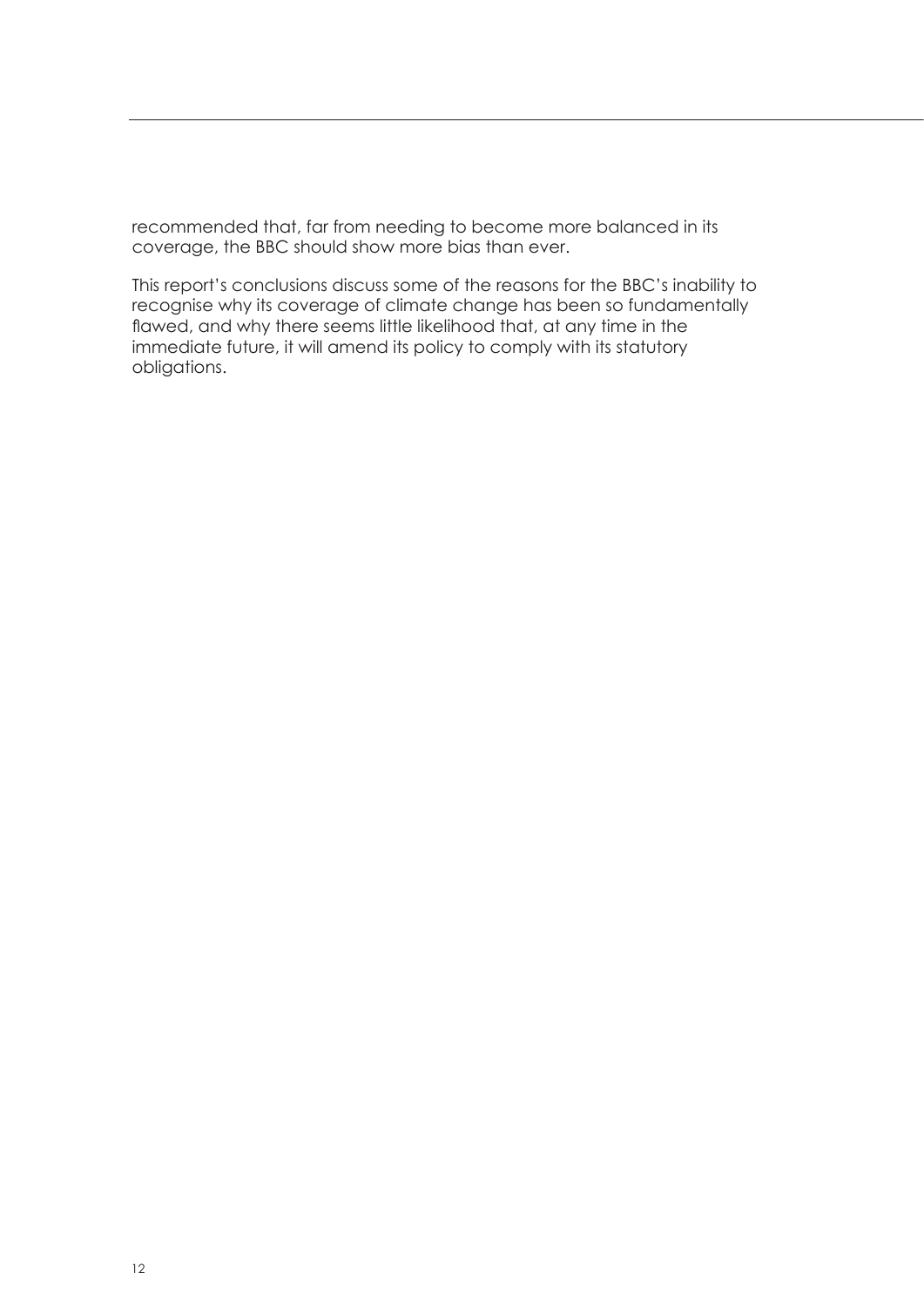## **Introduction**

*'The BBC must do all it can to ensure that controversial subjects are treated with due accuracy and impartiality in all relevant output.'*

#### **Regulatory obligations on the UK Public Services, under the BBC Charter 2006.**

*'There are some issues on which the Corporation does not attempt – and never has attempted – to be impartial … I have neither the learning nor the experience to know whether the doomsayers are right about the human causes of climate change, But I am willing to acknowledge that people who know a lot more about than I do may be right when they claim that it is the conseqeuences of our own behaviour, I assume that this is why the BBC's coverage of the issue abandoned the pretence of impartiality long ago.'*

#### **Jeremy Paxman, 'How green is my Auntie?', Newsnight website, 2 February 2007.**

*'For me though, the most worrying aspect of political correctness was over the story that recurred with increasing frequency during my last ten years at the BBC – global warming …from the beginning I was unhappy at how onesided the BBC coverage of the issue was, and how much more complicated the climate system was than the over-simplified two-minute reports that were the stock-in-trade of the BBC's environment correspondents. These, without exception, accepted the UN's assurance that 'the science is settled' and that human emissions of carbon dioxide threatened the world with catastrophic climate change. Environmental pressure groups could be guaranteed that their press releases, usually beginning with the words "Scientists say…" would go on air unchallennged. My interest in climate change grew out of my concern for the failings of BBC journalism in reporting it. In my early and formative days at ITN, I learned that we have an obligation to report both sides of a story. It is not journalism if you don't. It is close to propaganda.'*

> **Peter Sissons, 'The BBC became a propaganda machine for climate change zealots … and I was treated like a lunatic for daring to dissent', Daily Mail, 9 February 2011.**

Strangely enough, the first occasion when the BBC took an interest in global warming was long before the term had been invented. Way back in 1974 it broadcast a two-hour television documentary entitled *The Weather Machine*. In fairly sensationalised fashion, it centred on interviews with a number of scientists who shared the then-fashionable belief that the world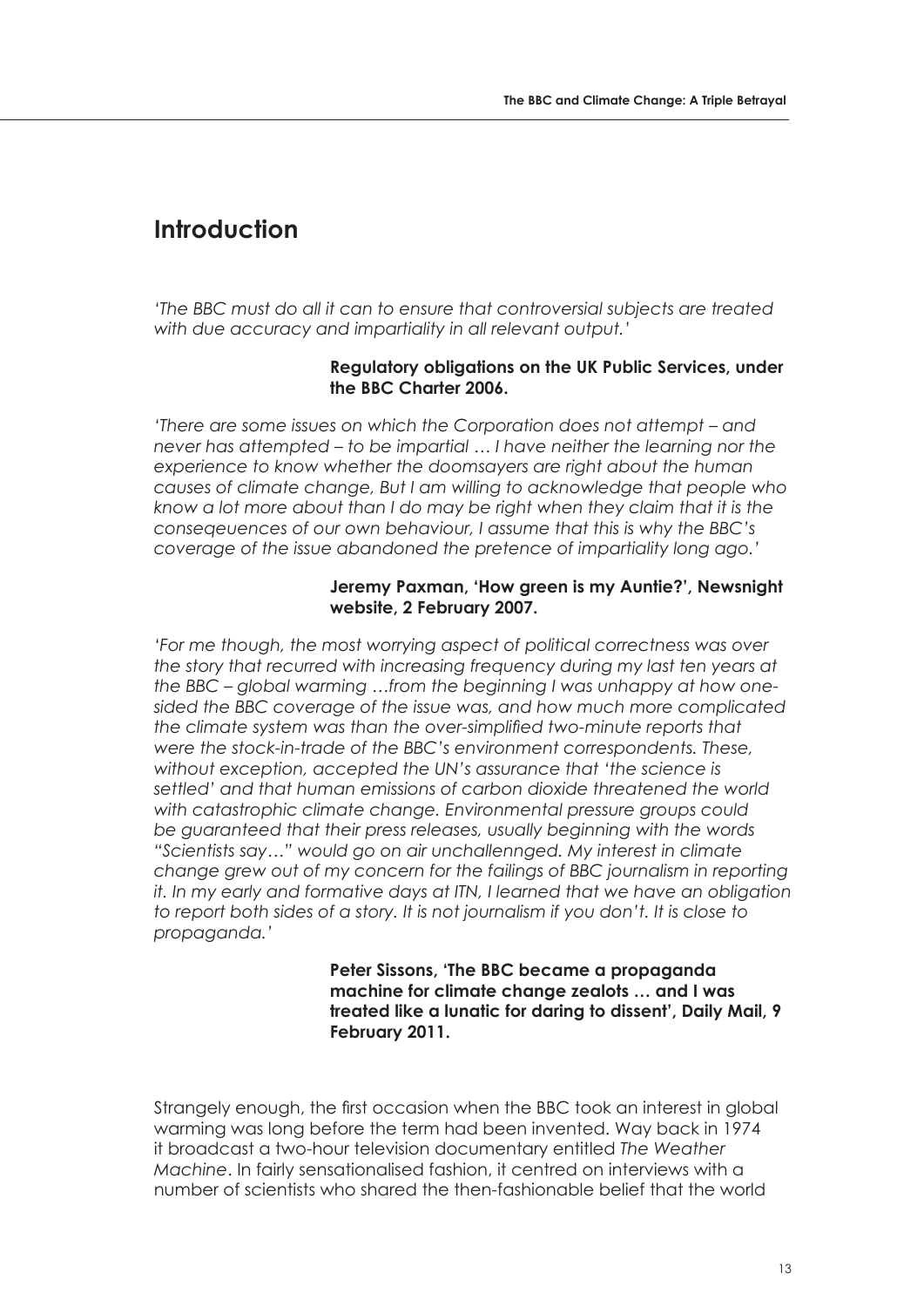might be heading for catastrophe through global cooling. After three decades when global temperatures had been falling, they warned that this might be presaging the onset of a new ice age,

The one exception to this was an interview with a Swedish meteorologist, Professor Bert Bolin. As the programme's odd man out, his concern was precisely the opposite. The real impending disaster, he suggested, was that, thanks to rising human emissions of CO2, temperatures might soon be rising again so fast that the planet could be threatened by runaway warming.

No one could then have foreseen that, just 14 years later, this obscure Swedish professor would become the first chairman of a new United Nations body which, over the 20 years that followed, was to become very much the central player in the crusade to warn the world that it faced the threat of dangerous warming.

In the late 1970s global temperatures had indeed again risen, as Bolin had predicted. He then became the leader of a small group of international meteorologists and officials who shared his conviction that the reason for this was the rise in CO2 levels. By 1988 this group, including the head of the UK Met Office, Dr John Houghton, had won so much high-level political influence that, under the auspices of the UN, they were authorised to launch, in November that year, the Intergovernmental Panel on Climate Change (IPCC). Essentially, their agreed task, on behalf of the world's governments, was to assemble the evidence for what they called 'human-induced climate change', to assess its likely impacts and to produce recommendations as to how these might be mitigated.<sup>1</sup>

Certainly 1988 was the year when the great global warming scare took off. But more obviously, at the time, this was due to a carefully stage-managed performance before a US Senate Committee by an American scientist working for NASA, Dr James Hansen. In front of a room-full of journalists and TV cameras, it was his apocalyptic warning that the world was suddenly becoming hotter than ever before in history which first fired up the attention of the world's media. This launched into popular consciousness that soon all-too familiar vision of a world facing catastrophe through soaring temperatures, melting ice caps, fast-rising sea levels, heatwaves, droughts, floods, hurricanes and the rest.

<sup>1</sup> The story of the steps leading up to the formation of the IPCC is told in some detail in Booker, The Real Global Warming Disaster, op.cit.,pp.30-34 and 40-43. A central figure in this was Maurice Strong, a left-wing Canadian businessman with a strong ideological interest in environmental issues, who in 1972 had become the first executive director of the UN Environment Program (UNEP). In 1985 his successor Dr Mustafa Tolba presided over a conference at Villach, Austria, co-sponsored by UNEP with another UN body, the World Meteorological Organisation (WMO), at which Bolin and Tolba took a leading role in calling for international action to combat global warming. Their ally Strong was now a member of the Brundtland Commission on 'the environment and development', which reported in 1987 (Tolba being singled out in the foreword to the report for having given valuable advice). UNEP and the WMO were consequently given authorisation by governments to set up the IPCC. At the IPCC's first meeting in Geneva in November 1988, chaired by Tolba and attended by representatives of 34 governments, Bolin was appointed its first chairman. Houghton was appointed to head the key Working Group 1, assembling the scientific case for global warming. The written statements presented by governments unanimously took man-made warming to be an accepted fact and that the IPCC's primary task was to collect and assess the evidence for it ( http://www.ipcc.ch/meetings/session01/first-final-report.pdf, National Statements, Annex III), The IPCC's first Assessment Report (1990) provided the evidence which formed a basis for the 1992 Rio 'Earth Summit', chaired by Strong as its chief organiser. This set up the UN Framework Convention on Climate Change (UNFCCC), which in turn staged the 1997 conference to adopt the Kyoto Protocol.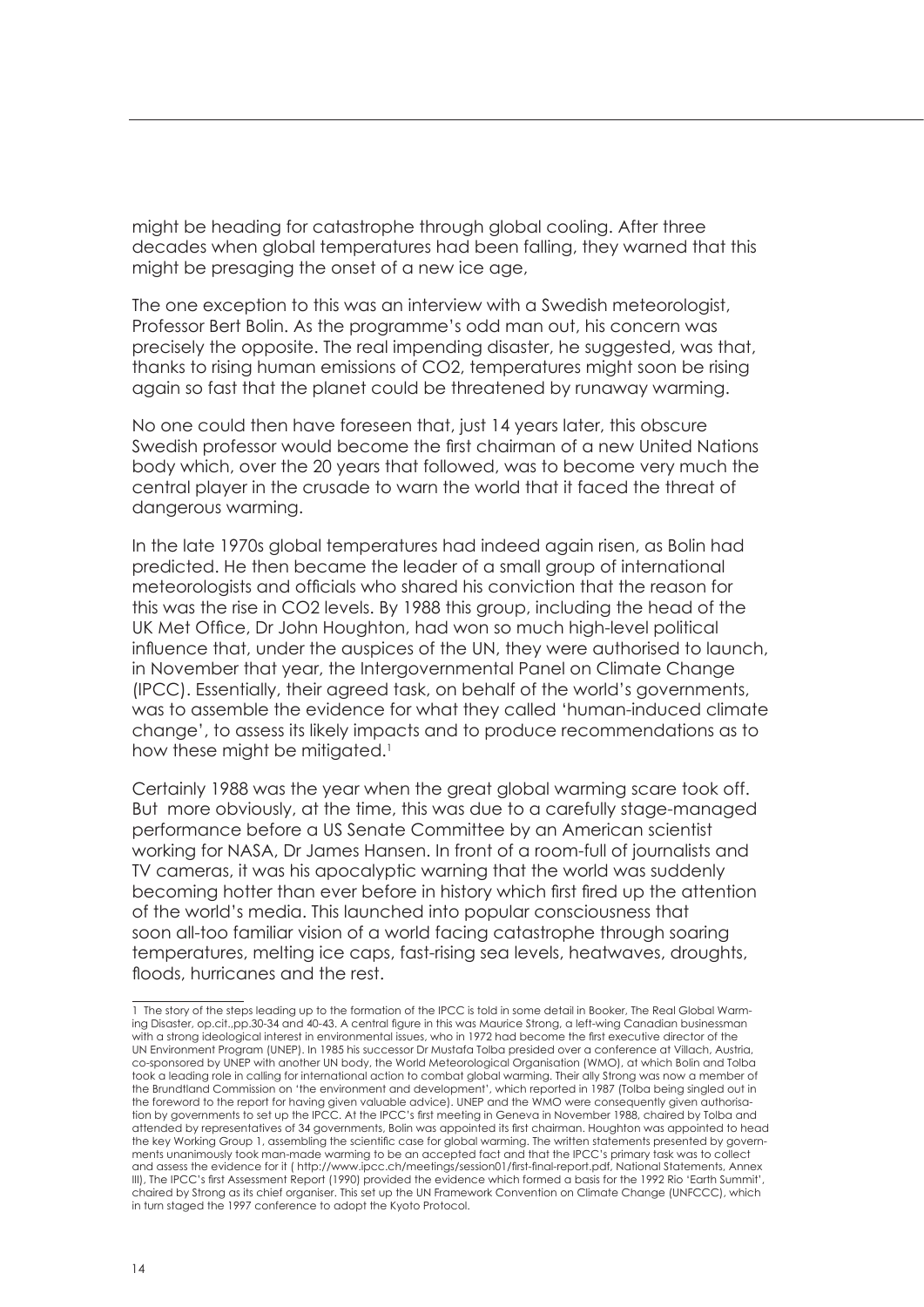With remarkable speed, the scare began to carry all before it. In 1990 the IPCC issued the first of its famous assessment reports, giving authoritative backing to what had fast become accepted as the orthodoxy of the time, supposedly upheld by a 'consensus of the world's scientists'. The world's political leaders responded by gathering in Rio in 1992 for the largest conference ever seen, to sign a treaty pledging them in principle to make major reductions in emissions of CO2. A second IPCC report in 1996, less qualified in its alarm than the first, was followed in 1997 by another global treaty in Kyoto, setting out specific national commitments for emissions reductions. Swept along by all this, almost wholly uncritically, were almost all the mainstream media, on both sides of the Atlantic.

The BBC's role at this time did not attract any particular comment because, although it did not question either the authority of the IPCC or the theory it represented, it was merely swimming with a general tide.

By the start of the 21st century, the fever over climate change was rising even higher. In 1998 global temperatures had risen to what was claimed to be their highest level in modern times, making the 'consensus' theory seem more plausible than ever. In 2001 the findings of the IPCC's third report, with the 'hockey stick' graph as its centrepiece – able to show temperatures soaring up to 1998 as 'the hottest year in history' - were even more alarming than those before it. But the time when this fever reached its height was the years between 2004 and 2007.

These were the years when the British Prime Minister Tony Blair, with the aid of his chief scientific adviser Sir David King and the mammoth report produced for him in 2006 by Sir Nicholas Stern, bid to become more vocal in warning of the threat facing mankind than any other world leader. In 2006 the claims made by Al Gore in his hugely popular film *An Inconvenient Truth* were notably more extreme than anything so far predicted even by the IPCC. The IPCC's own fourth report in 2007 was by far its scariest yet, predicting that global warming could within decades melt the Himalayan glaciers, destroy 40 per cent of the Amazon rainforest and threaten Africa with mass famine by halving crop yields.

It was in these same years, when the panic over climate change was at its height, that those running the BBC came to the view that they would now be justified in adopting a new editorial policy line – one which would allow its coverage of global warming issues to become even more overtly partisan.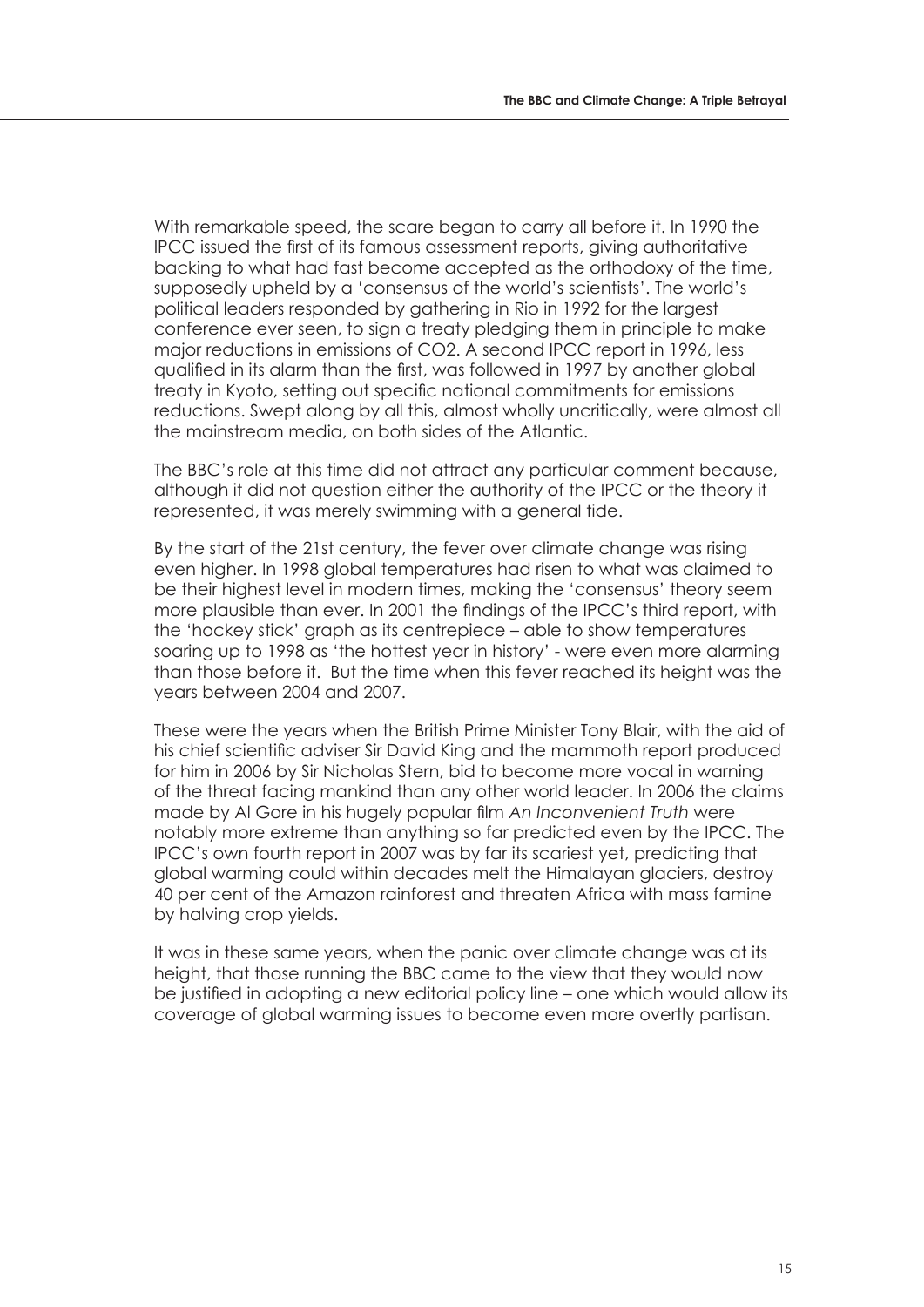## **Chapter One: (2005-6) 'We have now moved on in our coverage'**

### **The BBC's new policy and the 'consensus bubble'**

On several occasions during this period, various senior broadcasters and journalists met to discuss how reporting on climate issues could be made more effective in communicating to the public just how serious the threat from man-made global warming had become.

One revealing instance was a discussion on environmental reporting, chaired by Jon Snow of Channel 4 News, at the annual conference of News Xchange in Amsterdam in November 2005.2 Following an attack on the BBC's environmental coverage by George Monbiot of the Guardian, Snow prompted a reply from Fran Unsworth, the BBC's Head of Newsgathering, by putting to her that the BBC had recently carried out a survey which showed that an overwhelming majority of scientists now accepted the case for man-made global warming. Yet 'many programmes', he went on, try to 'put on a balancing voice that says there's no such thing as global warming'.

Unsworth admitted there might formerly have been a time when the BBC felt it necessary to balance 'one person setting out the case for man-made global warming' with another person opposing it', and that this could have 'left the viewer with the impression that there is equal weight to those arguments'. But, she continued,'we have now moved on in our coverage of it'. The issue now was 'how much weight do you give to different viewpoints?'. The BBC's conclusion was that the weight of evidence was now so heavily against that tiny minority of scientists 'who don't accept that there is man-made global warming' that their views could be ignored.

Particularly significant in what followed was an event which took place two months later when, on 26 January 2006, a day-long 'high-level seminar' was staged at the BBC Television Centre. Entitled 'Climate Change - The Challenge to Broadcasting'. It was 'directed' by Roger Harrabin, one of the BBC's senior environmental reporters, and Dr Joe Smith, an Open University geographer who describes himself as an 'action researcher' on climate change. Back in 1996 they had set up the 'Cambridge Media and Environment Programme' to promote environmental coverage in the media. They were funded, inter alia, by Defra, the department responsible for government policy on global warming; the World Wildlife Fund (WWF), a leading environmental pressure group; and the Tyndall Centre, a climate research unit at the University of East Anglia.<sup>3</sup> Also helping to organise the BBC seminar was a body called

<sup>2 &#</sup>x27;What's wrong with TV news coverage of global warming and the weather?', News Xchange website, http://www.newsxchange.org/archive/newsx2005/what\_wrong\_02\_05.html.

<sup>3</sup> The most comprehensive source of evidence on this seminar is a submission made in October 2010 to the BBC's Trust's 'Review of Impartiality and Accuracy of the BBC's Coverage of Science' by two diligent bloggers on climate change, Andrew Montford (*Bishop Hill)* and Tony Newbery (*Harmless Sky*). Their evidence, obtained in part through requests under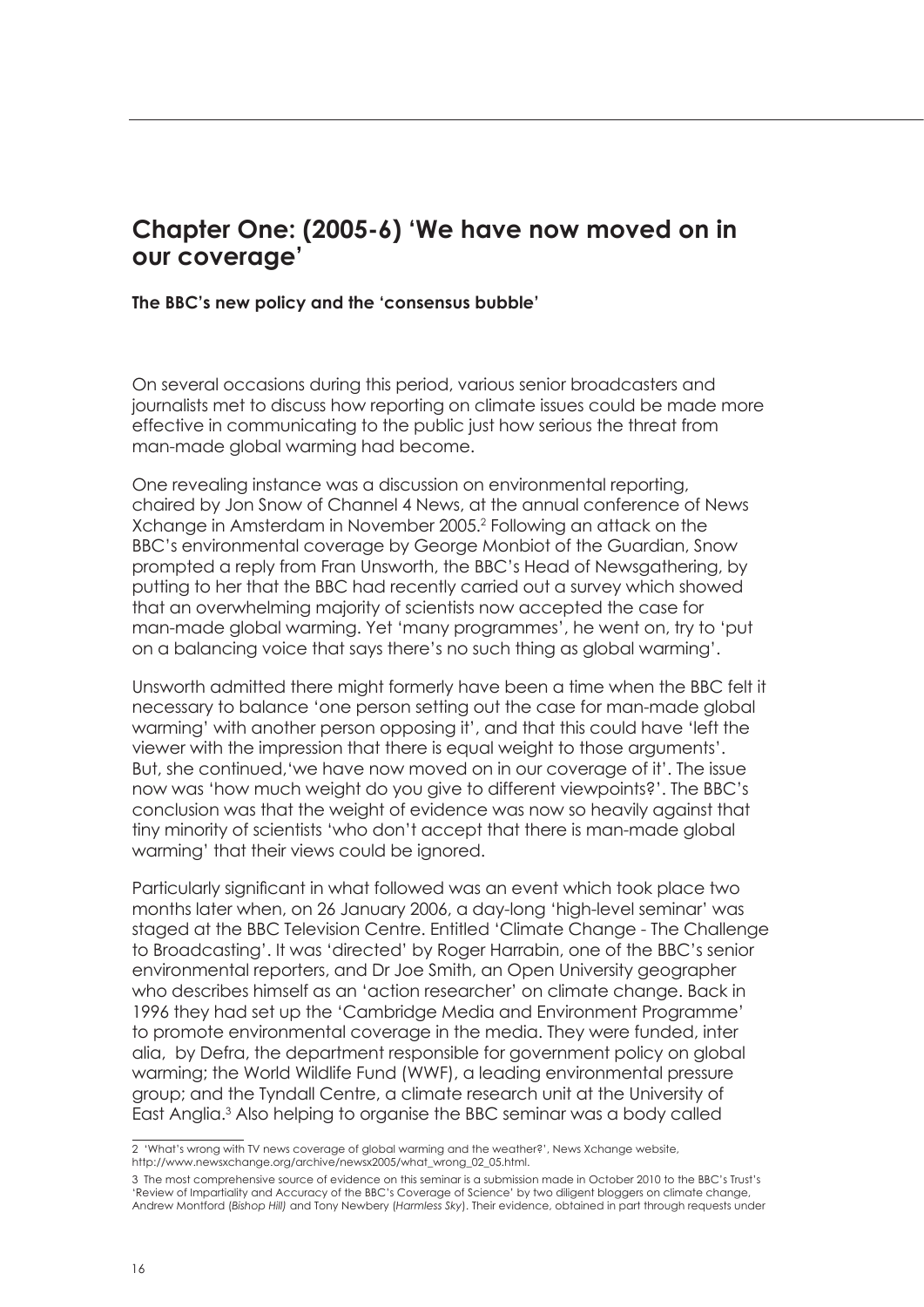the International Broadcasting Trust. Despite its name, this was a PR lobbying organisation which acted for several leading global warming activist groups, including Friends of the Earth.4

Although the BBC initially remained very secretive about the nature and purpose of this gathering, held under Chatham House rules (it refused to answer some 400 enquiries about it from members of the public), it eventually emerged that the meeting, hosted by Jana Bennett, head of BBC Vision and Helen Boaden, director of BBC News, was attended by '30 key BBC staff and 30 invited guests who are specialists in the area of climate change'.

Chief guest speaker at the seminar was Lord May of Oxford, a former chief scientific adviser to the government, who had recently stepped down as President of the Royal Society. Although not a climate scientist, he was a fervent long-time believer in man-made global warming – and a former trustee of the WWF - and had used his presidency to push the Royal Society into a much more actively committed stance on the issue. In his valedictory address he had said 'make no mistake, climate change is undeniably real, caused by human activities, and has serious consequences'. He added, in a point already long familiar from other advocates of man-made global warming, that:

*'there exists a climate change "denial lobby", funded to the tune of tens of millions of dollars by sections of the hydrocarbon industry', which was very similar; in attitudes and tactics to the tobacco lobby that continues to deny smoking causes lung cancer, or the curious lobby denying that HIV causes AIDS'.5*

Only five years later, in November 2011, did one of the chief organisers, Roger Harrabin, at last give some more direct clue as to what advice Lord May had given the BBC's senior staff at this seminar. 'A senior scientist present', he wrote (clearly referring to May):

*told us the debate on climate change was 'over' and urged us to stop reporting the views of climate sceptics.*

Harrabin himself, by his own account, had offered some qualification to this. Although he agreed that 'the balance of the science' indicated that it was not always necessary to represent the views of sceptics, he did suggest that they could on occasion be reported 'on a case-by-case basis'. The BBC's Director of News, Helen Boaden, he added, 'endorsed the advice'.6

the Freedom of Information Act, was brushed aside by Professor Steve Jones in his report (see Epilogue below). It can be read at http://www.bishop-hill.net/storage/BBC%20Science%20review%20submission%20Final.doc. See also the Postscript of this report.

<sup>4</sup> Montford and Newbery, op.cit. The IBT describes its purpose as 'lobbying Government, regulators and broadcasters'. In an email obtained under FoI in 2008, Jana Bennett wrote that this and other BBC seminars had been 'organised jointly' by the IBT and the CMEP. The BBC's Head of Editorial Compliance told Montford and Newbery that Harrabin had codirected the seminar 'entirely as part of his BBC work'.

<sup>5</sup> Threats to tomorrow's world', Address of the President Lord May of Oxford OM AC FRS given at the Anniversary Meeting, Notes and Records of the Royal Society, 30 November 2005, http://rsnr.royalsocietypublishing.org/content/60/1/109.full.

<sup>6</sup> http://www.bishop-hill.net/blog/2011/11/29/harrabin-on-cmep.html. Harrabin was provoked into publishing this brief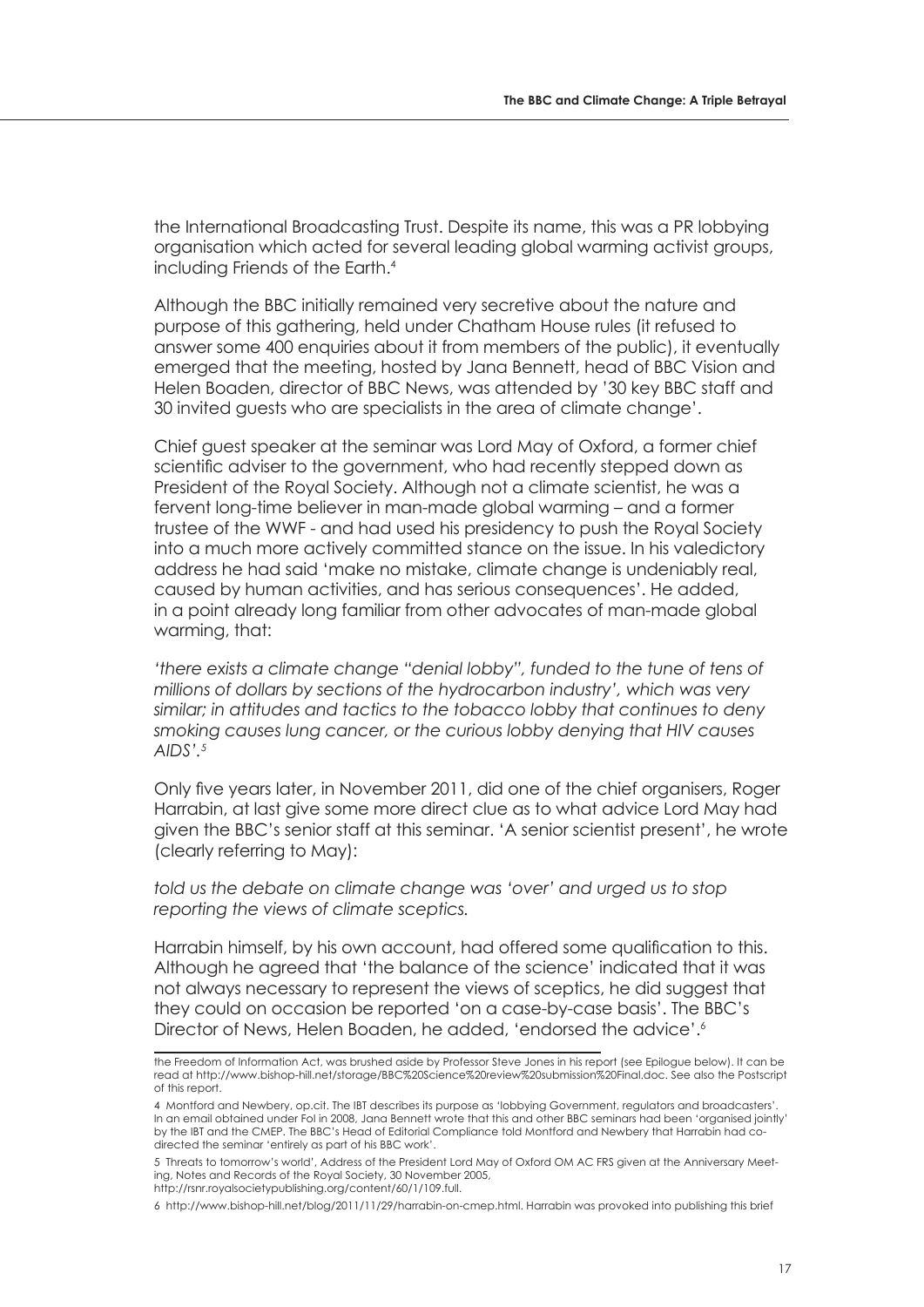The only other account of the BBC seminar ever to have been published came shortly after it took place from the journalist and blogger Richard D.North , who recorded his impression that he had been the only person in the room who was in any sense 'a climate change sceptic'.7 He wrote:

*I found the seminar frankly shocking. The BBC crew (senior executives from every branch of the Corporation) were matched by a equal number of specialists, almost all (and maybe all) of whom could be said to have come from the 'we must support Kyoto' school of climate change activists…*

*I was frankly appalled by the level of ignorance of the issue which the BBC people showed. I mean that I heard nothing which made me think any of them read any broadsheet newspaper coverage of the topic (except maybe the Guardian and that lazily). Though they purported to be aware that this was an immensely important topic, it seemed to me that none of them had shown even a modicum of professional curiosity on the subject … I spent the day discussing the subject and I don't recall anyone showing any sign of having read anything serious at all.* 

*I argued at the seminar that I thought most broadcasting coverage on climate change was awful. But I also said there was no need for them to become self-conscious about it, This was because, although the issues were scientifically, politically and economically difficult, the BBC's reporting of the thing would improve as soon as their audience was asked to vote or pay for climate change policy.*

North summed up his impression of the occasion by saying that 'the whole apparatus of self-examination on climate change policy' seemed 'remarkably like subtle propaganda for the orthodoxies it was meant to be interrogating'.

Yet this was the basis on which the BBC around this time was developing the new policy line – to be refined and made more explicit in the years that followed – which would allow it to make its coverage of any issues related to climate change more actively partisan than ever. Its obligations to remain impartial could be put aside, it argued, on the grounds that the official orthodoxy was now so overwhelmingly accepted that any dissent from it could be dismissed as too insignificant to be worthy of notice.

#### **The 'consensus bubble'**

The most obvious reason why the BBC took this line when it did was that this was the time when the 'consensus' view seemed more than ever in the ascendant, carrying all before it. The IPCC enjoyed extraordinary prestige and was widely presented as expressing a 'consensus' of 'the world's 1500 top climate scientists' (a description more than once repeated by the BBC). The

reference to the seminar in the BBC house magazine *Ariel*, after the importance of the meeting and his part in it were publicised in the *Mail on Sunday* and the *Sunday Telegraph*, 20 November 2011.

<sup>7</sup> Not to be confused with my own long-time colleague and co-author Dr Richard A. E. North.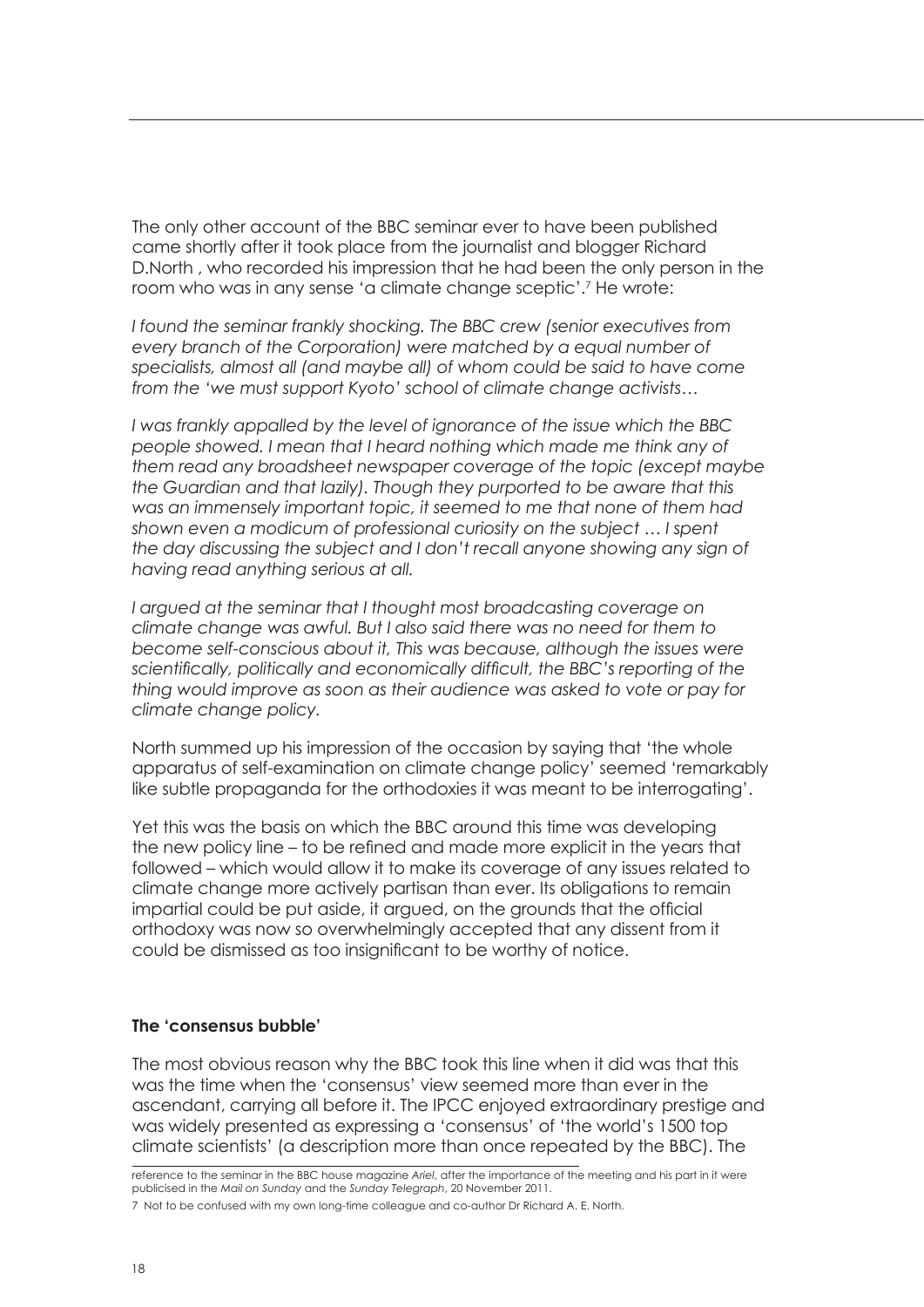'consensus' view was being actively promoted by the scientific establishments of Britain, the US and other countries, led by the Royal Society and the journal *Nature* and their US equivalents. Britain's three main political parties were all equally firmly behind it (the Conservative Party even more obviously so after it elected David Cameron as leader in 2005). So was the European Union, the level of government on which the environmental policy of its 27 member states was ultimately decided, and which had been firmly committed to 'the fight against climate change' since 1990.

In hindsight we can thus see how this unanimity of accepted opinion had become so all-pervasive that it gave little incentive to those journalists inhabiting the same 'consensus bubble' to look outside it for any alternative facts or opinions, It was in 2006 that it had become fashionable to pour scorn on any dissenters from the 'consensus' as 'deniers', implying that they could be compared to those mentally unbalanced right-wing extremists who denied the historical evidence for the Nazi holocaust.8

The only allowable element of dissension appeared to lie within the bubble itself, where there was constant pressure from its own more extreme wing, led by the activists of environmental pressure groups such as Greenpeace, Friends of the Earth and the WWF, to promote the cause even more vehemently. They argued that the threat of global warming was so much greater and more urgent than was yet generally recognised that governments must be pushed into taking even more drastic steps to counter it.

If anything the BBC was inclined to support this latter view, as it showed early in 2005 in its coverage of a conference staged in Exeter under the auspices of the Met Office and its Hadley Centre. This gathering had been organised at the instigation of Tony Blair, who the previous year had set out his stall to become the most prominent politician in the world calling for more drastic action on climate change. In the summer of 2005, he was due to hold the presidencies of both the G8 and the EU, and wanted to put global warming at the top of their agendas.

The theme of the Exeter conference, entitled *Avoiding Dangerous Climate Change* and attended by 200 scientists from across the world, was to convey that the risks of global warming were 'more serious than previously thought'. As a senior BBC environmental correspondent, Richard Black, reported, new research presented to the conference showed that a rise in global temperatures of 2 degrees C 'would mean the displacement of millions of people from their homes, a fall in the productivity of farmland, widespread devastation of coral reefs and the melting of the Greenland ice-cap'. Other speakers argued that such a temperature rise could only be averted by adopting the most radical measures, such as forcing every kind of business to pay a heavy financial price for the right to emit CO2, along with a major push

<sup>8</sup> The first use of the term 'denier' in this context has often been ascribed to Scott Pelley, the presenter of a CBS TV programme, 60 Minutes, in April 2006. It was popularised in Britain by George Monbiot of the Guardian, who wrote on 21 September 2006 'almost everywhere, climate change denial now looks as stupid and unacceptable as Holocaust denial', see http://www.guardian.co.uk/commentisfree/2006/sep/21/comment.georgemonbiot. But disparaging use of the term 'denialism' to describe opinions dissenting from the warming 'consensus' has been traced back as far as 2002.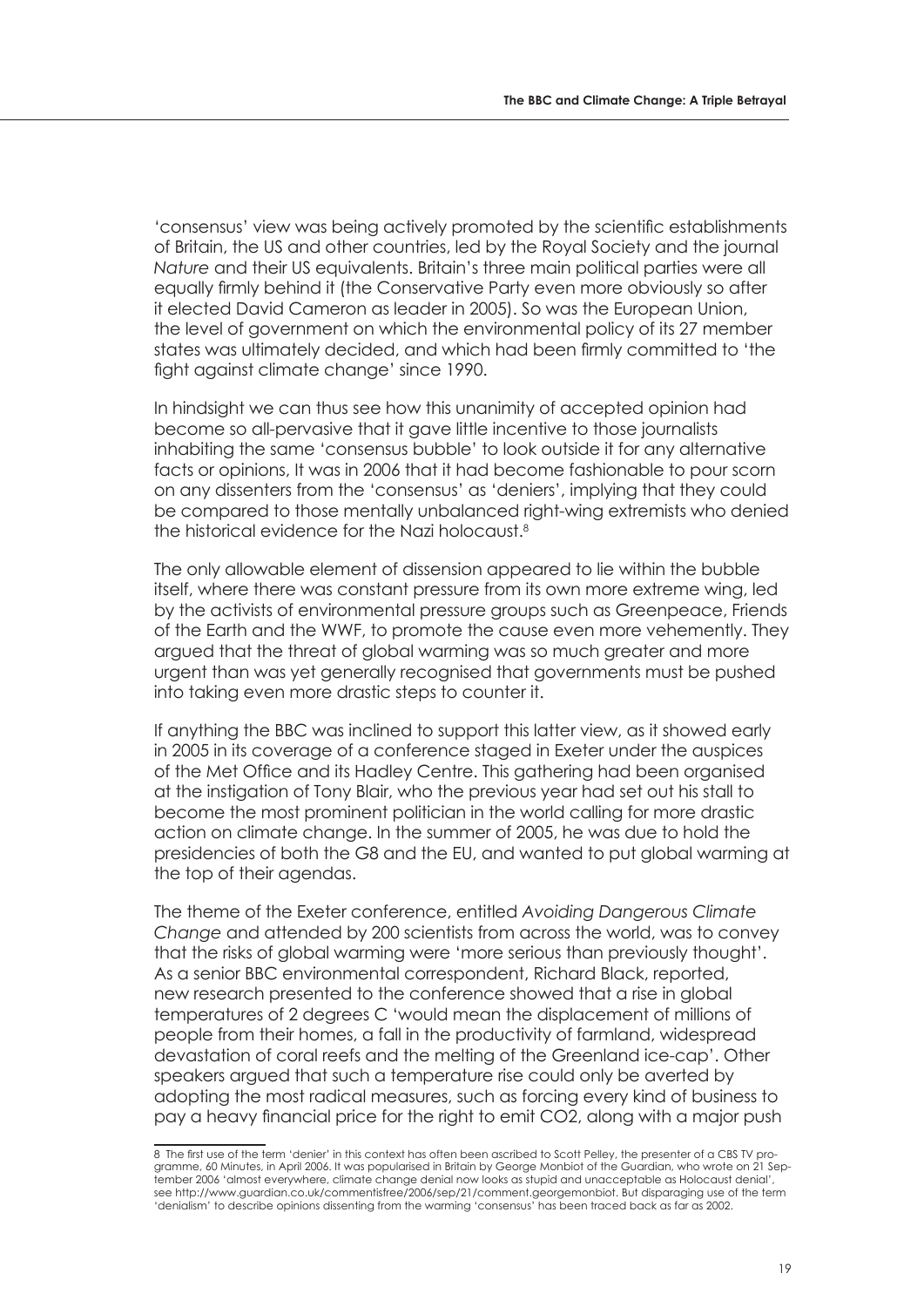behind new technologies designed to curb CO2 emissions, such as a much greater reliance on renewable energy.9

All this Black and his colleagues reported as if such claims were not to be questioned. But two months later, in evidence to a House of Lords committee, a senior Times journalist gave a rather different impression of this gathering, which she described as having been:

*something like a contest between which horror stories – the Vanishing Gulf Stream, Millions Dead of Malaria, the Parboiled Polar Bear – would do the best job of making the public's flesh creep. As spin for the government's case that climate change is a worse threat than terrorism, this was no doubt effective. As guidance to policy makers it was a disgrace. Tall stories have no place at G8 summits'.10*

Just as revealing as those aspects of the climate story which the BBC did choose to cover were those which it did not report because they did not fit its 'consensus' narrative. As it happened, in the wider scientific community outside the 'bubble', there were at this time the first signs of a new groundswell of expert dissent. As yet this was nothing like so obvious as it would become later, so it was perhaps not surprising that the BBC journalists seemed to remain oblivious to it.

There were, for instance, several episodes involving eminent scientists who, after participating in the inner workings of the IPCC, had begun to express dismay at the curious way this organisation was run, and how ruthlessly it acted to suppress any views contrary to its official line.

One of these, a longtime critic of the 'consensus', was Professor Richard Lindzen of MIT, one of the world's leading atmospheric physicists. As early as 2001 he had testified to a US Senate committee on his experience as a senior contributor to the IPCC's Third Assessment Report. He not only recalled how arguments based on his researches in his own field of expertise had been overruled, because they ran directly counter to those preferred by the IPCC, he went on to describe the more general pressures imposed on the IPCC's contributors to conform to its chosen line.

In 2004, Dr Chris Landsea, the leading expert on Atlantic hurricanes, had been invited by a senior member of the IPCC establishment, Dr Kevin Trenberth, to contribute on this subject to the IPCC's next report. Shortly afterwards, he learned that Trenberth was planning to state at a major press conference that climate change was causing hurricanes to become much more frequent and intense. Landsea emailed Trenberth, who knew nothing about hurricanes, to say that there was not a shred of scientific evidence to support the line he was proposing to take. But Trenberth had gone ahead with his statement

<sup>9 &#</sup>x27;Scientists' grim climate report' by Richard Black, BBC environment correspondent, BBC News website, 3 February 2005, http://news.bbc.co.uk/1/hi/sci/tech/4234467.stm, and other BBC coverage at the time.

<sup>10</sup> Rosemary Righter, written evidence to House of Lords Select Committee on Economic Affairs, *The Economics of Climate Change*, Vol. II, Evidence, HL Paper 12-B, published 6 July 2005,

http://www.publications.parliament.uk/pa/ld200506/ldselect/ldeconaf/12/12we23.htm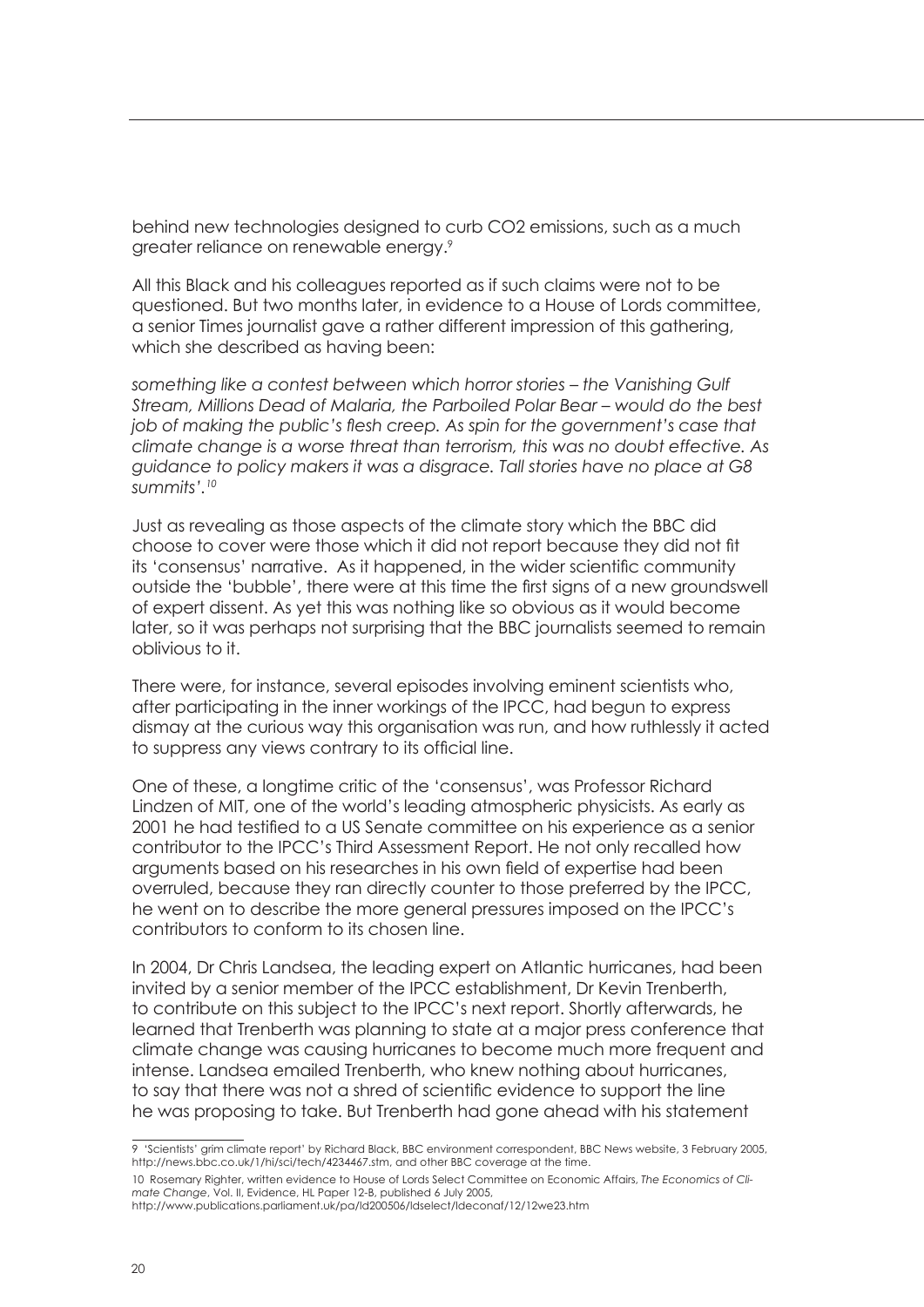regardless, winning headlines across the world. Furthermore, his right to do so was then defended by the IPCC's chairman, Dr Rajendra Pachauri, prompting Landsea to resign - on the grounds that the IPCC seemed to place its political agenda above the cause of scientific truth.

In 2005 one of the world's leading experts on malaria and other insect-borne diseases, Dr Paul Reiter of the Pasteur Institute, painted a disturbing picture to a House of Lords committee of his experiences as a contributor to a chapter on his subject in the IPCC's 2001 report. He had been surprised to discover that scarcely any of his fellow authors had any academic expertise in the subject. Some were merely environmental activists. Almost all were already convinced, contrary to the evidence, that global warming must lead to a spread of insect-borne diseases.

Despite his efforts to correct them on the science, when the chapter appeared, Reiter was amazed to find that his evidence had been ignored in place of a text which merely echoed the scare story which the IPCC wanted. Another witness before the committee, Dr Nils-Axel Morner, former President of the International Commission on Sea Levels, had a similar story to tell of his experiences as a contributor to the same report's chapter on sea-levels.

All these incidents from outside the 'bubble' were beginning to add up to what, in journalistic terms, might have seemed rather an interesting and important story. But it was one which wholly passed the BBC journalists by - as did an even more significant story beginning to break around this time. Two expert Canadian analysts, Steve McIntyre and Ross McKitrick, exposed the computer tricks used to construct the most celebrated IPCC icon of them all, the 'hockey stick' temperature graph produced by a team led by Michael Mann. The 'hockey stick' was regarded by the IPCC as such key evidence for its case that its 2001 report had reproduced it no fewer than six times.

Steve McIntyre was a mathematician and a retired consulting analyst on the mining industry, with a particular expertise in computer modelling. Ross McKitrick was an economics professor with a particular interest in environmental issues. In 2003 and 2005, after subjecting the methodology used to construct Mann's graph to exhaustive analysis, they published papers demonstrating that the 'hockey stick' was no more than a statistical artefact. They showed how it had been created by a computer algorithm which manipulated data which was itself highly questionable, to produce results which bore no relation to reality.<sup>11</sup> The fact that the IPCC had made such

<sup>11</sup> For anyone unfamiliar with this story, Mann and his team had based their findings on an earlier study of tree rings from bristlecone pine trees in the Sierra Nevada (although the authors of that study had explicitly made clear that the varying widths of the tree rings were not to be regarded a reliable guide to past temperatures). Mann's team then added other tree ring samples from across North America which failed to show the same pattern, a gently declining temperature trend for most of the past 1,000 years (with no Medieval Warm Period or Little Ice Age), suddenly rising sharply at the end. McIntyre and McKitrick established that the computer model then used to put all the data together had been programmed with an algorithm which gave up to 390 times more weight to the samples from the bristlecone pines than to those from elsewhere which failed to show the required pattern. This effect was reinforced by replacing the tree ring record for recent decades with an actual thermometer record, to give the final graph the shape of an ice-hockey stick, a long flat stick with a blade sticking up almost vertically at the right end. See S.Mcintyre and R.McKitrick, 'Corrections to the Mann et al (1998) proxy database and northern hemispheric temperature series', *Energy and Environment*,14,206 (2003), http://climateaudit.files.wordpress.com/2005/09/mcintyre.mckitrick.2003.pdf; McIntyre and McKitrick, 'Hockey sticks, principal components and spurious significance', *Geophysical Research Letters*; 32, 2005;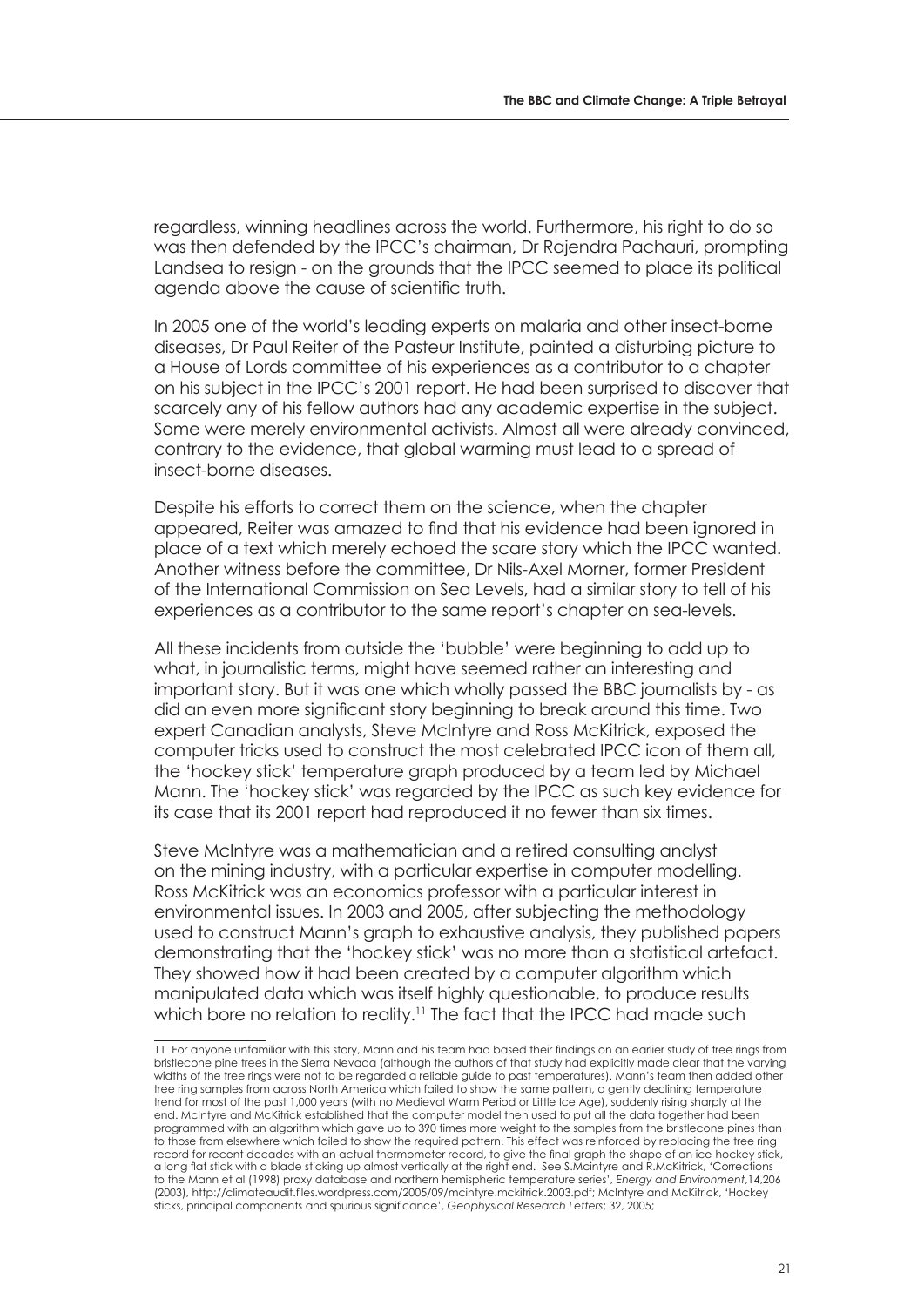prominent use of the graph, without carrying out any checks on the methods used to construct it, raised further questions as to how competently or honestly the most influential scientific body in the world was run.

This particular story had begun to arouse growing interest in a new medium which from now on was to play an ever more significant part in the climate debate, the blogosphere. Irked by the emergence of a new kind of dissent from the 'consensus', including the criticism of their graph, in 2004 Mann and some of his IPCC allies, calling themselves 'the Hockey Team', launched a blog, *RealClimate*, to defend their views.12 McIntyre responded with one of his own, *Climate Audit*.

It was here on the internet that much of the serious debate over climate change was now beginning to be centred. But, like those criticisms of the IPCC from the scientists disillusioned by their sight of its workings from the inside, all these harbingers of what was to come remained wholly off the BBC's radar. In its narrow focus on just that small part of the picture it was now more than ever determined to promote, it showed not the slightest interest in what was happening outside the 'bubble'.

## **Chapter Two: (2006-7) The BBC goes on the offensive**

## **From Attenborough, Gore and the IPCC Report to The Archers**

In 2006, in pushing its preferred line, the BBC went into overdrive. In May that year it staged a long-planned *Climate Chaos* season, the highlight of which was a major two-part television documentary entitled *The Truth About Climate Change*. For this it called on the services of Sir David Attenborough, the most widely respected of all the BBC's regular contributors for his many documentary series on the world's wildlife.13

In his first programme, *Are we changing Planet Earth?*, Attenborough introduced himself as a man who had once been sceptical about man-made climate change, but who now found the evidence for it 'overwhelming'. What above all had convinced him, he said, were the graphs produced by climatologists which showed such a close correlation between the rise in CO2

http://www.agu.org/pubs/crossref/2005/2004GL021750.shtml; McKitrick, 'What is the "hockey stick" debate about?', http://www.uoguelph.ca/~rmckitri/research/McKitrick-hockeystick.pdf; 'and evidence by McKitrick to the House of Lords Economic Affairs Committee, 2005, op.cit. See also A.W.Montford, *The Hockey Stick Illusion*, Stacey International 2010; and Booker, *The Real Global Warming Disaster,*2009, op.cit.

<sup>12</sup> *RealClimate* was in fact set up by Environmental Media Services, part of a PR firm, Fenton Communications, long associated with promoting liberal or left-of-centre causes.

<sup>13</sup> For a lengthy sympathetic summary of Attenborough's programmes see the entry ; Are We Changing Planet Earth? on Wikipedia, http://en.wikipedia.org/wiki/Are\_We\_Changing\_Planet\_Earth%3F. According to the 2008 email from Jana Bennett (Head of BBC Vision) obtained by Montford and Newbery under the Freedom of Information Act, the *Climate Chaos* season was inspired by the 'enormouslly positive feedback' from the seminars organised by Harrabin's CMEP.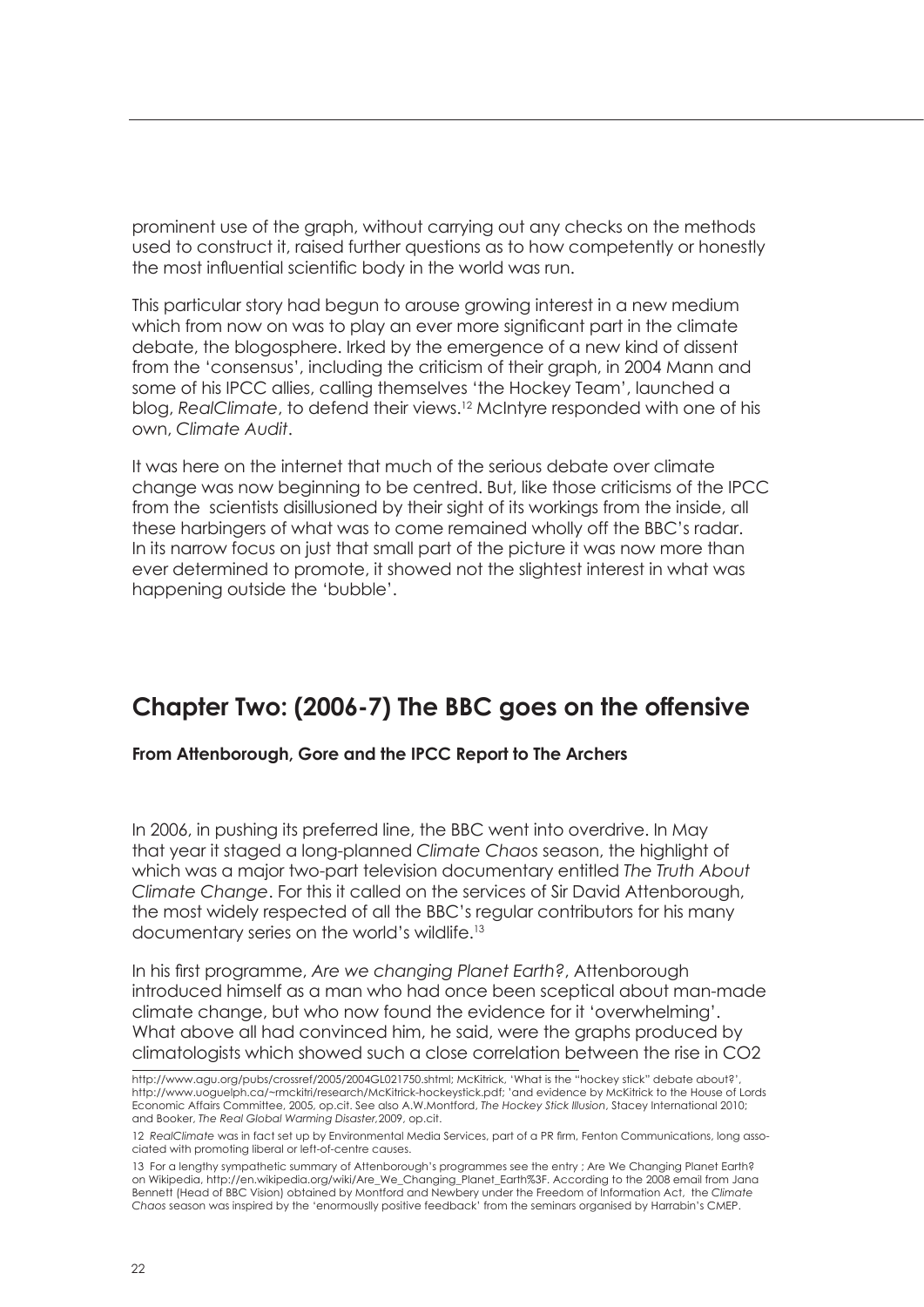levels and that of global temperatures.

As evidence for how human activity was beginning to have a devastating effect on the earth's climate, Attenborough cited various familiar examples. There was the previous year's Hurricane Katrina, leading him to claim that the 2005 hurricane season had been the worst ever recorded. There was the abnormal drought of 2005 in the Amazon, signifying what he claimed was a fast approaching threat to the survival of the world's largest rainforest. There had been the freakish 2003 European heatwave, described by Attenborough as "the worst for 60 years" and responsible for "27,000 deaths", but which was now likely to recur much more often. He pointed to the record melting of Arctic ice, threatening the future survival of the world's polar bears, which he claimed had already been reduced in numbers by a quarter. This he linked also to the melting of the huge Greenland icecap, threatening a catastrophic rise in sea levels,

All these disasters, Attenborough claimed, were just portents of much worse to come. But what he seemed unaware of was all the authoritative evidence which contradicted every one of these claims.

Had Attenborough or the BBC's researchers consulted the official data published by NOAA (the US National Oceanic and Atmospheric Administration), they would have discovered that, far from 2005 breaking any records, Atlantic hurricane activity had been more intense in the 1940s and 1950s than at any time since. Katrina had brought disaster to New Orleans not because of global warming but because of a failure to maintain the city's protective levees.

Had Attenborough or his team looked at the history of rainfall in the Amazon, they would have learned that although the drought which climaxed in 2005 was unusually severe, it was by no means unprecedented; and furthermore he failed to mention that, in the early months of 2006 - before his programme was broadcast - the drought had been immediately followed by abnormally severe rainfall, causing disastrous floods right across the Amazon basin (this, incidentally, was to be repeated in 2007).<sup>14</sup>

As for the famous 2003 European heatwave, more sanguine weather experts had already explained that this was merely the result of an unusual but again not unprecedented stationary high-pressure cell sucking in heat from the Sahara (even Attenborough admitted that there had been a similar heatwave 60 years earlier). The 35,000 deaths more usually attributed to this period of unusual heat, far from being an exceptional disaster, was much lower than the number of deaths routinely ascribed to excessive cold during European winters.<sup>15</sup>

On the summer melting of Arctic ice, there was considerable evidence to

<sup>14</sup> For a full discussion of all this, see 'Amazon drought: the least of their worries' on Dr Richard North's EU Referendum blog, 14 March 2010, http://eureferendum.blogspot.com/2010/03/amazon-drought-least-of-their-worries.html. 15 In 2001 a study in the *British Medical Journal* estimated that in unusually cold winters hypothermia could cause 50,000 deaths in Britain alone.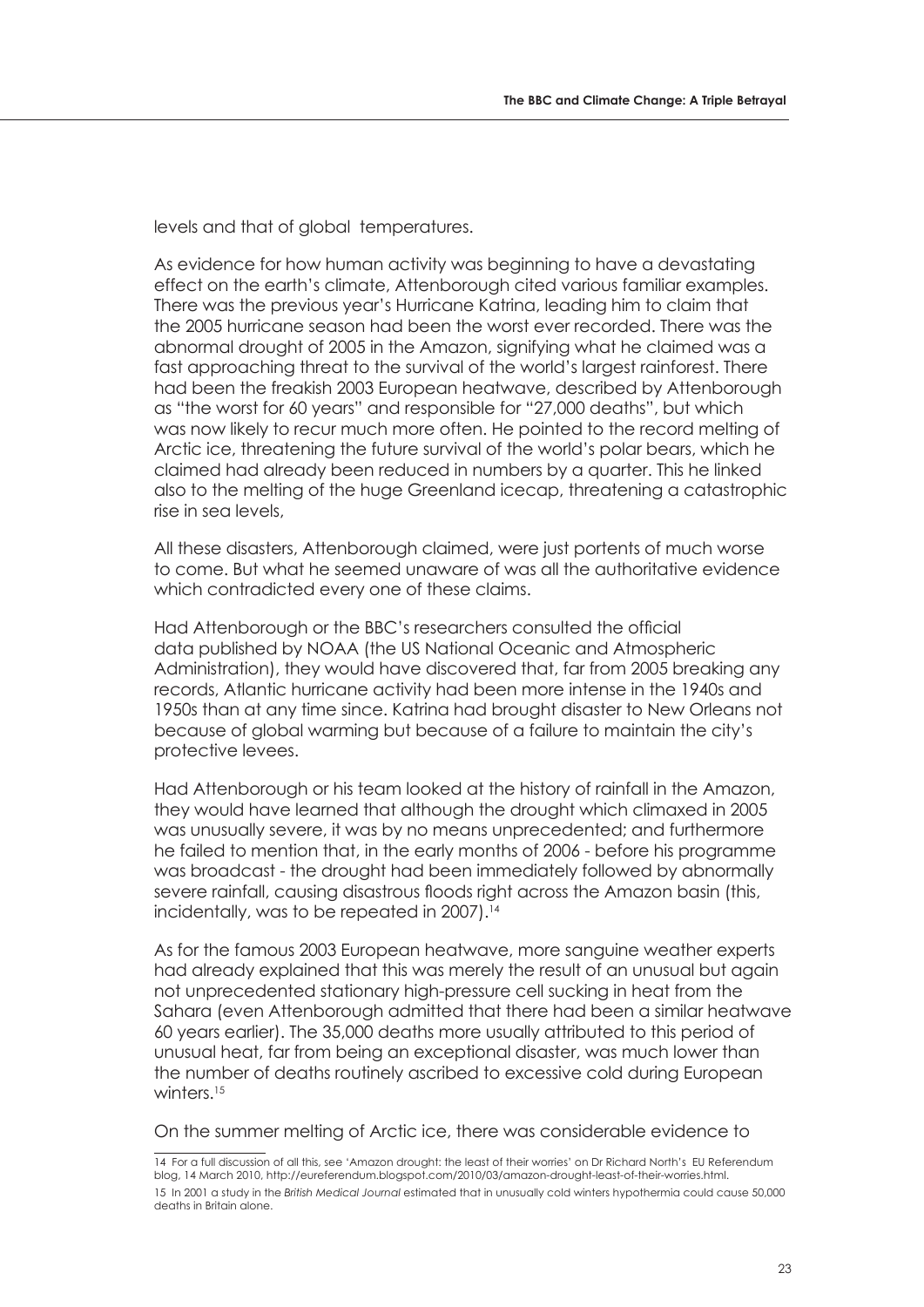suggest that the extent of this had been greater even in comparatively recent times, such as the 1930s. Had Attenborough consulted the latest data for polar bear numbers in Alaska and Canada, he would have discovered that, far from declining, 19 of the 21 main polar groups had in fact expanded since the 1960s by up to 300 percent (largely due to curbs on hunting). Had he looked at the latest studies of the Greenland ice sheet, he would have seen that the recent melting of its glaciers was relatively so modest that it amounted to only 7/1000ths of one percent of the island's ice, and that this peripheral melting had also coincided with a thickening of the ice sheet in the interior<sup>16</sup> (Greenland's ice had anyway retreated much more significantly during the Medieval Warm Period, allowing settlements to flourish now still buried under feet of ice).

In other words, the picture Attenborough gave showed no familiarity with the serious science on these issues at all. All these claims were already familiar from environmentalist lobby groups, or from scientists trying to come up with findings which might please those who supplied their government funding. Yet it was on such sources that the BBC seemed content to rely for its information.17

In his second programme, *Can we save Planet Earth?*, Attenborough visited the Met Office's Hadley Centre in Exeter, also long at the forefront of the battle to promote an alarmist view of the threat of global warming. Here he accepted, without questioning their assurance, that a planetary warming of 2 degrees C was now inevitable, thanks to human activity over the previous 25 years. He claimed that the melting of the Greenland ice cap alone would be enough to flood much of south-east Britain, including central London, and would wipe most of Florida and all of Bangladesh off the map. No mention of the fact that even the IPCC had not predicted that sea levels were likely to rise over the next century by more than 59cm (23.2 inches).

Later that summer the BBC gave much coverage to the popular success of Al Gore's Oscar-winning documentary *An Inconvenient Truth*. Its senior environmental correspondent Richard Black posted a glowing review of the film on the BBC website, describing it as 'in a congenial, user-friendly, understated way', perhaps 'the most terrifying movie of all time'.<sup>18</sup>

Gore, as Black admiringly put it, had 'a brain which understands and holds figures and arguments', in giving his audience 'a hand-held tour through the intricacies of climate change science'. But Black seemed unaware that, measured against proper scientific evidence, virtually every one of the scores of claims Gore made in the film was at best an exaggeration or a distortion of the facts, and in many instances were just pure invention - right down to his claim that a huge blow-up version of the 'hockey stick' provided independent

<sup>16</sup> See, for instance, W.Krabill et al (2000), 'Greenland ice-sheet: high elevation balance and peripheral thinning', *Science*, 289, http://www.sciencemag.org/content/289/5478/428. E.Rignot and P.Kanagaratnam (2006), 'Changes in the velocity structure of the Greenland ice sheet', *Science*, 311, http://www.sciencemag.org/content/311/5763/986.

<sup>17</sup> The scientific adviser to Attenborough's programmes was Dr Joe Smith, co-organiser with Roger Harrabin of the BBC's 2006 seminar (see Postscript).

<sup>18 &#</sup>x27;An engaging dissection of disaster', BBC News website, 15 September 2006, http://news.bbc.co.uk/1/hi/sci/tech/5348692.stm.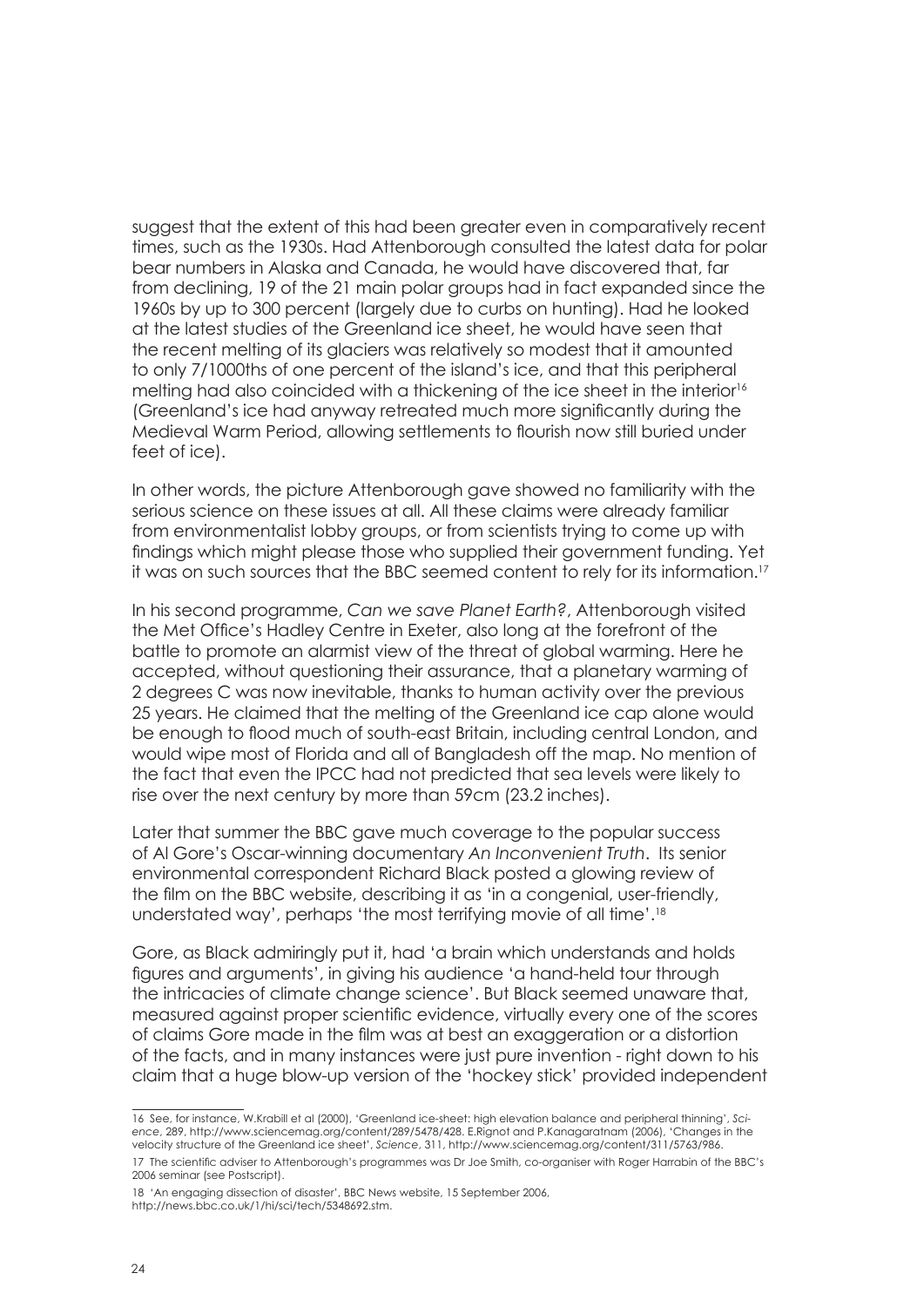confirmation of Mann's original graph, when, as later emerged, it was simply an exaggerated version of Mann's own graph.19

Black cited only two specific examples of Gore's claims. One was a passage predicting that, thanks to global warming, 'within the decade there will be no more snows of Kilimanjaro'. Although this was a favourite claim of supporters of the 'consensus', expert scientific studies had shown that the cause of the retreat of Kilimanjaro's ice cap was not global warming at all. It had begun around 1880 due to a sharp decline in precipitation caused mainly by local deforestation (and the speed of the retreat was greater in the decades before 1950 than it had been since).20

Black also hailed Gore's 'computer simulations' showing how the melting of the West Antarctic ice cap would cause a 20-foot rise in sea-levels, inundating many of the world's major cities, such as Shanghai, Calcutta and New York. Again, even the upper level of the IPCC's range of projections had not shown a likely sea-level rise in the 21st century greater than 23.2 inches. With the exception of a tiny part of Antarctica around the Antarctic Peninsula, all the evidence indicated that the continent had, over the past 50 years, been slightly cooling rather than warming. Yet, for the BBC's senior environment correspondent, such game-playing with the evidence was enough to justify his praise of the film as 'the most terrifying movie ever made'.

In October 2006 the BBC again gave a remarkable demonstration of the one-sidedness of its reporting in the coverage it gave to the publication of the Stern Review, a 712-page report on the 'economic consequences of climate change' commissioned by Tony Blair from a senior Treasury official, Nicholas Stern. Heavily reliant on economic computer modelling, Stern came up with a whole array of predictions as to the disasters global warming was likely to cause. It would create damage costing more than the two world wars. Swathes of the planet would become uninhabitable. At least 200 million people would be driven from their homes by rising sea levels. Declining crop yields would bring mass-famine, particularly in Africa. There was even a possibility that runaway warming would bring about the extinction of 40 percent of all species on earth.

Scarcely had Stern's report been published than it began to be torn apart in the most disparaging terms by many of the world's most respected experts on the economic implications of climate change, such as Dr William Nordhaus of Yale University. But most telling of all was a savage attack on Stern's work by Dr Richard Tol, who had contributed to all three of the IPCC's reports and was author of the UN's *Handbook on Methods of Climate Change Impact Assessment and Adaptation Strategies.*

Stern had claimed that some of the more apocalyptic findings of his report were arrived at by using techniques devised by Tol himself. But Tol dismissed

<sup>19</sup> For a full discussion of the scientific errors in Gore's film, giving scientific sources, see Booker, *The Real Global Warming Disaster*, op. cit., pp.140-151.

<sup>20</sup> See Booker, op.cit, p.145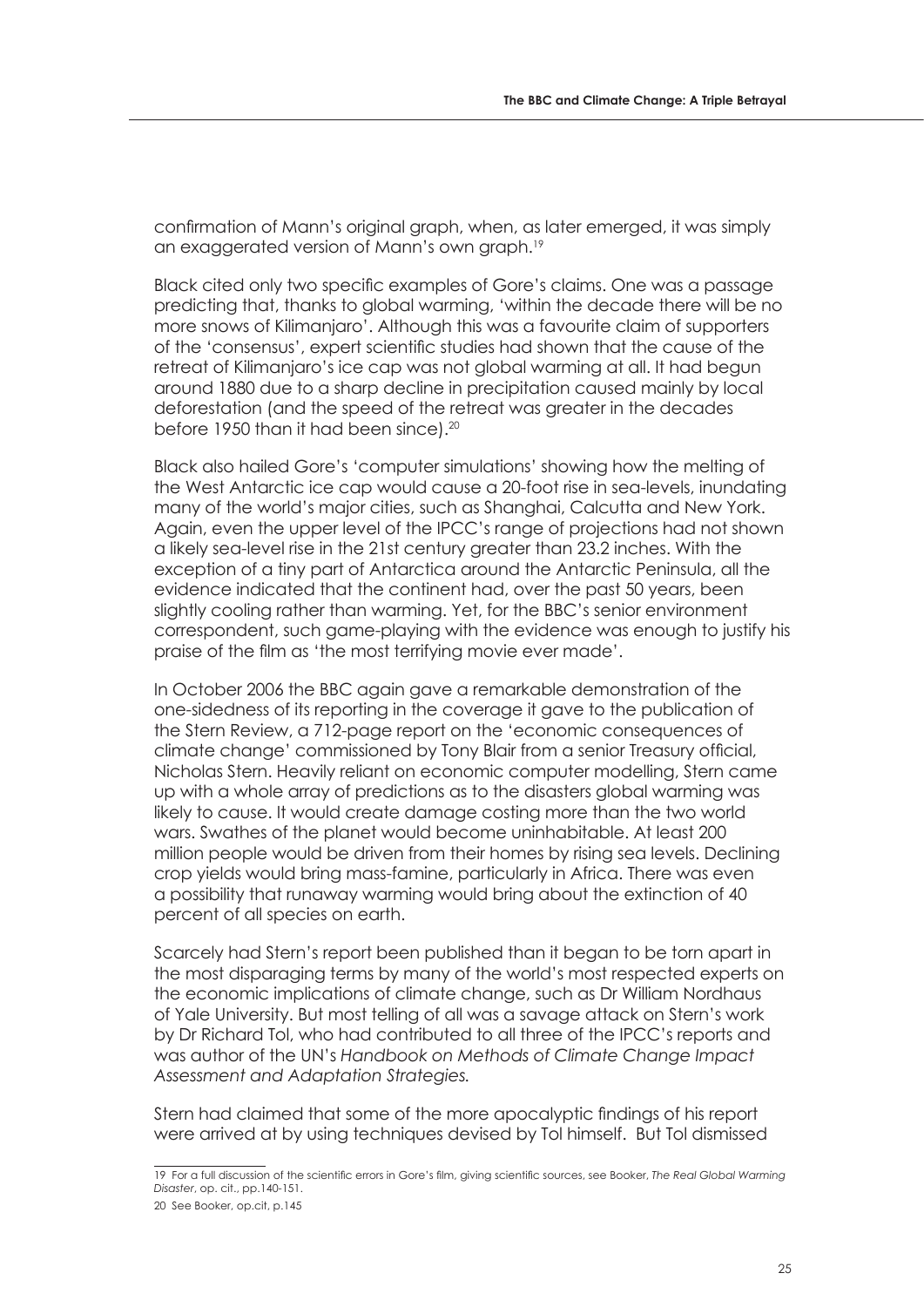these as 'preposterous', showing how Stern had misused his methodology to reach absurdly exaggerated conclusions which could not possibly be justified by the data.

Not a word of this was reported by the BBC, which instead published on its website a long series of extravagant tributes to Stern's review from such authorities as the European Commission, the UK Sustainable Development Commission, the Carbon Trust and Greenpeace.<sup>21</sup> This followed the prominence it had given to Blair's claim that, by showing that the scientific evidence for global warming was now 'overwhelming', Stern had produced 'the most important report on the future ever published by this government'.

An even more important event looming at this time was the publication of the IPCC's Fourth Assessment Report. On 2 February 2007 the Summary for Policymakers, an advance digest of the full report, was unveiled in Paris to unprecedented media hype.

That night, the BBC's main early evening news bulletin led with a special report. The presenters intoned the headliness in their most clamant style:

*At 6 clock - no more doubt,* 

*Climate change is happening - and we are to blame,* 

Leading scientists predict that by the end of the century some parts of Europe *will be too hot to live in,* 

*As temperatures soar and sea levels rise, the verdict from the world's leading climate scientists: the human race - guilty of global warming.*

As these final words were read out, across the screen was blazoned the word 'GUILTY' in red. Behind it were pictures of a power station pouring out 'pollution' (in fact steam from its cooling towers); cars belching CO2; more cars submerged in floods; and a huge chunk of ice calving into the sea from a melting ice-shelf.<sup>22</sup>

Also in Paris to report on the launch of the IPCC's Summary was Richard Black. The heading to his account on the BBC News website - 'Humans blamed for climate change' - showed how he too had got the desired message: that according to this 'influential group of scientists', we could now be 'at least 90 percent certain' that climate change was caused by human activity, and that this would lead to the usual list of disasters: melting ice caps, rising sea levels, more droughts, floods, heatwaves and hurricanes.<sup>23</sup>

http://news.bbc.co.uk/1/hi/business/6098612.stm.

<sup>21 &#</sup>x27;Expert reaction to Stern Review', BBC News website, 30 October 2006,

<sup>22</sup> Much of the BBC's *10 O'Clock News* that night was devoted to the IPCC report, and all the 'experts' interviewed accepted that global warming was caused by human emissions. On *Newsnight,* science editor Susan Watts claimed that sceptical scientists were being offered thousands of pounds to challenge the IPCC report, an unsubstantiated rumour which probably originated from a US advocacy group. Professor Lindzen was briefly interviewed but shown smoking, accompanied by a voice-over explaining that he had 'contrarian' beliefs on many issues, including tobacco (Montford and Newbery, op.cit.).

<sup>23 &#</sup>x27;Humans blamed for climate change', BBC News website, 2 February 2007, http://news.bbc.co.uk/1/hi/6321351.stm.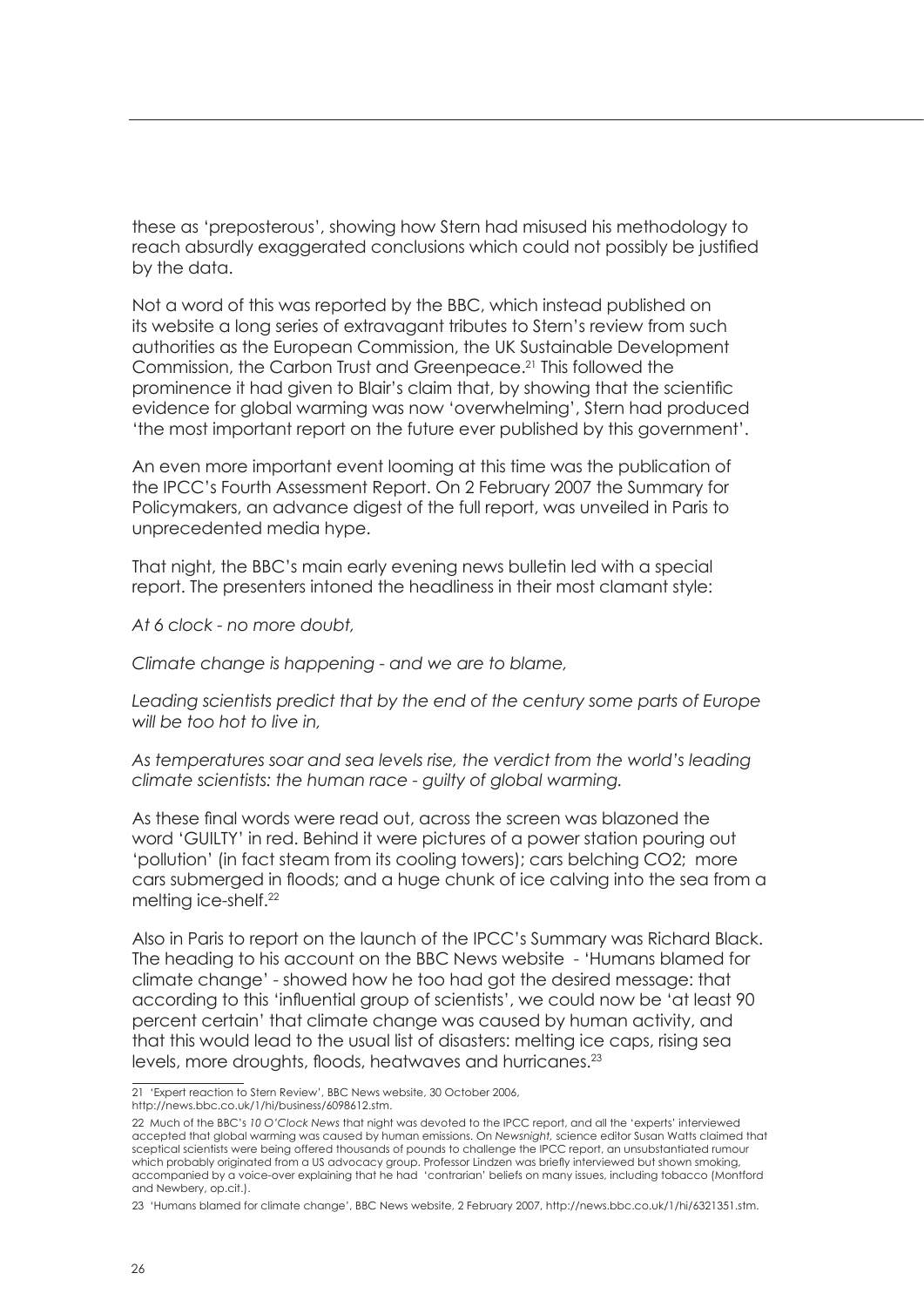The only 'quotes' in Black's account, naturally endorsing the Summary's message, came from the IPCC's chairman, Dr Rajendra Pachauri, and from the official then heading UNEP, one of the IPCC's two sponsoring bodies. Nevertheless Black did add at the end of his post that, in the latest edition of Science, 'an international group of scientists' were warning that both global temperatures and sea levels were now rising even faster than the IPCC had suggested was likely. Once again the BBC was giving support to that familiar message that things were 'even worse than predicted'.

Only in April did the IPCC publish the full technical report, 3,000 pages long, showing the evidence on which the Summary for Policymakers was supposedly based. This prompted the BBC to publish on its website a six-page guide to 'Climate change around the world', giving its own versions of some of the IPCC's more alarming projections, ranging from the likelihood that, with a 1.5 to 2.5 degree Celsius temperature rise, 'roughly 20-30 percent of species' would be 'at high risk of extinction' to the threat that this would put 'many millions of people' at risk from flooding caused by rising sea levels. Other claims based on the report included predictions that the rapid melting of the Himalayan glaciers could cause water shortages in Asia within 20 to 30 years; that drought in the eastern Amazon could cause the replacement of its rainforest by savannah; and that drought in some parts of Africa could cause crop yields to halve by 2050.24

All this the BBC's journalists faithfully reported, albeit with a few Al Gore-like exaggerations of their own. Nearly three more years were still to elapse before several of these IPCC claims became the focus of considerable scandal, when it was revealed that they were not based on any scientific evidence but only on alarmist claims originating from environmental activists.

In March 2007 the BBC gave similarly excitable coverage to the unveiling in Brussels of the most important policy decision on climate change ever announced by the EU: a package of measures agreed by the European Council, intended to dictate 'Europe's' response to the threat of global warming for decades to come. This, inter alia, set targets that, by 2020, 20 percent of all the EU's energy needs must be met from 'renewable' sources such as wind turbines and solar panels; and that EU member states must within a few years impose a complete ban on incandescent light bulbs, forcing people to switch to 'low energy' fluorescent bulbs.

The financial and other implications of all this were colossal, above all for Britain, which generated a much smaller percentage of its electricity from renewables than any EU country bar Malta and Luxembourg. Quite apart from all the technical problems involved in meeting its EU targets, this would thus cost the British far more than anyone else. But such matters were of no concern to the BBC. All it wished to report was that there had been 'an air of real achievement in Brussels', quoting various EU luminaries, including Tony Blair, to the effect that this impossibly ambitious set of proposals showed how

<sup>24 &#</sup>x27;Climate change around the world', BBC News website, 6 April 2007, http://news.bbc.co.uk/1/hi/in\_depth/629/629/6528979.stm.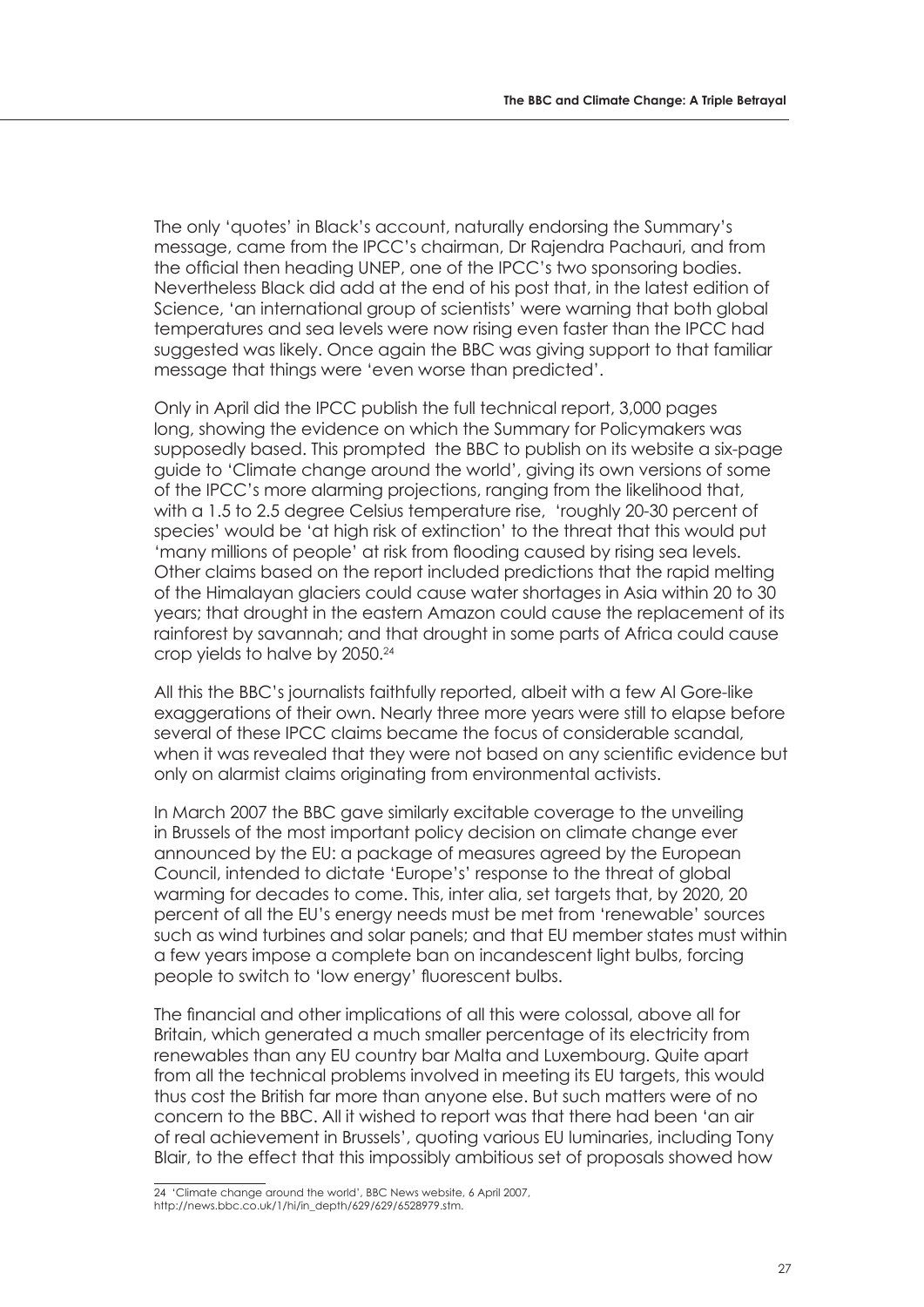the EU was 'leading the way on climate change'.<sup>25</sup>

It was now becoming noticeable that the BBC's obsession with global warming was creeping into almost every aspect of its output. This was not just confined to the slant of its news programmes, including *Today* and *Newsnight*. It had become evident across the board, cropping up in anything from children's programmes to Today's *Thought for the Day* religious slot, from Radio 4's rural soap opera *The Archers* to documentaries on the BBC World Service.

On 24 May 2006, for instance, as part of the BBC's *Climate Chaos* season, the popular children's programme *Blue Peter* had changed its name for the day to *Green Peter*. This was to 'look at the changes that are happening to the planet' and to give its young audience 'top tips on how to help the environment', including advice on how to plant a 'drought resistant garden' and how to 'boil a kettle with a bike'.

Early in 2007 a global warming storyline was built into *The Archers*, describing how a wealthy landowner was eventually persuaded to 'see the light' on the need to plant 'trees suited to a warmer climate'. Other countryside programmes such as *Farming Today* and *Countryfile* now regularly featured items on the global warming threat and measures designed to fight it, notably the need to build more wind turbines (Countryfile had already run a series on climate change as early as August 2002).

The BBC even announced at this time that it had commissioned a 'music drama about climate change, inspired by Hurricane Katrina' for its 2007 Promenade Concerts at the Royal Albert Hall. This was to feature a group of children lost after a storm caused by climate change had swept away their homes. As the Proms Controller Nicholas Kenyon put it, 'Climate change is such a subject of the moment and the Proms does reflect what is going on in the world'.26

But at this high point of hysteria over global warming, the story was about to enter a new phase.

<sup>25 &#</sup>x27;EU agrees to renewable energy target', BBC News website, 9 March 2007, http://news.bbc.co.uk/1/hi/6433503.stm. In fact Britain's position was much worse than was widely recognised at the time, because what Blair had agreed to was that by 2020 15 percent of all Britain's energy needs would be met from 'renewable' sources. He was not aware that a large part of those needs, such as heating by gas, could not be met from renewable sources, so that he had unwittingly committed Britain to generating more than 30 percent of her electricity from 'renewables' (mainly wind power). Ironi cally, this astonishingly costly blunder, described as a 'multi-billion pound gaffe, was confirmed by Blair's chief scientific adviser, Sir David King, on BBC Panorama, 7 November 2011.

<sup>26 &#</sup>x27;Climate change comes to the Proms', BBC News website, 25 April 2007, http://news.bbc.co.uk/1/hi/entertainment/6591849.stm.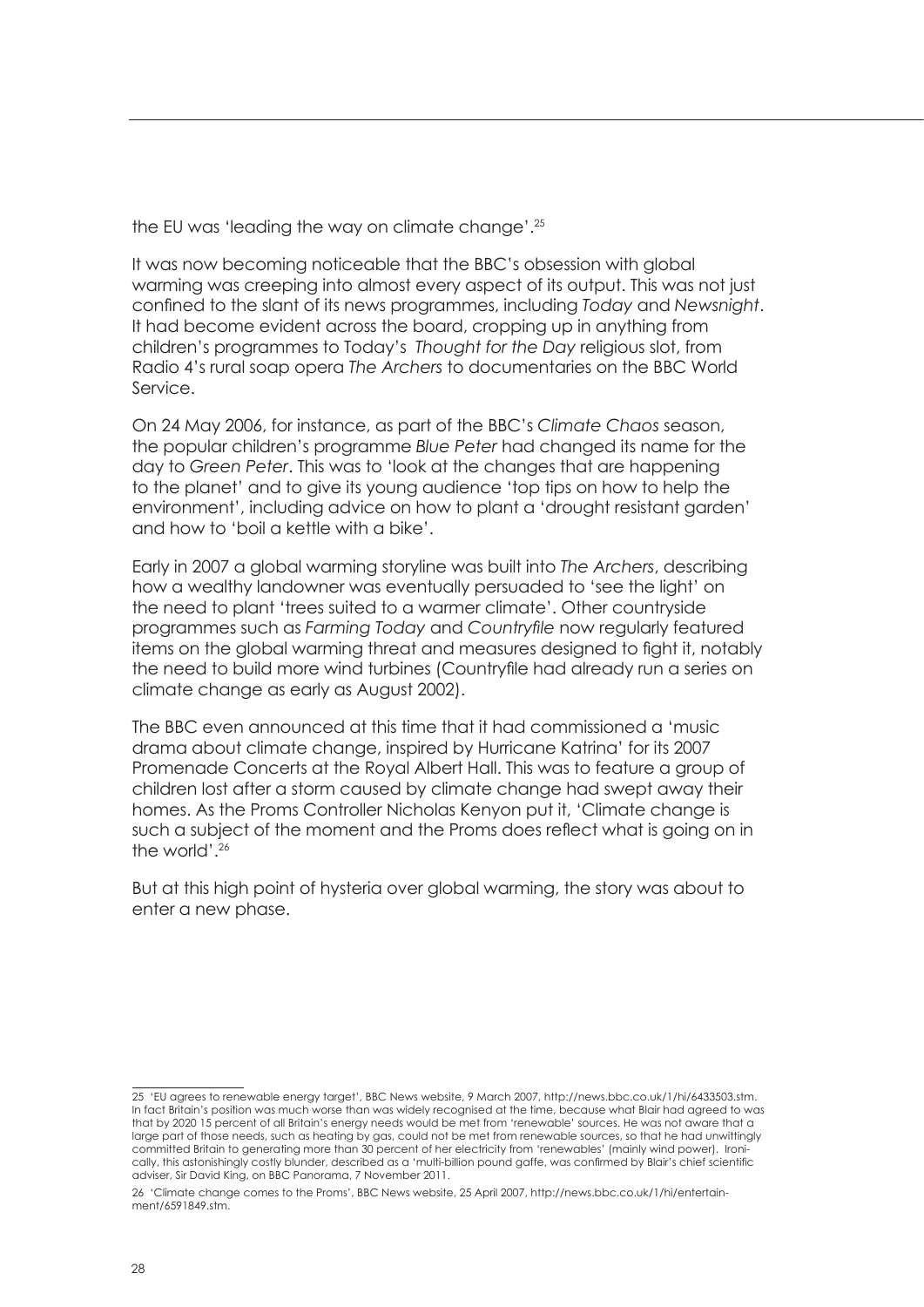## **Chapter Three: (2007) First cracks In the 'consensus'**

#### **From The Great Global Warming Swindle to a drop in the temperature**

On 8 March 2007 came a significant moment in the story of media coverage of climate change. Channel 4's 90-minute-long *The Great Global Warming Swindle* was quite unlike any documentary on climate change shown on television before because it featured many of those eminent scientists who for years – ignored by the BBC and the mainstream media - had been doggedly calling for proper scientific scepticism towards the 'consensus' view of global warming and the curious ways in which it had been promoted.

Several of these were world authorities on their subjects, such as Dr Richard Lindzen and Dr Paul Reiter. Another contributor was Dr Fred Singer, a veteran physicist who had set up the satellite system for the US meteorological service. He had first publicly expressed scepticism about the 'consensus' theory as early as 1991, in an informal paper written with Dr Roger Revelle, the revered physicist responsible in 1957 for setting up the official station for measuring CO2 levels on Mauna Loa (and whose lectures at Harvard in the 1960s had first alerted the young Al Gore to the idea of global warming).<sup>27</sup>

Others appearing in the programme included Dr Roy Spencer and Dr John Christy, the two men who in 1979 had set up NASA's satellite system for measuring global temperatures, and who were still in charge of one of the two officially recognised satellite-based temperature records; Dr Syun-Ichi Akasofu, founder of the International Arctic Research Center in Alaska; Dr Pat Michaels, a trenchantly sceptical senior US meteorologist; Dr Nir Shaviv, an Israeli astrophysicist whose researches had led him to reverse his previous acceptance of the 'consensus' theory; and Dr Eigel Friis-Christiansen, head of the Danish Meterological Institute, who for years had been working with his colleague Henrik Svensmark on research which seemed to indicate that a much more significant factor than CO2 in shaping the earth's climate might be the amount of radiation being given off by the sun. In its effect on the extent to which cosmic rays reached the earth, their findings suggested, this in turn influenced the formation of clouds, thus playing a crucially influential part in determining global temperatures.<sup>28</sup>

*The Great Global Warming Swindle*, produced and written by Martin Durkin, was as unashamedly one-sided in putting the sceptical objections to the theory of man-made global warming as innumerable BBC programmes

<sup>27 &#</sup>x27;What to do about greenhouse warming: look before you leap', by Singer, Revelle and Chauncey Starr, *Cosmos.* April 1991. For further details see Booker, *The Real Global Warming Disaste*r, pp 58-62.

<sup>28</sup> The essence of Svensmark's theory was that an important part is played by cloud formation by the muons or subatomic particles making up cosmic rays. When the sun is magnetically active, evidenced in a profusion of sunspots, cosmic rays are diverted away from the earth. When the sun is less active, more cosmic rays hit the earth, providing the nuclei around which clouds can form. Fewer sunspots thus mean more cloud cover, lowering global temperatures, and vice versa. In 2010, Svensmark's theory was put to the test by CERN in an experimental programme called CLOUD. Preliminary results, published in 2011, seemed to give support to Svensmark's theory. For a full account of the history of this theory, see Henrik Svensmark and Nigel Calder, *The Chilling Stars: A New Theory of Climate Change*, Icon Books, 2007.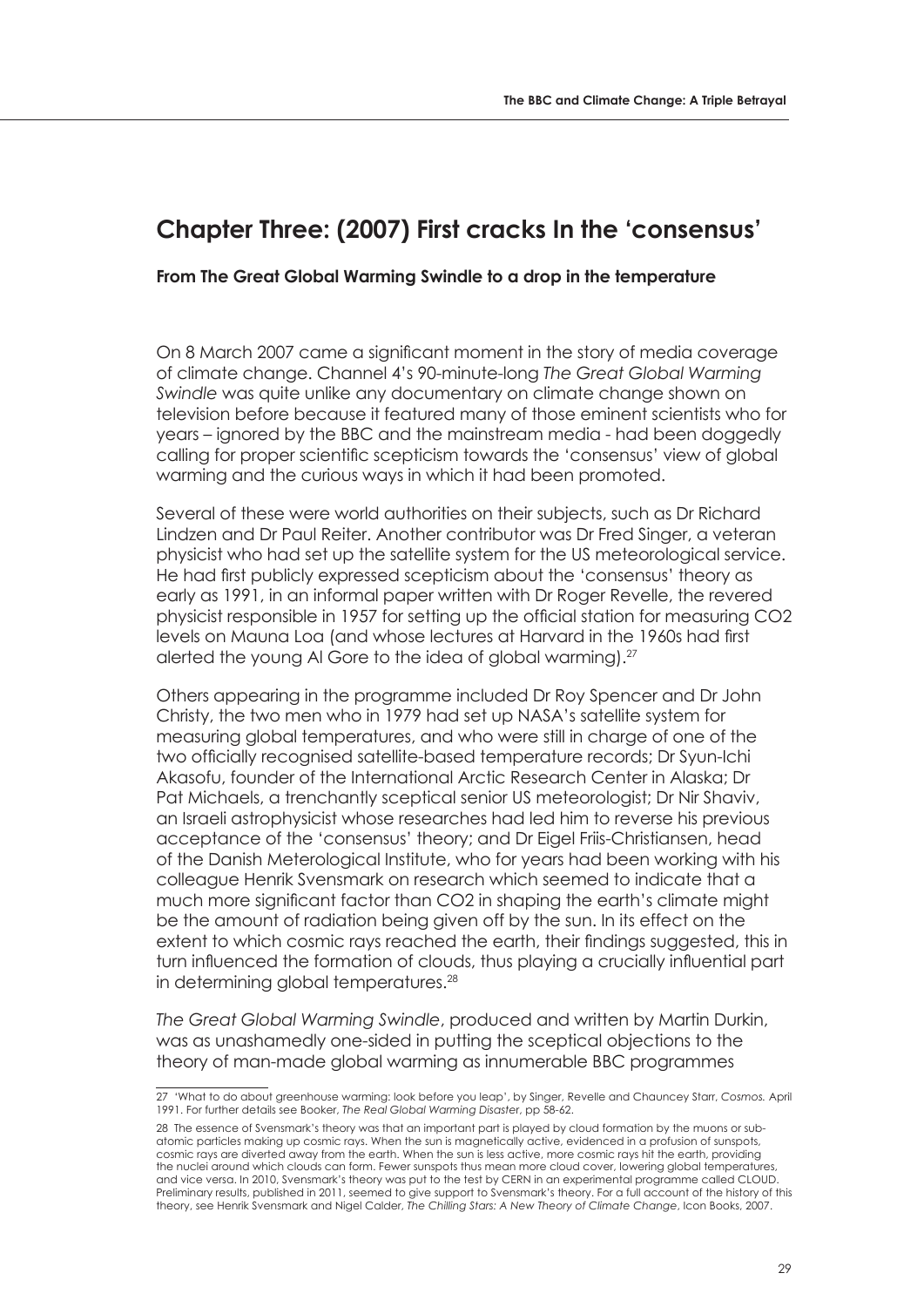had been in conveying the 'consensus' view. It put over serious scientific arguments to which most of its audience would have been wholly unfamiliar because of the stranglehold exercised by the 'consensus' over almost everything previously broadcast on the subject.

Indeed this was just how Durkin's programme had come about in the first place. He had challenged the trivialising one-sidedness of media reporting on climate change at a meeting of the World Congress of Science Producers in Tokyo in 2006. Why, he asked, were the world's major television networks paying so little attention to the serious doubts being expressed about the 'consensus' view by so many reputable scientists? His question was angrily rejected by Michael Mosley, a senior BBC science producer, on the grounds that there were no reputable scientists who disagreed with the consensus.

It was therefore suggested that Durkin and Mosley should debate the issue in front of their professional colleagues at a subsequent meeting of the Congress in New York. So forcefully did Durkin argue his case that many producers were surprised to find themselves agreeing that he had a point. Following this episode, Channel 4 commissioned Durkin to make T*he Great Global Warming Swindle*. 29

In particular Durkin showed his scientists explaining that the signal of the earth's recent warming was the opposite of what the 'consensus' theory predicted. The classic 'fingerprint' of CO2 warming, said the theory, was that warming should be most pronounced in the middle and upper troposphere, where man-made CO2 rises, heightening the greenhouse effect. But satellite and weather balloon measurements had consistently shown that warming was greater near the earth's surface.

Other scientists then described all the evidence which indicated that, far from rising CO2 levels causing temperatures to rise, the data in fact showed the opposite happening. As the earth warmed, so the oceans, easily the largest reservoir of CO2 on the planet, released more CO2 - just as when it cooled, they absorbed it. As ice core data had shown, temperature rises back through pre-history had preceded rises in CO2 levels, not the other way around. The chief reason for the recent increase in CO2 in the atmosphere might not be human emissions but the fact that the oceans had been warming up through natural causes, thus releasing more of it to the atmosphere.

Here the programme moved on to examine Svensmark's theory that the most significant determinant of global temperatures might be those fluctuations in solar radiation that influence the amount of cosmic rays reaching the earth and hence the amount of cloud cover. This was supported by the researches of Dr Shaviv and his colleague Jan Veizer, which had shown a remarkable correlation throughout geological time between cosmic ray counts and global temperatures.

More than one of Durkin's scientists made the point that the IPCC was

<sup>29</sup> Private information from Martin Durkin, reported in *The Real Global Warming Disaster*, op,cit.,p.211.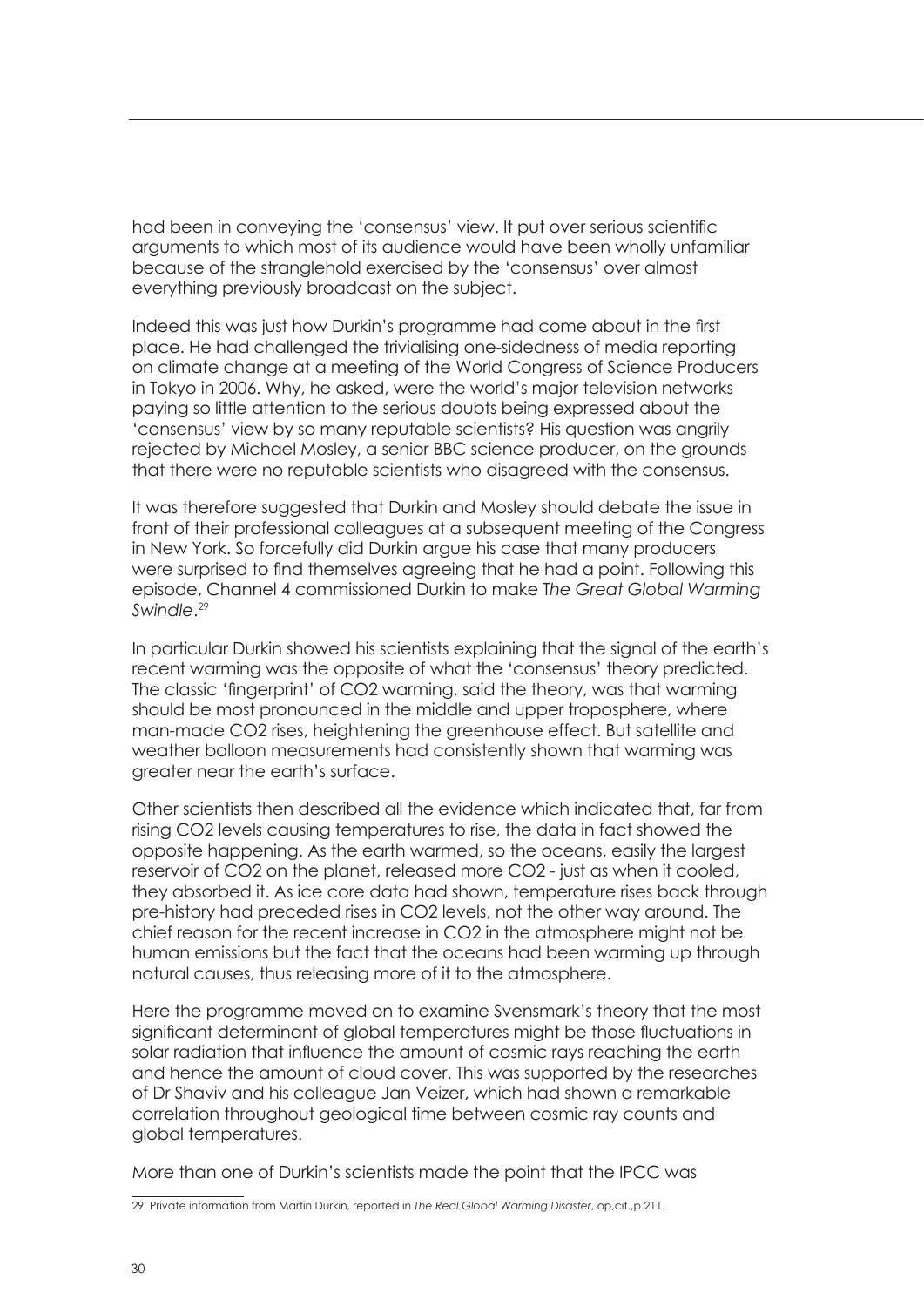essentially not a scientific but a political body, driven by its determination to promote one particular theory. The science on climate change had anyway become heavily skewed by the billions of dollars handed out by governments to fund every kind of climate-related research, but only so long as this came up with findings which conformed with the 'consensus' view.

To the supporters of the 'consensus', of course, all this was no less than rank heresy. Allthough Durkin's documentary won considerable praise, it was savaged in the press by such fanatical 'believers' as the Guardian's columnist George Monbiot, one of the first journalists to brand global warming sceptics as 'deniers', who dismissed the film's contributors as 'cranks' talking 'bunkum', whose views had long since been 'discredited' by proper scientists.<sup>30</sup>

Even this paled beside the outrage the programme provoked from 'the great and the good' of the official pro-warming establishment, from whom an avalanche of complaints descended on Ofcom, the regulatory body charged with ensuring that broadcasters compiy with rules relating to fairness and impartiality. These included a group of '37 professors', including senior contributors to the IPCC, such as Phil Jones of the University of East Anglia's Climatic Research Unit; another group which included Bert Bolin, the IPCC's first chairman; and the IPCC itself.

So voluminous were their complaints against almost every aspect of Durkin's programme that it would take Ofcom more than a year to work through them. But when Ofcom finally gave its verdict, the response of the BBC was to be very revealing.

Five months after the programme appeared came an odd little episode which showed just how disturbed the scientific establishment had become by Svensmark's cosmic ray thesis. Bearing all the marks of a concerted operation, the BBC and Nature gave startling prominence to a new paper published online by the Royal Society which Richard Black claimed had wholly disproved Svensmark's theory. Mike Lockwood, one of the two scientists responsible for the study, admitted that they had produced it in response to the publicity given to Svensmark's views by *The Great Global Warming Swindle*. They accused Svensmark of having misrepresented the data by concealing the fact that solar radiation had declined in the 1990s just as global temperatures were rising sharply. Black quoted Lockwood as claiming that their paper should 'settle the debate', and another scientist as saying 'this paper reinforces the fact that warming in the last 20 to 40 years can't have been caused by solar activity'.31

Far from this 'settling the debate', Svensmark responded by pointing out that both the paper and the BBC itself had misrepresented the data, notably in publishing a graph purporting to show cosmic ray counts in the 1990s which was not in fact related to cosmic rays at all. Why, he asked, had the BBC

<sup>30 &#</sup>x27;Don't let truth stand in the way of red-hot debunking of climate change', *Guardian*, 13 March 2007, http://www.guardian.co.uk/commentisfree/2007/mar/13/science.media.

<sup>31 &#</sup>x27;"No sun link" to climate change', Richard Black, BBC News website, 10 July 2007, http://news.bbc.co.uk/1/hi/6290228.stm.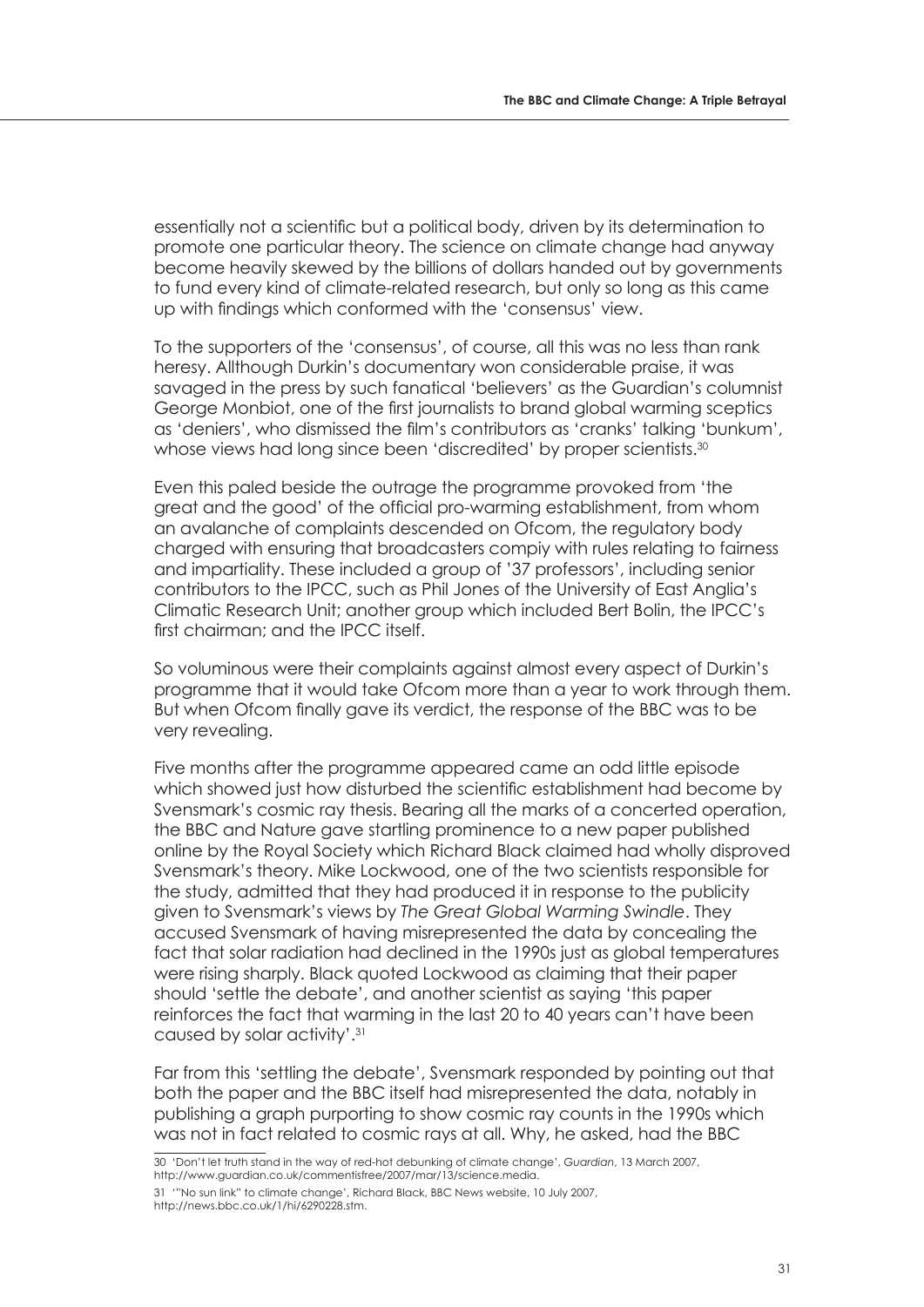not used the proper graph, which confirmed his theory by showing that the cosmic ray count had in fact been very low at that time, indicating that global temperatures were likely to rise - just as they had done?

Not the least interesting question raised by this episode was why the BBC should have gone to such lengths in seeking to discredit Svensmark's thesis, when up to that time it had shown not the slightest interest in it.

Only two days earlier the BBC had shown itself on more familiar ground when, on 8 July, it devoted no less than 15 hours of coverage to Live Earth, a series of pop concerts organised across the world by Al Gore to publicise his views on 'climate change'. At Wembley Stadium day-long music from an array of rock groups was interspersed with propaganda videos for Gore's views. However, this global extravaganza failed to attract anything like the 'two billion viewers' predicted in its advance publicity, and the bad language freely used by many of the performers at Wembley led to the event being dismissed by the tabloid press as 'a foul-mouthed flop'.

Despite all the BBC's best efforts, an Ipsos Mori poll at this time found that 56 percent of the British people did not believe that there was a 'consensus' on global warming.32

A rather more important development at this time, which again attracted no notice from the BBC, was what was happening to global temperatures. All four main official data sets in 2007 were showing a very marked drop in temperatures.

It was not the first time that such a thing had happened. There had been a similar drop after the temperature peak in 1998. Temperatures had then risen again, peaking in 2006 only just below their 1998 level – just as they were to rise again between 2008 and 2010. But two things were significant about this. The first was that such fluctuations in temperature had not been predicted by any of those computer models relied on by the IPCC, which had been programmed on the assumption that as CO2 levels continued to rise, so temperatures must inexorably follow,

Clearly this was not happening. But it was generally explained away – even by scientists from within the 'consensus' - by the fact that 1998 was a year when there had been an abnormally strong El Nino, one of the two extreme phases in the fluctuations of that major ocean current in the Pacific which brings vast quantities of warm water welling up along the coast of South America, and which had long been observed to have a marked effect on the world's weather patterns. The reverse of this, a La Nina, brings colder water to the surface - and the sharp drop in temperatures following 1998 coincided with a substantial La Nina.

The same reversal had taken place between 2006, an El Nino year, and 2007,

<sup>32 &#</sup>x27;Public still sceptical on climate change', *Guardian*, 3 July 2007,

http://www.guardian.co.uk/environment/2007/jul/03/climatechange.climatechange.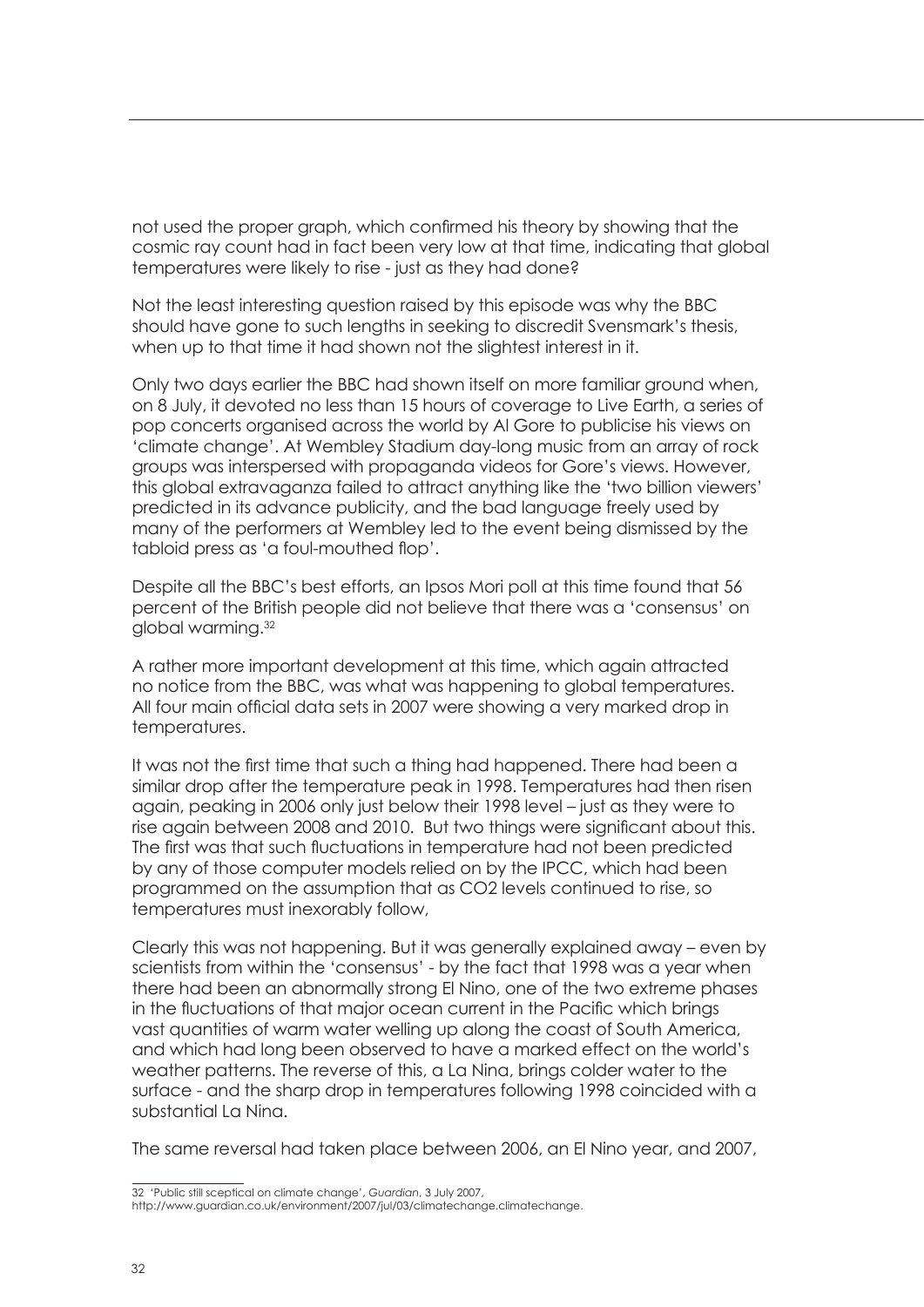when another plunge in temperatures had coincided with a La Nina. But to put forward these explanations as to why temperatures fluctuated so widely was implicitly to acknowledge that natural forces seemed to be having a rather greater impact on the world's climate than either the 'consensus' theory or those IPCC computer models allowed for.

All this raised serious questions about the validity of the theory on which the whole of the orthodox global warming theory rested - to such an extent that even some of the scientists working inside the 'consensus' began to suggest modifications to the theory. They allowed for the possibility that shifts in the major ocean currents might be causing global temperatures temporarily to decline, possibly for several decades, before global warming re-emerged.<sup>33</sup> A phrase they liked to use, even picked up by that great champion of the orthodoxy, the UK's Met Office, was that the effect of these natural factors was merely 'masking the underlying warming trend'.

But scarcely any of this important debate was reported by the BBC.<sup>34</sup> Similarly it seemed to be oblivious to some rather newsworthy 'extreme weather events' taking place across the world, at a time when global temperatures were temporarily falling below their 20th century average.

For years the BBC and other proselytisers for the 'consensus' in the British press had liked to cite the seemingly increased rarity of snow in winter as yet further evidence of global warming. For more than a decade the absence of serious snowfalls had been observed not just in Britain but in many parts of the world, such as the Alps, where fears had been expressed that the ski-ing industry might soon be a thing of the past.

In 2007, however, in both the northern and southern hemispheres, snow seemed to be returning with something of a vengeance. Freak snowfalls were recorded in places as far apart as Johannesburg and Buenos Aires, where it had not been seen for 89 years. With the onset of the winter of 2007/8 in the northern hemisphere, record low temperatures and snowfalls across North America caused it to be dubbed as 'the winter from hell'.

Snow was being recorded in such unlikely places as Jerusalem, Saudi Arabia, Iraq and the desert of southern Iran, where no one could recall it having ever fallen before. Astonished Athenians looked up at a snow-draped Acropolis, while hundreds of villages in Greece, Crete and Turkey were cut off for days and weeks. Heavy blizzards brought disaster to Tibet and several regions of China, where so much snow had not been seen for 50 or even 100 years.

Simply as news stories, without any reference to 'climate change', at least some of these events might have been thought worthy of reporting by a news organisation which prided itself on its unique world-wide reach. If they

<sup>33</sup> See, for instance, N.Keenlyside et al, Advancing decadal-scale climate predictions in the North Atlantic sector', *Nature*, 453, 84-88, I May 2006, http://www.nature.com/nature/journal/v453/n7191/full/nature06921.html.

<sup>34</sup> One exception was when the BBC website defensively publicised the suggestion that any decline in temperatures might only reflect a temporary masking of the 'underlying warming trend'.'Next decade may see no warming!', BBC News, 1 May 2008, http://news.bbc.co.uk/1/hi/7376301.stm.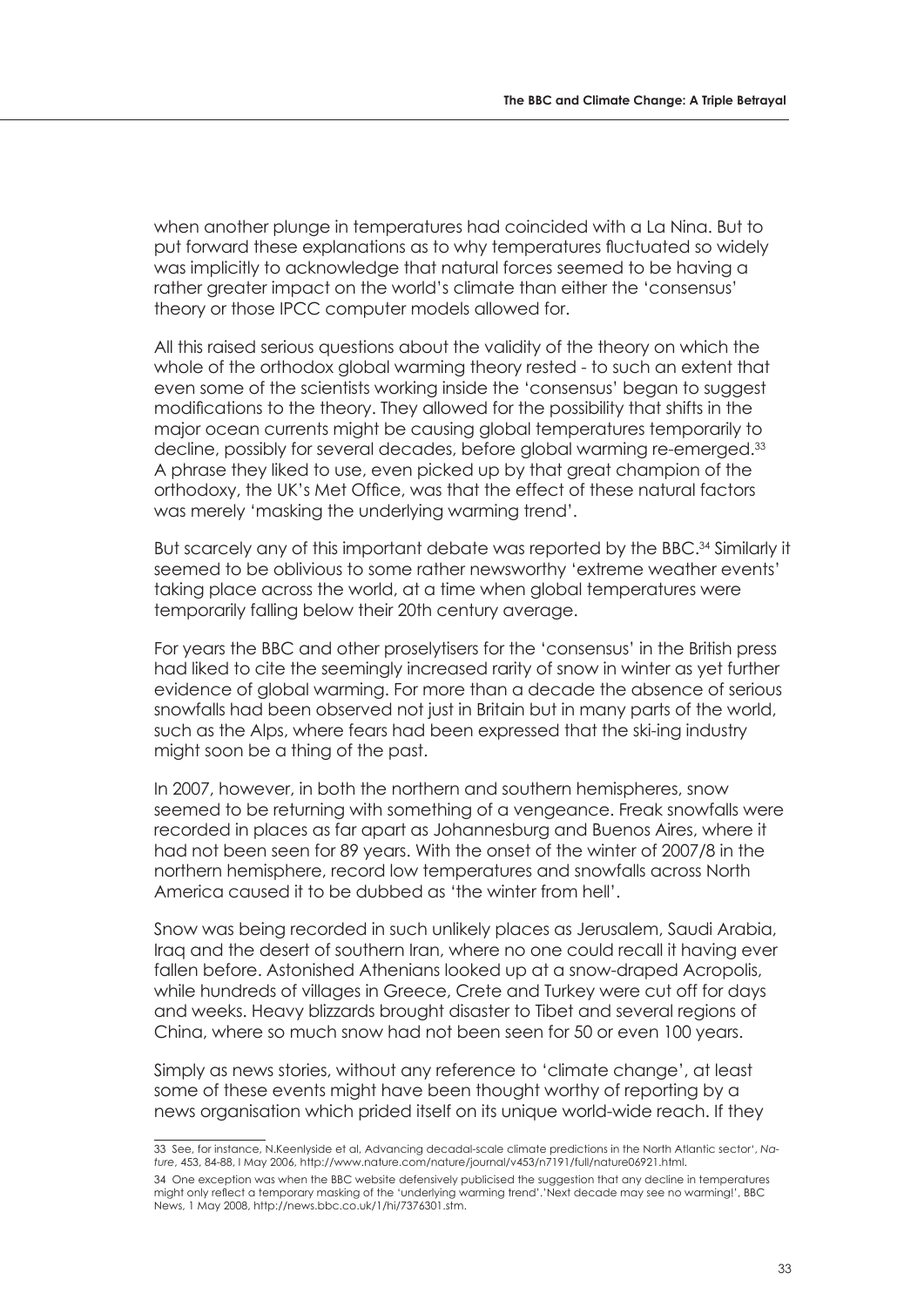had been record heat waves or abnormal floods, the BBC might well have given them some coverage, assuring its audience that they were evidence of the growing 'climate disruption' caused by global warming. But to all of this it remained conspicuously oblivious. The return of snow did not fit the BBC's 'narrative'. It now seemed more determined than ever to press on with promoting its cause, regardless of what was actually happening in the world.

## **Chapter Four: (2008) Losing the plot**

**From wind turbines to Climate Wars and the Climate Change Act** 

Up to this point, the BBC's record on climate change may not have been particularly glorious. But if there was one year when it chose to make its coverage more overtly propagandist than ever, it was 2008.

One indication of this was a new report to the BBC Trust which, in July that year, recommended that the definition of 'impartiality', when applied to global warming, should now be moved even more explicitly towards promoting the 'consensus'. The reason given for this was the much more unqualified position taken by the IPCC's 2007 report.

'The centre ground in climate science', it said,

*'has shifted markedly. One main reason for the change in global opinion was last year's resolution of the most fundamental questions in climate science by the Intergovernmental Panel on Climate Change, the world's official climate change assessment forum. The IPCC concluded beyond doubt that the climate is warming and more than 90 percent likely that this has been driven by human activity. Given the weight of opinion building up around the IPCC, it makes sense for us to focus our coverage on the consensus that climate change is happening, is serious, but is manageable if tackled urgently'.35*

## **'Re-education' and 'Agitprop**'

An interesting test of the BBC's response to the questioning which was beginning to emerge around the global warming issue was a curious little episode in April involving its 'environmental analyst' Roger Harrabin. Normally a tireless advocate of the warmist orthodoxy, he dared momentarily to step out of line by referring on his blog to a press release from the World Meteorological Organisation. This stated that since 1998 global temperatures had not risen,

<sup>35</sup> Quoted in the 'BBC Trust Review of impartiality and accuracy of the BBC's coverage of science'. p. 70, July 2011, http://www.bbc.co.uk/bbctrust/assets/files/pdf/our\_work/science\_impartiality/science\_impartiality.pdf.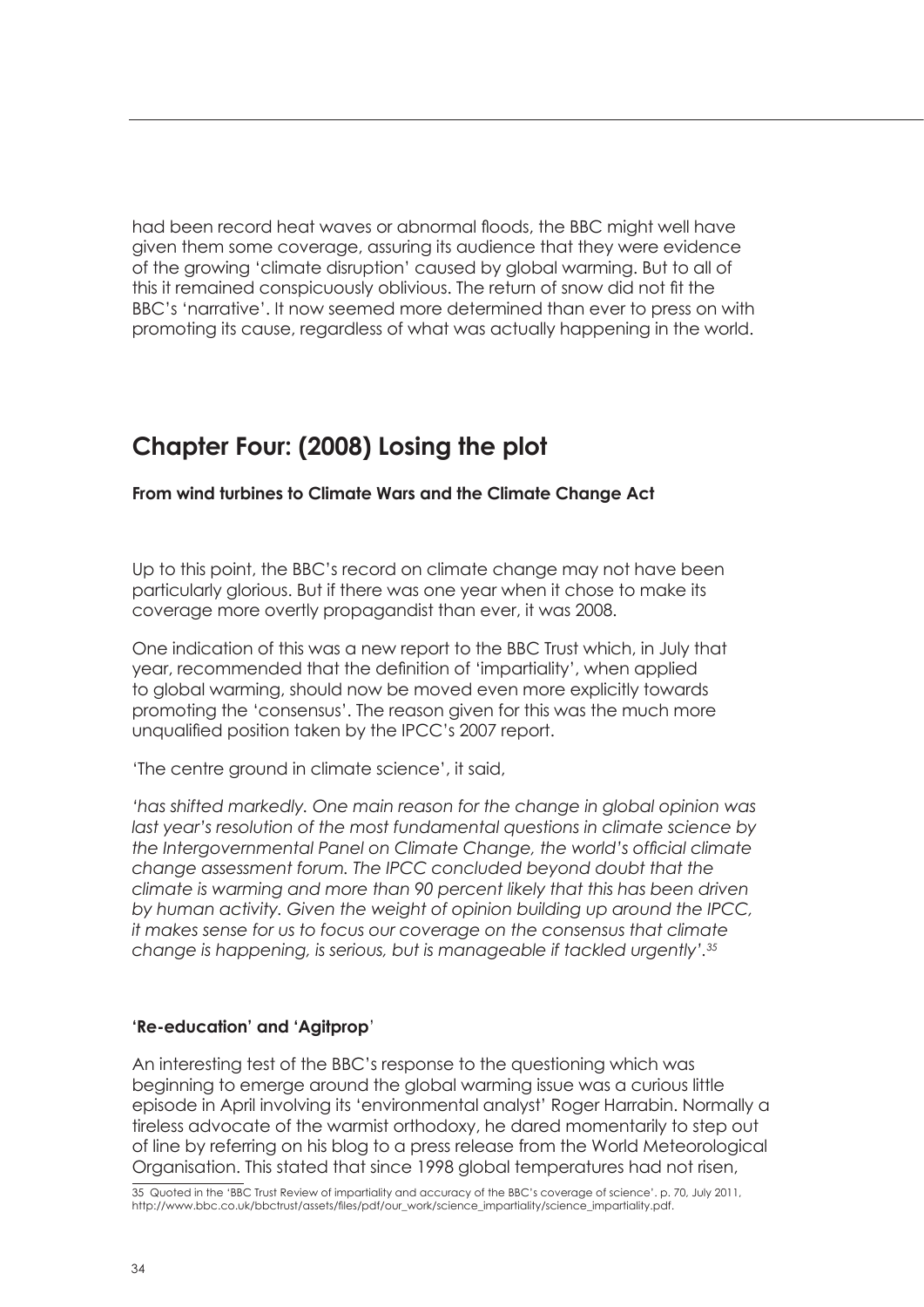and that in 2008 they were likely to be below their average of the previous 20 years.

In itself this was remarkable, being the first time that anyone from the BBC had publicly acknowledged the otherwise easily accessible fact that the global temperature trend since 1998 had not been positive. Furthermore, the source of the statement was the WMO, one of the two sponsoring bodies of the IPCC.

But Harrabin's admission provoked a howl of protest from one particularly zealous activist, Jo Abbess of the Campaign Against Climate Change (honorary president George Monbiot). She emailed Harrabin, demanding that he 'correct' his item. Harrabin replied that there were indeed respected climate scientists who now questioned whether 'warming will continue as predicted'. This only angered Ms Abbess still further. It was 'highly irresponsible', she wrote back, 'to play into the hands of the sceptics', or even to 'hint that the world is cooling down'. Harrabin stood his ground. Even in the general media, he pointed out, there were 'sceptics' reporting that temperatures had failed to rise since 1998, and that to ignore this might give the impression that 'the debate is being censored'.

This was too much for Ms Abbess. It was not a matter for 'debate', she said. He had no right to quote the sceptics 'whose voice is heard everywhere, on every channel, deliberately obstructing the emergence of the truth'. Unless he changed his item, she would have to conclude that he was 'insufficiently educated' to recognise when he had been 'psychologically manipulated', and she would have to expose him to the world by publishing his emails on the internet.

At this Harrabin caved in. Within minutes a significantly modified version of his post had appeared, given the same date and time as the original. He had removed the details of the offending statement from the WMO, referring only to 'slightly cooler temperatures'. But he gave reassurance to his green readers by adding that temperatures were still 'above the average', and that they would 'soon exceed the record year of 1998'. The BBC man was safely back in the fold, his exercise in re-education complete.

In June, to considerable hype, the BBC unveiled a major two-part drama, *Burn Up*. This was a thriller centred on a bid to save the planet by forcing the US government to sign a successor to the Kyoto Protocol, committing America and the world to much more drastic curbs on CO2 emissions. The hero, the young CEO of a major oil company, was shown the error of his ways by the suicide of an Inuit climate change activist who had been campaigning to expose his company's part in rendering her homeland uninhabitable. He joined forces with the heroine, his company's Head of Renewables, who turned out to be also an undercover climate change activist.

The pair then uncovered a world-shattering secret. Saudi Arabia was hiding the fact that its oil reserves were about to run out, and that therefore industrial civilisation based on fossil fuels was doomed. After much anguish, because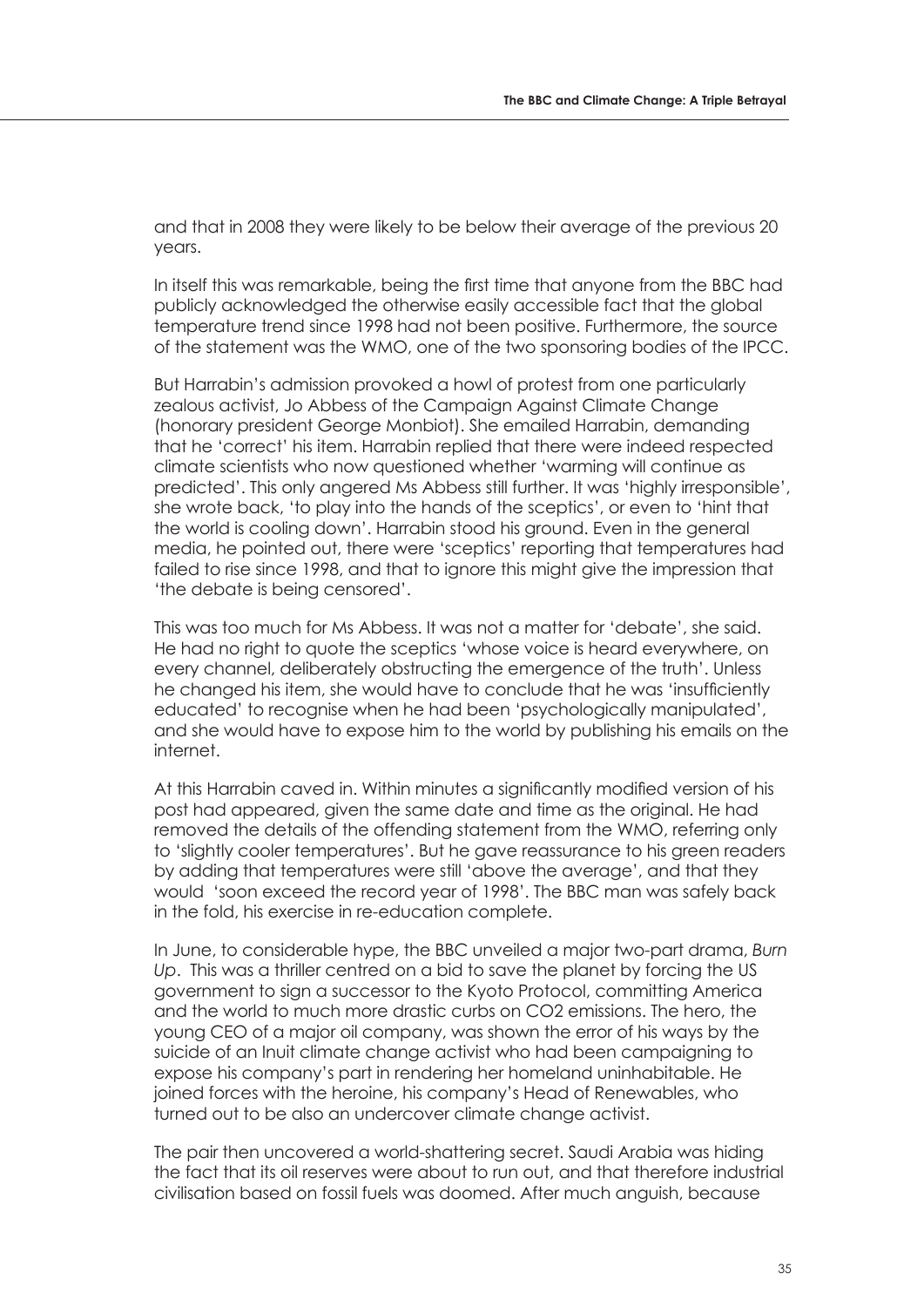he feared that to reveal this secret to the world could bring about a panic that might lead to war, he finally realised that the only way to save the planet was to play his trump card. He thus paved the way for mankind to live by renewable energy happily ever after.36

## **The BBC's bias on wind power**

The timing of this piece of agitprop, pitching the evil fossil-fuel lobby as the monster against the fearless hero and heroine fighting for a renewable future, was immaculate. Just three weeks later, Britain's new prime minister, Gordon Brown, was unveiling what he called 'the most dramatic change in our energy policy since the advent of nuclear power'. This was a '£100 billion green energy package', centred on building 7,000 giant wind turbines, 4,000 of them offshore. These, Brown claimed, would go a long way to meeting the agreed EU target, whereby Britain must by 2020 be generating 32 percent, or nearly a third, of its electricity from 'renewables'.

The way the BBC reported this announcement reflected one of the most glaring of all its journalistic failings in covering climate issues. For some years the BBC had made no secret of its enthusiasm for wind turbines. This fed through into its reporting on every level, from news broadcasts and flagship magazine programmes to coverage by local radio stations.

What was particularly striking about the BBC's line on wind power was that it was virtually indistinguishable from that of the British Wind Energy Association (BWEA), the professional lobbying organisation for the wind industry. Above all, there were two very significant aspects of wind power which both consistently tried to hide.

The first was the technical shortcomings of wind turbines which made them such a remarkably inefficient and unreliable means of producing electricity, stemming from the fact that wind speeds continually fluctuate, so the amount of power generated constantly varies (anywhere between its full potential capacity and zero).

The trick the industry used to conceal this was to insist on talking of its wind farms only in terms of their 'installed capacity'. But, as official figures showed, the actual output of Britain's wind turbines was far less than that, averaging only around 25 percent of their capacity (slightly more for offshore turbines). By referring only to 'capacity', the developers deliberately sought to give the impression that their turbines were four times more effective in producing electricity than their output justified.

Among those who seemed to be taken in by this trick, which enabled the supporters of wind power to exaggerate vastly its benefits, were not only the politicians, such as Gordon Brown, but also the journalists of the BBC. Quite

<sup>36</sup> *Burn Up*, BBC press release, 3 June 2007. The scientific adviser to the programme was Dr Joe Smith, a co-organiser with Roger Harrabin of the 2006 BBC seminar (see Postscript).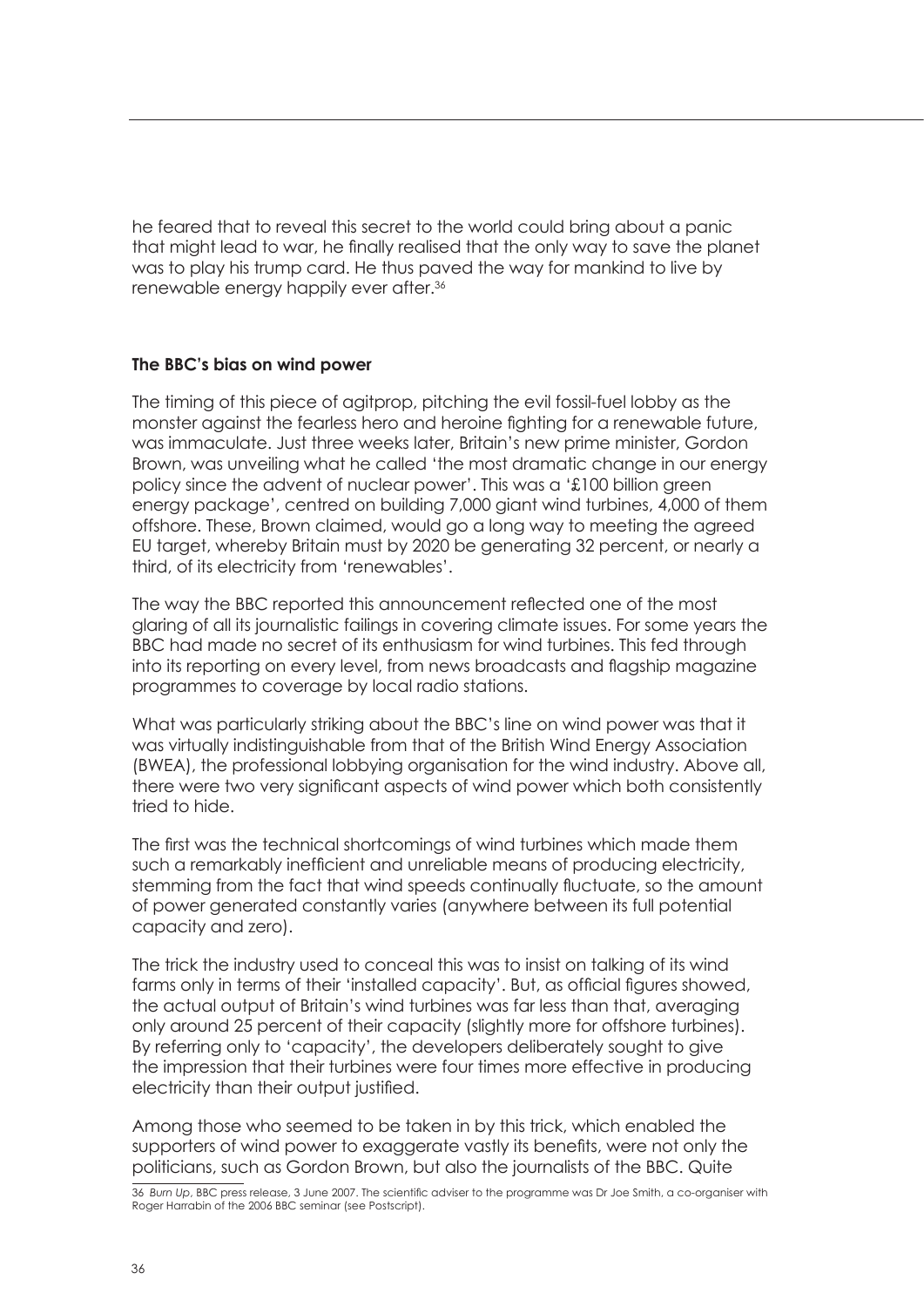routinely when reporting on a new wind farm, or on the contribution made by wind to Britain's electricity needs, this led them to overstate its supposed benefits by some 300 percent.

Thus when Brown claimed that the 7,000 new turbines he wished to see built would do much to meet Britain's EU target of generating 32 percent of its electricity from renewables, it was painfully obvious to anyone versed in the facts about wind power that he was wildly overstating the case, albeit unwittingly. The average capacity of a giant onshore turbine at that time was 2 megawatts, that of offshore turbines 3MW. The 'installed capacity' of his 7,000 turbines would thus be some 18,000MW, or 18 gigawatts. But the actual output of Brown's turbines would at best average out at only between 25 and 30 percent of that figure, or some 5GW.

In the real world, however, the amount of electricity Britain needed to keep its lights on and its computer-dependent economy functioning averaged more than eight times that figure, 42GW. Even if all the windmills Brown was hoping for could in practice be built by 2020 (in itself only an idle pipe dream, since this would require the erection of nearly two giant turbines every day for 12 years), their actual output would only meet 12 percent of Britain's average needs, or just over a third of the 32 percent required by the EU target.

The output of all Brown's hypothetical turbines would thus in fact be not very much greater than that of one large coal-fired power station.<sup>37</sup> Yet for this Brown wished to see Britain spend the best part of £100 billion, when that same money could buy 200 gas-fired power stations, capable of generating nearly 30 times more electricity.38

Of course the advantage of wind, its supporters liked to argue, was that it was free, whereas coal, gas and nuclear were expensive. But even taking into account the cost of fuel, the capital costs of wind were so much greater that the electricity it produced was still vastly more expensive than that generated by conventional power stations.<sup>39</sup> In fact no one would have dreamed of spending money on wind turbines unless their electricity was given a huge subsidy – and this was the other awkward fact about wind power which its supporters, including the BBC, did their best to conceal.

Under the government's *Renewables Obligation*, the subsidy to electricity from offshore wind turbines was 100 percent. From offshore turbines it was 200 percent. And the hidden cost of these subsidies was passed on to all electricity

<sup>37</sup> Drax, the largest coal-fired power station in Britain, can if needed generate not far short of its capacity, at 3.8GW. Shortly after Brown made his announcement, he addressed an EU meeting in Paris attended by senior representatives of Middle Eastern oil states. Referring to his plans to build enough offshore wind farms to generate slightly more power than a single coal-fired power station, he told his audience that Britain would be 'the global centre for offshore wind', making the North Sea 'the Gulf of the future' ('The Post-Oil Economies of the Future', Oil Drum website, 15 July 2008, http://www.theoildrum.com/node/4300).

<sup>38</sup> The CCGT gas-fired power station opened at Langage near Plymouth in March 2011, costing £400 million to build, had a capacity of 882MW (not far short of the average output in 2010 of all Britain's wind farms put together).

<sup>39</sup> In 2004 the Royal Academy of Engineering had published a study comparing the real costs per kilowatt hour of the main sources of electricity production. From gas it was 2.2p, nuclear (including decommissioning costs) 2.3p, the more efficient coal plants 2.5p. From an onshore wind turbine it was 5.4p, or more than twice as much as that from conventional power stations. From offshore turbines it was 7.2p.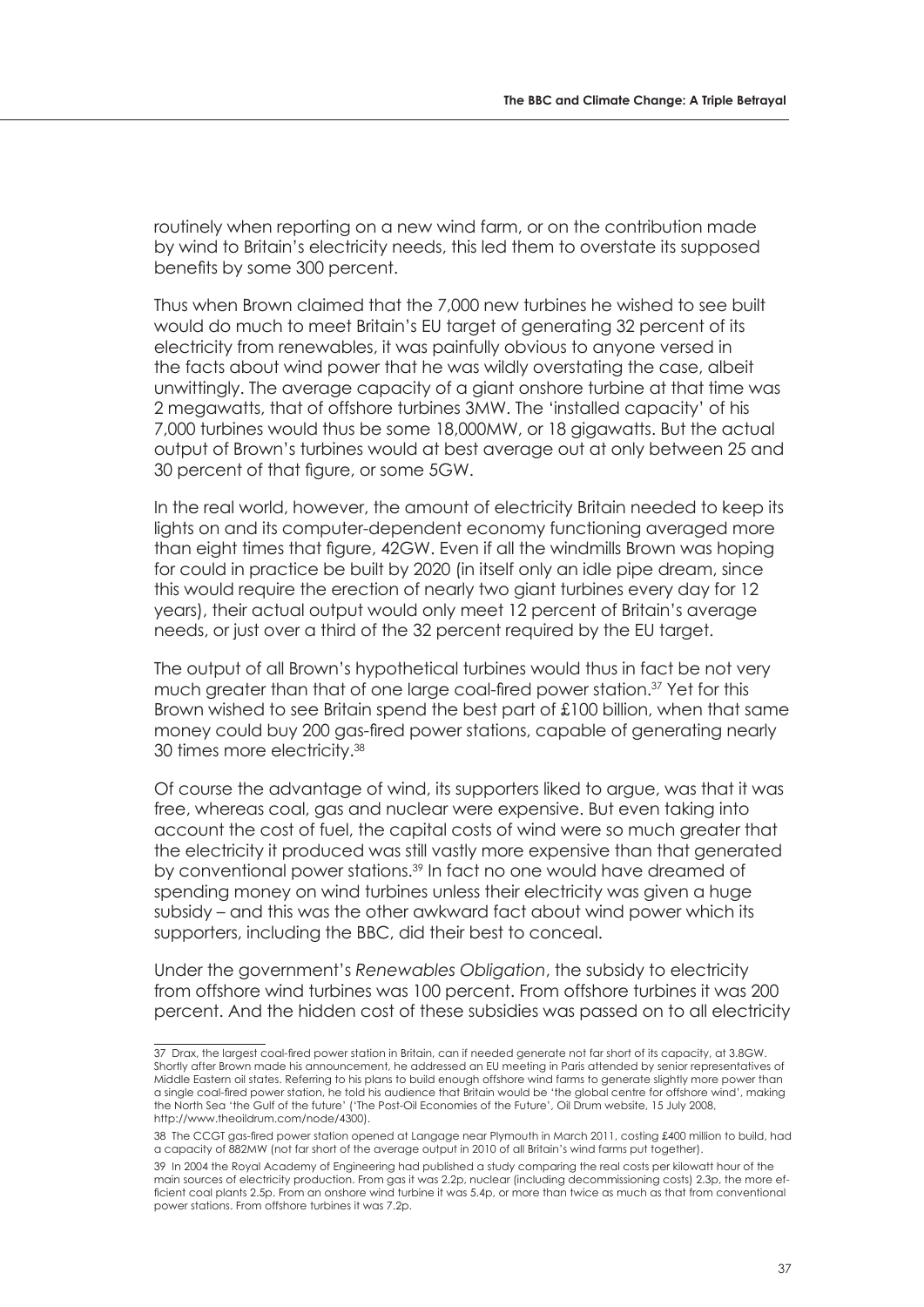consumers through their bills without most being aware of it.

So why, in all the hundreds of BBC programmes touching on wind power, were none of these simple facts ever explained? Why, when Brown came out with his wholly unrealisable proposal in 2008 – supported, it must be said, by all the main political parties – was not one attempt made, anywhere in the BBC's output, to inform its audience of some of those facts which might have enabled them better to understand what was going on?<sup>40</sup>

The truth was that the BBC had long since become so committed in its support for wind power that its coverage had been reduced to no more than one-dimensional propaganda. It presented the debate over wind turbines in exactly the same dishonest terms as did the wind industry. Like the BWEA, the BBC liked to caricature any opposition to wind power as coming merely from the 'Nimby' faction: a small selfish minority, with no concern for 'saving the planet', whose only real objection to turbines was that they might spoil the view.

No one relying solely on the BBC for information about wind power would have had any idea in 2008 that in 2007 the contribution to the national grid of all 2,000 wind turbines so far built in Britain was so derisory that it amounted to less than that of a single gas-fired power station.41 But the BBC journalists were so locked into their institutional mindset - and so little had they done their homework - that probably none of them were even aware of this.

### **Climate Wars: The BBC hits back**

So angered were the BBC by the attention paid to Channel 4's *The Great Global Warming Swindle* that they had long been planning a counter-attack. But weeks before this was screened, they were given something of an hors d'oeuvre when, on 21 July 2008, Ofcom published its response to all the complaints received the previous year objecting to Durkin's documentary.

The vast majority of these complaints had been directed at the scientific points made by contributors to the programme. The impression given by much of the media was that Ofcom had given the IPCC and its allies a great victory. The headline in the *Daily Telegraph*, almost as firmly in the warmist camp as the BBC, said that Channel 4 had '"misrepresented" scientists'. The BBC itself published two reports on its website. In the first, headed 'Climate documentary "broke rules"', it quoted Dr Pachauri describing Ofcom's findings as 'a vindication of the credibility and standing of the IPCC'. The second was

<sup>40</sup> The first occasion I can recall when the BBC admitted that wind electricity was significantly more expensive than that from conventional power stations was Panorama's 'What's fuelling your energy bill?<sup>7</sup>, 7 November 2011, http://news.bbc.co.uk/panorama/hi/front\_page/newsid\_9631000/9631864.stm.

<sup>41</sup> Nor would they have known that the more wind farms that were built, the more it would become necessary to build gas-fired power stations matching the wind farms in their capacity, simply to provide instantly available back-up for times when the wind dropped. These would have to be kept permanently running on 'spooling reserve', emitting more CO2 than the wind turbines were theoretically capable of saving. This would completely negate any supposed reduction in CO2 emissions, so that, even on this count, wind farms would achieve no beneficial purpose.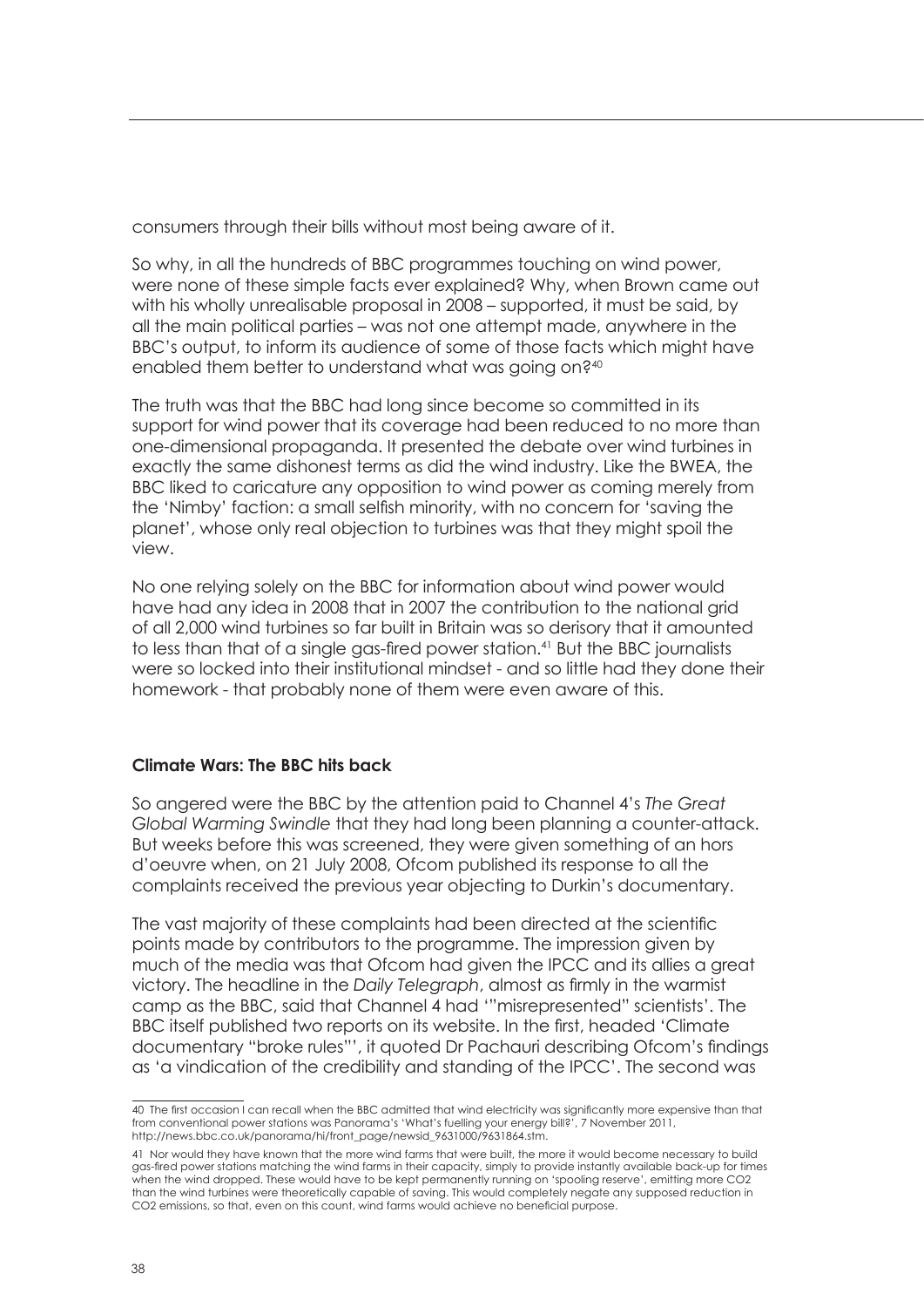a long, very sympathetic interview with the co-ordinator of the largest number of complaints, quoting him as saying that Channel 4's film had been 'a systematic attempt to deceive the public, an out-and-out propaganda piece masquerading as a science documentary'.

The media had been circulated by the IPCC with a series of statements from several of its most senior members, past and present. Sir John Houghton said that Ofcom's ruling had 'confirmed the misleading and false information' about the IPCC contained in the programme, which 'had been wilfully disseminated by the climate-denying community'. Dr Bob Watson, the IPCC's second chairman, was pleased that Ofcom had recognised 'the serious inaccuracies in *The Great Global Warming Swindle*'. Dr Pachauri himself, in the statement paraphrased by the BBC, was pleased to see that Ofcom had 'vindicated the IPCC's claim' and the 'credibility' of its reports.

When Ofcom's report was examined, however, it was hard to imagine that any of them had actually read it before the IPCC issued its press release. Although the BBC reported that Ofcom had found that 'Channel 4 did not fulfil obligations to be impartial and to reflect a range of views on controversial issues', Ofcom had – with one very minor exception - found nothing of the kind. Above all it had been careful to rule that it was not its brief to adjudicate on any controversial issue of science contained in the film. Of the hundreds of complaints levelled at the programme, only a handful had been upheld, none related to the science, and most so trivial or odd that it looked as though Ofcom was merely trying to throw a few crumbs of comfort to the complainants.

Of six complaints upheld in favour of the IPCC, only two were concerned with the contents of the film, both on tiny points. The other four were merely procedural, centred on Ofcom's view that Channel 4 should have given the IPCC a few days longer to comment on points made in the programme. None of this in any way justified the various statements put out by the IPCC, since Ofcom had said nothing about its 'credibility'. Nor did it justify the BBC's sweeping claim that Ofcom had criticised the programme for its lack of impartiality and its failure to 'reflect a range of views'.

Just how rich this was coming from the BBC, was about to be amply demonstrated in the three-part series intended to be its counter-blast to *The Great Global Warming Swindle*.

*Climate Wars*, broadcast on three Sunday evenings in September 2008, was presented by geologist Dr Iain Stewart, who purported to be acting as an impartial scientist, objectively reviewing the case for and against global warming.

No expense had been spared in flying him to distant locations across the globe, from Greenland to California, as in the first programme he laid out the 'consensus' case for man-made global warming.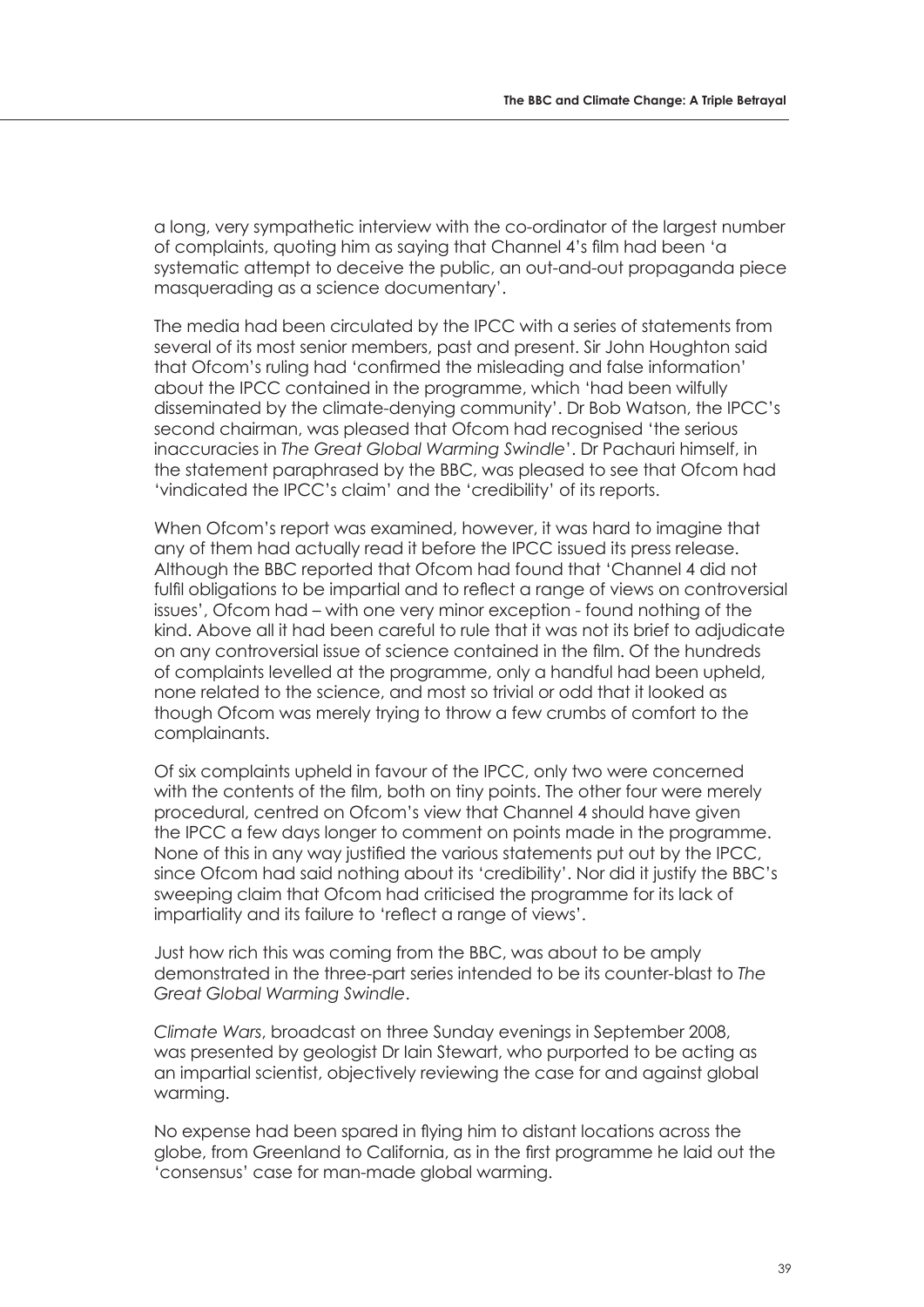Only in the second instalment, subtitled *'The Fightback'*, did the BBC reveal its true purpose, when it examined three of the central points made by Durkin's film.<sup>42</sup> In each case it used the same technique. Earlier in the year it had sent a team to New York to film a conference of leading 'sceptics' organised by the Heartland Institute, a leading US think tank. Here Dr Stewart conducted brief interviews with some of the conference speakers, such as Fred Singer and Roy Spencer, so that these could be edited down to produce short clips of them making seemingly provocative remarks critical of the 'consensus'. These were then cut off before the interviewees could explain the reasoning behind their comments, allowing Stewart in each case to assert that their views had been discredited.

Back in the 1990s, for instance, a fault had been discovered in the satellite method of measuring temperatures because satellites slipped in their orbit as they 'decayed', skewing their data. Dr Spencer, as designer of the system for NASA, was shown admitting that a flaw had been identified in the system. But the programme omitted the rest of the interview, in which Dr Spencer had gone on to explain (as he later recallled), how, as soon as this fault in the system had been identified, action was taken to correct it. On screen he was left only apparently admitting that his data were flawed, thus giving the impression the programme wished to make: that satellite data were unreliable.43

Dr Stewart accused Durkin's programme of having cut off a graph showing the correlation between temperatures and solar radiation at a point where the data failed to support the thesis (as soon as this had been pointed out, Channel 4 corrected it on DVD versions of its programme). But *Climate Wars*  itself then did exactly the same, by not extending its own version of the graph to 2008, which would have confirmed Channel 4's point.

Most bizarre of all, however, was a long sequence in which Stewart defended the 'hockey stick'. After being shown on a California mountainside, reverentially fondling the trunks of the famous bristlecone pine trees from which Mann had been able to concoct his graph, he then appeared in front of a huge poster version of the graph on the back of a lorry, of the type used for propaganda purposes at election times. Copying Al Gore's trick from *An Inconvenient Truth*, he had to climb up a ladder at the right hand end of the graph to emphasise the unprecedented (and quite absurdly exaggerated) upward leap temperatures had made 'in the second half of the 20th century'.

Dr Stewart did scornfully concede that Mann had been 'accused of using faulty data and dodgy statistics', even of 'fraud'. But he could not afford

<sup>42</sup> *Climate Wars 2, The Fightback*, can be seen on YouTube,

http://www.youtube.com/watch?hl=en&v=A\_1wAQJi\_YU&gl=US.

<sup>43</sup> The advocates of the orthodoxy were particularly anxious to discredit the reliability of satellite temperature data because of serious questions which had recently been raised as to the reliability of the two main surface temperature records. One of these, based in the UK, was HadCrut, run by Professor Phil Jones of the University of East Anglia's Climatic Research Unit in conjunction with the UK Met Office's Hadley Centre. The other, GISTEMP, technically under NASA, was run by James Hansen. In 2007 Steve McIntyre had discovered that GISS had been 'adjusting' its temperature record to suit the global warming case. The satellite data tended to show significantly less global warming than weather stations. See McIntyre's blog *Climate Audit,* 16 September 2008, http://climateaudit.org/2008/09/16/bbc-climate-wars/.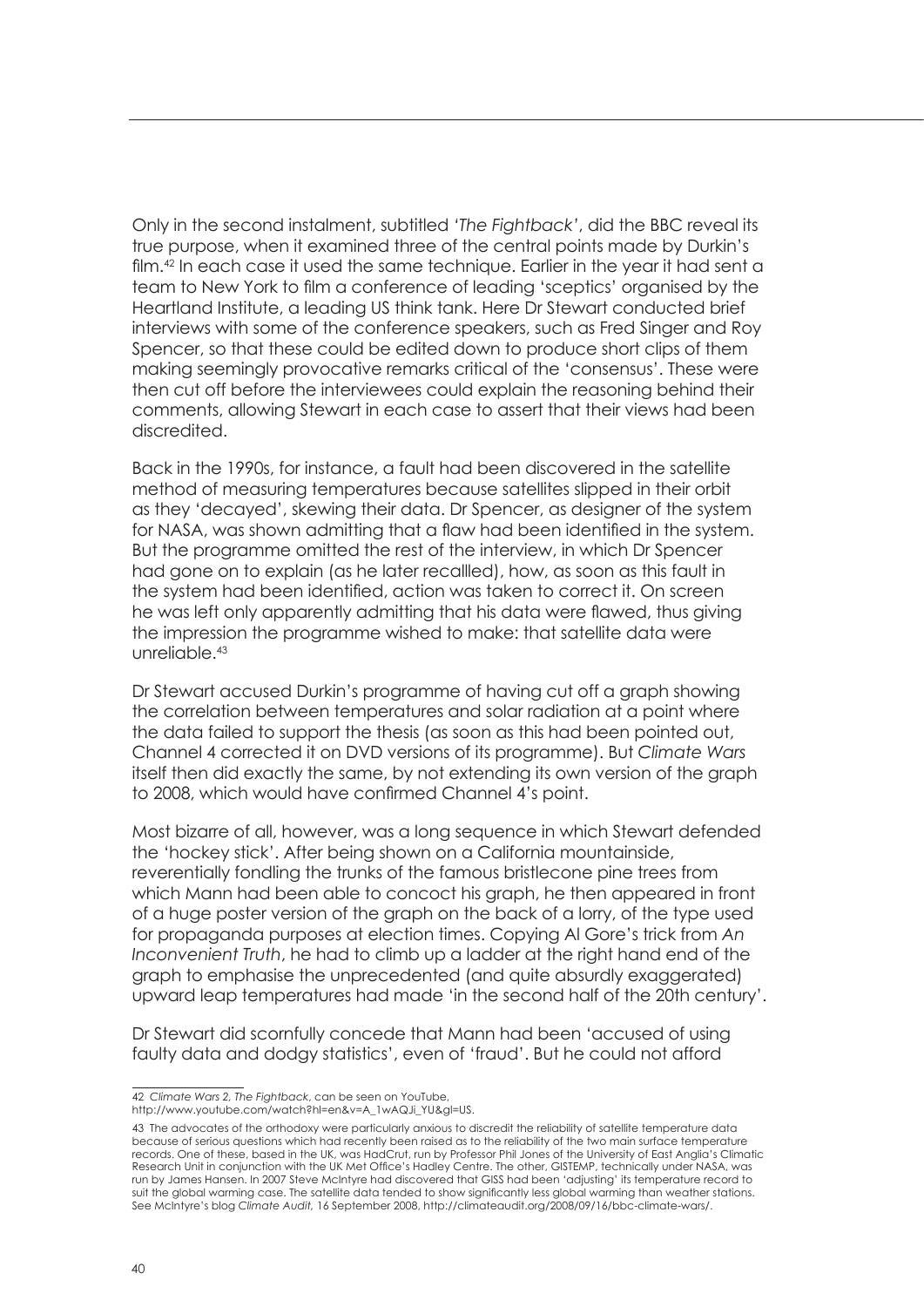to explain why such accusations had come about, let alone give any idea of how McIntyre and McKitrick had exposed the computer trickery used to manufacture the graph - because even to have summarised their criticisms might have given the game away. He merely went on to claim that many other studies had subsequently confirmed Mann's thesis, without mentioning that these had been the work of Mann's allies in a concerted bid to defend his graph after it had been so comprehensively discredited.

The BBC finally sought to 'prove its point' with a surreal sequence showing its giant 'hockey stick' being triumphantly driven round the London tourists spots. As Londoners saw it trundling past them, from Buckingham Palace to the Tower, from Big Ben to Piccadilly Circus, they can only have wondered what was the purpose of this weird publicity stunt, which must have cost the BBC many thousands of pounds to stage. No one unfamiliar with the story of how this graph had been exposed as the greatest single scientific scandal in the IPCC's history would have had any idea what this charade was about.

With the second programme the BBC had done what it had really set out to do. The third programme in the series added nothing to the previous instalments. But scarcely a frame of this propaganda exercise had not obscured, distorted or omitted some important point in the scientific arguments it purported to discuss. If all those who complained about Channel 4's film had shown similar devotion to truth and fairness in this case, Ofcom might have been submerged in work for several years.

The BBC also received many complaints from viewers after the series, the replies to which showed how it had now refined still further the justification for its editorial line on climate change. Its argument was that it was precisely thanks to its obligation to impartiality that it had a duty to discount any views which differed from the 'consensus'. As replies to complainants explained:

*BBC News currently takes the view that their reporting needs to be calibrated to take into account the scientific consensus that global warming is man-made. The BBC's Editorial Guidelines, issued to all editorial staff, state that "we must ensure we avoid bias or an imbalance of views on controversial subjects" and, given the weight of scientific opinion, the challenge for us is to strike the right balance between mainstream science and sceptics since to give them equal weight would imply that the argument is evenly balanced.*<sup>44</sup>

In other words, in the name of reporting impartially, the BBC saw no need to report impartially. In practice this seemed to mean that it was under no obligation to report the views of 'sceptics' at all – except when it could do so in only the most dismissively partisan terms. To rub this in, the BBC announced that copies of *Climate Wars* would be distributed for showing in Britain's schools - to ensure that its 'impartial' version of the 'truth' prevailed.<sup>45</sup>

<sup>44</sup> From copies of such letters sent me by readers of the *Sunday Telegraph.* 

<sup>45 &#</sup>x27;BBC stitches up sceptics in counter-attack over climate change', *Sunday Telegraph*, 21 September, 2008.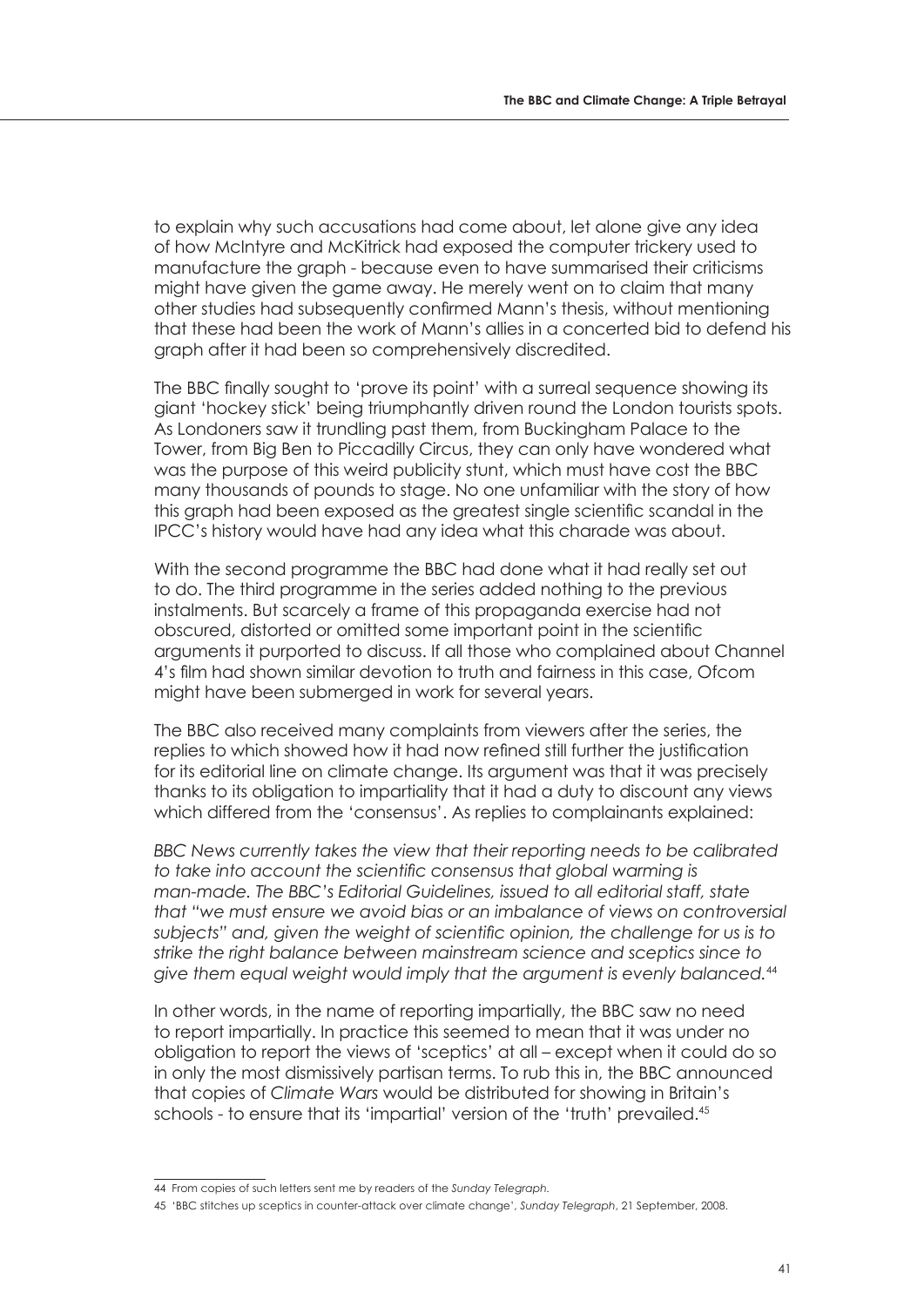### **The strange affair of the Climate Change Act**

A significant contributory factor to the BBC's ability to report so one-sidedly on climate issues was that all the main political parties were in agreement on them. From their unquestioning acceptance of the authority of the IPCC to their enthusiasm for wind turbines, the positions of the three main parties were virtually identical. The fact that there was barely a sliver of division between them gave the BBC yet further justification for not reporting anything from outside the 'consensus'.

This was never more vividly illustrated than by the story of the government's Climate Change Bill, initially designed to commit Britain to making a staggering 60 percent cut in CO2 emissions within four decades (from 1990 levels).

When the Bill had first been announced in the Queen's Speech on 6 November 2007, that evening's BBC News made it the lead item. At the top of the programme was a film report by David Shukman standing in front of a wind turbine next to the M4 motorway in Reading. 'We're going to see a lot more of these in the years ahead', he said. A massive expansion of windpower would be the key to meeting the emissions targets set by the proposed Bill, bringing about a 'dramatic transformation' in Britain's countryside. But 'critics say ministers aren't going far enough', Shukman went on as he introduced his only interviewee, a spokesman for WWF, who said that 'wind turbines in the right place have a very important role in meeting our energy needs'.46

A year later, when the Bill came up for its third and final reading on 29 October 2008, it had a new ministerial sponsor, Ed Miliband, as the first Secretary of State for the new Department for Energy and Climate Change. His main contribution was to propose that the original 60 percent cut in CO2 emissions should now be raised to an even more astonishing 80 percent. When, after six hours of debate, MPs supported this amendment by 463 votes to 3, the Bill was about to make Britain the only country in the world committed by law to reducing its CO2 emissions by 2050 by four-fifths.<sup>47</sup>

One remarkable thing about this was that, on the only figures yet available, based on the government's original 60 percent target, the cost of this measure was estimated at £205 billion, whereas its benefits were given at only £110 billion. So the MPs voted near-unanimously for a Bill which they were told would be almost twice as costly as its benefits. Another was that not a single MP who had voted for the Bill could have begun to explain how such a staggeringly

<sup>46</sup> A video of Shukman's report is available on the website of Ecotricity, the owners of the 2MW Reading turbine, which came to be described as 'Britain's most useless wind turbine' because it operated on average at only 17 percent of its capacity ('Is this the UK's most useless wind turbine?', *Daily Mai*l, 10 February 2011, http://www.dailymail.co.uk/news/article-1355419/UKs-useless-wind-turbine-Cost-130k-raise-electricity-worth-100k.html).

<sup>47</sup> The story behind this Bill, which only came out much later, was curious. The Bill had been actively lobbied for by Friends of the Earth (FoE). When it came to be drafted in the Department of Environment, Food and Rural Affairs under its original sponsoring minister, Ed Miliband's brother David, a key part in the drafting process was played by Bryony Worthington, a climate campaigner formerly working for FoE, who had now been recruited to work at Defra. In 2010 Ms Worthington was made a Labour peer ('Guilty men and guilty woman', *Bishop Hill*, 27 September 2011, http://bishophill.squarespace.com/blog/2011/9/27/guilty-men-and-guilty-women.html).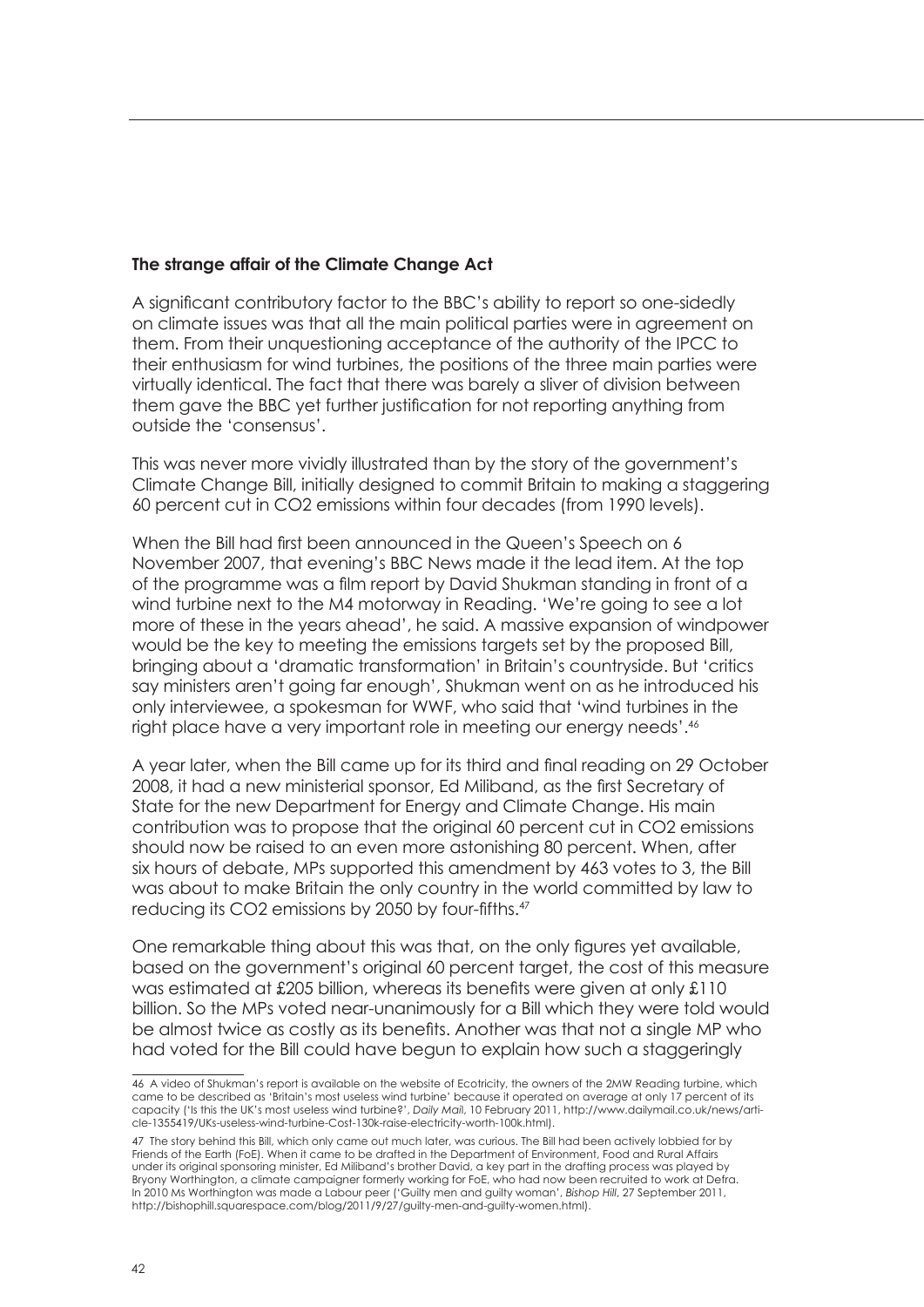ambitious target could in practice be achieved without closing down virtually all Britain's largely fossil-fuel and computer-dependent economy.

This already made it far and away the most expensive law ever passed by Parliament - and it would become even more so when the Government finally produced a revised figure for the cost of its new 80 percent reduction target. This, it now estimated, could be as much as £18.3 billion every year for 42 years, totalling £768 billion, or £30,000 for every household in the country.

Yet in all the BBC's coverage of the new law, whenever its journalists reported on it or ministers were questioned about it, none of these points were ever mentioned. The only MP who had raised them during the debate was Peter Lilley, who became so frustrated by the BBC's failure to refer to the cost issue that he asked for space to write about it on its website.48 This he was allowed to do in a 'Viewpoint' published nearly a month after the Bill passed through the Commons. He was also the only MP who, just as his colleagues prepared to troop en masse through the lobby to support their wish to halt global warming, had drawn their attention to the fact that, outside in Parliament Square, snow was falling in London for the first time in October for 74 years – as Britain and the northern hemisphere entered a winter even colder and snowier than the one before.

## **Chapter Five: 2009: 'Everything worse than predicted''**

#### **Copenhagen and 'Climategate'**

The dominating theme of 2009 was the run-up to the great climate conference at Copenhagen in December. Here it was hoped that the world's leaders would sign a new treaty to succeed Kyoto, committing mankind to emissions' cuts so immense and so costly that they would land it with easily the biggest bill in history.

For all those groups campaigning to promote the treaty, the chosen strategy during the months building up to the conference was to hype up the warming threat to such extremes that the politicians would be pressured into thinking that they could not be seen to be rejecting the treaty. This was again done by drumming up yet more evidence to show how the threat posed by global warming was even 'worse than predicted'. The BBC joined in this charade with a vengeance.

As a prelude, in January it sent 400 staff to Washington D.C. to give the

<sup>48</sup> Peter Lilley, 'Coughing up to curb climate', BBC News website, 25 November 2008, http://news.bbc.co.uk/1/hi/sci/tech/7746126.stm.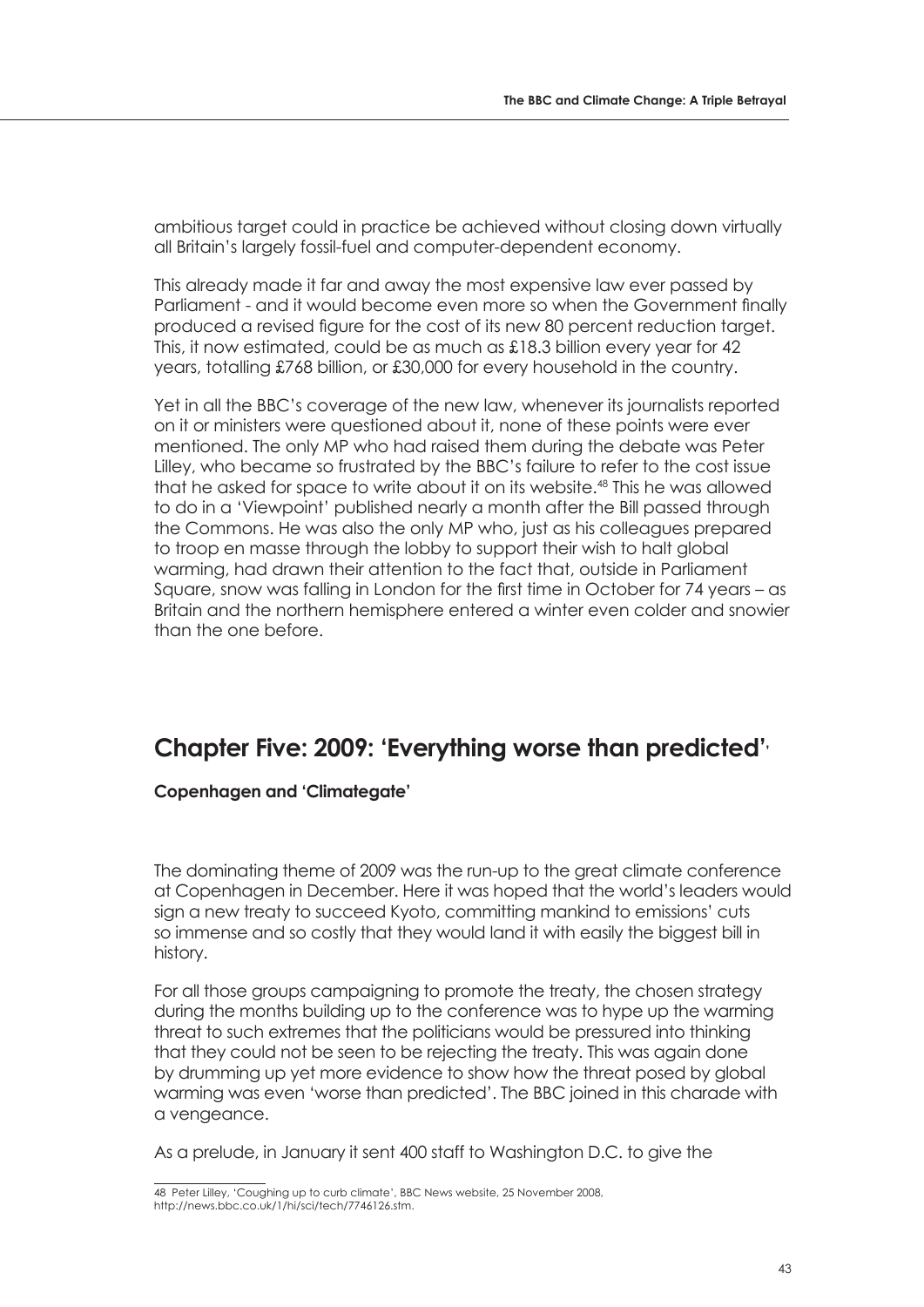inauguration of President Obama many more hours of coverage than the BBC had ever given such an occasion before. Not the least reason for its infatuation with the new President was his pledge that, after years of US failure to ratify the Kyoto Protocol, he would now 'lead the world' on global warming.

Despite all his earlier banging of the drum on climate change, Obama's two fleeting allusions to it in different parts of his speech seemed strangely thin. In one place he pledged that America would 'harness the sun and the wind and the soil to fuel our cars and run our factories', in the other he promised to 'lessen the nuclear threat and roll back the spectre of a warming planet'. That was all. Desperate to squeeze what it could from these fragments, *Newsnight* trickily spliced the two half-sentences together to make them sound much stronger than they were. This gave its science editor, Susan Watts, the text for a paean of gratitude that the world at last had a US President prepared to 'listen to the science' after the dark days of 'religious' obscurantism personified by George W. Bush. 'Scientists calculate', she intoned, 'that President Obama has just four years to save the world'. The only scientist actually to have said such a thing, a few days earlier, was James Hansen, who had long become very much more obviously a fanatical 'climate activist' than a scientist.

Next day the old team of the BBC's Richard Black and *Nature* again joined forces to promote an apparently sensational new study which claimed to turn existing climate science on its head by correcting what had long been one of the more embarrassing anomalies in the global warming theory. It was universally accepted that the one continent in the world to have become not warmer but cooler over the previous 50 years was Antarctica. But now, as Black was first to trumpet when the study was published in *Nature*, a team of US scientists, including Dr Mann of 'hockey stick' fame, had come up with startling new evidence to show that Antarctica had in fact been getting markedly warmer after all.

Even loyal protagonists for the cause such as Kevin Trenberth were troubled by the curious method the team had used to reach this finding. Across most of Antarctica's frozen wastes there are no weather stations. But the team had remedied this deficiency by a technique they called 'sparse data infilling'. They had used their computer model to extrapolate temperatures all across the continent, based on such fragments of data as could be gleaned from the handful of weather stations which did exist.

Even Trenberth observed 'it is hard to make data where none exists'. But then two expert US science blogs, Steve McIntyre's *Climate Audit* and *Watts Up With That*, run by meteorologist Anthony Watts, discovered that the claimed new evidence for warming had largely originated from a discrepancy between two thermometers, hundreds of miles apart. One of these had become so insulated from the air beneath the accumulating snow that it had come to give readings that were falsely high – and the computer model's 'sparse data infilling' had done the rest. When this extraordinary error was brought to light, no correction to its earlier reports was published by the BBC.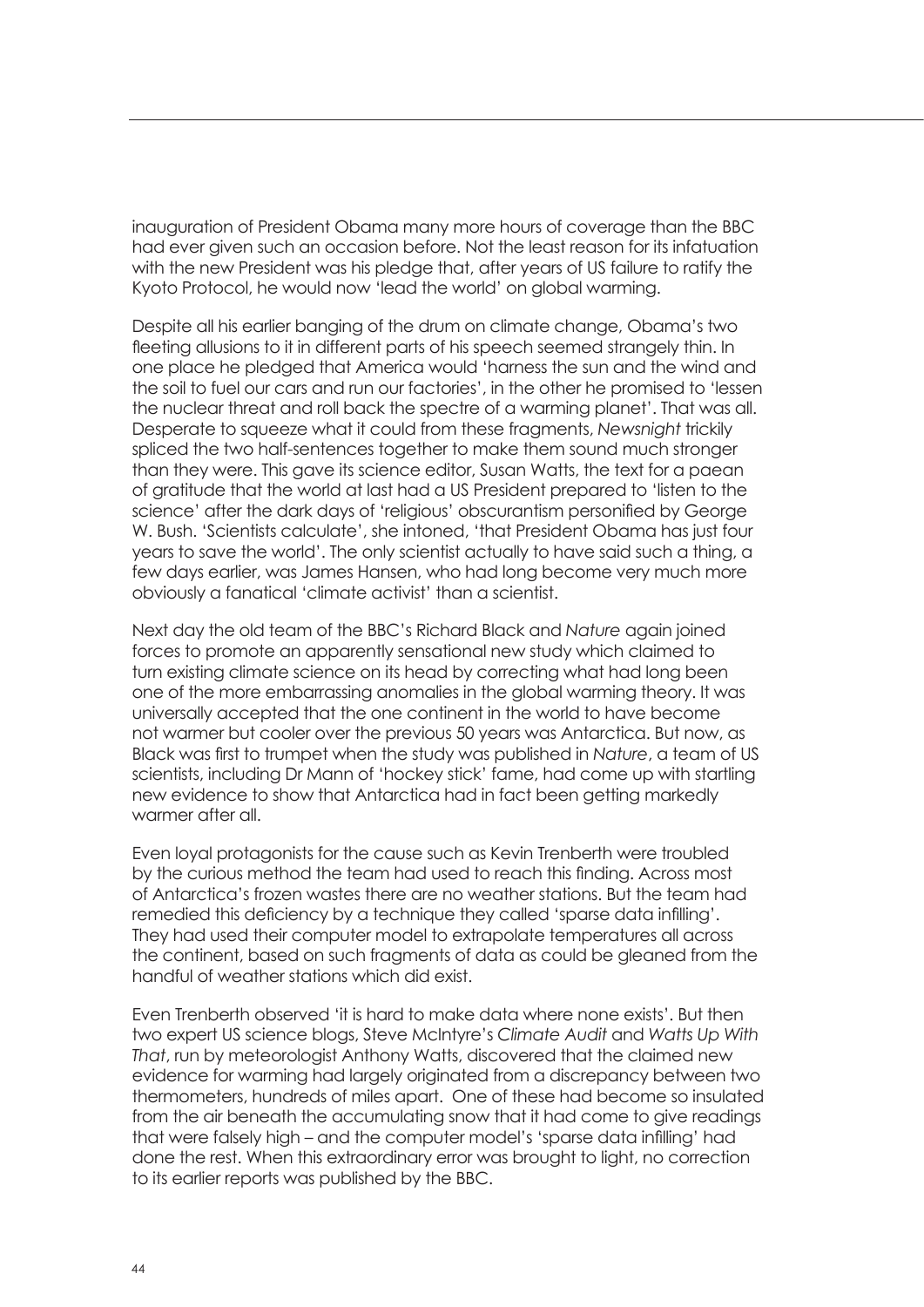A few days later the BBC did, however, give extensive coverage to a publicity stunt involving a giant plastic replica of a polar bear on a melting iceberg, floating up the Thames beside the Palace of Westminster. This was a cue to yet again wheel out its favourite naturalist, Sir David Attenborough, to repeat that, although he had once been a climate 'sceptic', he now found the science entirely convincing.49

One Sunday morning in February, the BBC led its news programmes with a report that 'the severity of global warming over the next century will be much worse than previously believed', according to 'a leading climate scientist'. The world's future climate, Professor Chris Field had told a Chicago conference of the American Association for the Advancement of Science, 'will be beyond anything predicted'. 50

The mystery as to why the BBC should have made this the main news of the day only deepened when it emerged that Field was not a climate scientist at all, but a professor of biology in an ecology department. To promote its cause, the BBC website even posted a video explaining how global warming would be made much worse than forecast by 'negative feedback'. 'Negative feedback', of course, reduces temperatures rather than raising them. This elementary howler inspired such a gale of derision from *Watts Up With That* that the BBC had to pull hurriedly the video off its website.<sup>51</sup>

In March the BBC was again giving excitable coverage to a conference of '2,000 climate scientists' in Copenhagen, designed as a curtain-raiser to the far larger gathering planned for the same venue at the end of the year. '"More bad news" on climate change', was its website headline, as it became clear that the common theme for the speakers, who included Dr Pachauri, Lord Stern and James Hansen, was that the latest research on everything from the melting of the ice caps and sea level rise to the destruction of the Amazon rainforest and deaths from heat waves now showed the likely impact of global warming to be 'much worse than predicted' even by the IPCC's 2007 report.<sup>52</sup>

Meanwhile the BBC was also giving prominent coverage to the progress of another publicity stunt, the Catlin Arctic Survey. This was a venture sponsored by a City firm, which specialised in insuring 'climate risks', under the patronage of Prince Charles and the WWF. A three-man team under Pen Hadow planned to trek to the North Pole to measure how fast Arctic ice was disappearing thanks to global warming.

Everything about this expedition, which had left Britain frozen under snow and ice during its coldest winter for 13 years, quickly degenerated into farce.

<sup>49 &#</sup>x27;Polar bears in climate awareness', BBC News website, 25 January 2009, http://news.bbc.co.uk/1/hi/7851224.stm. The only other candidate for the BBC's 'favourite naturalist' would once have been the bearded conservationist Professor David Bellamy, who featured on more than 400 programmes from the 1970s onwards. In the late 1990s, however, he was dropped by the BBC, after he had said, first, that he was opposed to wind farms, and then that he could not accept that global warming was man-made. ('BBC shunned me for denying climate change', *Daily Express*, 5 November 2008, http:// www.express.co.uk/posts/view/69623).

<sup>50 &</sup>quot;Global warming underestimated", BBC News website, 15 February, 2009, http://news.bbc.co.uk/1/hi/7890988.stm.

<sup>51 &#</sup>x27;Climate change rhetoric spins out of control', *Sunday Telegraph*, 22 February, 2009.

<sup>52 &#</sup>x27;"More bad news" on climate change', BBC News website, 10 March 2009, http://news.bbc.co.uk/1/hi/7934046.stm.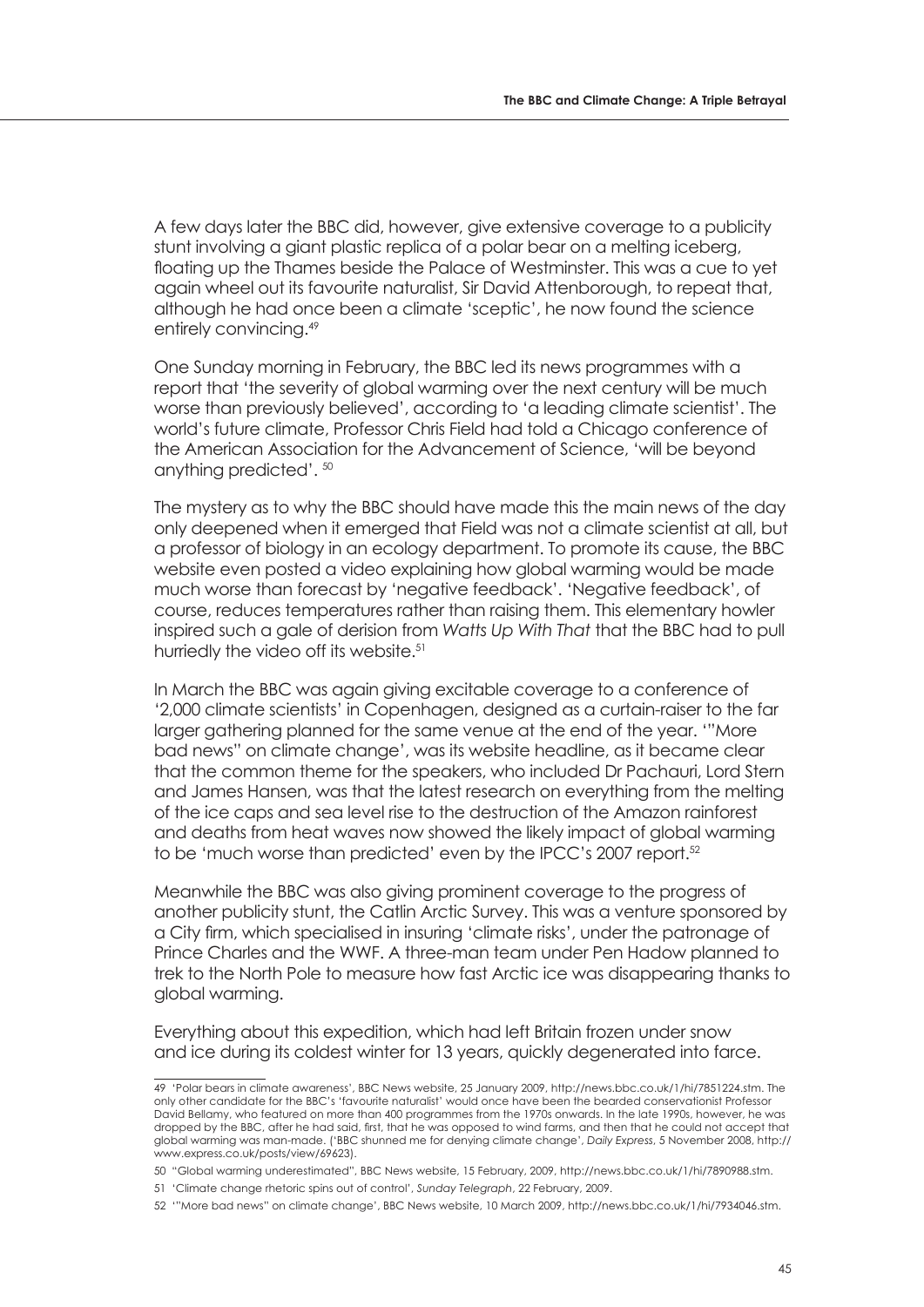Hadow reported via the BBC that the Arctic was 'much colder' than they had expected. Their electronic measuring equipment froze so that they had to replace it with an old tape measure. Progress turned out to be so painful that in May, filmed by a BBC crew, they had to be airlifted off the ice back to the safety of a fossil-fuel driven support ship, having discovered nothing of scientific value. Even their claim, by a satellite link to Prince Charles, that they had found the ice 'thinner than expected' was contradicted by German and Canadian scientists, who flew past them all the way to the Pole, using proper equipment, to find that the ice was 'somewhat thicker' than it had been in earlier years. At least when David Shukman came to film the moment of the team's rescue, he had the tact not to ask them anything about their scientific researches.

The same month the BBC reported that climate change was '"the biggest global health threat of the 21st century" according to a leading medical journal'.<sup>53</sup> This was a study by researchers from University College London, published by *The Lancet,* warning that the threat posed by global warming to food and water supplies would 'create 'mass migrations and civil unrest'. The BBC quoted one professor on the team saying that the Indian government was building 'a seven-foot high double-thickness razor wire and steel fence 4,500 kilometres long along the entire border with Bangladesh, and it's there to keep out climate migrants'.54 Richard Horton, the journal's editor, told the BBC that these researches should be 'taken to every climate conference'. The one now on everyone's mind, of course, was that due to take place in Copenhagen six months later. But by this time, despite the frenzied efforts of all those scientists committed to the cause, the organisers of publicity stunts and the BBC, it was already clear that the world-changing climate agreement they had all for so long been dreaming of, and working for, was not going to happen.

#### **Failure at Copenhagen – and the 'Climategate' emails**

The reason why the Copenhagen treaty was never going to be agreed had in fact been evident for more than 12 years. In the run-up to the Kyoto Protocol of 1997, it had already become clear that an unbridgeable gulf was opening up between the developed nations of the West, led by the EU, and the fast-developing countries elsewhere, led by China and India. The politicians of the West might have been calling for drastic cuts in CO2 emissions, but the argument of the developing countries was that, if excessive man-made CO2 was causing the world to overheat, then the blame for this lay firmly with those developed economies which had caused the problem in the first place. They were the ones which should now make the cuts, and there was no way the still-developing nations could be expected to follow suit until they had caught up with the living standards of the West.

In behind-the-scenes negotiations over a successor to the Kyoto Protocol, this

<sup>53 &#</sup>x27;Climate "biggest health threat"', BBC News website, 14 May 2009, http://news.bbc.co.uk/1/hi/sci/tech/8049061.stm. 54 The purpose of the barbed wire and concrete fencing on the Indian side of the border had, of course, no connection with 'climate migrants'. According to the Indian government, it was built to prevent economic migration, theft, the smuggling of drugs and weapons, and infiltration by terrorists.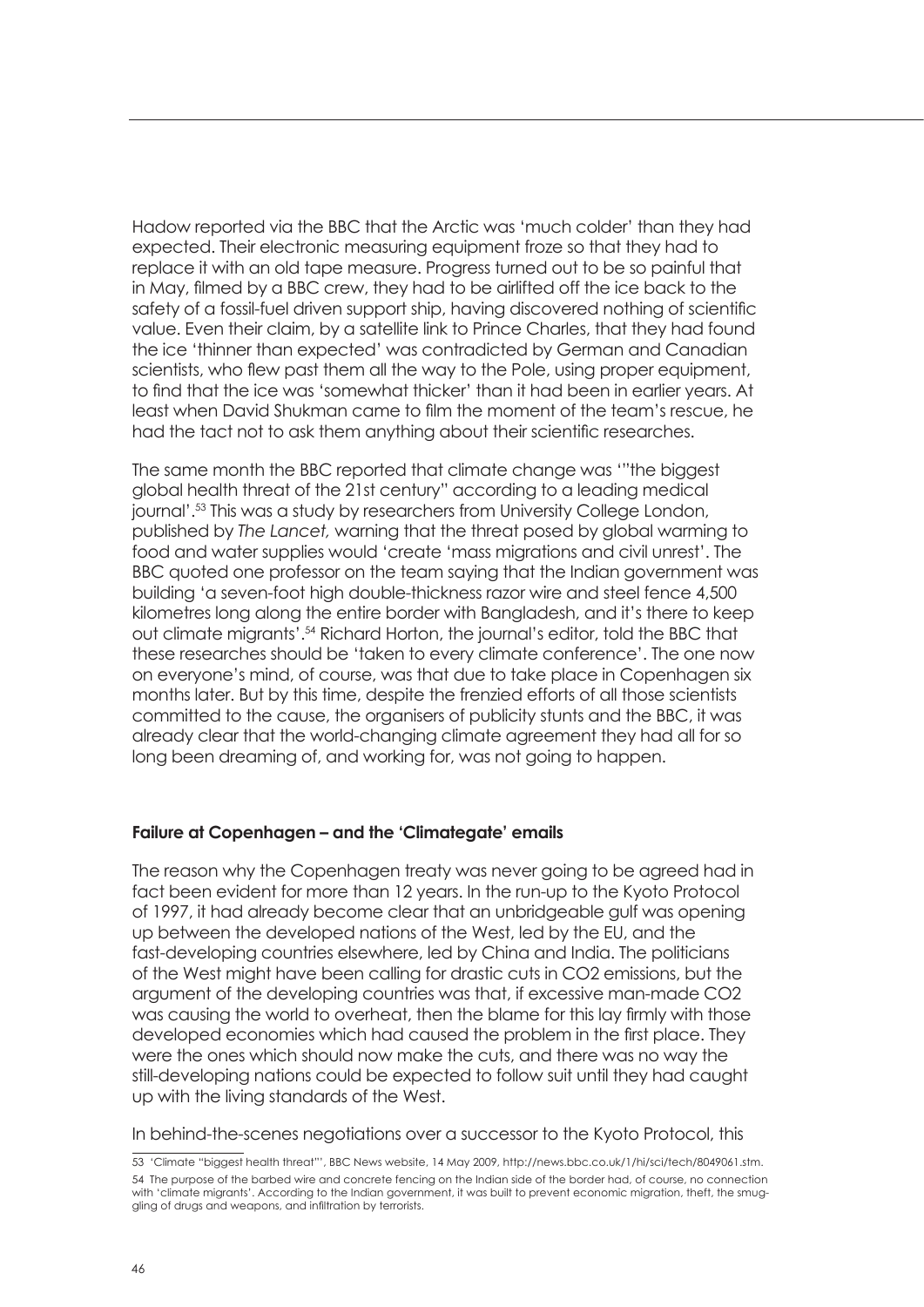division had now re-emerged more forcefully than ever, even though China had now become the largest single emitter of CO2 on the planet. Through the summer of 2009, as the deadline approached, international conferences were in almost continuous session, culminating in July in a summit-meeting of the G20 nations in Italy which was like the nearest thing yet seen to a meeting of a world government. The leaders of the countries with the world's 20 largest economies, including Obama, made a last-ditch bid to keep hopes of a Copenhagen treaty alive, with the West offering astronomical sums to bring China, India, Brazil, South Africa, Russia and the other developing countries on board. But it all ended in deadlock and a face-saving fudge.

With four months to go, even some of the treaty's most ardent promoters had to admit that Copenhagen appeared doomed. All this had added up to the real 'climate story' of 2009. Yet hardly any of these important events were properly reported by the BBC. Right up to the eve of the conference, it continued to express the hope that the treaty might still go ahead as planned.55 What intruded, however, just two weeks before the world leaders were due to arrive in Copenhagen, was something no one expected.

On 19 November 2009, the anonymous release onto the internet of 3,000 emails and other documents from the Climatic Research Unit at the University of East Anglia, set off such a furore that it was quickly dubbed 'Climategate'. The immediate response of the climate establishment was to claim that the emails must have come from some outsider 'hacking' into the CRU website. But the form in which they were released more plausibly suggested that they might have been leaked by some insider, possibly an employee of the university wanting the world to know what his colleagues had been up to.

Despite the storm of media interest aroused by the emails, few journalists had the background fully to appreciate their significance, because few were aware of just how central had been the part played in the global warming story by the particular group of scientists responsible for them. These included many of the senior figures who for years had been at the heart of the IPCC establishment; from Michael Mann, Kevin Trenberth, Ben Santer and Stephen Schneider to the CRU's director Phil Jones and others of his team, who were in charge of the most prestigious of the four main global temperature records on which the IPCC relied.

Even before Mann's 'hockey stick', no group of scientists in the world had been more influential in pushing the scare over climate change, and it was this which made the picture revealed by the emails so embarrassing. It showed these key players discussing how data might be manipulated to promote the warming cause; conspiring to withold important data from any outsiders who might have been able to use it to undermine their case; and ruthlessly exercising their influence to keep papers critical of their case out of scientific journals and IPCC reports.

<sup>55</sup> See, for instance, 'Climate science: from Bali to Copenhagen' by Richard Black, BBC News website, 2 December 2009, http://news.bbc.co.uk/1/hi/8389706.stm, and 'Coverage of Copenhagen climate conference', BBC News website, 7 December 2009, http://www.bbc.co.uk/blogs/theeditors/2009/12/bbc\_news\_coverage\_of\_copenhage.html.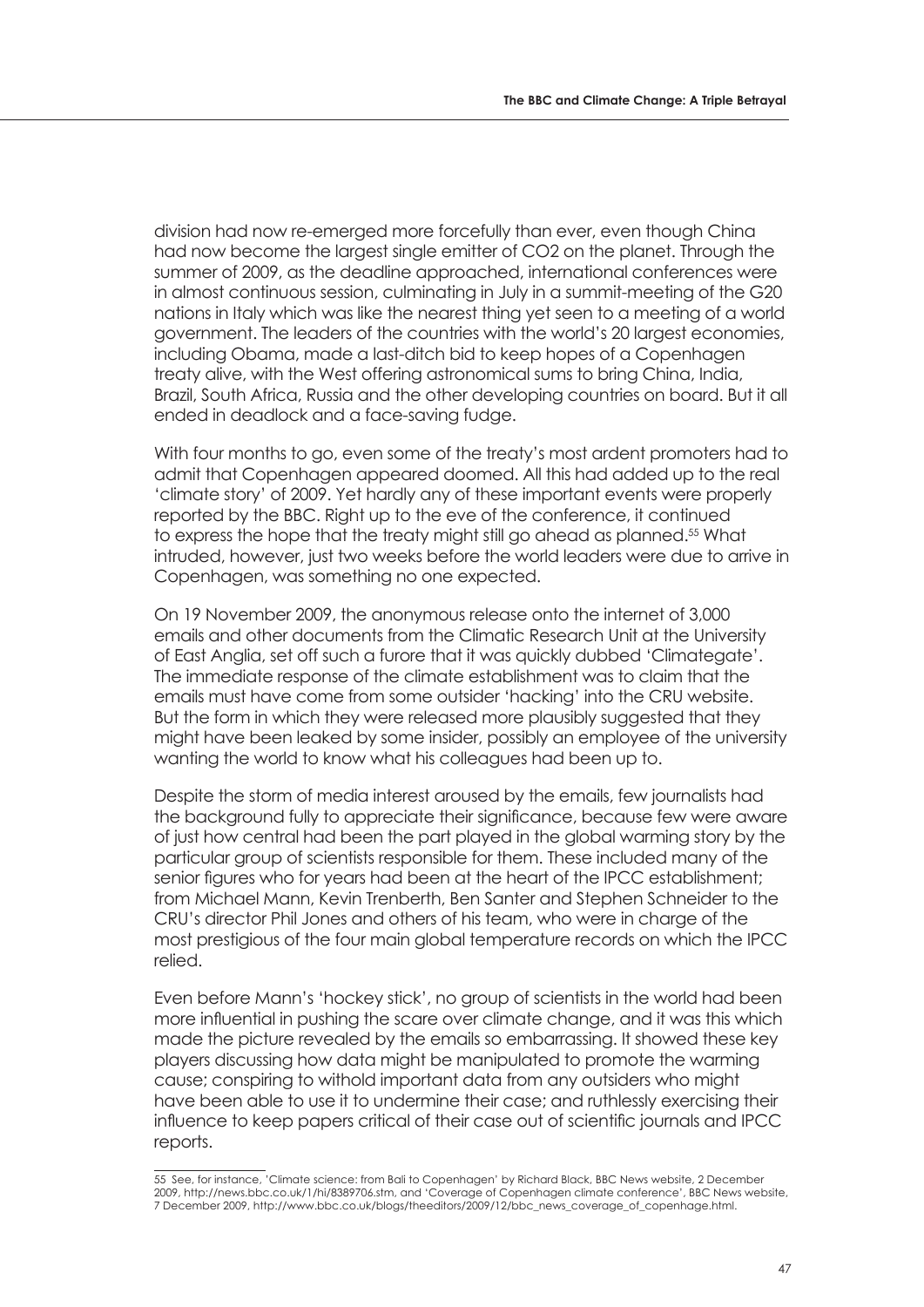Not the least damaging thread in the emails was the light they shed on how the CRU's own scientists had, for even longer than Mann himself, been using tree-ring studies to concoct their own versions of a 'hockey stick' graph, using methods just as questionable as Mann's own to show temperatures having shot up in the late 20th century to unprecedented levels. The most quoted line in all the emails was one in which Jones talked of using 'Mike's Nature trick' to 'hide the decline'. This referred to the CRU team having substituted a late-20th century thermometer record for data from tree-rings, to give the desired 'hockey stick' shape, because their tree-ring data had embarrassingly appeared to show temperatures dropping sharply during recent decades, rather than rising.

The BBC's response was one of shocked denial. It immediately leaped to the defence of the CRU and IPCC establishment, insisting that the emails had been 'stolen' or 'hacked' and that they revealed nothing of any importance. One or two programmes, such as *Newsnight*, allowed 'sceptics' to utter brief criticisms, but these were immediately 'balanced' by defenders of the CRU. At no time did the BBC give anything but the most superficial account of what the emails had actually contained<sup>56</sup>, and not the least revealing of them was one from Michael Mann on 12 October 2009.

This was the day when a BBC regional weather reporter, Paul Hudson, caused a modest stir around the internet by asking on his BBC blog 'Whatever happened to global warming?', discussing the fact that for eleven years there had been no rise in global temperatures.<sup>57</sup> This relatively insignificant event caught the eye of Mann in faraway America, prompting him to email Jones and other members of the IPCC's inner circle to say that he found it:

*extremely disappointing to see something like this appear on BBC. It's particularly odd, since climate is usually Richard Black's beat at BBC (and he does a great job). … it might be appropriate for the Met Office to have a say about this, I might ask Richard Black what's up here?58*

There could have been no clearer testimony to how firmly the climate establishment had come to rely on the BBC to give unquestioning support to its version of the story.

A fortnight after the Climategate storm broke, delegates from 192 nations gathered in Copenhagen for the largest conference the world had ever seen. As the first snows of yet another bitter winter fell outside the vast conference

<sup>56</sup> Noticeably, for instance, the BBC, like other media promoters of the 'consensus', consistently failed to explain what 'hide the decline' was about. They claimed that critics were suggesting that the 'decline' referred to global temperatures, not to that shown by tree ring data. When this misrepresentation was yet again repeated by Richard Black on 2 November 2011 (http://www.bbc.co.uk/news/science-environment-15538845), he was prompted by the GWPF to print a correction.

<sup>57</sup> Initially, when the Climategate scandal broke, it was reported that Hudson had been sent all the emails on 12 October, five weeks previously (see 'Climate change scandal deepens as BBC expert claims he was sent leaked emails six weeks ago', *Daily Mail* website, 26 November 2009, http://www.dailymail.co.uk/news/article-1230943/Climate-changescandal-BBC-expert-sent-cover-emails-month-public.html.) In fact, this was not the case. Hudson had not been sent the emails.

<sup>58</sup> The email from Mann to Stephen Schneider, Myles Allen, Peter Stott, Phil Jones, 12 October 2009, can be seen on http://yourvoicematters.org/cru/mail/1255352444.txt.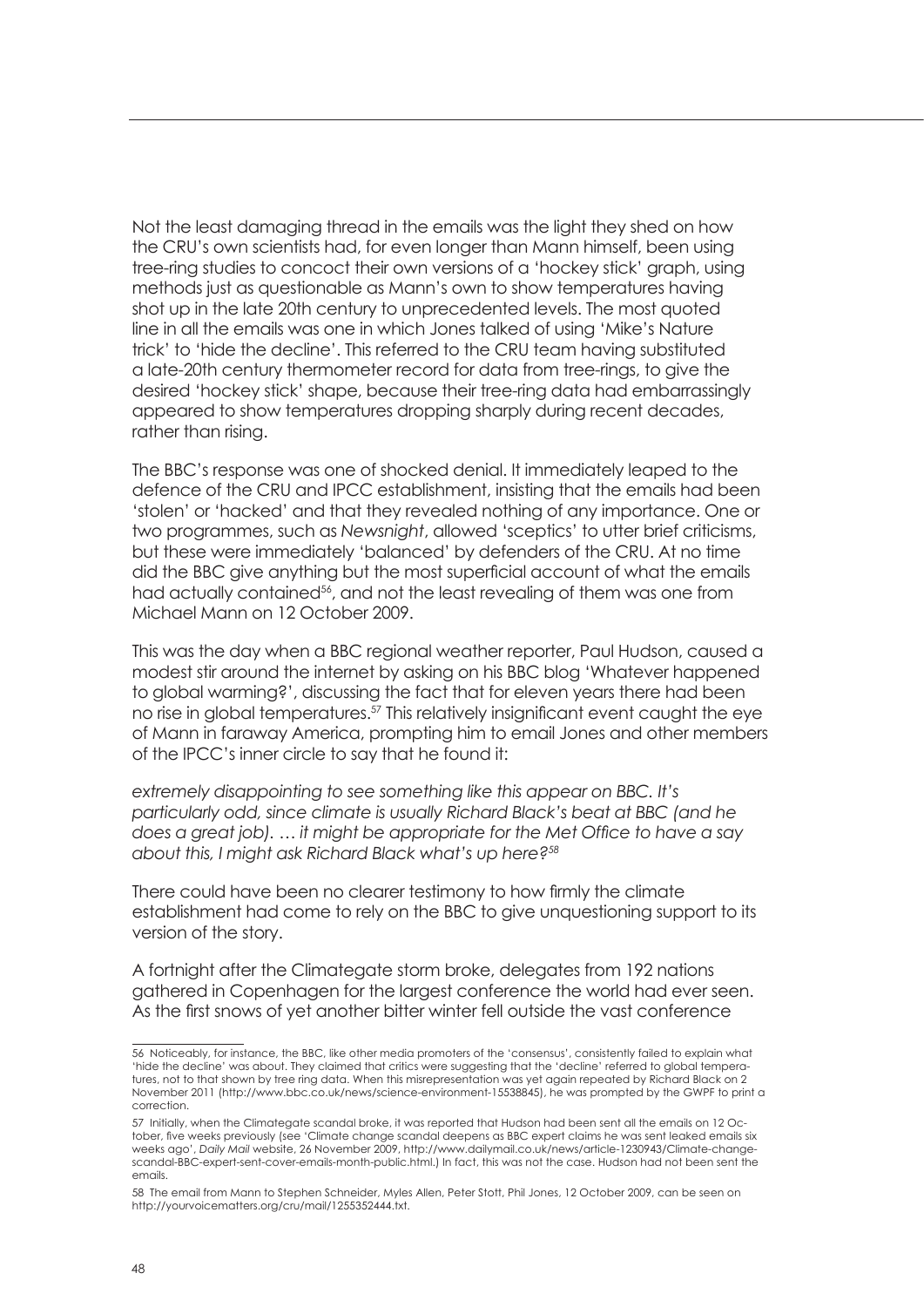centre, the BBC could scarcely conceal its dismay, as it reported the scenes of acrimony and chaos which followed. Two weeks of fractious wrangling ended without a treaty, just as had been predictable months previously.

In a long and pained post-mortem on the BBC website, Richard Black listed eight reasons why he thought Copenhagen had failed.<sup>59</sup> 'Key governments', led by the US and the main developing countries, had not wanted 'a global deal'. The US political system, with its separation of powers between President and Congress, had proved a nightmare obstacle to any agreement. Obama had not been long enough in office to win his country round. The Danish host government could be blamed for its inept mismanagement of the event. The conference's timing, with midwinter snow blanketing the city, could not have been more unfortunate. The '24-hour news culture', requiring Obama to be available for US TV audiences just when his full attention was needed behind the scenes, had hopelessly skewed the negotiating process. The EU had lost its nerve in agreeing to weak compromises instead of standing out for something stronger. The environmental campaigners, who had descended on Copenhagen in their tens of thousands, had 'got their strategies wrong', praising the developing countries for such offers as they had made to curb their emissions, going too easy on Obama and reserving their main fire for those they thought should have done more, such as the EU.

Such a confused mish-mash of recrimination, spraying blame in all directions, showed yet again how little the BBC had understood the real political dynamics which had doomed the hopes of any treaty months, if not years, earlier, For all those who had been so active in promoting the global warming scare, the collapse of Copenhagen was their darkest moment since the scare had been launched on its way 21 years before. But more shocks were to come.

# **Chapter Six: (2010) Trying to hold the line**

### **From the IPCC scandals to the Climategate inquiries**

Easily the most important player in the whole global warming story since 1990 had been the IPCC. Rarely had any international body enjoyed such extraordinary influence and prestige. Like so many others, the BBC had never questioned the IPCC's pronouncements, supposedly based as they were - and as its chairman Dr Pachauri constantly insisted to the world - only on the most unimpeachable 'peer-reviewed' science.<sup>60</sup>

<sup>59</sup> Richard Black, 'Why did Copenhagen fail to deliver a climate deal?', BBC News website, 22 December 2009, http:// news.bbc.co.uk/1/hi/8426835.stm.

<sup>60 &#</sup>x27;The 2007 IPCC report falls well short of its advertising', No Frakking Consensus, http://www.noconsensus.org/ipccaudit/not-as-advertised.php.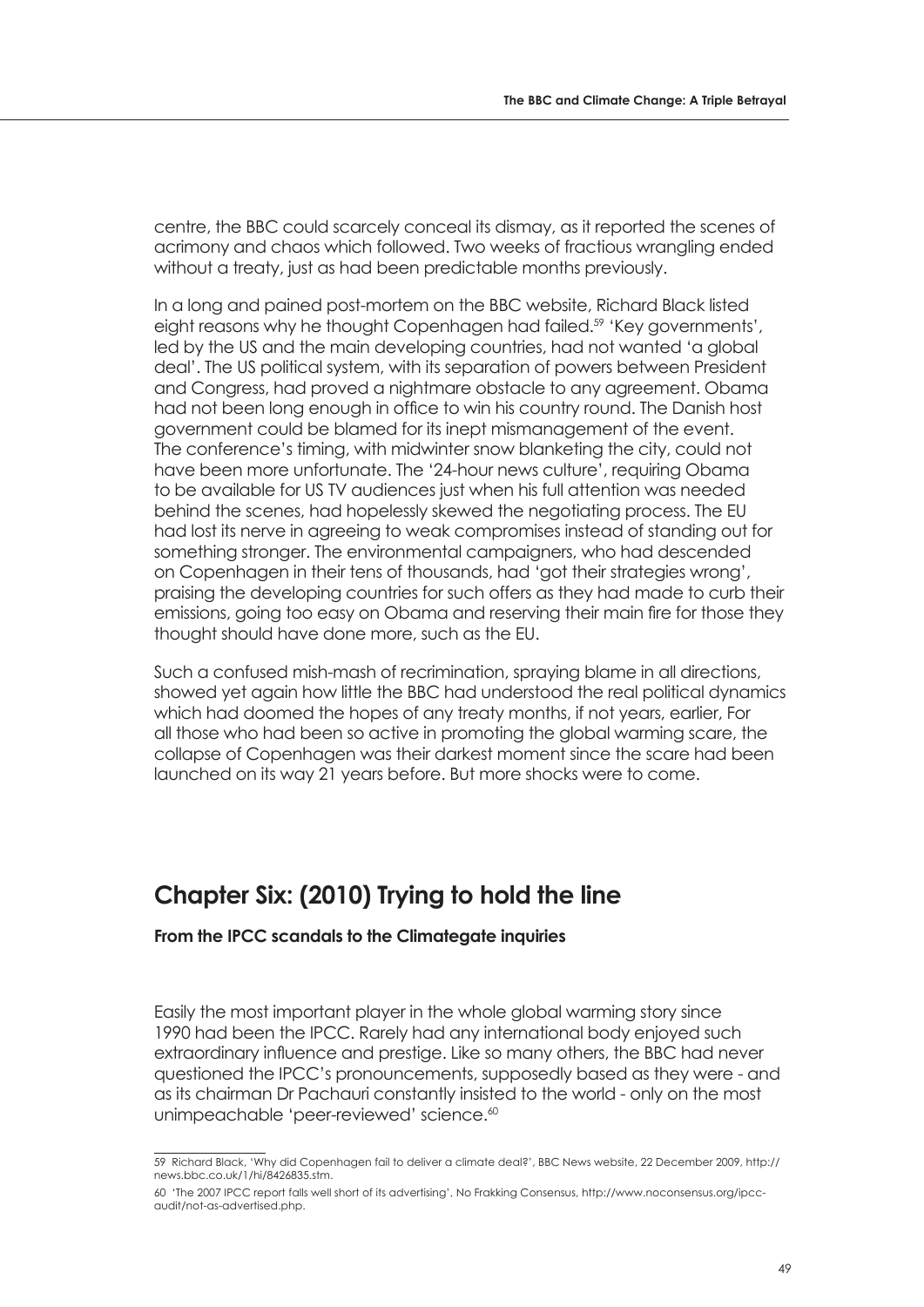In the weeks following Copenhagen, however, the IPCC's authority was challenged in a way far more serious than anything it had ever faced before. A succession of press investigations revealed that several of the more alarming and widely-quoted predictions of its 2007 report had been based not on 'peer-reviewed science' at all, but only on highly dubious claims originating from climate activists.

Curiously, a first portent of what was to come was published by the BBC itself. However this came not from any of its usual team of environmental specialists, but from an Indian journalist based in New Delhi. On 5 December, NDTV's science editor, Pallava Bagla, told readers of the BBC News website about a row which had broken out in India over a passage in the 2007 IPCC report on Himalayan glaciers. These were now retreating so fast, the IPCC had stated, that as early as 2035 it was very likely that many of them could have disappeared altogether, threatening to disrupt the water supplies for three quarters of a billion people.<sup>61</sup>

This claim was so startling that the Indian government had commissioned a report from the country's senior glaciologist, Dr Vijay Raina. He found no evidence for any recent acceleration in the retreat of the glaciers and that the IPCC claim was wholly without foundation. Raina's report had been dismissed by Pachauri as 'voodoo science'. But now, according to the BBC's man in Delhi, it seemed the IPCC's claim had been derived from three sources, none of which was 'peer-reviewed'. The chief source appeared to have been no more than an interview given by another Indian glaciologist, Dr Syed Hasnain, to the New Scientist in June 1999.

In January 2010 this story was sharpened up rather more precisely. It was revealed that almost the exact wording of the prediction that most of the glaciers would be gone by 2035 had come, not from the New Scientist, but from an interview given by Hasnain to a small Indian environmental magazine in April 1999. In 2005 this had been quoted by the WWF, and it was this reference which the IPCC report had given as its main scientific source. Even while the IPCC report had been in preparation, it appeared the claim had been strongly questioned by an IPCC lead author, Dr Georg Kaser, a leading Austrian glacier expert, calling it 'so wrong that it is not even worth discussing'. But the IPCC had insisted on publishing the claim regardless. Furthermore, it was also now revealed that in 2008 the author of the claim, Dr Hasnain, had been recruited by TERI, Pachauri's Delhi research institute, to head a new glaciology unit, and that on the basis of his prediction TERI had won a share in two very substantial research contracts.62

'Glaciergate', as this inevitably became known, had become such an embarrassment to the IPCC that it was forced into an unprecedented admission that publication of the claim had been a mistake. 'The clear and

<sup>61 &#</sup>x27;Himalayan glaciers melting deadline "a mistake"', Pallava Bagla, BBC News website, 5 December 2009, http://news.bbc.co.uk/1/hi/8387737.stm.

<sup>62</sup> Christopher Booker, 'The real story behind the Glaciergate row', *Sunday Telegraph*, 24 January 2010, http://www.telegraph.co.uk/comment/columnists/christopherbooker/7062667/Pachauri-the-real-story-behind-the-Glaciergate-scandal.html.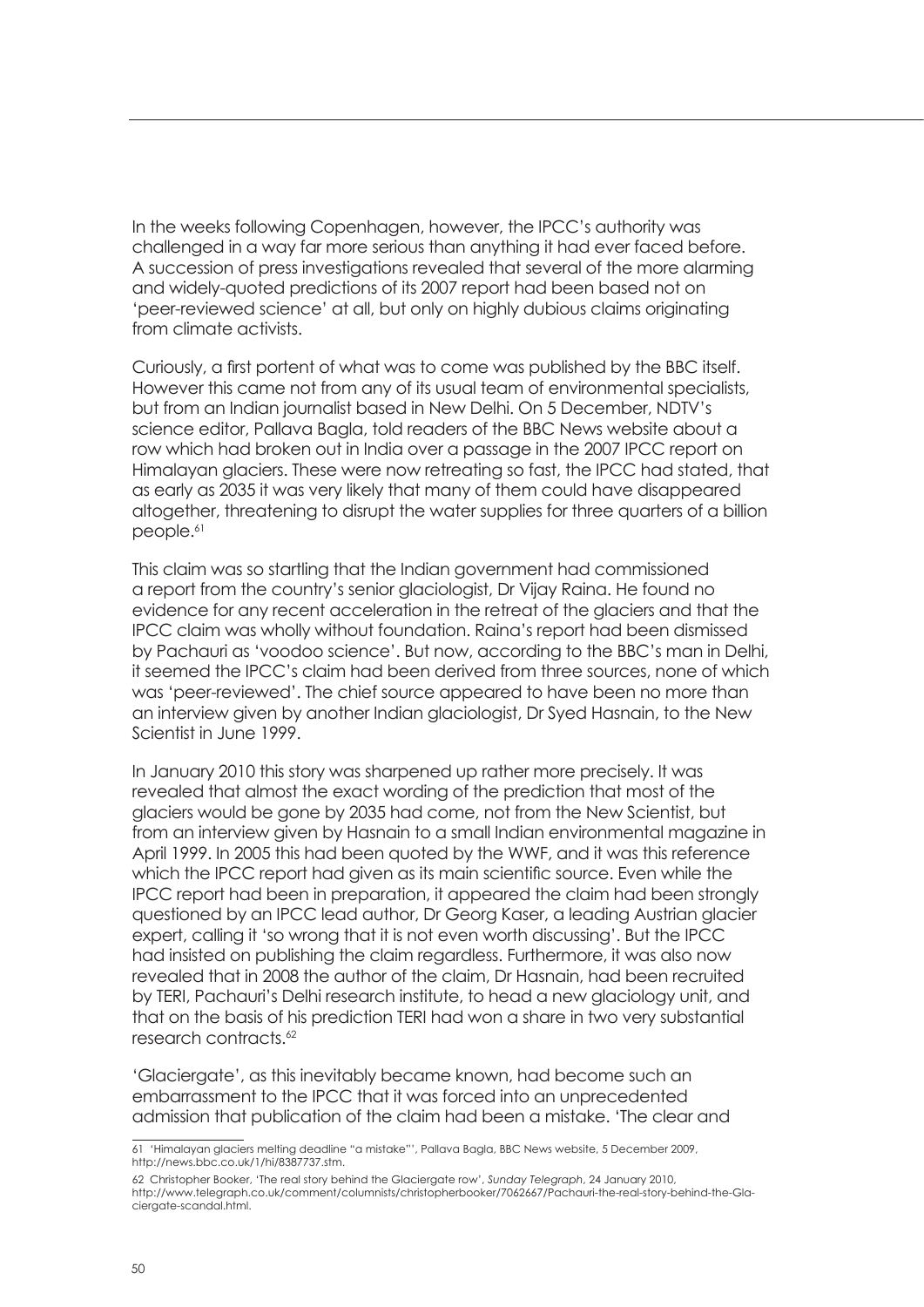well-established standards of evidence required by the IPCC procedures', it said, had not been 'applied properly'.<sup>63</sup> Reporting this retraction on the BBC website, Richard Black nevertheless quoted a senior IPCC official insisting that this was 'only one error in a 3,000 page report', which 'did not change the broad picture of man-made climate change'.<sup>64</sup>

By now, however, it was already clear that this was far from being just one isolated error. As 'Glaciergate' was followed by 'Amazongate', 'Africagate' and even 'Pachaurigate', further revelations about the IPCC's forth report were appearing on a weekly basis.<sup>65</sup>

For instance, a much-publicised prediction that global warming threatened the survival of 40 percent of the Amazon rainforest had again cited the WWF as its source. But this turned out to have originated in a 1999 paper by a small Brazilian environmental group, linked to the WWF, which had not been about global warming at all, but the threat posed to the forest by logging and fires.<sup>66</sup> Another widely-quoted claim that global warming could lead to a 50 percent drop in African crop yields had been tracked down to a paper by a climatecampaigning Moroccan academic, who said that it was based on reports for three North African governments. But these turned out to have said nothing of the kind; indeed one of them had forecast that crop yields might actually rise.<sup>67</sup>

All these predictions had been referred to by the BBC in its guide to 'Climate change around the world' at the time of the IPCC Report in 2007 (still on its website four years later). But none, it now emerged, was based in any way on 'peer-reviewed science'. The scale of the scandal coming to light was later to be confirmed by a meticulous examination of the IPCC report carried out by a team of 40 auditors from 12 countries. This showed that of the 18,531 scientific references cited in its 3,000 pages, no fewer than 5,587, nearly a third, had not been to 'peer-reviewed' academic studies at all, but to 'newspaper and magazine articles, discussion papers, MA and PhD theses, working papers and advocacy literature published by environmental groups'.<sup>68</sup>

These revelations put the BBC's environmental experts on the spot. On 30 January Roger Harrabin published an article on the BBC News website, headed 'IPCC under scrutiny', discussing the IPCC's mistake over the Amazon. He gave one scientist involved in the row the chance to claim that, although the passage in the IPCC report had been 'poorly written and bizarrely

<sup>63</sup> IPCC statement on the melting of Himalayan glaciers', 20 January 2010,

http://www.ipcc.ch/pdf/presentations/himalaya-statement-20january2010.pdf.

<sup>64 &#</sup>x27;UN body admits mistake' on Himalayan glaciers', http://news.bbc.co.uk/1/hi/8468358.stm

<sup>65</sup> In February the IPCC admitted a second error in its 2007 report, after it was pointed out that the report had claimed that 55 percent of the Netherlands was below sea-level when the true figure is only 29 percent .UN climate panel admits Dutch sea level flaw', *Reuters*, 13 February 2010. http://www.reuters.com/article/2010/02/13/us-climate-seas-idUS-TRE61C1V420100213.

<sup>66</sup> Christopher Booker, 'We reach the source of Amazongate', *Sunday Telegraph*, 11 July 2010, http://www.telegraph.co.uk/comment/columnists/christopherbooker/7883372/Amazongate-At-last-we-reach-thesource.html.

<sup>67</sup> Christopher Booker, 'The withering away of the IPCC', *Sunday Telegraph,* 14 February 2010.

<sup>68</sup> See http://nofrakkingconsensus.blogspot.com/2010/05/citizen-audit-report-is-now-pdf.html. For a fuller account by the audit's organiser, see Donna Laframboise, *The Delinquent Teenager Who Was Mistaken for the World's Top Climate Expert*, Kindle Edition, 2011.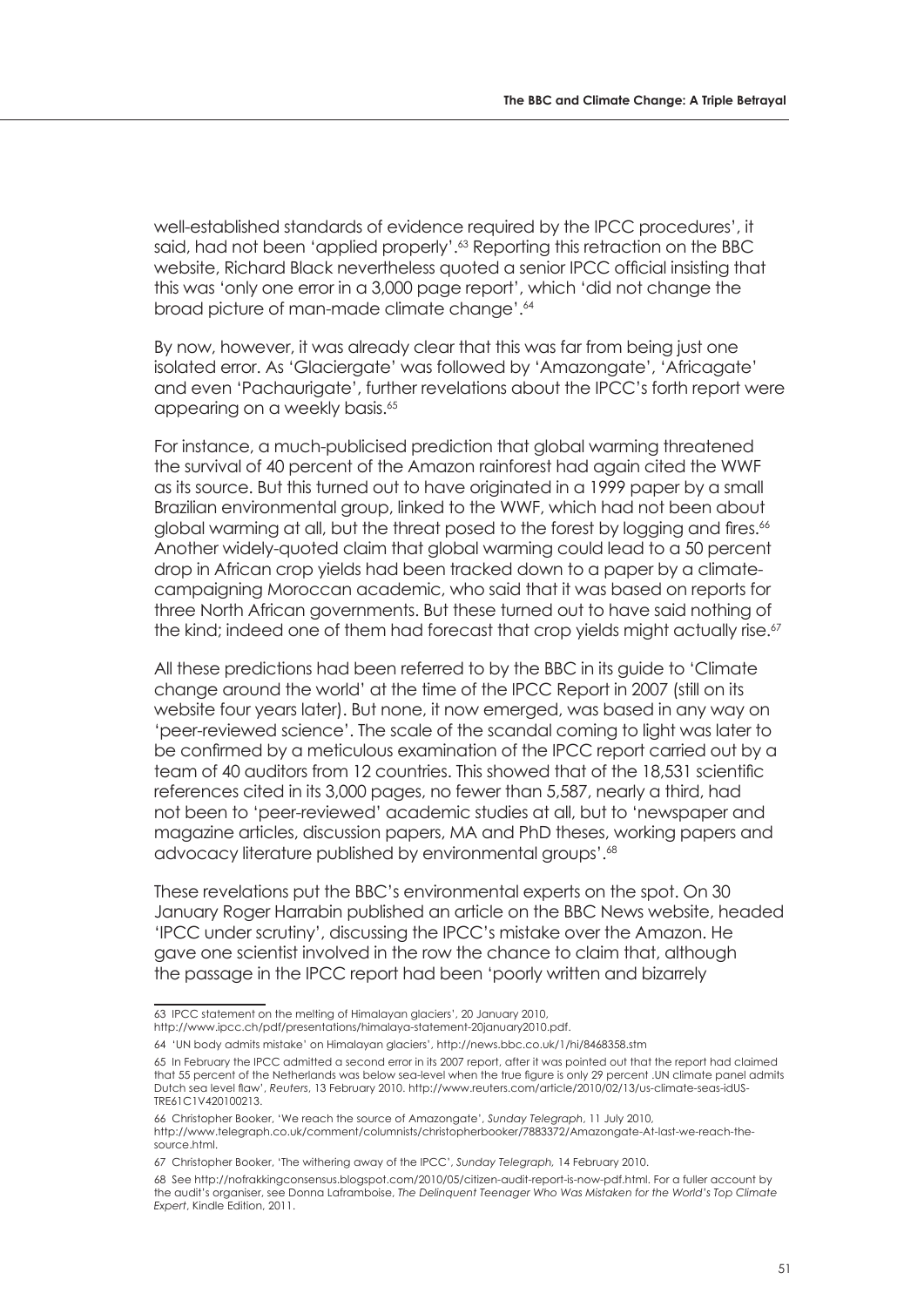referenced', it was nevertheless 'basically correct'. Harrabin went on to opine that papers from bodies such as the WWF often offered 'an easy synthesis of already published evidence' and that, in his experience, they were 'often both accessible and accurate – though clearly written from a point of view'. But he thus defensively sidestepped the only real point at issue: that the IPCC/ WWF Amazon claim had no scientific basis whatever. It had been lifted from a propaganda leaflet published in 1999 by another environmental activist group discussing something quite different.

The IPCC was also now under fire on another front, following revelations in the *Sunday Telegraph* of how, since becoming the IPCC's chairman in 2002, Dr Pachauri had hugely expanded his Delhi research institute, TERI, opening branches in the USA, London, Abu Dhabi and several other countries in Asia. He had also been given positions worth millions of dollars with more than 20 major organisations, ranging from international banks, corporations, universities and foundations to carbon trading exchanges. When these disclosures were reported across the world, provoking calls for Pachauri to step down from the IPCC, the BBC website leaped to his defence with a laudatory profile. This touched on his business connections only very obliquely and without details. But it emphasised that he had dismissed the allegations, insisting that all payments for his services went to his institute and that 'not a penny goes into my own pocket'.69

Clearly the BBC's journalists had been put on the back foot by all these blows levelled at an institution whose authority they had been used to treating with such unquestioning reverence. Something of this unease was shown in a remarkable interview Harrabin published on 13 February with Phil Jones, the now-suspended head of the University of East Anglia's Climatic Research Unit.70

A first unusual point about this interview was Harrabin's explanation that some of the questions he put to Jones had been 'gathered from climate sceptics', He began by asking the man who had been in charge of the world's most prestigious surface temperature record whether he agreed that 'the rates of global warming from 1860-1880, 1910-1940 and 1975-1998 were identical?'. Startlingly, Jones conceded that the warming rates for each of these periods had been 'similar and not statistically different from each other'. In other words, he was admitting that the rate of warming had been much the same during those decades in the late 19th and early 20th centuries, long before the panic over global warming began. Yet this rather contradicted all those claims that the late 20th century warming had been so abnormal that it could only be ascribed to human activity.

Harrabin went on to ask whether Jones agreed that 'from January 2002 to the present there has been statistically significant global cooling?'. Here again, Jones surprisingly conceded that there had indeed been a cooling trend during those years, but that this decline at a rate of 0.12C per decade had not been

http://news.bbc.co.uk/1/hi/8499845.stm. The detailed investigation of Pachauri's business dealings was carried out by Dr Richard North and myself, and published in the *Sunday Telegraph* on three occasions in January 2010.

<sup>69 &#</sup>x27;Profile: climate chief Rajendra Pachauri', BBC News website, 5 February 2010,

<sup>70 &#</sup>x27;Q and A: Professor Phil Jones, BBC News website, 13 February 2010, http://news.bbc.co.uk/1/hi/8511670.stm.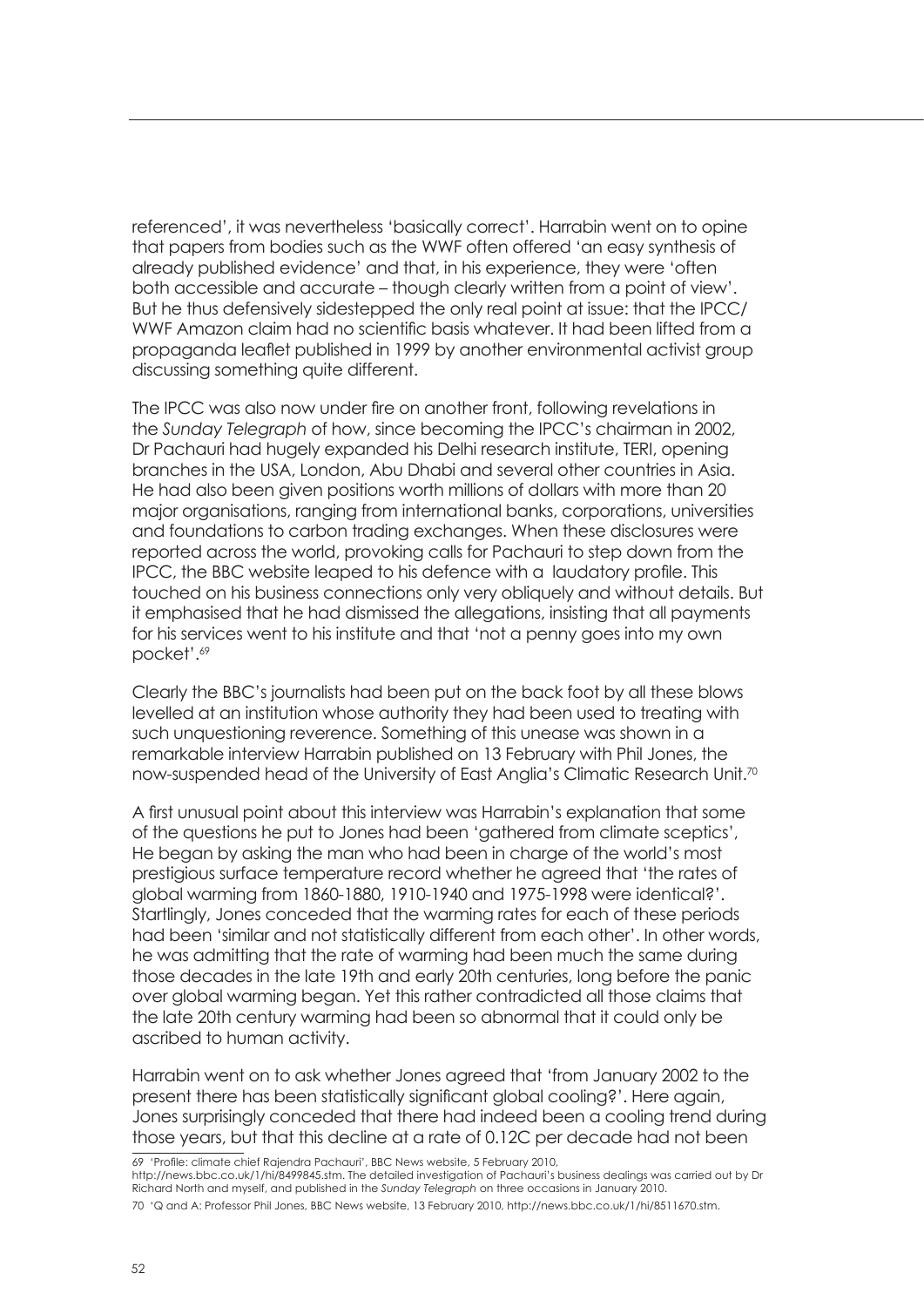'statistically significant'. Harrabin did not pursue this by asking why this drop in temperatures had not been predicted by those IPCC's computer models programmed to assume that, as CO2 levels rose, temperatures must follow.

From there Jones's replies to the questions became increasingly ambivalent. When asked whether he agreed that the warming before 1998 could have been due to natural causes, he only mentioned the effects of volcanic eruptions and solar radiation, making no reference to shifts in ocean currents. Asked whether or not there had been a Medieval Warm Period, he gave the now-familiar reply that, although there was evidence for such a warming in the northern hemisphere, there was not enough evidence from the southern hemisphere to say whether this phenomenon had been global. It was therefore impossible to say whether or not global temperatures had been higher 1,000 years ago, and thus to know whether our contemporary warming was unprecedented.

Three months earlier, however, it would have been unthinkable that the BBC should have put such questions, or that Jones should have publicly given such frank answers. Although these issues had long since been the small change of discussion among informed 'sceptics', any attempt to raise them with upholders of the 'consensus' would previously have met only with scorn. The interview was another sign that the global warming story was again entering a new and very different phase.

#### **Holding the line on Climategate**

After all the shocks and sensations of that winter of 2009/10, the drama subsided into a prolonged quiescence. Initially, this was punctuated by the attempts of the climate establishment to hold the line by insisting that none of these minor aberrations had affected the overwhelming 'consensus' that the world was warming.

The most conspicuous of these in Britain were the three official inquiries into 'Climategate'. The first was hastily convened by a committee of MPs before the dissolution of Parliament for the 2010 election; the other two, chaired by Lord Oxburgh and Sir Muir Russell, were commissioned by the University of East Anglia to defend the reputation of its beleaguered Climatic Research Unit.

These inquiries were curiously perfunctory affairs. With two possible exceptions, the panel members were all committed supporters of the 'consensus'. Pointedly, none of the inquiries called as witnesses those critics, such as Steve McIntyre and Ross McKitrick, who had produced expert analyses of the profound scientific and professional shortcomings revealed by the CRU emails. When the three reports came out, it was clear that they had all glossed over the more disturbing aspects of the evidence brought to light by the emails. None had addressed the more important scientific and professional issues they had raised. The real purpose of the reports, it became clear, was simply to provide official-seeming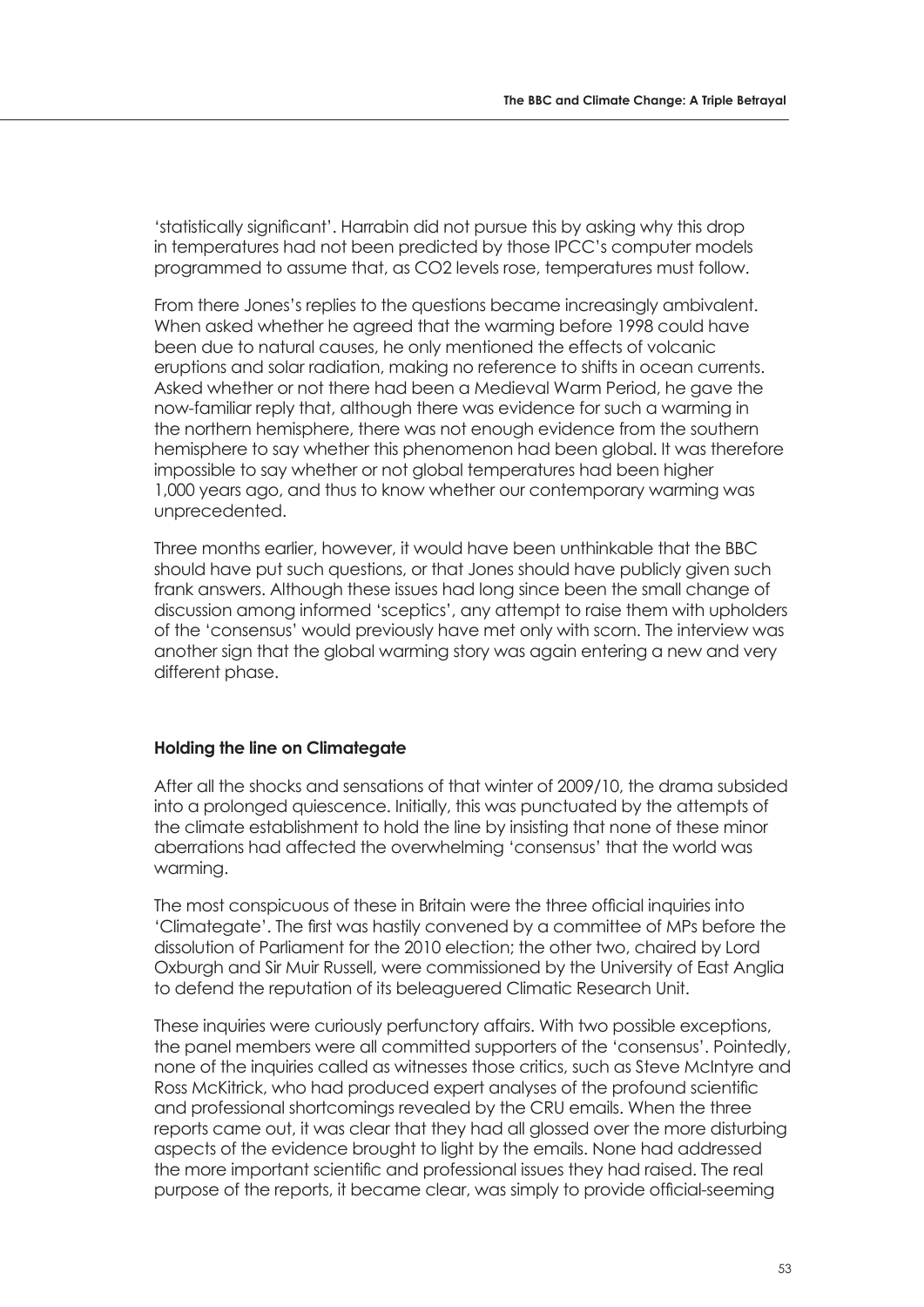documents which could be quoted to show that the emails had revealed nothing of great concern, and that everyone involved had, with one or two minor exceptions, been cleared of any wrongdoing.

By and large the BBC's coverage of this exercise - typified by a report on its website headed '"No malpractice" by climate unit' in April - was all those responsible for setting up the inquiries could have wanted. Its coverage made no serious attempt to explain the more significant issues which the inquiries had managed to avoid examining. Its overall message - echoing that of the reports themselves - was that the 'consensus' view of climate change had been vindicated.

The one exception to this was a note published by Harrabin on 5 July. At least, in somewhat muddled fashion, this tried to highlight the peculiar way in which the more serious scientific issues raised by Climategate had been allowed to slip down the cracks between the three inquiries.71 But any doubts this raised about the value of the inquiries might have been allayed two days later when Richard Black commented in a long post on the publication of the report chaired by Sir Muir Russell, headed 'Climate scientists "did not withhold data"'.72 In a nod to impartiality, Black did include critical comments from Dr Benny Peiser and Lord Lawson of the Global Warming Policy Foundation. But the accusations of sceptics, Black asserted, had been 'largely dismissed by the report'. He quoted Russell as saying that 'the rigour and honesty' of the scientists was 'not in doubt', and that his report was 'not a whitewash … we've gone to the heart of the issues'.

Had Black shown more familiarity with the issues himself, he might have been in a position to express considerable surprise at such a claim. But he simply took all the report's assurances on trust. He quoted someone who had worked with the CRU saying how delighted she was that the 'nightmare' was over for Jones and his colleagues, and that Russell had 'found nothing to undermine the IPCC reports'. And he cited the findings of a Dutch inquiry earlier that week into the mistake over Dutch sea-levels, that none of the IPCC's errors could undermine the fact 'that man-made climate change poses a significant threat in many regions of the world'.

<sup>71</sup> Harrabin's Notes: Getting to the bottom of Climategate', BBC News website, 5 July 2010,

http://www.bbc.co.uk/news/10507144. Harrabin's account was muddled in various respects. Oxburgh's 'Science Assessment Panel', despite its name, had never been briefed by the University of East Anglia to look at the wider scientific questions raised by the emails, only at charges of professional misconduct. The scientific papers it examined were chosen not, as Harrabin implied, by the Royal Society, but by the UEA. Although Harrabin therefore asked a spokesman for Muir Russell whether his panel would be considering the science, it was not surprising that the answer was 'no', because Russell had made clear from the start that this was not his intention.

<sup>72</sup> Richard Black, 'Climate scientists "did not withhold data"', BBC News website, 7 July 2010. http://www.bbc.co.uk/news/1053819810`0.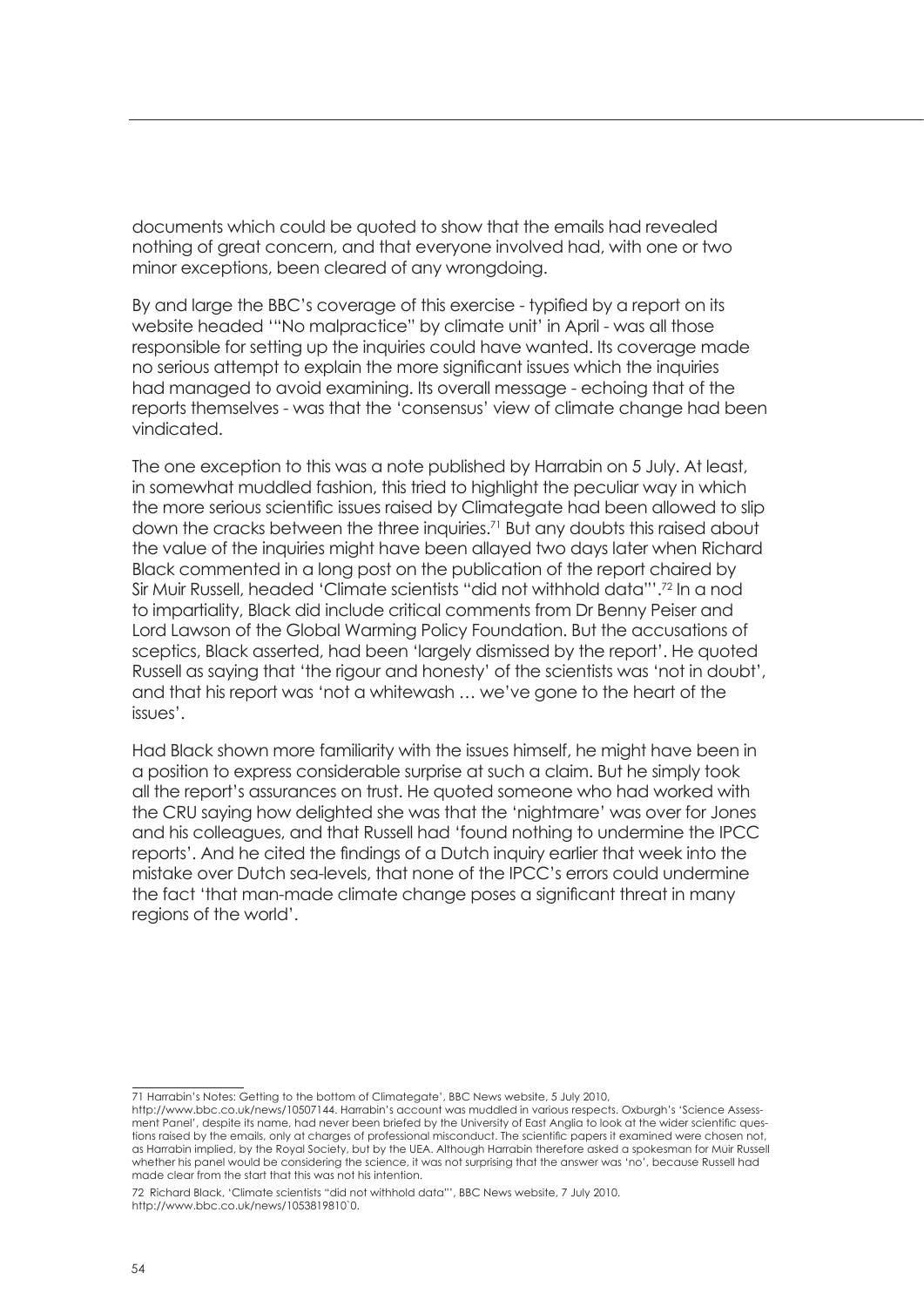# **Chapter Seven: (2010-11) Whistling in the dark**

#### **With Cancun another fiasco, let's just attack the 'deniers'**

Despite the best efforts of those Climategate inquiries, it was becoming evident that the events of the previous winter had shaken those inside the 'bubble' rather more severely than they liked to let on. In June 2010 the BBC's Panorama tried to hold the line in a different way with an edition entitled *What's Up With The Weather?* As its presenter, Tom Heap, wrote on the BBC website:

*Climate change is often presented in religious terms, believers versus deniers, disputing the fate of mankind. In the last year, it really felt as though the gods unleashed a plague of events to test the faith. Dodgy e-mails gave us 'climategate'. The shifting jet-stream gave us a freezing winter. United Nationsbacked climate scientists gave us crass errors of glacial proportions. And Copenhagen gave us, well, virtually nothing'.73*

In its bid to recover lost ground, Panorama fell back on the old BBC trick of purporting to take a fresh and wholly impartial look at the subject by pitching against each other spokesmen for what were presented as the two opposing sides of the debate.

On one hand were two advocates for the orthodoxy, Bob Watson, Pachauri's predecessor as chairman of the IPCC, and Bob Ward, a tireless lobbyist for the cause, who both believed fervently in man-made global warming. On the other, billed as 'sceptics', were the social scientist Bjorn Lomborg and the satellite temperature expert John Christy, who also both accepted a human contribution to global warming, although they differed from the 'consensus' as to its degree and the response this might call for.

The programme began by explaining to viewers that global temperatures were rising because greenhouse gases were trapping heat in the atmosphere - 'like the world putting on a woolly jumper', as the producer Mike Rudin helpfully added on the BBC website. The antagonists were then made to play a babyish game, pinning up tiles on a 'Wall of Certainty' to show the degree of confidence they attached to various statements. This, as Rudin put it, resulted in a surprising amount of agreement between the two sides 'on the fundamental science'.<sup>74</sup> To help them on their way, viewers were also treated to an interview with Michael Mann of the 'hockey stick'.

By the end, even though the two sides disagreed about how far we should worry about the dangers of the global warming they both believed in, the presenter was able to conclude 'you do not expect to crash your car, but you have plenty of expensive safety features fitted just in case you do'.

<sup>73 &#</sup>x27;After "climate-gate": dissecting the science', Tom Heap, BBC website 28 June, 2010. http://news.bbc.co.uk/panorama/hi/front\_page/newsid\_8758000/8758352.stm.

<sup>74 &#</sup>x27;What's up with the weather?', Mike Rudin, BBC website, 24 June 2010. http://www.bbc.co.uk/blogs/theeditors/2010/06/whats\_up\_with\_the\_weather.html.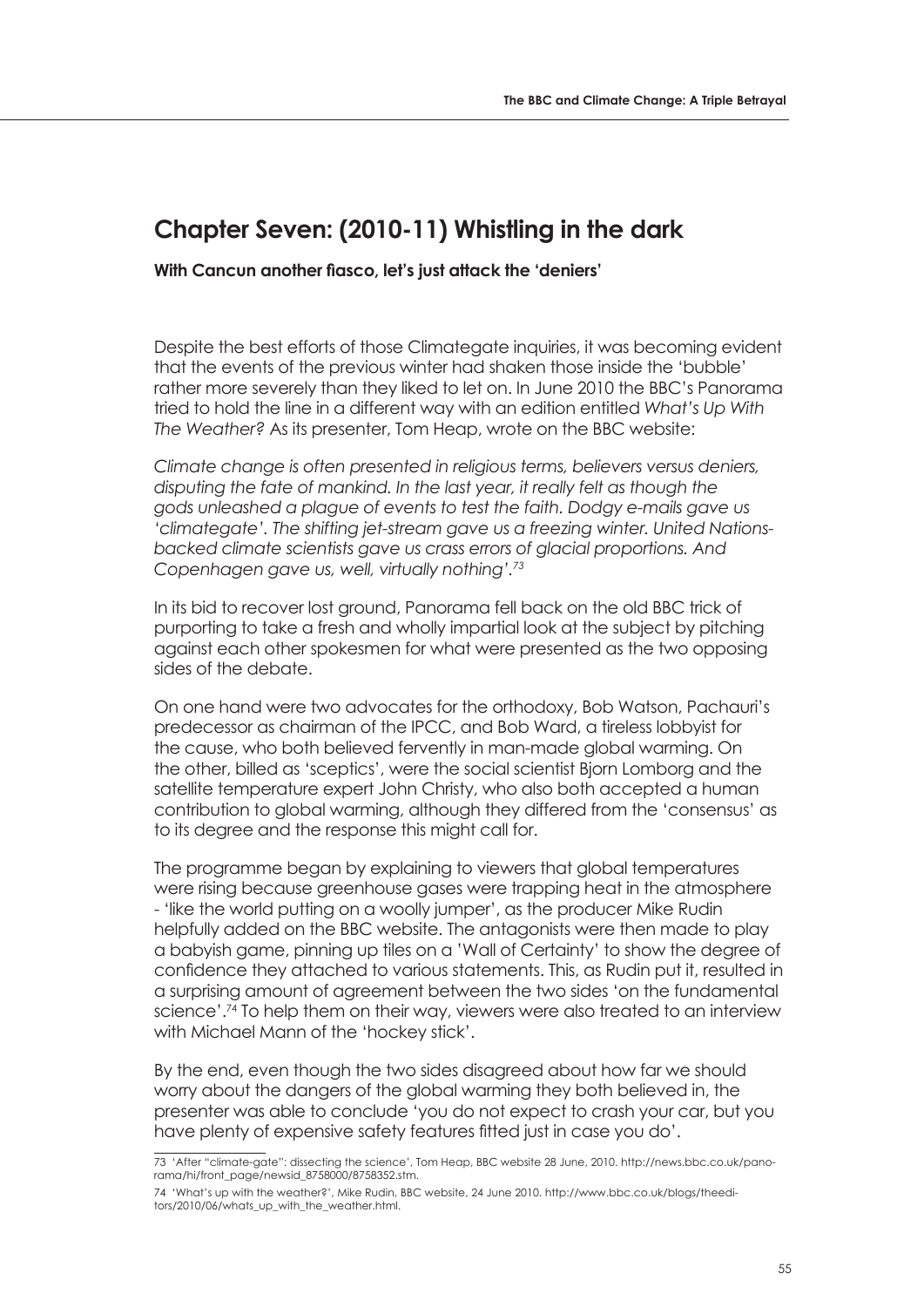The kind of 'expensive safety measures' Panorama had in mind were those which, if they had been signed up to in Copenhagen six months earlier, would have presented mankind with by far its biggest bill in history. To the BBC's dismay, these had been rejected. Preparations were afoot to have another go at reaching a binding international agreement,when, in December, the UN staged yet another climate conference in Cancun, Mexico.

As thousands of officials, politicians, lobbyists and environmental activists converged on the Caribbean holiday resort, hopes for a deal were not high. Cancun was enjoying its lowest December temperatures on record, though nothing like so low as those back in frozen, snow-bound Britain, which was shivering through its second coldest December since local records began in 1659.

The BBC team did their best to whip up flagging spirits, as Richard Black reported that the talks had begun 'amid warnings that time is running out to curb climate change and save the UN process'. He led off with a plea from 'the top UN official Christiana Figueres' that 'the fate of low-lying islands should be "a wake-up call"' (the BBC had never been able to acknowledge that there was no physical evidence that sea-levels were rising round the Maldives and Tuvalu, as was only suggested by IPCC computer models).

Quoting spokesmen for the WWF and Oxfam, Black sadly had to agree that the prospects for any new treaty that would keep global temperatures from rising no more than 2 percent, as 'the vast majority of countries' wanted, were slim. But 'without a meaningful climate pact', he was told by Britain's climate change minister, Chris Huhne, there was a danger that the process would just 'peter out':

*People next year won't send a senior minister, they will send a junior minister, and then the year after that they will send a senior civil servant. In a few years time it will be the local ambassador and it will wither on the vine'.*

The best that could be hoped for, said Huhne, was that 'there is a renewed momentum so people are coming back next year with a real sense that they want a deal'.<sup>75</sup>

A week later, when their worst fears had been realised and the conference ended in yet another non-binding fudge, Roger Harrabin tried to keep hopes alive with a Cancun retrospective headed 'No crash for climate bus'. He began by rejoicing that at least some kind of an agreement had emerged, assuring his audience that 'the climate bus' had not just been 'yanked back on the road – it was pointed in the right direction and it's still moving'. But even he, after a few hundred words of whistling in the dark, had to end by admitting that 'at this rate, the climate bus won't make it in time. And no amount of cheering its success in avoiding a fatal accident will change that'.76

<sup>75 &#</sup>x27;Climate change warning at UN Cancun summit', Richard Black, BBC News website, 8 December 2010. http://www.bbc.co.uk/news/science-environment-11984066.

<sup>76</sup> Harrabin's Notes: 'No crash for climate bus', Roger Harrabin, BBC News website, 13 December 2010. http://www.bbc.co.uk/news/science-environment-11984066.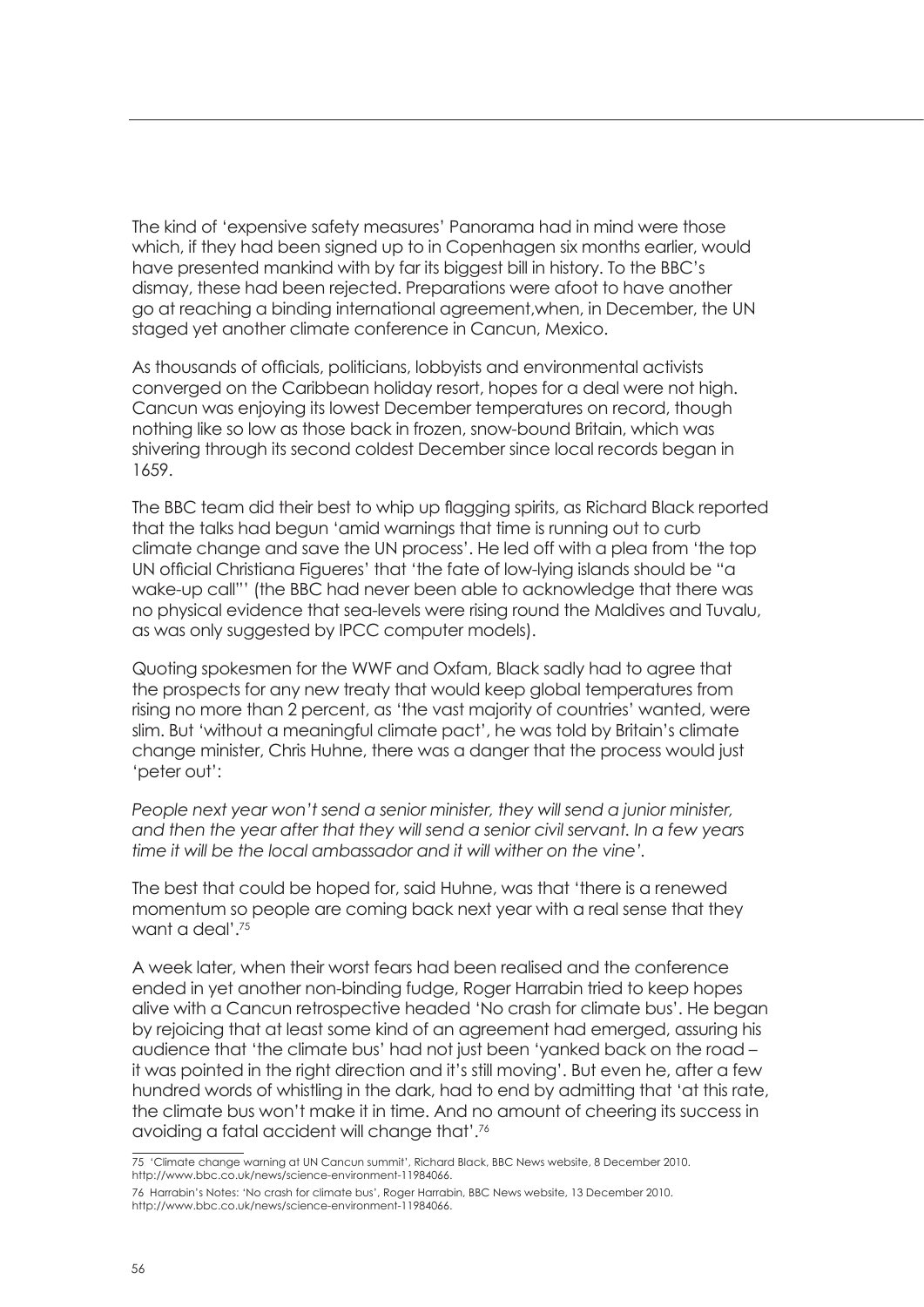### **'Science Under Attack**'

With the cause it had relentlessly promoted for so long falling apart in so many directions, it seemed all that was now left to the BBC was to lash out at those whom it had long tried to write out of the script – those 'deniers' who, four years before, it had decided were so insignificant, wrong and mad that they were best ignored.

On 24 January 2011, the BBC's leading science programme, *Horizon*, put out an hour-long documentary entitled 'Science Under Attack'. The formula the programme used to make its point was one familiar since *Climate Wars*. First a presenter with some scientific credentials comes on to pretend he is going to look dispassionately at the evidence. Supporters of the cause are allowed to put their case without challenge, as if they represent proper 'science'. Hours of film of 'deniers' are cherry-picked for sound bites which can be shown, out of context, to make them look ridiculous. The presenter can then conclude that the 'deniers' are just a tiny handful of eccentrics standing out against the overwhelming scientific 'consensus'.

The Horizon version perfectly exemplified this formula. The scientist picked to front the progamme was Sir Paul Nurse, a Nobel Prize-winning geneticist now President of the Royal Society, which had been promoting global warming orthodoxy even longer than the BBC. The cue to justify the programme's title was the criticism which had greeted those emails from the University of East Anglia, which just happened to be Nurse's old university.

One of the two 'deniers' chosen to be stitched up was the journalist James Delingpole, who had first popularised the term 'Climategate' on his Telegraph blog. He was filmed at his home for three hours so that the programme makers could pick out two minutes of interview, including one question from Nurse to which Delingpole rather fumbled an answer because it was so unexpected. If Delingpole was diagnosed with cancer, Nurse asked him, and clinical consensus recommended a particular form of treatment, would he reject that consensus? When Delingpole paused before answering a question so loaded that it might have taken several minutes to explain the difference between a consensus of medical certainty arrived at by decades of genuine scientific research and one which in the case of 'climate science' was merely a tendentious artefact, this so excited the Guardian that it posted a whole article on its blog on how Delingpole had been 'torn apart'.<sup>77</sup>

More blatant was the treatment of Professor Fred Singer, the distinguished veteran US astrophysicist. After Nurse was shown cosying up to Singer in a Washington coffee house, a brief clip showed Singer explaining how a particular stalagmite study had shown temperature fluctuations correlating much more

<sup>77 &#</sup>x27;Oh no, not another unbiased BBC documentary about "climate change"', James Delingpole's *Daily Telegraph* blog 24 January 2011. http://blogs.telegraph.co.uk/news/jamesdelingpole/100073116/oh-no-not-another-unbiased-bbc-documentary-about-climate-change. See also 'The TV interview that tied James Delingpole's tongue', *Guardian Environment Blog*, http://www.guardian.co.uk/environment/blog/2011/jan/24/james-delingpole-tv-interview.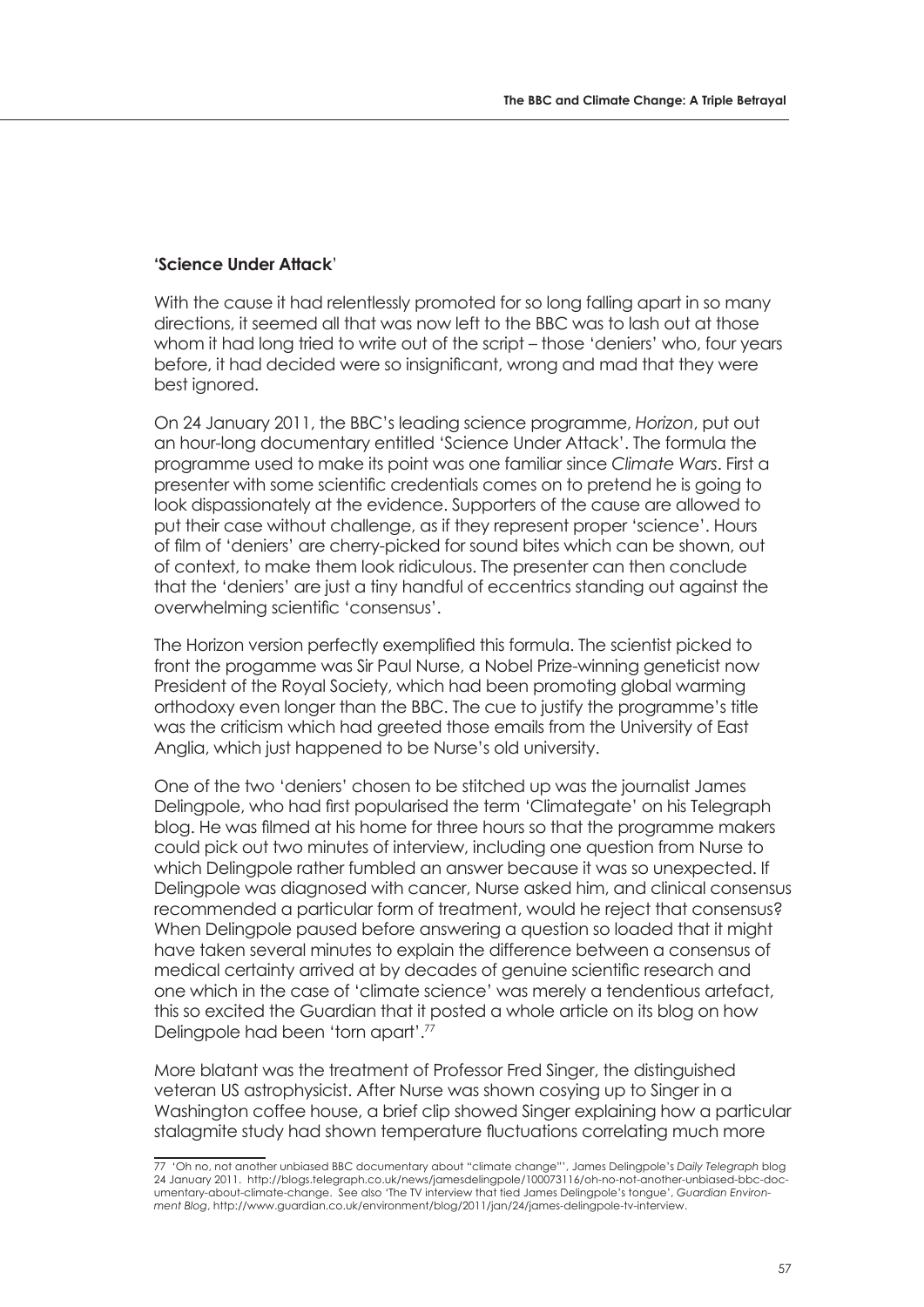neatly with solar activity than with levels of CO2. This snippet enabled Nurse to imply that Singer seemed to base his scepticism just on one tiny local example, whereas real scientists look at the overall picture. No mention was made of the 800-page report recently edited by Singer in which dozens of expert scientists had challenged the CO2 orthodoxy from every angle.

The most telling moment of the programme, however, came in an interview between Nurse and a computer-modelling scientist from NASA, presented in front of computer screens as a general climate expert, although he was only a specialist in ice studies. Asked to quantify the relative contributions of CO2 to the atmosphere by human and natural causes, his seemingly devastating reply was that 7 gigatonnes were now being emitted each year by human activity while only 1 gigatonne came from natural sources such as the oceans, So much was this the message the programme-makers wanted that Nurse persuaded the man to repeat his claim that human emissions were seven times greater than fhose from all natural sources.

This was a mind-boggling example of the BBC's scientific and professional dishonesty. It is generally agreed that the 7gt of CO2 annually emitted by human activity represent only just over 3 percent of 186gt emitted in total. That given off by the oceans is more than 100gt (57 percent). 71gt (38 percent) comes from animals. One can argue about how much, thanks to the carbon cycle, CO2 the oceans and plants reabsorb. But, as so baldly stated, twice over, the point was simply a grotesque misrepresentation, included, like many of the programme's other assertions, only to give a wholly misleading impression.

Another came after Nurse had defended his old university's part in the Climategate emails. Inevitably he claimed that various reports had cleared the scientists involved of any wrongdoing, without mentioning that the inquiries had all avoided the more serious issues which the emails had raised about the methods and conduct of the scientists involved. But Nurse then held up a copy of the *Sunday Telegraph*, showing the headline over one of my own columns reading 'The worst scientific scandal of our generation'.78 He implied that this was intended to refer only to Climategate, which would obviously have been absurd. The whole point of my article had in fact been to explain how the emails merely shed further light on all the other ways in which these scientists had for years been misusing and misrepresenting data crucial to the 'consensus' case.

Although Nurse constantly posed through the programme as the champion of objective science, he all too frequently showed that, for all his expertise in cell biology, he knew no more about climate science than the proverbial man in the pub. He and the prestige of his position had simply been used by the BBC to further a purpose which in recent years had become wearisomely familiar.

Indeed, by happy coincidence, the morning after the Horizon programme was first shown, the *Daily Mail* serialised extracts from a book by the former senior BBC journalist Peter Sissons, under the headline: 'The BBC became a propaganda

<sup>78 &#</sup>x27;Climate change: this is the worst scientific scandal of our generation', *Sunday Telegraph*, 28 November 2009. http:// www.telegraph.co.uk/comment/columnists/christopherbooker/6679082/Climate-change-this-is-the-worst-scientific-scandal-of-our-generation.html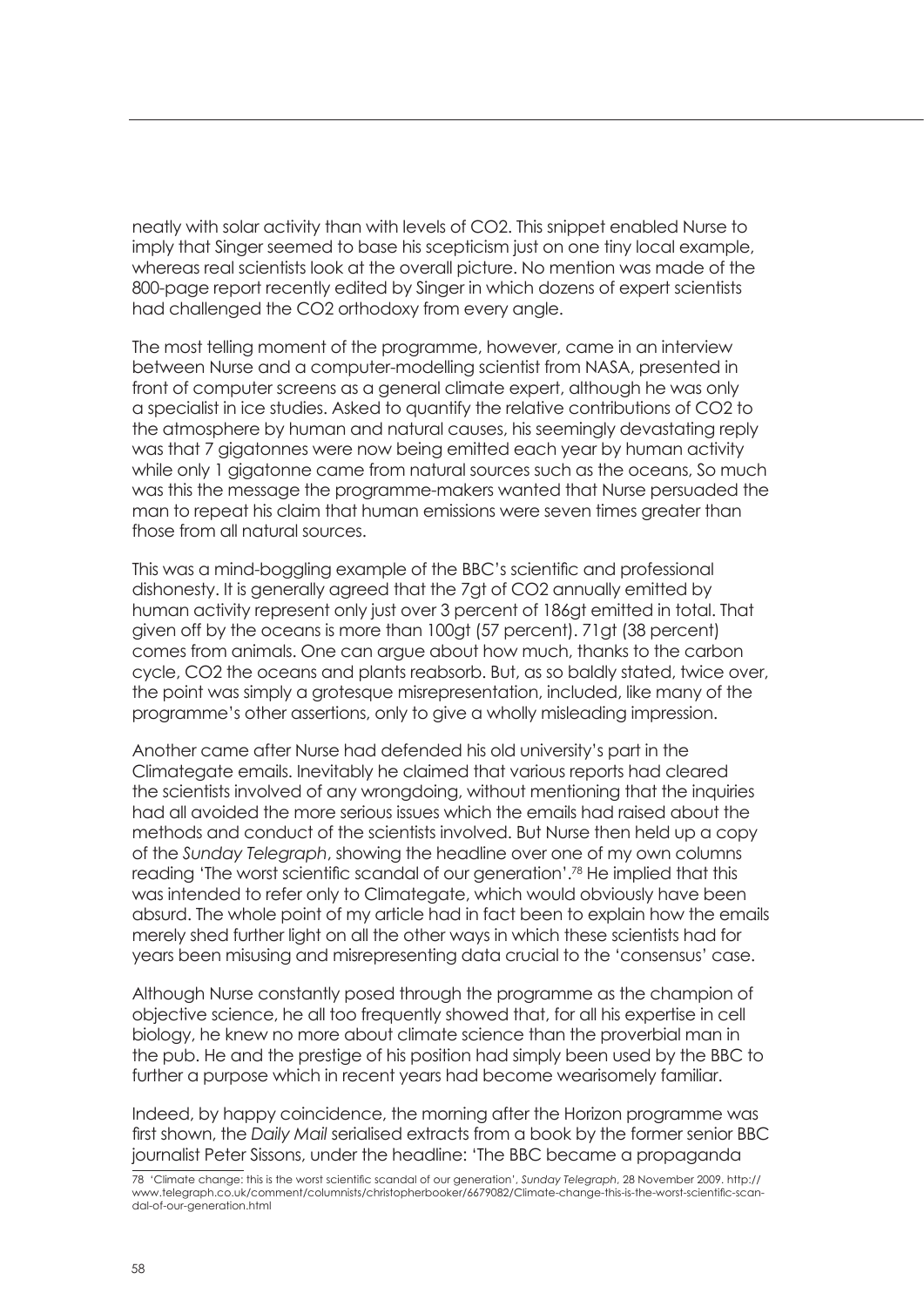machine for climate change zealots … I was treated as a lunatic for daring to dissent'. In a passage quoted at the beginning of this report, Sissons described how for years he had noted how fanatically his BBC colleagues had been carried away into pushing the 'consensus' orthodoxy, and how intolerant they had become of anyone who asked the kind of basic questions to which any serious journalist would have wanted answers.

As I commented on the *Horizon* programme in my column the following Sunday:

*"Far from it being 'science' which is under attack from all those experts who dispute the orthodoxy on global warming, the truth is the very reverse. It is the dissenters who are trying to speak for genuine science, against those who misuse its prestige to promote a cause which has too often betrayed the very*  essence of proper scientific method. The fact that the BBC has been turned, in *Peter Sissons' words, into a mere 'propaganda machine' is scandal enough. But a far greater scandal is the way the authority of science has been hi-jacked to serve a fatally flawed belief system which threatens to inflict irreparable damage on the future of us all."79*

#### **The story the BBC missed altogether**

Often just as important as what the BBC did report about the climate change story, as we have seen, was what it didn't report. Before we conclude therefore, brief mention must be made of one hugely important part of that story which for years the BBC had managed almost wholly to overlook.

One of the most disturbing consequences of the politicians' obsession with global warming had been the very dangerous way in which this had skewed national energy policy. For years it had been becoming increasingly obvious that this was posing a serious threat to Britain's continued ability to produce enough electricity to keep her lights on and her economy functioning.

As far back as 1992, thanks to the new-found obsession even then with the need to reduce CO2 emissions, the Conservative government had decided that Britain should begin to generate much of its power from gas rather than coal (emissions from gas being only half those from coal). This green-inspired shift in policy was greatly reinforced after 2003 by the Blair government's decision to centre its energy policy on 'renewables' and wind turbines. In fact, even then, as was reflected in that year's energy White Paper, it was already obvious that, within little more than a decade, Britain would begin to face a massive shortfall in her electricity supplies.

This was because eight out of nine of her ageing nuclear power stations would be reaching the end of their life, and six major coal-fired power stations would be forced to close under an EU anti-pollution directive. Between them, this would knock out 22 gigawatts of the country's generating capacity, more than

<sup>79 &#</sup>x27;How BBC warmists abuse the science', *Sunday Telegraph* 29 January 2011, www.telegraph.co.uk/comment/columnists/christopherbooker/8290469/How-BBC-warmists-abuse-the-science.html.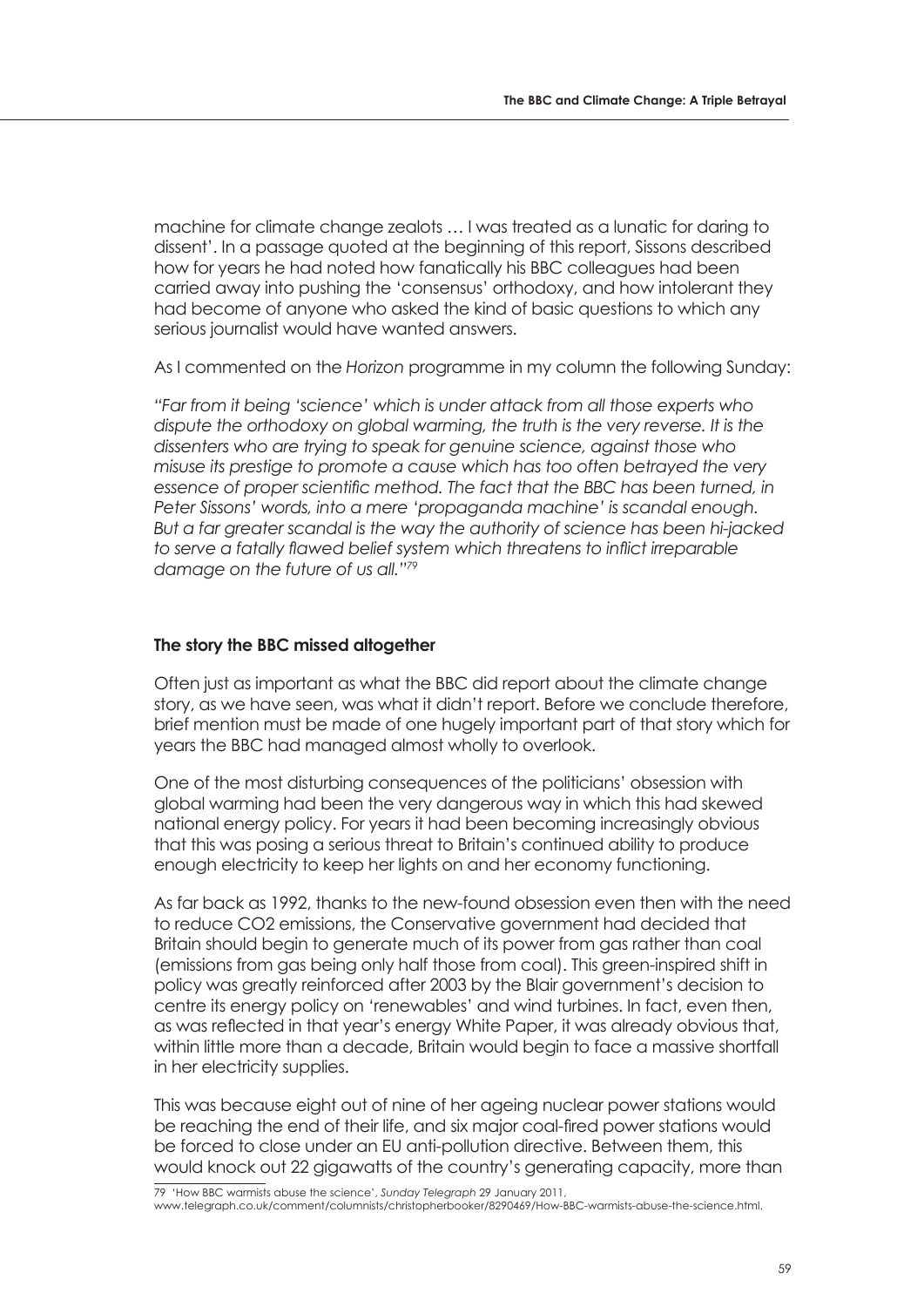a third of what is needed to meet peak demand of 60GW.

How was this shortfall to be remedied? It was no good pretending, as the politicians tried to do, that the gap could be filled by wind power, because, thanks to the intermittency of the wind, no amount of windmills could ensure a reliable supply. Even when, in 2008, the government belatedly recognised this by reversing its earlier opposition to building new nuclear power stations, none of these were likely to be on stream for well over a decade.

At the same time the building of new coal-fired power stations was effectly ruled out, because these could only be allowed if their CO2 emissions were piped away to be buried in holes under the North Sea. A wholly Quixotic proposition which would double the cost of electricity and was never going to work anyway. The only hope of filling the gap therefore was a crash programme to build power stations burning gas which, with the North Sea's supplies running out, would have to be imported at ever rising cost from abroad. Only in 2011, with the first discovery of vast reserves of shale gas in Lancashire, did it seem that, miraculously, Britain might now be able to draw on almost limitless supplies of her own gas. But even this, the government viewed with little enthusiasm, because of the violent opposition of environmental groups to shale gas on the grounds that it was yet another CO2-emitting fossil fuel, the exploitation of which they argued might be 'environmentally damaging'.

For years the unfolding of this extraordinary drama should have called for properly informed reporting by the BBC. But so many wires would this have crossed with the mindset of its journalists, hypnotised by their obsessions with CO2 and windmills, that they would scarcely have known where to begin in covering what, in the real world, had long deserved to be treated as one of the more important national stories of the decade.

# **Epilogue: (2011) 'We need more bias, not less'**

### **Professor Jones reports to the BBC Trust**

There could be no more appropriate point on which to end the story told in these pages than a report by the BBC Trust published in July 2011. Its subject was 'the impartiality and accuracy of the BBC's coverage of science', Much of the report consisted of what was described as 'an independent assessment' by Professor Steve Jones, a geneticist who had long worked for the BBC on a range of science-related programmes.<sup>80</sup>

<sup>80</sup> BBC Trust Review of impartiality and accuracy of the BBC's coverage of science. July 2011.

http://www.bbc.co.uk/bbctrust/assets/files/pdf/our\_work/science\_impartiality/science\_impartiality.pdf.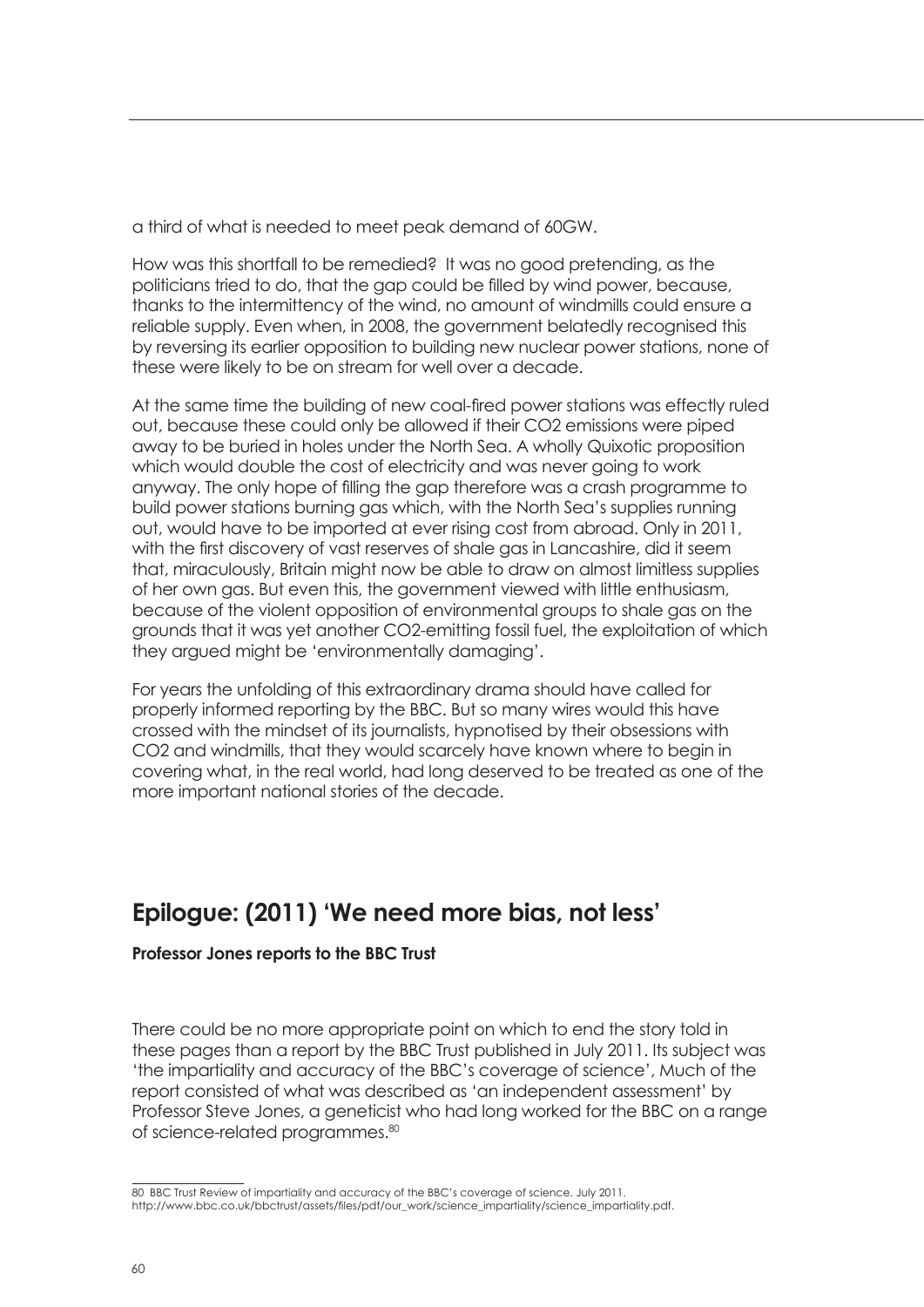Although only seven pages of the Trust's 102-page report were devoted to Jones's review of its climate coverage, it was clear from advance publicity given in the press that this was regarded as a very important part of what Jones had to say. There were few areas of BBC coverage which had more consistently come under fire for its lack of impartiality.

Even before the report was published, however, it was somewhat startling to see headlines such as 'Sceptics get too much air-time, BBC told'. Sure enough, it turned out that this was precisely what Jones was arguing. Indeed, to those who had followed closely the BBC's coverage of this issue over the years, almost everything he had written turned out to be quite bizarre.

From the moment he turned his attention to climate change, under the heading 'Man-made global warming: a microcosm of "false balance"', Jones made no secret about the line he was about to take. 'A belief in alternative medicine or in astrology', he began, is a symptom of 'a deep mistrust in conventional wisdom'. Scepticism may be healthy in its place, but 'mistrust can harden into denial' and this faced the media with a problem. In their desire to report objectively, 'they face the danger of giving equal coverage to the views of a determined but deluded minority'; and nowhere was this 'struggle to find the correct position better seen than in the issue of global warming'.

Jones thus made clear that he was about to take a very stern line against giving any credibility at all to those who dissented from the 'consensus' on global warming. Repeatedly speaking contemptuously of 'deniers', 'denialists' and 'denialism', he compared this 'deluded minority' not just to believers in astrology and quack medicine but to those who believed that the 9/11 terrorist attacks were 'a US government plot'.

 He spoke of 'the drizzle of criticism of BBC coverage of the topic in some newspapers, much of it arising from a handful of journalists who have taken it upon themselves to keep disbelief alive'.<sup>81</sup> He claimed that the BBC's coverage of the Muir Russell Climategate report had been seriously skewed by including interviews with sceptics 'whose claims had been refuted rather than accepted by the Report itself'. He even darkly hinted that all this denialism had originated 'twenty years ago' when 'an American organisation [unnamed] sent out press releases denying the truth of warming'. 'This whipped up a media storm', which had presumably continued to this day.

All this, Jones suggested, should make the BBC much more careful about giving the 'deniers' such an excessive amount of airtime, since although 'we are entitled to our own opinions' none of us are 'entitled to our own facts'. 'For at least three years', he said, 'the climate change deniers have been marginal to the debate, but somehow they continued to find a place on the airwaves'. The evidence for global warming was now so 'overwhelming' that it was quite wrong for the BBC to continue to report on it as if there was still any kind of two-sided debate on the matter. 'The real discussion has moved on to

<sup>81</sup> I must plead guilty here, or at least declare an interest, since I fear that no journalist had criticised the BBC's coverage of global warming more often than me.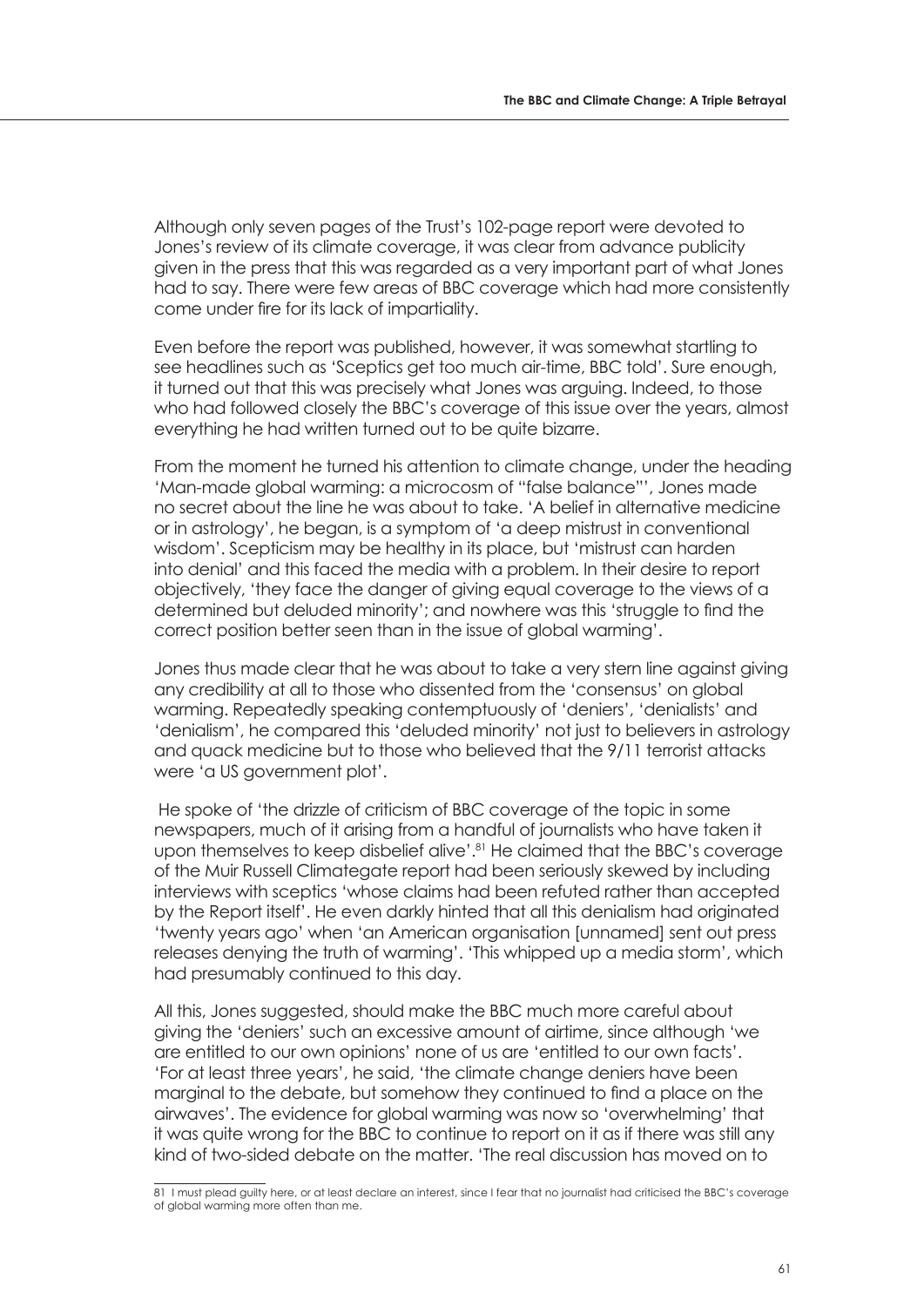what should be done to mitigate climate change; but its coverage has been impeded by the constant emphasis on an exhausted subject whose main attraction is that it can be presented as a confrontation'.

At least, said Jones, there were signs that the BBC was beginning to report more fairly on this issue, as in the Horizon programme in which the interviews by the President of the Royal Society with various climate sceptics had 'revealed their marginal position'.

In making his case, however, there were several more very odd features of Jones's review. One was that he showed remarkably little sign of having studied the BBC's coverage of climate change in any detail. He referred by name to only a handful of individual programmes, all from the previous two years, and the little he said about them suggested that he was relying more on information provided by others than on having watched the programmes himself.

Any impression that both his homework and his drafting had been somewhat casual was reinforced, for instance, by a passage in which he criticised the BBC for its readiness to 'give space' to 'deniers' such as Lord Lawson and Lord Monckton, 'to make statements which are not supported by the facts'. To illustrate this point, he immediately went on to cite two programmes in which neither of these two men had appeared. This prompted an email from Lord Lawson to the chairman of the BBC Trust, Lord (Christopher) Patten, which was ignored. Only when this was followed by a lawyer's letter did the BBC Trust publish a grudging correction, acknowledging the 'ambiguity' of this passage and removing the two men's names.<sup>82</sup>

Jones showed himself equally casual in his references to various well known controversies in the recent history of the global warming debate. He scornfully referred, for instance, to the way 'deniers' had used 'a single mistake in a report about Himlayan glaciers' as evidence of 'a conspiracy to exaggerate the impact of greenhouse gases'. This gave the impression that he was unaware that this had not come from some 'report on Himalayan glaciers' but from a major IPCC report in which dozens of other errors and exaggerations had been identified. He cited a survey of 'thousands of Earth scientists', which he claimed had found that 97 percent of 'specialists in atmospheric physics' agreed that 'human activity has been significant' in causing global temperatures to rise. But Jones seemed unaware that this survey had become the subject of widespread ridicule when it emerged that, after much finagling of the figures, the answers which yielded that 97 percent figure had been based on replies from only 75 of the 10,257 scientists originally approached.<sup>83</sup>

<sup>82</sup> See 'Listen up BBC, the climate debate is far from over', published by the *Sunday Times* on 16 October 2011, made available for non-paywall viewing by the GWPF on http://www.thegwpf.org/opinion-pros-a-cons/4112-nigel-lawsonlisten-up-bbc-the-climate-debate-is-far-from-over.html.

<sup>83</sup> See 'Climate "Consensus"Opiate: The 97% Solution', SPPI blog, 14 December 2010,

http://scienceandpublicpolicy.org/originals/climate\_qconsensusq\_opiate\_the\_97\_solution.html. The 2009 survey 'Examining the scientific consensus on climate change', by two academics from the University of Illinois, had originally been sent to 10,257 scientists, of whom only 3,146 responded. To arrive at their final headline figure, the researchers narrowed their sample down to just 79 who described themselves as 'climate scientists' (not 'atmospheric physicists' as Jones claimed). 75 of these had agreed that human activity had played a significant part in raising temperatures, two disagreed, and two did not give an answer.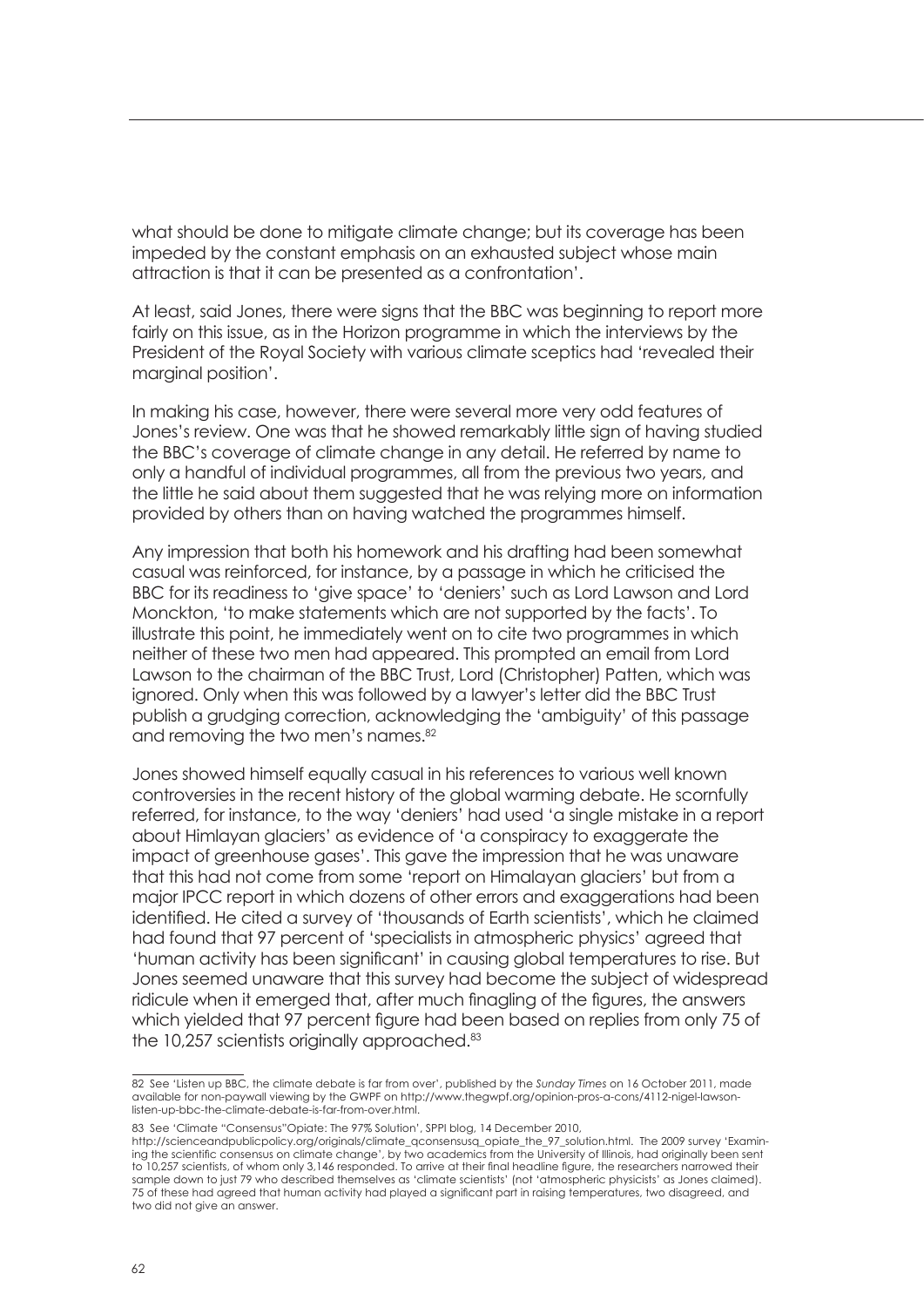The most curious surprise of all in Jones's report, however, was how remarkably little he himself appeared to know about climate science. For instance, in a passage demonstrating how the evidence for global warming was now overwhelming, he referred to the uncertainty still remaining over how much 'the feedbacks', such as 'melting ice, rising seas, dying plants', would multiply the effects of rising levels of CO2. But anyone at all familiar with the scientific debate might have been surprised at the examples he gave ('rising seas', for instance, are not 'feedbacks' at all).

There had indeed been a long-running and very significant controversy over 'feedbacks', but this had chiefly centred on the effects of clouds and water vapour, the most abundant greenhouse gas. Is this feedback 'positive' and thus likely to amplify temperatures, as the IPCC has long tried to insist (because this enables its computer models to inflate their projections of warming)? Or is the feedback 'negative' and thus likely to diminish temperatures, as has for so long been argued by, among others, that world-ranking atmospheric physicist Dr Lindzen?

It was genuinely important issues like this which lay at the heart of the real scientific debate over global warming. Not only had they, like so much else, passed the BBC itself by, but Professor Jones seemed scarcely to have reached square one in trying to understand them. Like his fellow-geneticist Paul Nurse before him, as soon as he strayed outside his own area of expertise he seemed wholly at sea, speaking with no more authority than that 'man in the pub'.

How much easier it was just to remain within the cosy little 'bubble', sounding off about those dreadful 'deniers', who should be banned from the airwaves except to occasionally be ridiculed. In picking Professor Jones to advise on how to improve the impartiality of its coverage of climate change, the BBC had found exactly the man it deserved. Neither of them, it seemed, had a clue what the word impartiality meant.

## **Conclusions: Why did the BBC get its coverage of climate change so wrong?**

It might have been hardly surprising that the BBC went so badly awry in its coverage of global warming. The BBC is now, of course, a very different animal from what it was in those far-off days when it won world-wide respect for the supposed professionalism and reliability of its reporting, and when 'Auntie' BBC was viewed as an almost over-staid and 'responsible' bastion of traditional values.

In keeping with the immense changes in social attitudes which have taken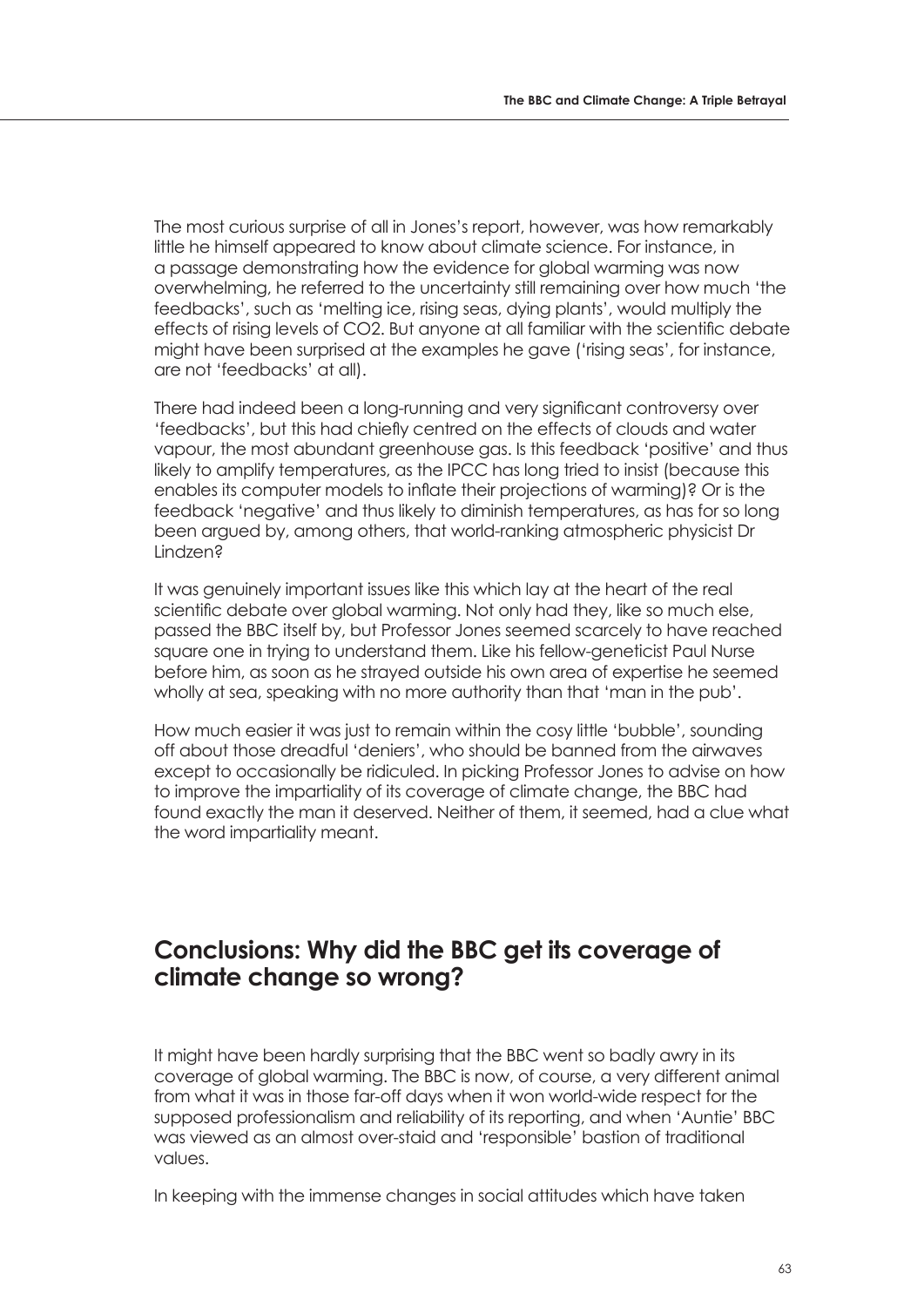place since the early 1960s, the BBC has developed over recent decades a very recognisable new 'institutional culture'. It likes to see itself as challenging, assertive, 'edgy'. It likes to think that it is 'setting the agenda'. And a corollary to this is BBC's programme makers and presenters have felt the freedom to become much more obviously opinionated. In itself this might not have been controversial, had those opinions represented a range of differing points of view. But what has been striking about the new BBC culture is how consistently its opinions come from only one direction, conforming with a particular set of 'politically correct' values and assumptions similar to those represented by the *Guardian* or the *Independent.*

Back in the 1980s, the BBC's then-director general, Alasdair Milne, liked to say that there was only one issue on which the BBC was proud to admit that it saw no reason to remain 'impartial', the apartheid regime in South Africa. But since then, on a whole range of political, social and moral issues, the BBC's coverage has become governed by a clearly identifiable 'party line', which dictates the subjects to which its programmes like to give prominence, opinions are aired on them and which are excluded.<sup>84</sup>

One issue on which the BBC's bias has long attracted critical comment, for instance, has been Britain's political involvement with 'Europe'. As long ago as1971, as has been well-documented (not least, curiously enough, by the BBC itself), the BBC was secretly enlisted by the Heath government to play an active part in swaying public opinion behind Britain's application to join the Common Market.<sup>85</sup> Ever since, its coverage of 'Europe' has essentially reflected the views of the 'pro-European consensus' between our main political parties. For a long time it liked to ignore anyone questioning this 'consensus', or to scorn them as merely part of a tiny 'xenophobic' fringe (in much the same way that they later ridiculed climate change 'deniers').<sup>86</sup> But just as significantly, the BBC has consistently failed to give its audience any clear picture of the real nature and workings of the 'European project', or of the serious issues raised by the increasingly central part the EU has come to play in how Britain is governed.

Never was this bias more obvious than in the quite obsessive support the BBC gave in the 1990s and early 2000s to the campaign to get Britain into the euro. Day after day, programmes such as *Today* would give a platform for its leading spokesmen such as Chris Patten, Michael Heseltine and Neil Kinnock, to make their case without challenge or any balancing contribution from the other side. In 2000, in the *Sunday Telegraph*, I gave chapter and verse on a whole series

<sup>84</sup> So familiar have we become with this aspect of the BBC that it is a salutary shock to be introduced to the very different ethos prevailing in American radio, where talk shows in particular are free to be either 'liberal' or 'conservative'. Many times as I have enjoyed energetic discussions for up to an hour with intelligent, highly opinionated but wellinformed presenters on popular US talk shows, I have thought (and even observed on air) that 'back in Britain a radio discussion like this on the BBC would be quite unthinkable. It would simply never be allowed'. But other US stations feature 'liberal' talk shows and presenters which conform to values and attitudes reminiscent of those represented in Britain by the BBC. The difference between the two countries in this respect is that one permits free speech (or at least a choice of prejudices), the other does not.

<sup>85</sup> BBC Radio Four, Document: A Letter to the Times, 3 February 2000.

<sup>86</sup> On one of the very rare occasions when I have been interviewed by the BBC, it was alongside the then-head of the European Commission in London, who had published a pamphlet attacking articles I had written on the damaging effect of EU directives on British businesses. After giving him a sympathetic few minutes to put his case, the interviewer's first question to me was 'Christopher Booker, at what point does coverage like yours become just xenophobic and evil?'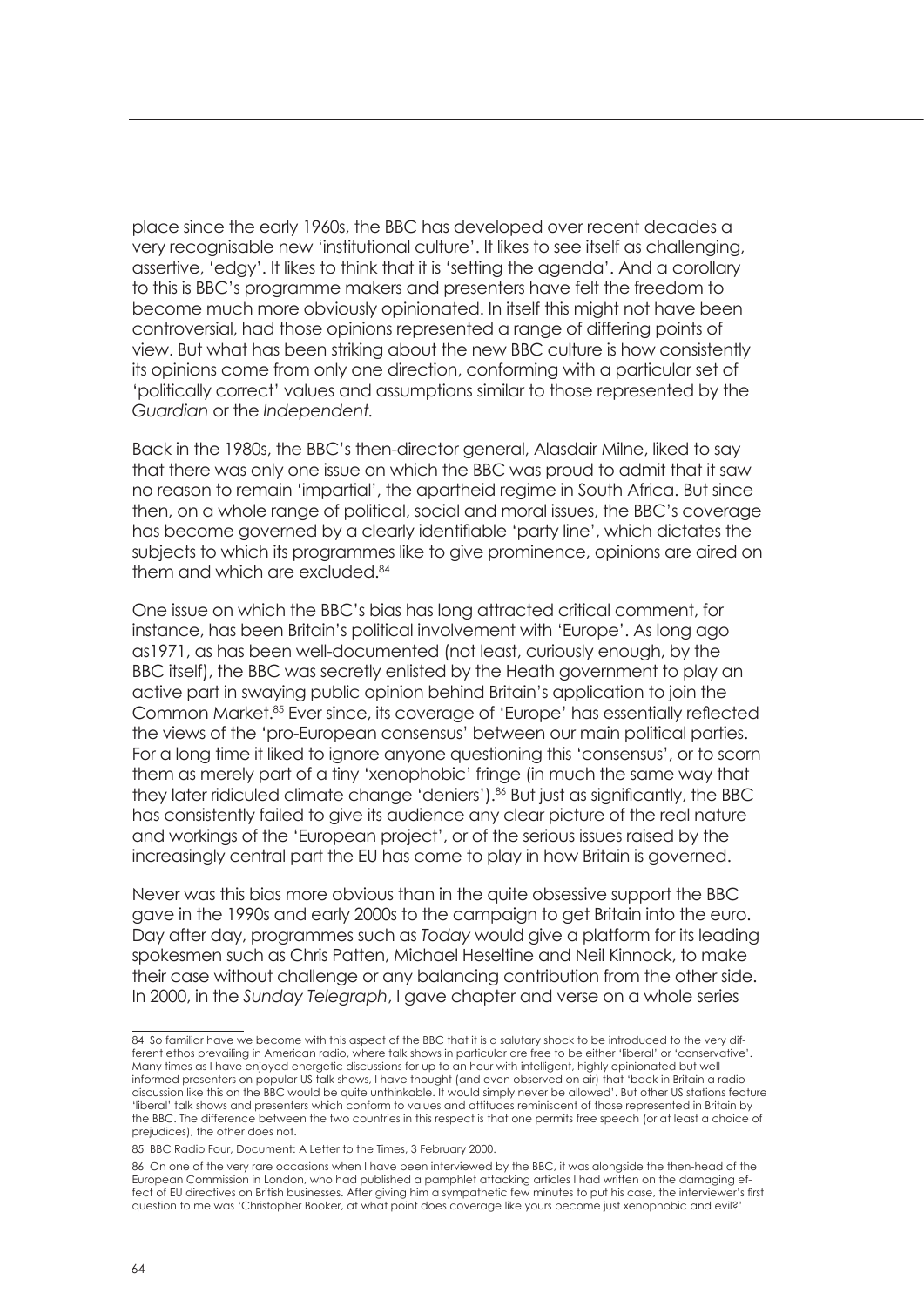of BBC news programmes which had prominently reported that well-known multi-national companies were threatening to pull out of Britain unless she joined the euro. Each of the companies issued strong denials of these claims, but not once did the BBC correct its earlier reports.87

Another area in which the BBC's coverage showed a clearly identifiable slant was its reporting on all those food and safety 'scares' which became such a feature of British life in the late 1980s and 1990s, from salmonella in eggs and BSE to the 'Millennium bug' and the dangers of lead in petrol. Some years back, when I was co-writing a book tracing the history of many of these scares, which showed how closely they tended to follow a consistent pattern, from the media frenzy when they were at their height to the moment when they turned out to have been wildly exaggerated or even wholly imaginary, it was striking just how many of them the BBC had played a leading part in promoting.<sup>88</sup>

Again and again the BBC was only too eager to publicise the claims of the scientists and lobby groups who were pushing a scare, while disregarding those critics arguing for a calmer, more dispassionately science-based view, even when these were eventually shown to have been right. It was typical, for instance, that in March 1996, when the hysteria over 'mad cow disease' was at its peak, it should have been Jeremy Paxman on *Newsnight* who won headlines by pressing the government's chief BSE expert to predict that by 2005 eating BSE-infected beef could have killed half a million people. Yet when, only a year later, the same expert revised his forecast number of deaths downwards to just 100, the BBC never mentioned it.

All this might have predisposed the BBC, when global warming took off as the greatest scare of them all, to join much of the rest of the media in finding this story irresistible. Here was a narrative, with its sensational vision of an impending apocalypse, which offered journalists the chance to get involved in nothing less than a moral crusade to save the planet, complete with its far-sighted prophets, such as Al Gore, and its own cast of villains, such as 'Big Oil'. And nothing helped more to give credibility to the cause than to have it backed by all the authority of that supposed scientific 'consensus' represented by the IPCC.

As we have seen in these pages, however, it was at just the time when the BBC decided more than ever to throw its weight behind this cause that the real global warming story began to change. So convinced had those running the BBC become by the righteousness of their cause that an ever wider gulf began to open up between what they saw from inside their 'bubble' and what was going on in the world outside. It was this which led them ever more obviously into what, in my foreword, I called the three 'betrayals'.

The first was the BBC's betrayal of its statutory obligation to report on the world

<sup>87 &#</sup>x27;Sorry is the hardest word for euro-loving reporters at the BBC', Christopher Booker, *Sunday Telegraph,* 20 January 2000. For a discussion of BBC bias on 'Europe' see *Guilty Men* by Peter Oborne and Frances Weaver, Centre for Policy Studies, 2011, http://www.cps.org.uk/publications/reports/q/id-8/; and also *The Great Deception: Can the European Union Survive?* by Christopher Booker and Richard North, Continuum, 2005.

<sup>88</sup> Booker and North, *Scared To Death: From BSE to Global Warming, Why Scares Are Costing Us The Earth*, Continuum. 2007.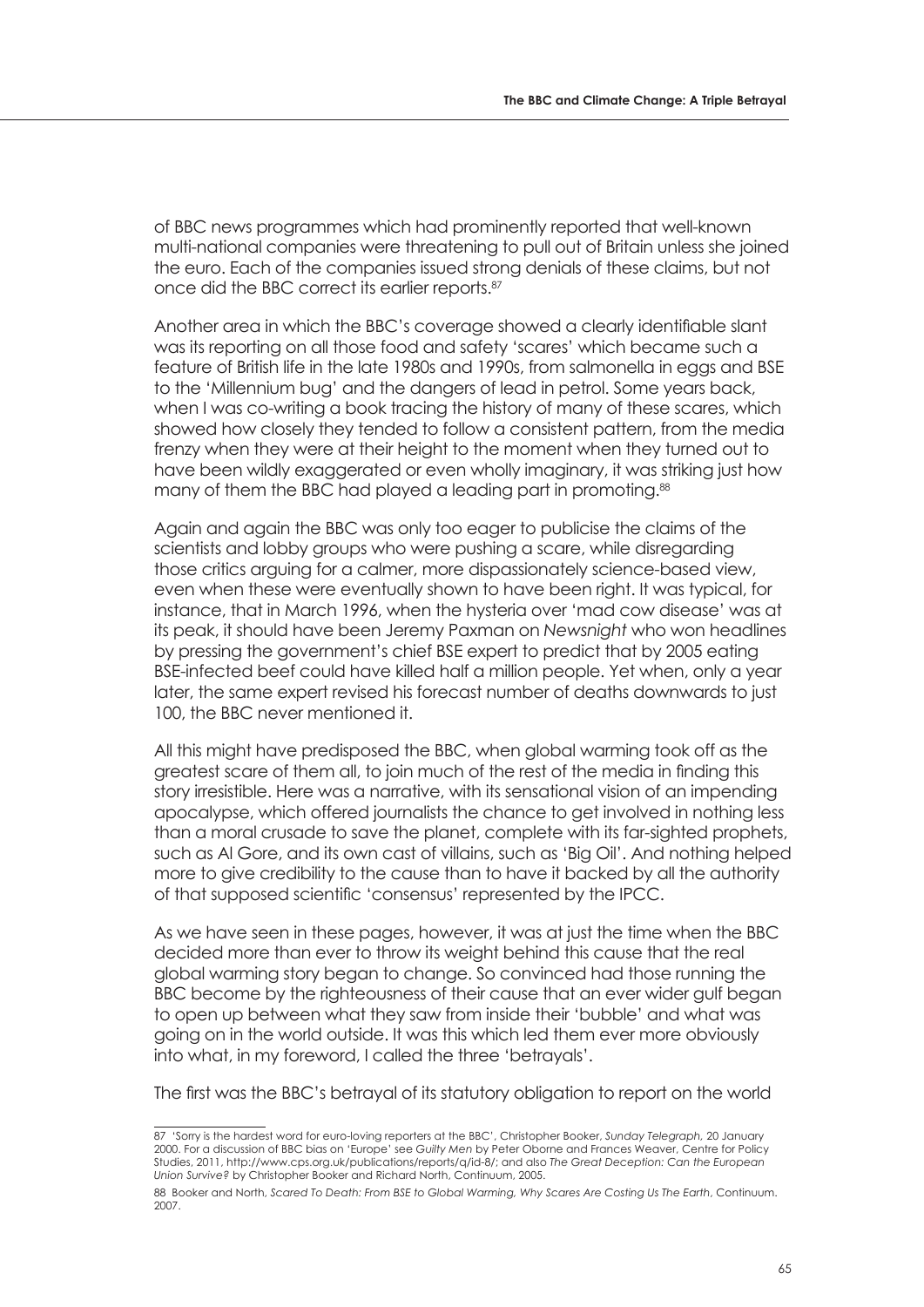with 'impartially'. In its own mind it got round this by creating its own definition of the meaning of the word. The IPCC, the scientific and political establishments, Al Gore, the developers of wind turbines and heaven knows who else, were all so unanimously convinced that man-made global warming was an unchallengeable fact that the BBC decreed that these were the only people who should be listened to. Anyone who dissented from this orthodoxy could be ignored as belonging to just a tiny minority of cranks, or venally corrupted hirelings of Big Oil, whose views it would be improper for the BBC to publicise.

The problem was that, outside the 'bubble', all sorts of things were beginning to contradict this cosy scenario. Ever more serious scientists were beginning to question the orthodox theory of what was influencing the world's climate. It emerged ever more clearly that the projections made by over-simplistic computer models no longer matched up with the observed evidence of what was actually happening to the climate. Ever more evidence came to light to suggest that the IPCC was not the unimpeachably objective and honest scientific body it was claimed to be.

It was all this which helped to illuminate the extent of the second 'betrayal' in the BBC's coverage of the story, the way it betrayed the principles of professional journalism. So committed to the cause were its journalists that, when important questions began to be raised as to whether the story was really as unarguable as was claimed, their only real response was simply to dig in their toes to defend it. They could no longer step outside the 'bubble', as independent-minded journalists should have been able, to consider all these questions in their own right. They could only stay within the mindset they knew, talking only to those within the orthodoxy who could provide them with the answers they needed to fend off all these tiresome 'deniers' appearing from outside the 'bubble' to ask awkward questions – such as how genuinely scientific were the methods used to create the 'hockey stick' graph?

One of the impressions it is hard to avoid in reviewing the BBC's coverage of this story is that its journalists, and those shadowy figures behind them in the BBC hierarchy, are not particularly well-informed about many of the issues they report on. This point was made as long ago as 2006 by the journalist Richard D. North, when he described his experience in attending that day-long seminar organised by Roger Harrabin. As North observed:

*I was frankly appalled by the level of ignorance of the issue which the BBC people showed …I heard nothing which made me think any of them read any broadsheet newspaper coverage of the topic (except maybe the Guardian and that lazily) … it seemed to me that none of them had shown even a modicum of professional curiosity on the subject … I spent the day discussing the subject and I don't recall anyone showing any sign of having read anything serious at all.* 

This may help to explain the third of the three 'betrayals' to which I referred at the start, the consistency with which the BBC's coverage of this story has shown so little understanding of the basic principles of science. We have seen how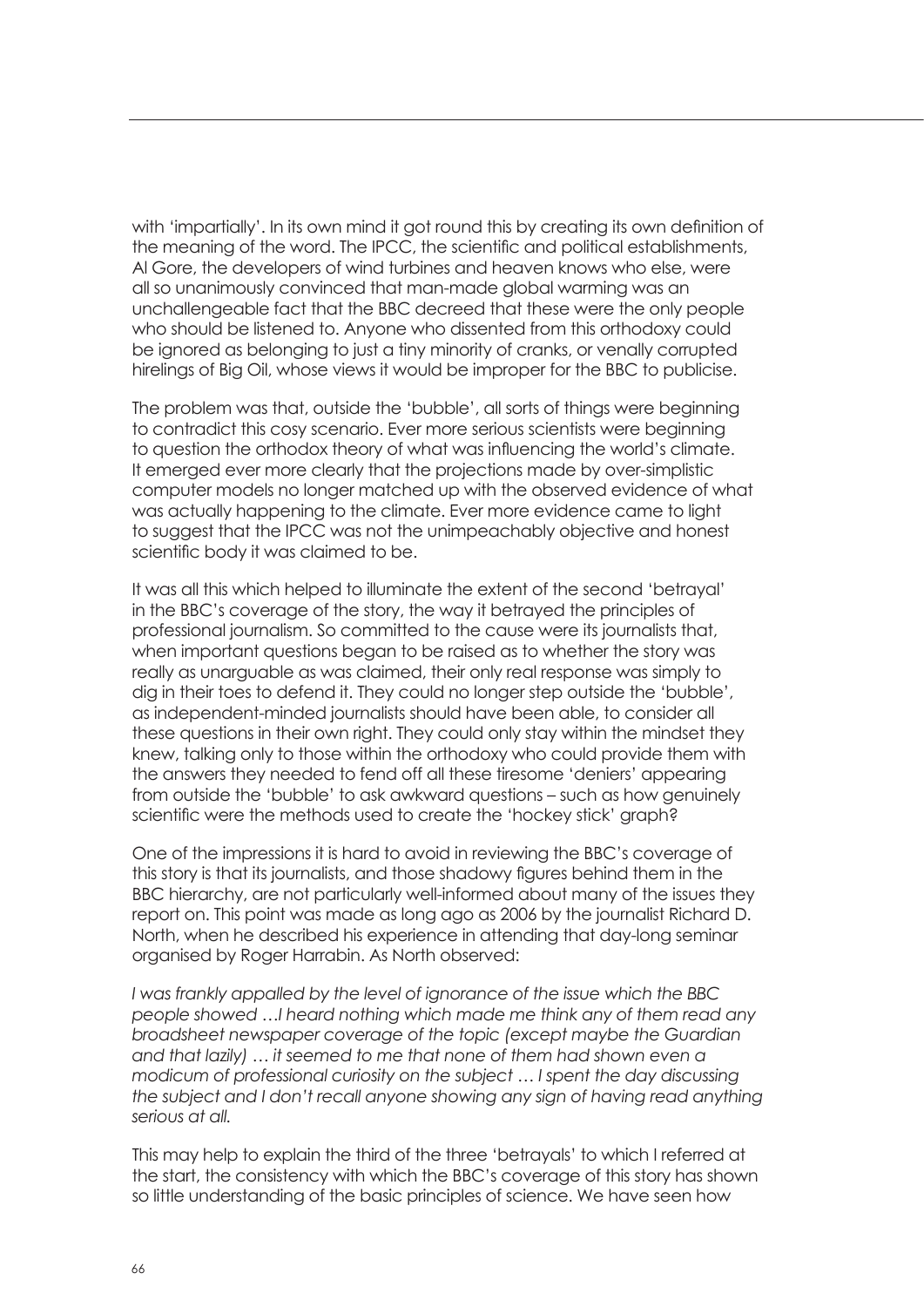again and again they have put out programmes designed to promote their cause which have contained quite rudimentary scientific errors. They have loved to wheel out front men such as Sir David Attenborough, Dr Iain Stewart or Sir Paul Nurse, claiming to speak with all the authority of being 'a scientist' - but who have then been shown, on matters outside their own disciplines, to be out of their depth. These people have been used to lend the prestige of 'science' for the purposes of what amounted to no more than clumsy exercises in propaganda.

Perhaps the most revealing example of all this misuse of the prestige of science was that truly bizarre report produced in 2011 for the BBC Trust by Professor Jones, arguing that, far from being too biased, the BBC's coverage of the story should in future become even more biased.

The sheer Alice in Wonderland dottiness of this report might serve as a suitable epitaph on what has been one of the saddest chapters in the BBC's history. Here is a hugely important and far-reaching issue on which for years it has been comprehensively misleading the audience from which it forcibly derives its funding. Yet tragically it seems so incapable of recognising just how badly it has failed us that there is little realistic prospect of it ever being likely to change its ways. The BBC is in denial!

The one body which in theory has the power to call the BBC to account when it is failing in its journalistic and statutory responsibilities is the BBC Trust (which in 2008 succeeded the old Board of Governors). But the Trust's present chairman Lord Patten, a former EU Commissioner and fervent Europhile, has been an unquestioning supporter of the 'consensus' on climate change ever since the days when he was Secretary of State for the Environment in 1990. He has more recently described it as 'the only really existential issue confronting the world today' and as 'the biggest issue we face'.89

His 'vice-chair', Diane Coyle, married to the BBC's Technology Editor and a former economics editor of the *Independent*, has similarly parroted the mantras of the orthodoxy (just as in former times, like Patten, she was a fervent supporter of the campaign for Britain to join the euro, scorning those opposed to it as being driven only by a visceral 'anti-Europeanism' and 'Little England-ism').

It is hardly surprising that in such hands the Trust should have both commissioned and warmly endorsed Jones's report calling for the BBC to show even more bias than hitherto. So the BBC's position is therefore likely to remain - until that time when the great scare over global warming may come to be looked back on as having been one of the most significant examples in history of how easily human beings can be carried away by what was famously described in that book long ago, *Extraordinary Popular Delusions and The Madness of Crowds*. As its author Charles Mackay so aptly wrote in 1841:

*Men, it has been well said, think in herds; it will be seen that they go mad in* 

<sup>89 &#</sup>x27;Today the world', interview in *Oxford Today*, 21, 2, Hilary 2009, http://www.oxfordtoday.ox.ac.uk/page.aspx?pid=1042.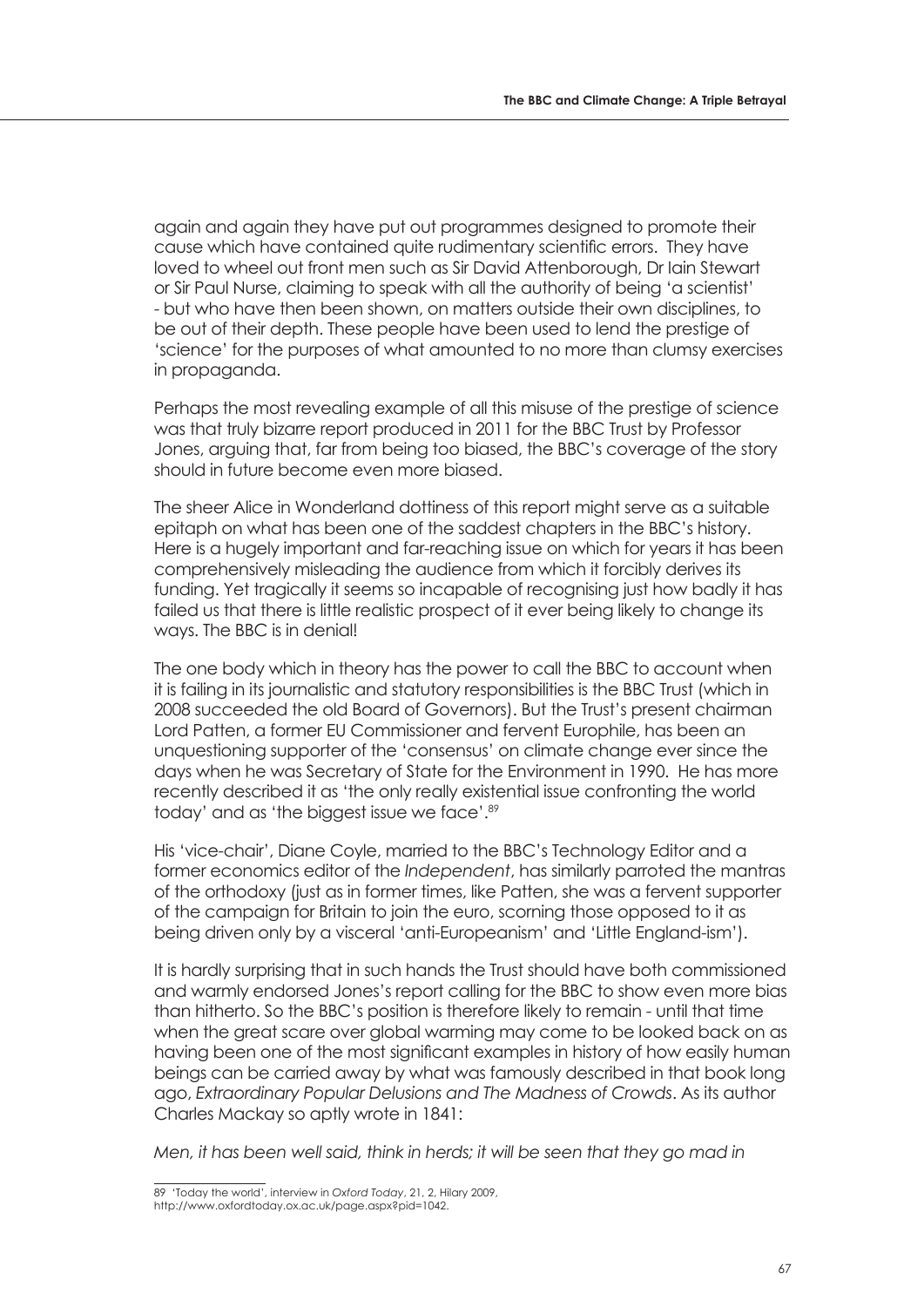*herds, while they only recover their senses slowly, one by one.*

# **Postscript: November 2011**

**Climategate 2.0 and the relationships of BBC journalists with outside bodies**

Just as this report was going to press, two events took place which shed considerable further light on the story told in these pages.

One of these was 'Climategate 2.0', the release onto the internet on 22 November of another stack of emails involving the climate scientists at the University of East Anglia (UEA). Of these 157 mentioned the BBC. They showed links between the UEA scientists and BBC journalists as having been very much closer over the years than the outside world was aware – a relationship both parties clearly saw as being to their advantage. Each used the other to promote what they clearly regarded as a common 'cause', not least in finding ways to discredit or marginalise those 'sceptics' who dissented from the 'consensus'.

Back in 1999, for instance, the journalist Philip Eden, the then resident weather expert for Radio 5 Live, emailed Mike Hulme, a senior UEA academic who was about to set up the UEA's Tyndall Centre for Climate Research, to ask:

*Do you have, or have you ever thought of producing, a rebuttal document outlining, in simple terms, the fallacies in the various arguments that the sceptics use? I'm sure weather forecasters, specialist journalists, etc, would be very grateful to lay their hands on something like that.90*

After launching his Tyndall Centre in 2000, Hulme was keen to enlist the services of the BBC's Roger Harrabin and Joe Smith of the Open University, who had set up their Cambridge Media and Environment Programme (CMEP) in 1996 to promote environmental coverage in the media, not least the BBC. In 2001, Harrabin and Smith emailed Hulme to say they were planning to lobby for coverage of a global conference the following year to mark the 10th anniversary of the 1992 Rio Earth Summit. They told Hulme that this would give him:

*an open opportunity to put forward ideas that will be collated and circulated amongst relevant BBC decision-makers. What should the BBC be doing this time in terms of news, current affairs, drama, documentaries, game shows, music etc? What are the strongest themes and specific issues that should appear in the media in the months and years following the conference?*

They went on to say that they would be drawing 'on the information gathered in 90 http://foia2011.org/index.php?search=hulme+philip+eden+1999&id=7 (email 4689)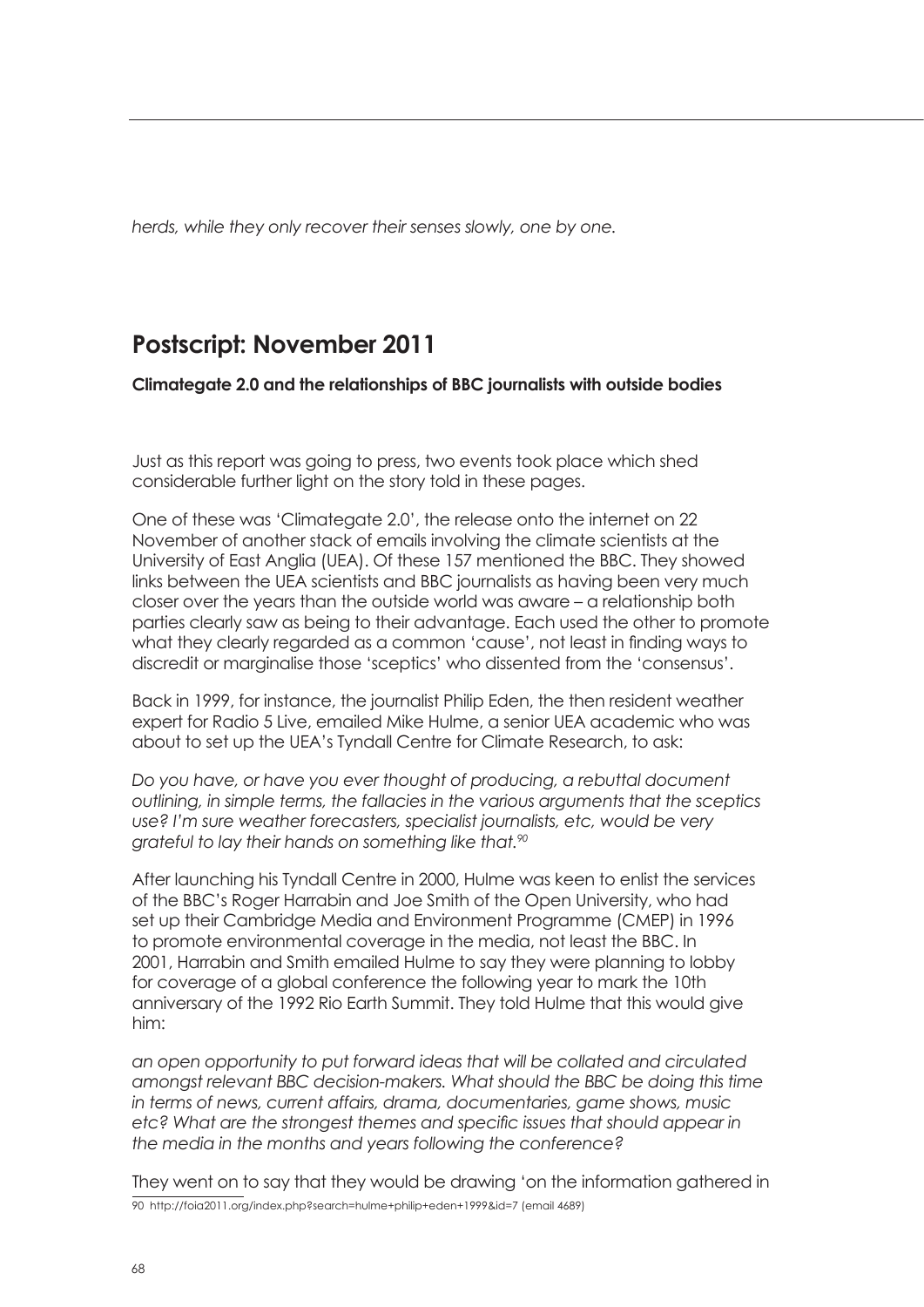planning a new three-year programme of media seminars'.91

By 2002, Hulme had arranged for Tyndall to provide the CMEP with funding, which over the next three years would amount to £15,000. He also appointed Harrabin to Tyndall's advisory board, along with a representative of Greenpeace.92 In an email on 25 February 2002 headed 'Sceptics', Hulme expressed his irritation at a debate on that morning's *Today* programme on BBC Radio 4 between Sir John Houghton, recently retired as head of the IPCC's Working Group 1, and Professor Philip Stott, a prominent sceptic. It began:

*Did anyone hear Stott v. Houghton on Today Radio 4 this morning? Woeful stuff, really. This is one reason why Tyndall is sponsoring the Cambridge Media/ Environment Programme to starve this kind of reporting at source.*<sup>93</sup>

The annoyance of both scientists and journalists at the persistence of sceptical views and the exposure the BBC was still occasionally giving them is quite evident in these years. In December 2003 Stefan Rahmstorf of the Potsdam Institute suggested that the scientists at the heart of promoting the 'consensus' view should set up a website to counter the 'sceptics'' arguments,

When this was discussed by the Tyndall Advisory Board, Rahmstorf received the reply that:

*the consensus was very much in line with your views, except for the journalist present (Roger Harrabin), who wanted something more pro-active.94*

Harrabin's more aggressive attitude was shared by another BBC environmental correspondent, Alex Kirby, who in 2004 emailed Phil Jones, director of the UEA's Climatic Research Unit, to say that he had managed to 'spike' some item on the BBC website featuring sceptical views as being 'pure stream-ofconsciousness rubbish'. But he added that he could understand why Jones was unhappy about another item the BBC had allowed, explaining that:

*we are constantly being savaged by the loonies for not giving them any coverage at all, and, being the objective impartial (ho ho) BBC that we are,*  there is an expectation in some quarters that we will every now and then let *them say something. I hope though that the weight of our coverage makes it clear that we think they are talking through their hats.95*

Later in 2004, following the launch of the Real Climate blog by Michael Mann's 'Hockey Team', to answer critics of his 'hockey stick' and other sceptics with 'real science' – very much a version of Rahmstorf's proposal the previous year - Jones congratulated him on this counter-attack, referring to the 'appalling drivel' and 'garbage' the sceptics were now coming up with. When he had

<sup>91</sup> http://foia2011.org/index.php?id=3707. (email 3757)

<sup>92</sup> Check out the Wayback Machine on http://www.archive.org/web/web.php, then search for http://www.tyndall.ac.uk/general/advisory\_board.shtml.

<sup>93</sup> http://foia2011.org/index.php?search=hulme+stott+houghton&id=4.(email 2496)

<sup>94</sup> http://foia2011.org/index.php?id=2924 (email 2974)

<sup>95</sup> http://foia2011.org/index.php?id=4844. (email 4894)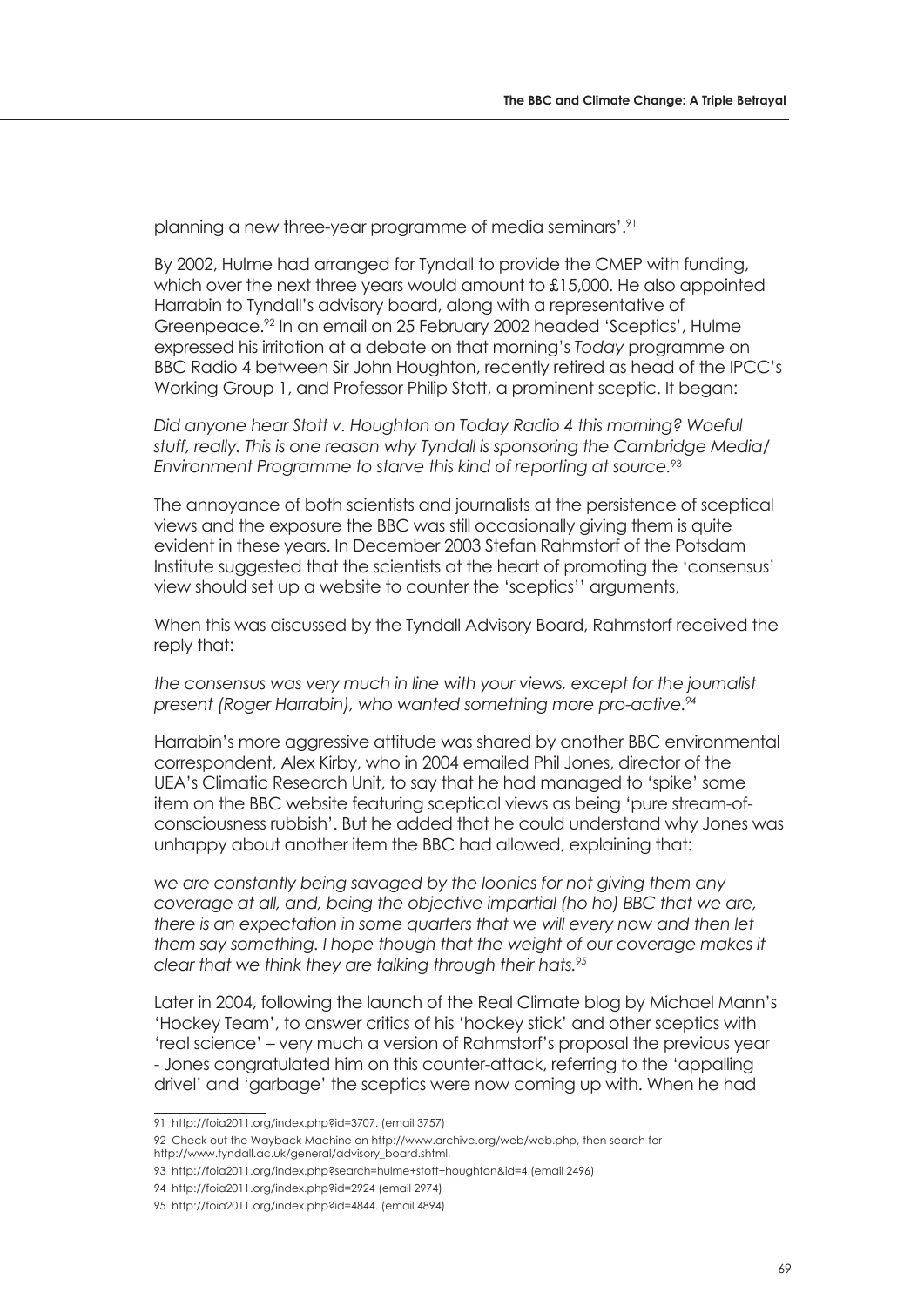complained about one example, which had appeared on the BBC website, its editor told him that it had:

*'sneaked through without being read. Apparently they get loads of these and reject most, but then get accused of bias.*

Mann replied that such things were bound to happen, but that the important thing was to make sure the sceptics were 'loosing [sic] the PR battle. That's what (our Real Climate) site is about'.96

It was around this time that the BBC moved towards taking a much more actively committed line in its coverage on global warming, as was notably reflected in that 'high-level seminar' organised by Harrabin and Smith's CMEP in January 2006. It was here, as Harrabin has lately confirmed, that Lord May, speaking with all the prestige of a former President of the Royal Society, advised the BBC's senior staff that the 'debate on climate change was "over"' and that they should 'stop reporting the views of climate sceptics'. As Harrabin himself proudly put it in 2006, the work of the CMEP:

*has had a major impact on the willingness of the BBC to raise these issues for discussion, Joe Smith and I are now wondering whether we can help other journalists to perform similar tasks in countries round the world.97*

In 2006, when the BBC went onto the offensive with its *Climate Chaos* season and much more aggressively partisan coverage of the warming threat, the partners in CMEP were themselves playing a leading role: Harrabin through his work on radio and television as the BBC's new Environmental Analyst, and Smith behind the scenes as 'scientific adviser' to various prominent television programmes. Among those Smith lists on the Open University website were the *Climate Chaos* season, in particular David Attenborough's *The Truth About Climate Change* (2006), *Climate Change: Britain Under Threat* (2007), the global warming drama *Burn Up* (2008); and the series *Coast* (2005), which made many references to the likely impacts of global warming.

Another BBC documentary about which the Climategate emails are very revealing was one called *Meltdown: A Global Warming Journey* (2006). When this was being shot, its producer Jonathan Renouf emailed Keith Briffa, one of Jones's senior colleagues at the CRU, clearly expecting to be filming him the following day for what was intended to be a key sequence in the programme. $\frac{98}{5}$ He explained that his presenter Paul Rose, a scientist, was going to pose as someone dubious about the warming theory because he was troubled by talk of the Medieval Warm Period and the Little Ice Age. What Renouf wanted was a sequence in which Briffa would explain how climate history had been dramatically rewritten by Mann's 'hockey stick' graph, all but eliminating the MWP and showing how in recent years, in a way which could only be due to man-made global warming, temperatures had soared to levels quite

97 Email quoted in Montford and Newbery, *Submission to the Review of Impartiality and Accuracy of the BBC's Coverage of Science*, op.cit.

98 http://foia2011.org/index.php?search=renouf+briffa&id=7 (email 1683)

<sup>96</sup> http://foia2011.org/index.php?id=1435 (email 1485).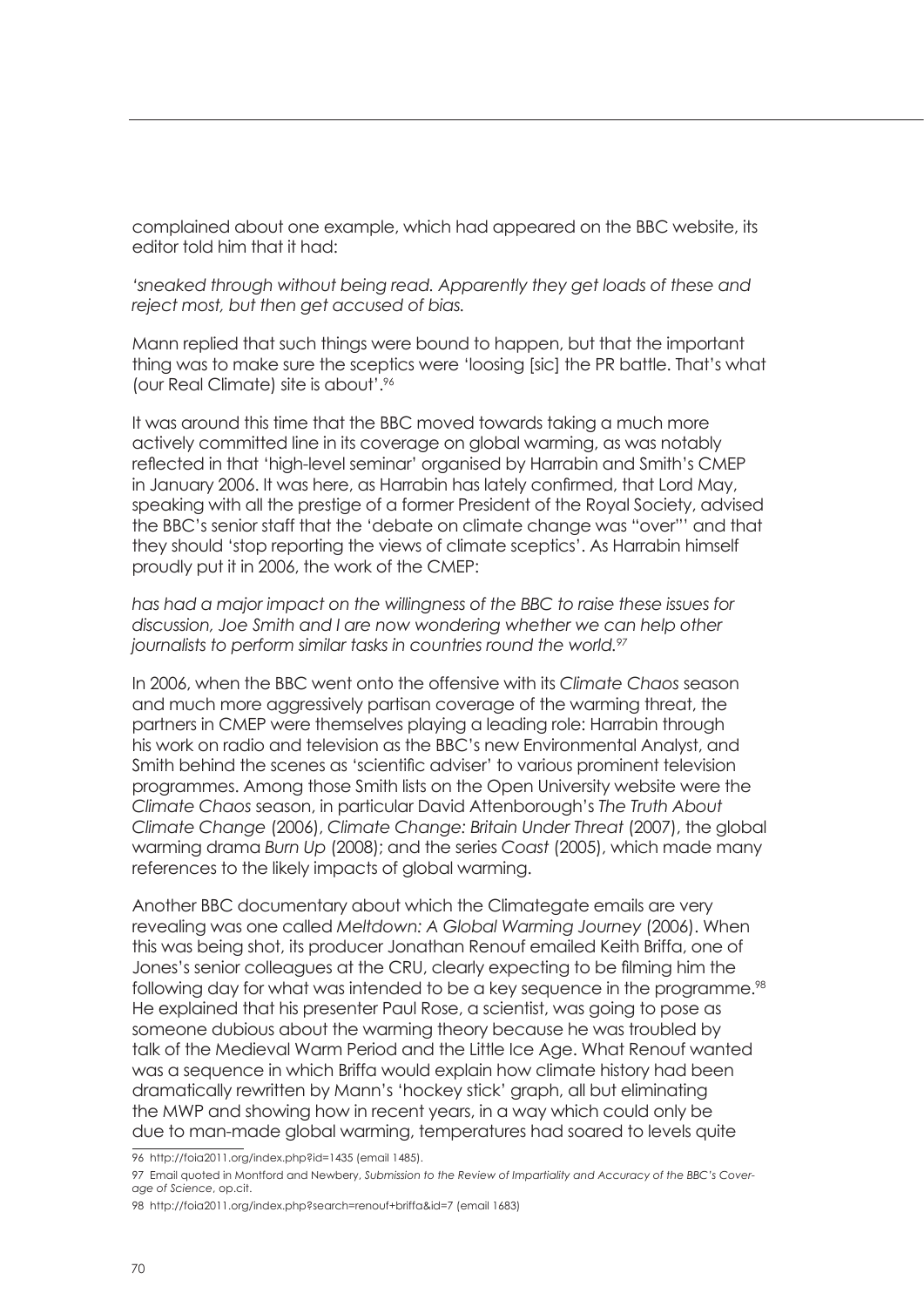unprecedented in the past 1,000 years.

Briffa's job, the producer went on, would be:

*to "prove" to Paul that what we're experiencing now is NOT just another of those natural fluctuations we've seen in the past. The hockey stick curve is a crucial piece of evidence because it shows how abnormal the present period*  is - the present warming is unprecedented in speed and amplitude, something like that. This is a very big moment in the film when Paul is finally convinced of *the reality of man made global warming.*

In fact, for whatever reason, Briffa did not appear in the finished programme (which can still be seen on YouTube).<sup>99</sup> Instead, his part as the 'talking head' climate scientist was played by a young professor from Imperial College, Joanna Haigh. She went through precisely the routine Renouf had outlined to Briffa, enabling Rose to pose initially as something of a sceptic who, after hearing the argument, at last finds the evidence for man-made global warming wholly convincing.<sup>100</sup>

This is a formula with which we have become familiar in these pages; but rarely do we get such an insight into how calculatedly the BBC is prepared to stage such a charade, to put over the point the programme makers have wanted to make all along.

By 2008, it seems, the UEA scientists are happy that, not least thanks to the support of the BBC, they have won the propaganda battle. In an email to a colleague, Phil Jones proposes a study project for students on why the 'science is done and dusted'. The Kyoto Protocol has been ratified, the UK has its climate change bill, in the US it looks as though Congress is about to pass a Cap and Trade Bill, and:

t*he reporting of climate stories within the media (especially the BBC) is generally one-sided, i.e. the counter argument is rarely made. There is, however, still a vociferous and small majority of climate change skeptics (also called deniers), but …most of these skeptics/deniers do not write regular scientific papers in peer-review journals'.* 

The questions Jones suggests that his project might address include:

*should a vociferous minority be able to bully mainstream scientists? should mainstream climate scientists have to change the way they have worked for generations (through the peer-review literature)? and should the science be conducted across blogg (sic) sites?101*

With the aid of all that 'one-sided' reporting by the BBC, the battle it seemed was over. What Jones did not realise was that, just when he was writing these words, the story was already moving into a new and very different phase. The

<sup>99</sup> http://www.youtube.com/watch?v=dMuhvo\_TUIo (Pt.4).

<sup>100</sup> http://www.youtube.com/watch?v=dMuhvo\_TUIo&. (email

<sup>101</sup> http://foia2011.org/index.php?id=4613 (email 4663)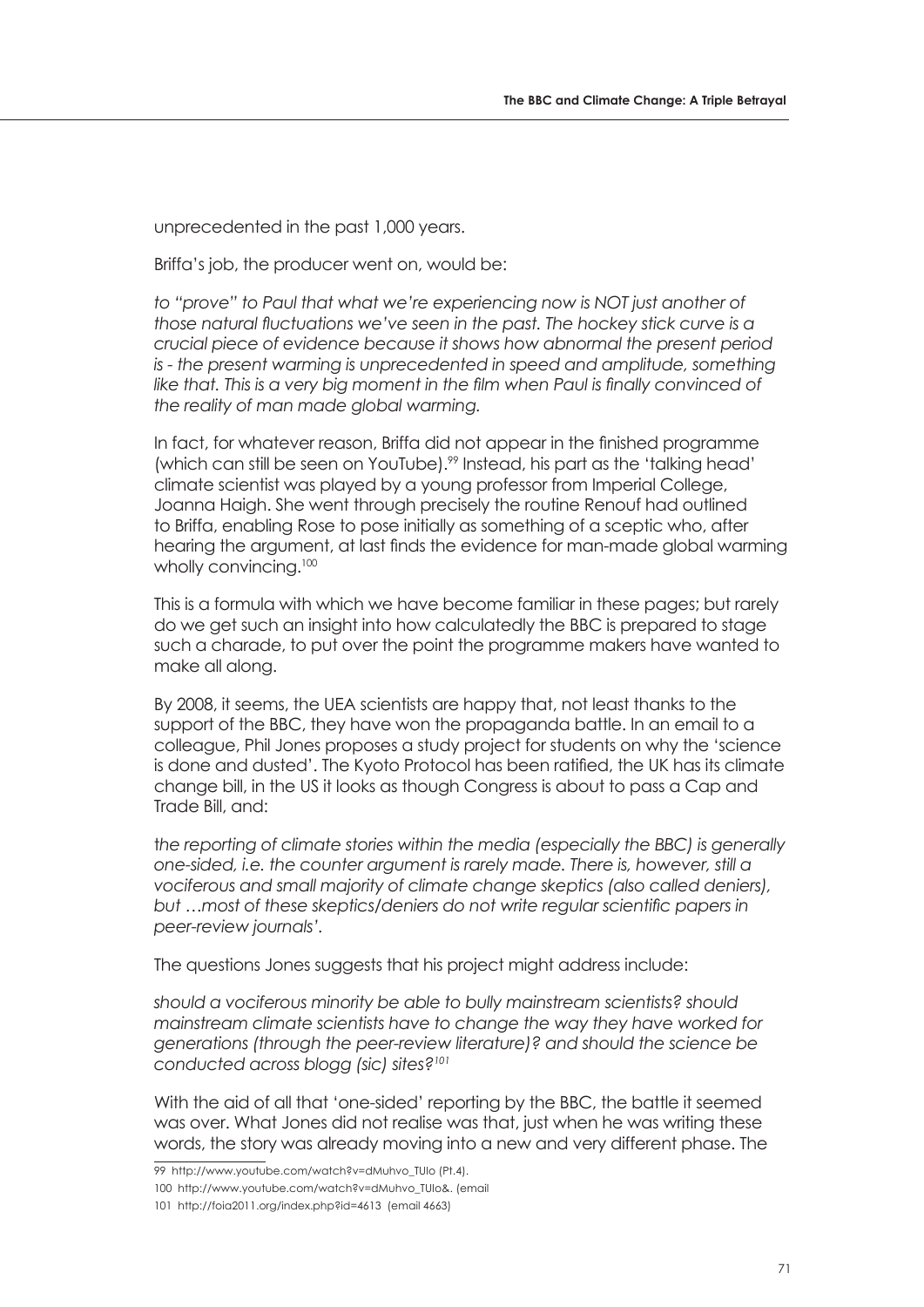following year would bring Climategate, the collapse of Copenhagen, and much else. By 2010, Jones and his colleagues would be so beleaguered that almost all they could find to cheer their spirits was the sham of those inquiries set up to defend their own emails.<sup>102</sup>

### **The scandal of outside funding**

When Roger Harrabin was at the forefront of the BBC's reporting on Climategate and those subsequent inquiries into the UEA's emails, few listening to him would have been aware that he and the CMEP had in previous years received funding from the same university.<sup>103</sup>

But Climategate 2.0 was not the only scandal involving the BBC to break in November 2011, even though the second won much less public attention. Just before the release of the emails, another report emerged from the BBC Trust, this time by its Editorial Standards Committee. This resulted from an inquiry into the funding of documentaries broadcast by BBC World News. From a sample of 60 programmes, the committee found that 15 had actually been funded or sponsored by outside bodies with a vested interest in their content.<sup>104</sup>

The inquiry was launched after the BBC Trust had received a complaint about a programme broadcast in 2009 called *Taking the Credit*. This had lauded the work of an environmental company, Envirotrade, a Mauritius-based outfit set up to benefit from the global warming scare by selling 'carbon offsets'. But the inquiry found that the BBC had been given money by the company to make the programme.

Also singled out for the Trust's criticism was *Earth Reporter: Sea Change*, broadcast in March 2011. This focused on a team of scientists researching into the impacts of global warming on the world's oceans, whose work had been much cited by the IPCC. But the film, it turned out, had in fact been sponsored by another UN body, UNESCO. The report found that, in accepting funding for what amounted to little more than propaganda, the BBC had not made its audience 'appropriately aware that a financial relationship existed between the sponsor and the programme maker'.

Another aspect of this programme, however, takes our story back to where it began. Billed as its 'scientific adviser' was Dr Joe Smith of the Open University, the self-described 'action researcher' who, as Harrabin's partner in the CMEP, had helped organise all those seminars to brief BBC staff on climate issues, notably the gathering in 2006 which played such an important part in leading the BBC to adopt a more committed stance in its coverage of global warming.

<sup>102</sup> See A. Montford. *The Climategate Inquiries,* report for GWPF,

http://www.thegwpf.org/images/stories/gwpf-reports/Climategate-Inquiries.pdf.

<sup>103</sup> Montford and Newbery, op.cit.

<sup>104</sup> Report by BBC Trust Editorial Standards Committee on 'Funding arrangements and sponsorship of documentary and feature programmes on BBC World News', 15 November 2011, http://www.bbc.co.uk/bbctrust/assets/files/pdf/appeals/esc\_bulletins/2011/world\_news.pdf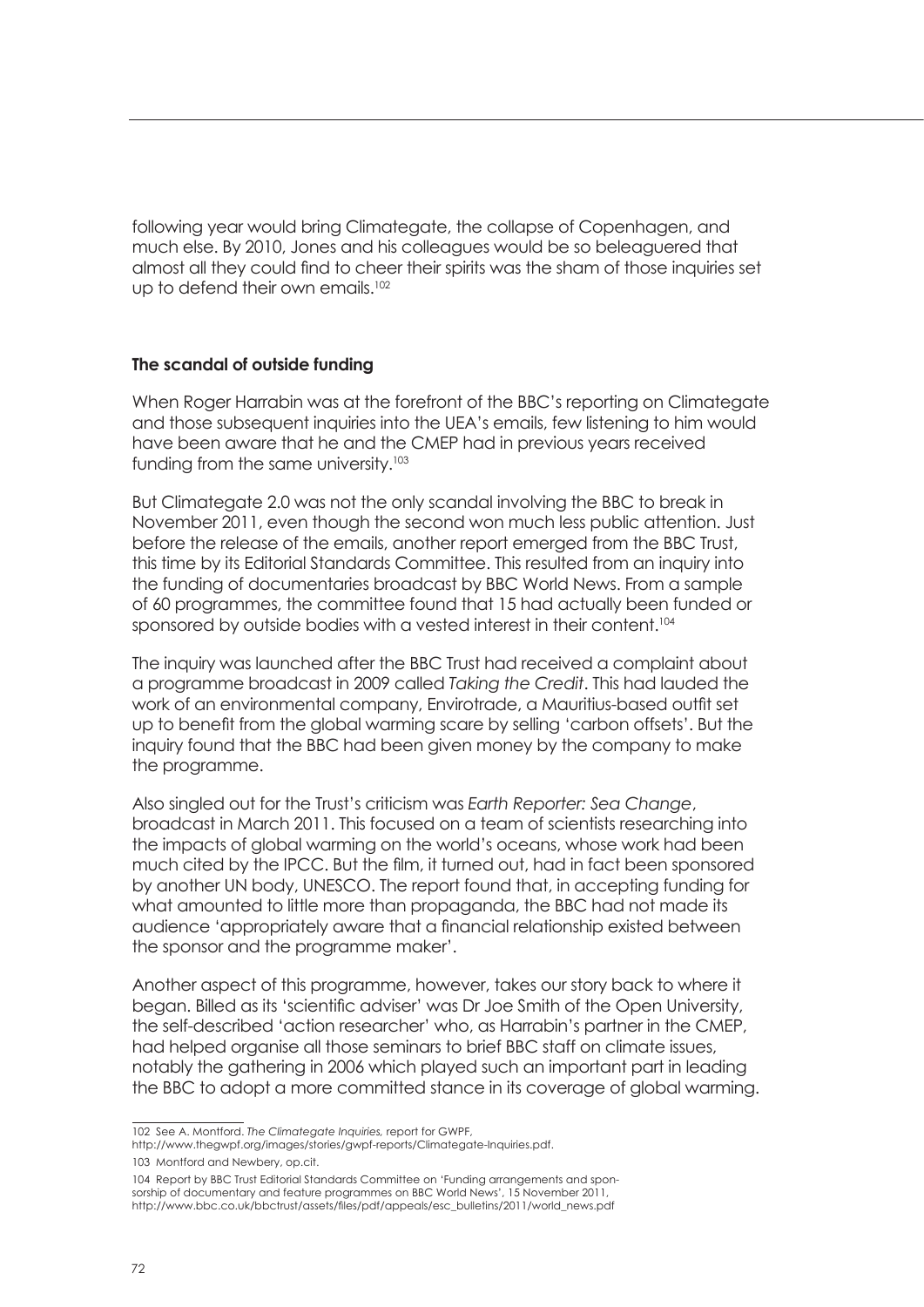As Smith himself put it, talking about his research on the Open University website:

In the tradition of action research my findings are feeding directly back into *decision-making within media and related organisations. The seminars have been publicly credited with catalysing fresh thinking in BBC outputs across platforms, leading directly to specific and major innovations in programming.<sup>105</sup>*

Among the recommendations of the BBC Trust's November 2011 report was a general ruling that:

*'the BBC must be satisfied that individuals involved in the production of its content are free from inappropriate outside commitments and connections'.*

Whether the rest of us should always be as easily satisfied in this respect as the BBC has often appeared to be in recent years is a matter on which readers of this report can form their own opinion.

<sup>105</sup> http://www.open.ac.uk/socialsciences/staff/people-profile.php?name=Joe\_Smith.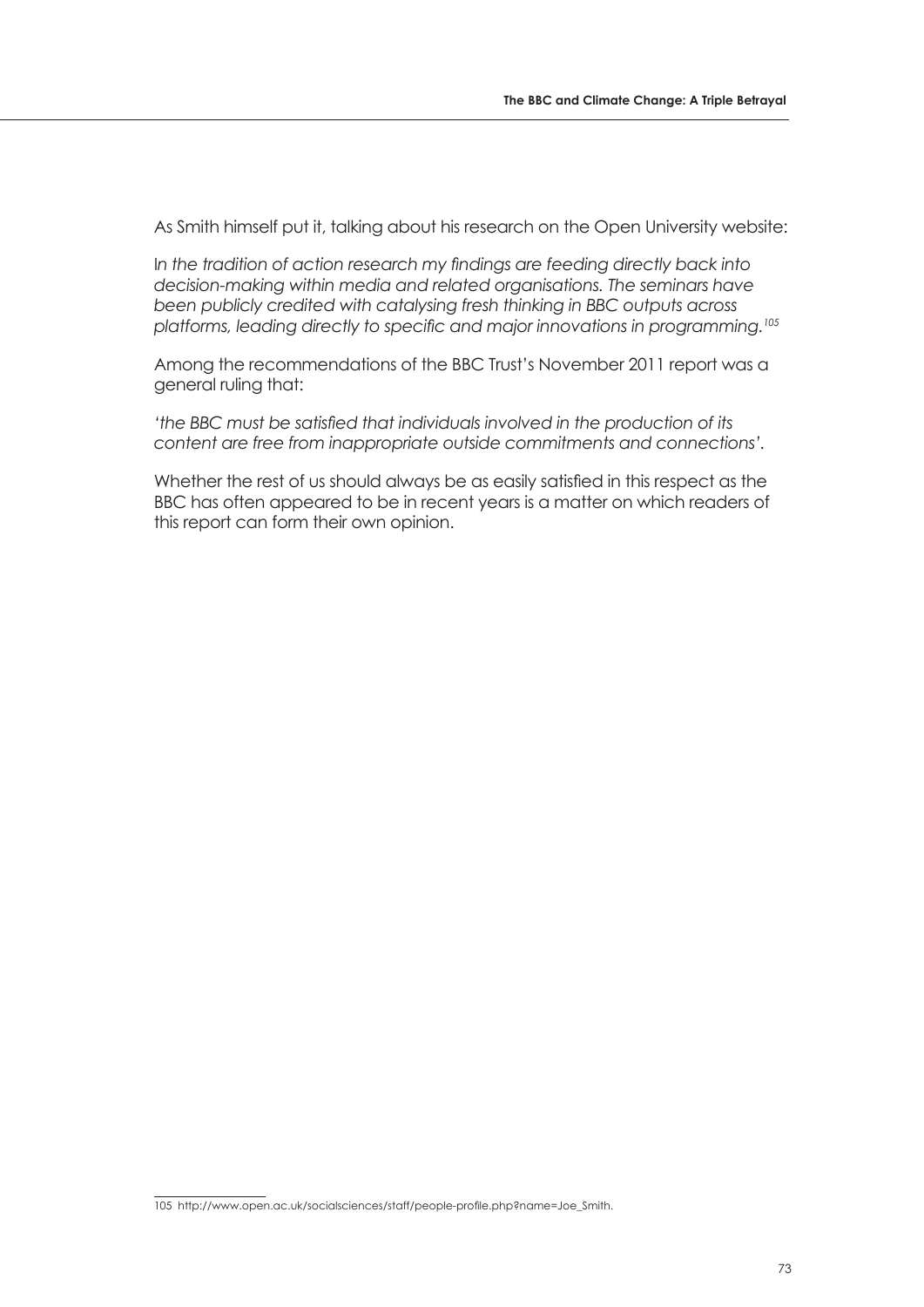## **Acknowledgements**

Although I alone am responsible for the views expressed in this report (and for any errors it may contain), I must thank all those distinguished scientists and other experts whose suggestions helped to improve my text in 'peerreview'. I am also grateful to Dr David Whitehouse of the Global Warming Policy Foundation, formerly Science Editor of the BBC News website, and to Andrew Montford and Tony Newbery, for providing valuable background information on how the BBC arrived at its editorial policy decision to take a more actively partisan line in reporting on climate change.